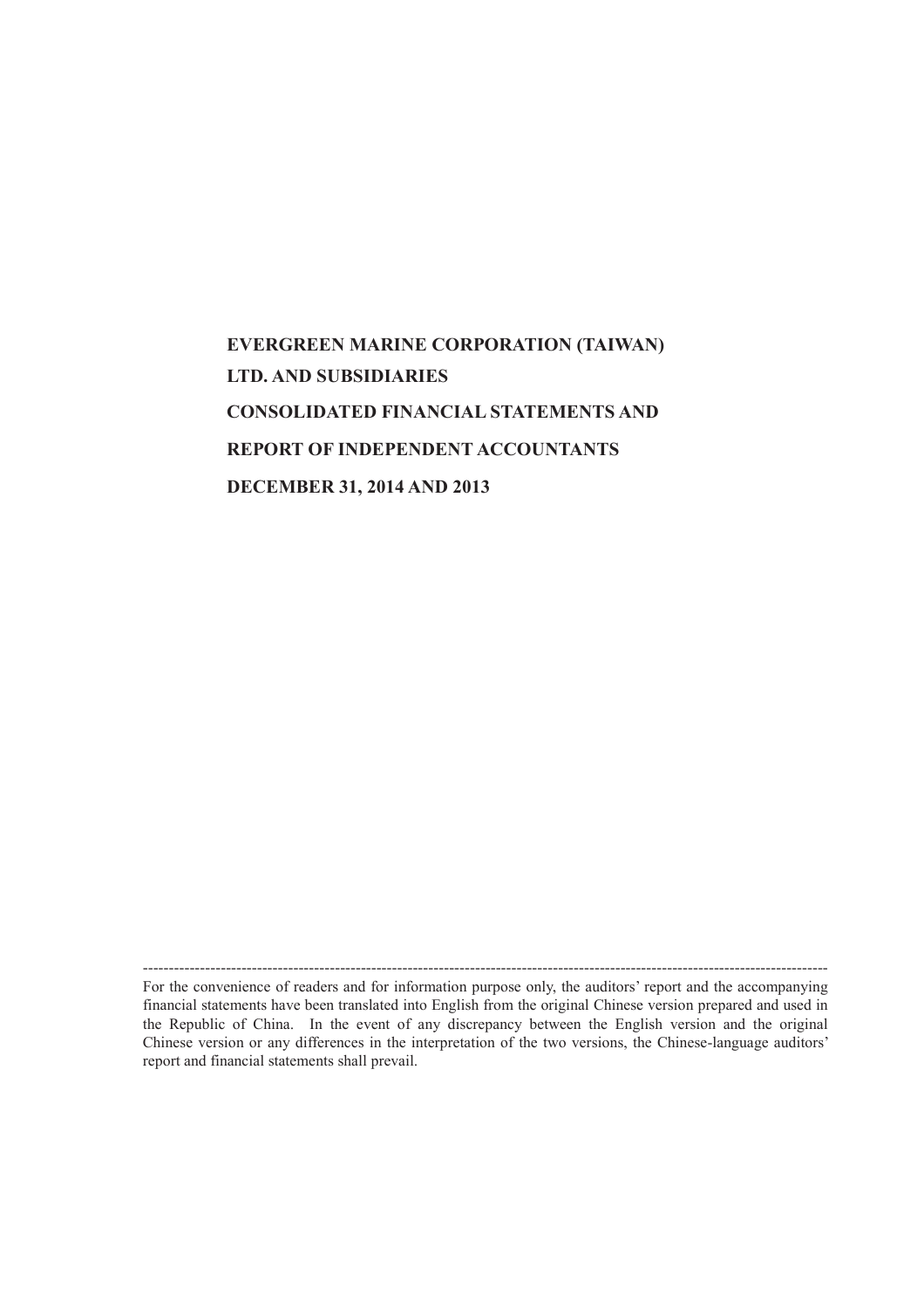#### REPORT OF INDEPENDENT ACCOUNTANTS TRANSLATED FROM CHINESE

To the Board of Directors and Shareholders of Evergreen Marine Corporation (Taiwan) Ltd.

We have audited the accompanying consolidated balance sheets of Evergreen Marine Corporation (Taiwan) Ltd. and subsidiaries as of December 31, 2014 and 2013, and the related consolidated statements of comprehensive income, of changes in equity and of cash flows for the years ended December 31, 2014 and 2013. These consolidated financial statements are the responsibility of the Company's management. Our responsibility is to issue a report on these consolidated financial statements based on our audits. We did not audit the financial statements of all the consolidated subsidiaries. Those financial statements and the information disclosed in Note 13 were audited by other independent accountants whose reports thereon have been furnished to us, and our audit expressed herein is based solely on the audit reports of other independent accountants. The statements reflect total assets of NT\$71,566,218 thousand and NT\$63,885,643 thousand, constituting 37.88% and 36.50% of the total consolidated assets as of December 31, 2014 and 2013, respectively, and net operating revenues of NT\$58,276,108 thousand and NT\$46,627,813 thousand, constituting 40.39% and 33.49% of the total consolidated net operating revenues for the years ended December 31, 2014 and 2013, respectively. In addition, we did not audit the financial statements of all the investee companies accounted for using equity method. Those statements were audited by other independent accountants, whose reports thereon have been furnished to us, and our audit expressed herein, insofar as it relates to the amounts included for those investee companies accounted for using equity method and information disclosed in Note 13 relating to these long-term equity investments, is based solely on the audit reports of other independent accountants. Long-term investments in these investee companies amounted to NT\$13,407,449 thousand and NT\$14,323,875 thousand, constituting 7.10% and 8.18% of total consolidated assets as of December 31, 2014 and 2013, respectively, and comprehensive loss (including share of profit or loss and share of other comprehensive income of associates and joint ventures accounted for using equity method) was NT\$1,992,235 thousand and NT\$1,416,777 thousand for the years ended December 31, 2014 and 2013, respectively.

We conducted our audits in accordance with the "Regulations Governing Auditing and Attestation of Financial Statements by Certified Public Accountants" and generally accepted auditing standards in the Republic of China. Those standards require that we plan and perform the audit to obtain reasonable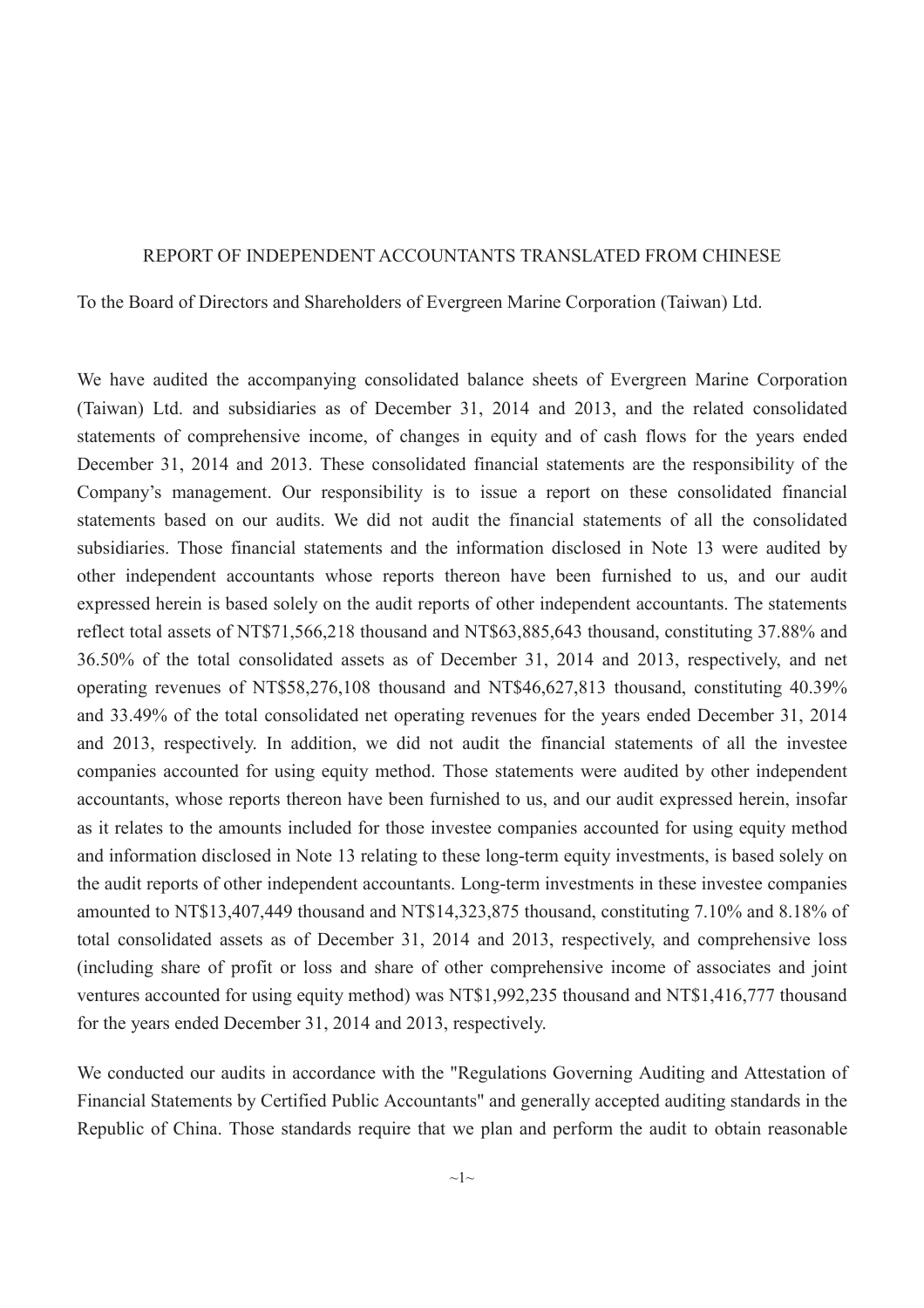assurance about whether the financial statements are free of material misstatement. An audit includes examining, on a test basis, evidence supporting the amounts and disclosures in the financial statements. An audit also includes assessing the accounting principles used and significant estimates made by management, as well as evaluating the overall financial statement presentation. We believe that our audits and reports of other independent accountants provide a reasonable basis for our opinion.

In our opinion, based on our audits and the reports of the other independent accountants, the financial statements referred to in the first paragraph present fairly, in all material respects, the financial position of Evergreen Marine Corporation (Taiwan) Ltd. as of December 31, 2014 and 2013, and the financial performance and cash flows for the years ended December 31, 2014 and 2013 in conformity with the "Regulations Governing the Preparation of Financial Reports by Securities Issuers" and the International Financial Reporting Standards, International Accounting Standards, IFRIC Interpretations, and SIC Interpretations as endorsed by the Financial Supervisory Commission.

We have also audited the parent company only financial statements of Evergreen Marine Corporation (Taiwan) Ltd. as of and for the years ended December 31, 2014 and 2013, on which we have issued an unqualified opinion with explanatory paragraph thereon.

PricewaterhouseCoopers, Taiwan March 31, 2015 Taipei, Taiwan Republic of China

<sup>-------------------------------------------------------------------------------------------------------------------------------------------------</sup> The accompanying consolidated financial statements are not intended to present the financial position and results of operations and cash flows in accordance with accounting principles generally accepted in countries and jurisdictions other than the Republic of China. The standards, procedures and practices in the Republic of China governing the audit of such financial statements may differ from those generally accepted in countries and jurisdictions other than the Republic of China. Accordingly, the accompanying consolidated financial statements and report of independent accountants are not intended for use by those who are not informed about the accounting principles or auditing standards generally accepted in the Republic of China, and their applications in practice.

As the financial statements are the responsibility of the management, PricewaterhouseCoopers cannot accept any liability for the use of, or reliance on, the English translation or for any errors or misunderstandings that may derive from the translation.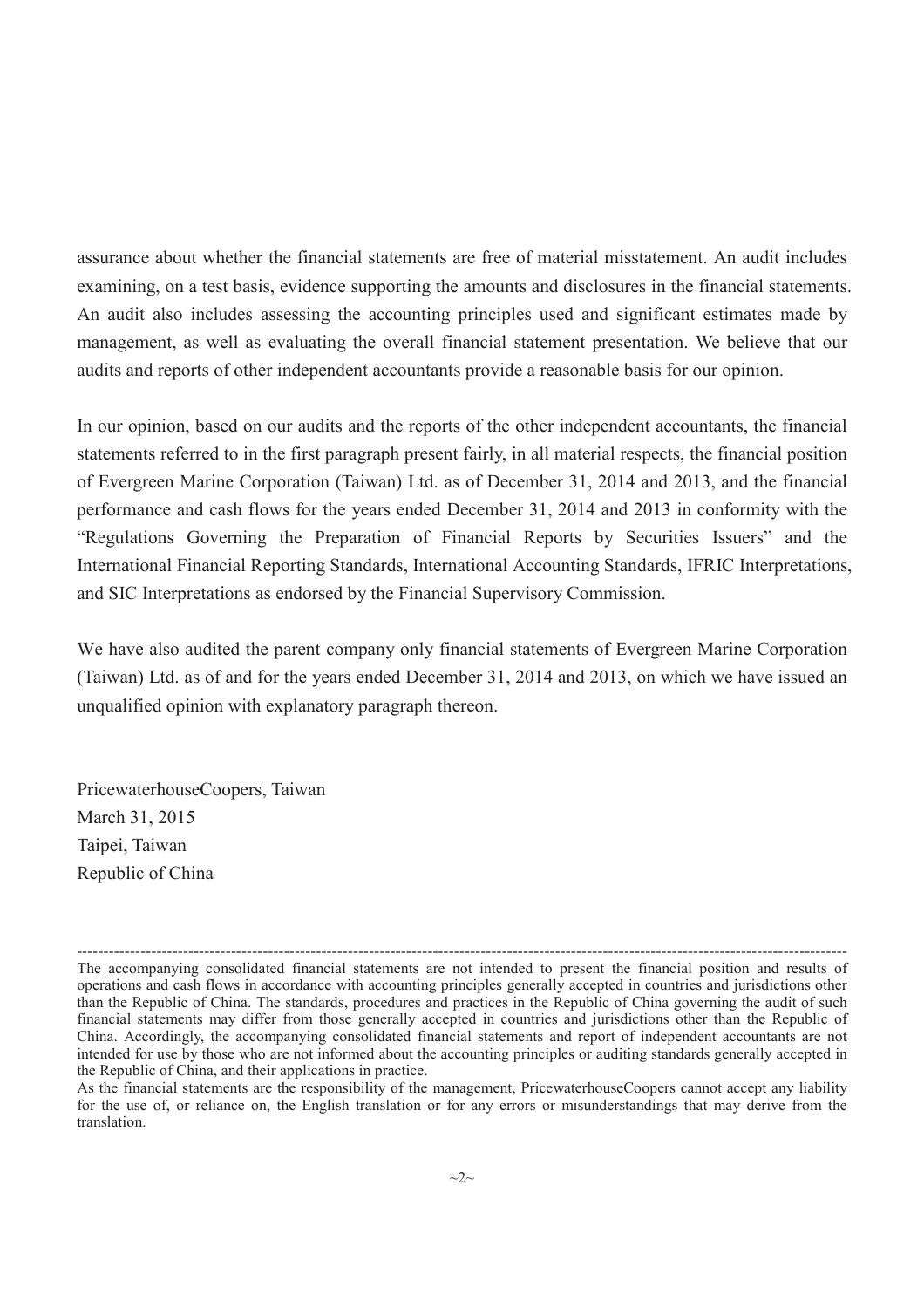|                                                      | <b>Notes</b>     | December 31, 2014<br><b>AMOUNT</b><br>$\frac{0}{6}$ |              |    | December 31, 2013<br><b>AMOUNT</b><br>$\frac{0}{6}$ |                |  |
|------------------------------------------------------|------------------|-----------------------------------------------------|--------------|----|-----------------------------------------------------|----------------|--|
| Assets                                               |                  |                                                     |              |    |                                                     |                |  |
| <b>Current assets</b>                                |                  |                                                     |              |    |                                                     |                |  |
| Cash and cash equivalents                            | 6(1)             | \$<br>32,826,541                                    | 17           | \$ | 33, 502, 442                                        | 19             |  |
| Financial assets at fair value through profit $6(2)$ |                  |                                                     |              |    |                                                     |                |  |
| or loss - current                                    |                  |                                                     |              |    | 5,172                                               |                |  |
| Notes receivable, net                                |                  | 68,095                                              |              |    | 102,378                                             |                |  |
| Accounts receivable, net                             | 6(5)             | 14, 167, 175                                        | 8            |    | 12,873,750                                          | 7              |  |
| Accounts receivable, net - related parties           | 7                | 451,085                                             |              |    | 351,973                                             |                |  |
| Other receivables                                    |                  | 441,545                                             |              |    | 503,412                                             |                |  |
| Other receivables - related parties                  | 7                | 318,063                                             |              |    | 344,493                                             |                |  |
| Current income tax assets                            |                  | 2,788                                               |              |    | 9,225                                               |                |  |
| Inventories                                          | 6(6)             | 4,492,807                                           | 2            |    | 5, 181, 840                                         | 3              |  |
| Prepayments                                          |                  | 1,005,630                                           | 1            |    | 924,452                                             | 1              |  |
| Other current assets                                 | $6(7)$ , 7 and 8 | 3,495,230                                           | $\mathbf{2}$ |    | 2,941,955                                           | $\mathfrak{2}$ |  |
| <b>Current assets</b>                                |                  | 57, 268, 959                                        | 30           |    | 56,741,092                                          | 32             |  |
| Non-current assets                                   |                  |                                                     |              |    |                                                     |                |  |
| Available-for-sale financial assets -                | 6(3)             |                                                     |              |    |                                                     |                |  |
| non-current                                          |                  | 2, 211, 369                                         | 1            |    | 1,933,369                                           | $\mathbf{I}$   |  |
| Held-to-maturity financial assets -                  | 6(4)             |                                                     |              |    |                                                     |                |  |
| non-current                                          |                  | 370,000                                             |              |    | 370,000                                             |                |  |
| Investments accounted for using equity               | 6(8)             |                                                     |              |    |                                                     |                |  |
| method                                               |                  | 23,550,100                                          | 13           |    | 23,900,852                                          | 14             |  |
| Property, plant and equipment, net                   | $6(9)$ and 8     | 99, 524, 289                                        | 53           |    | 76, 169, 083                                        | 44             |  |
| Investment property, net                             | $6(10)$ and 8    | 1,987,214                                           | 1            |    | 2,012,006                                           | 1              |  |
| Intangible assets                                    |                  | 22,578                                              |              |    | 9,658                                               |                |  |
| Deferred income tax assets                           |                  | 377,361                                             |              |    | 487,294                                             |                |  |
| Other non-current assets                             | $6(11)$ and 8    | 3,614,489                                           | 2            |    | 13, 385, 937                                        | 8              |  |
| Non-current assets                                   |                  | 131, 657, 400                                       | 70           |    | 118,268,199                                         | 68             |  |
| <b>Total assets</b>                                  |                  |                                                     |              |    |                                                     |                |  |
|                                                      |                  | \$<br>188, 926, 359                                 | 100          | \$ | 175,009,291                                         | 100            |  |

#### EVERGREEN MARINE CORPORATION (TAIWAN) LTD. AND SUBSIDIARIES CONSOLIDATED BALANCE SHEETS (Expressed in thousands of New Taiwan Dollars)

(Continued)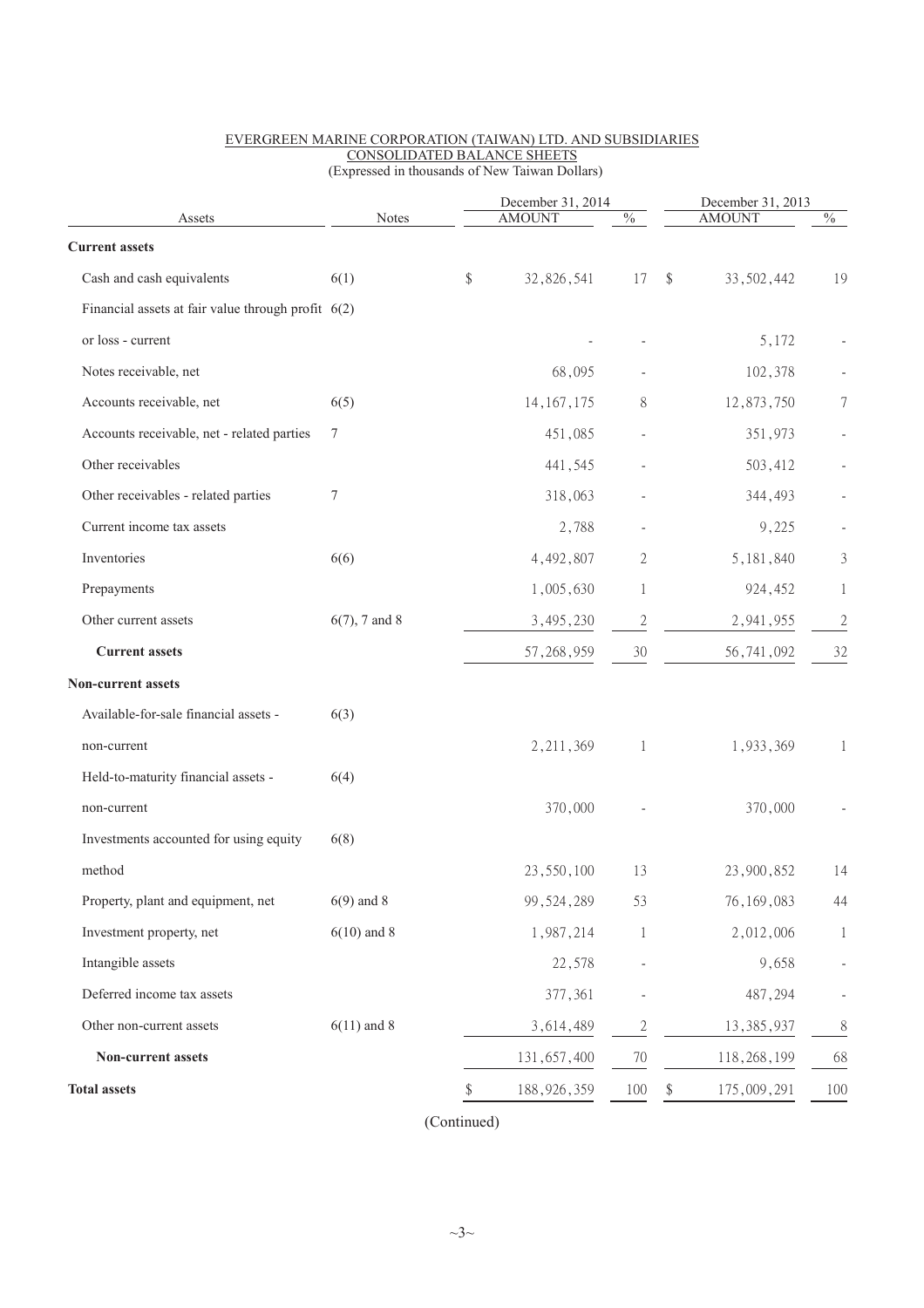|                                                      |               | December 31, 2014   |                           | December 31, 2013 |                           |
|------------------------------------------------------|---------------|---------------------|---------------------------|-------------------|---------------------------|
| Liabilities and Equity                               | Notes         | <b>AMOUNT</b>       | $\sqrt[0]{\phantom{0}}_0$ | <b>AMOUNT</b>     | $\sqrt[0]{\phantom{0}}_0$ |
| <b>Current liabilities</b>                           |               |                     |                           |                   |                           |
| Short-term loans                                     | 6(12)         | \$                  |                           | \$<br>596,860     |                           |
| Accounts payable                                     |               | 14, 385, 006        | 8                         | 12, 225, 896      |                           |
| Accounts payable - related parties                   | 7             | 667,569             |                           | 738,470           |                           |
| Other payables                                       |               | 2,399,967           | 1                         | 1,981,136         |                           |
| Other payables - related parties                     | $\tau$        | 118,835             |                           | 136,125           |                           |
| Current income tax liabilities                       |               | 900,973             | 1                         | 192,053           |                           |
| Other current liabilities                            | $6(13)$ and 7 | 22, 180, 734        | 12                        | 18,405,846        | 11                        |
| <b>Current liabilities</b>                           |               | 40,653,084          | 22                        | 34, 276, 386      | 20                        |
| <b>Non-current liabilities</b>                       |               |                     |                           |                   |                           |
| Corporate bonds payable                              | 6(14)         | 3,000,000           | 1                         | 3,000,000         | $\mathfrak{2}$            |
| Long-term loans                                      | 6(15)         | 61,022,348          | 32                        | 56,930,059        | 32                        |
| Deferred income tax liabilities                      |               | 1,197,778           | 1                         | 1,248,772         | 1                         |
| Other non-current liabilities                        | 6(16)(17)     | 18, 188, 306        | 10                        | 19, 384, 485      | 11                        |
| <b>Non-current liabilities</b>                       |               | 83, 408, 432        | 44                        | 80, 563, 316      | 46                        |
| <b>Total liabilities</b>                             |               | 124,061,516         | 66                        | 114,839,702       | 66                        |
| Equity attributable to owners of the parent          |               |                     |                           |                   |                           |
| Capital                                              | 6(19)         |                     |                           |                   |                           |
| Common stock                                         |               | 34,775,802          | 18                        | 34, 749, 523      | 20                        |
| <b>Capital surplus</b>                               | 6(20)         |                     |                           |                   |                           |
| Capital surplus                                      |               | 7,292,458           | 4                         | 7,271,957         | 4                         |
| <b>Retained earnings</b>                             | 6(21)         |                     |                           |                   |                           |
| Legal reserve                                        |               | 9,115,638           | 5                         | 9,115,638         | 5                         |
| Special reserve                                      |               | 828,940             |                           | 5,814,993         | 3                         |
| Unappropriated retained earnings                     |               | 7,270,006           | 4                         | 1,118,877         | 1                         |
| Other equity interest                                | 6(22)         |                     |                           |                   |                           |
| Other equity interest                                |               | 1,626,451           |                           | 828,940)          | $\overline{\phantom{a}}$  |
| Equity attributable to owners of the                 |               |                     |                           |                   |                           |
| parent                                               |               | 60,909,295          | 32                        | 57, 242, 048      | 33                        |
| Non-controlling interest                             |               | 3,955,548           | 2                         | 2,927,541         |                           |
| <b>Total equity</b>                                  |               | 64, 864, 843        | 34                        | 60, 169, 589      | 34                        |
| <b>Significant Contingent Liabilities And</b>        | 9             |                     |                           |                   |                           |
| <b>Unrecognized Contract Commitments</b>             |               |                     |                           |                   |                           |
| <b>Significant Events After The Balance Sheet 11</b> |               |                     |                           |                   |                           |
| Date                                                 |               |                     |                           |                   |                           |
| Total liabilities and equity                         |               | \$<br>188, 926, 359 | 100                       | \$<br>175,009,291 | 100                       |
|                                                      |               |                     |                           |                   |                           |

#### EVERGREEN MARINE CORPORATION (TAIWAN) LTD. AND SUBSIDIARIES CONSOLIDATED BALANCE SHEETS (Expressed in thousands of New Taiwan Dollars)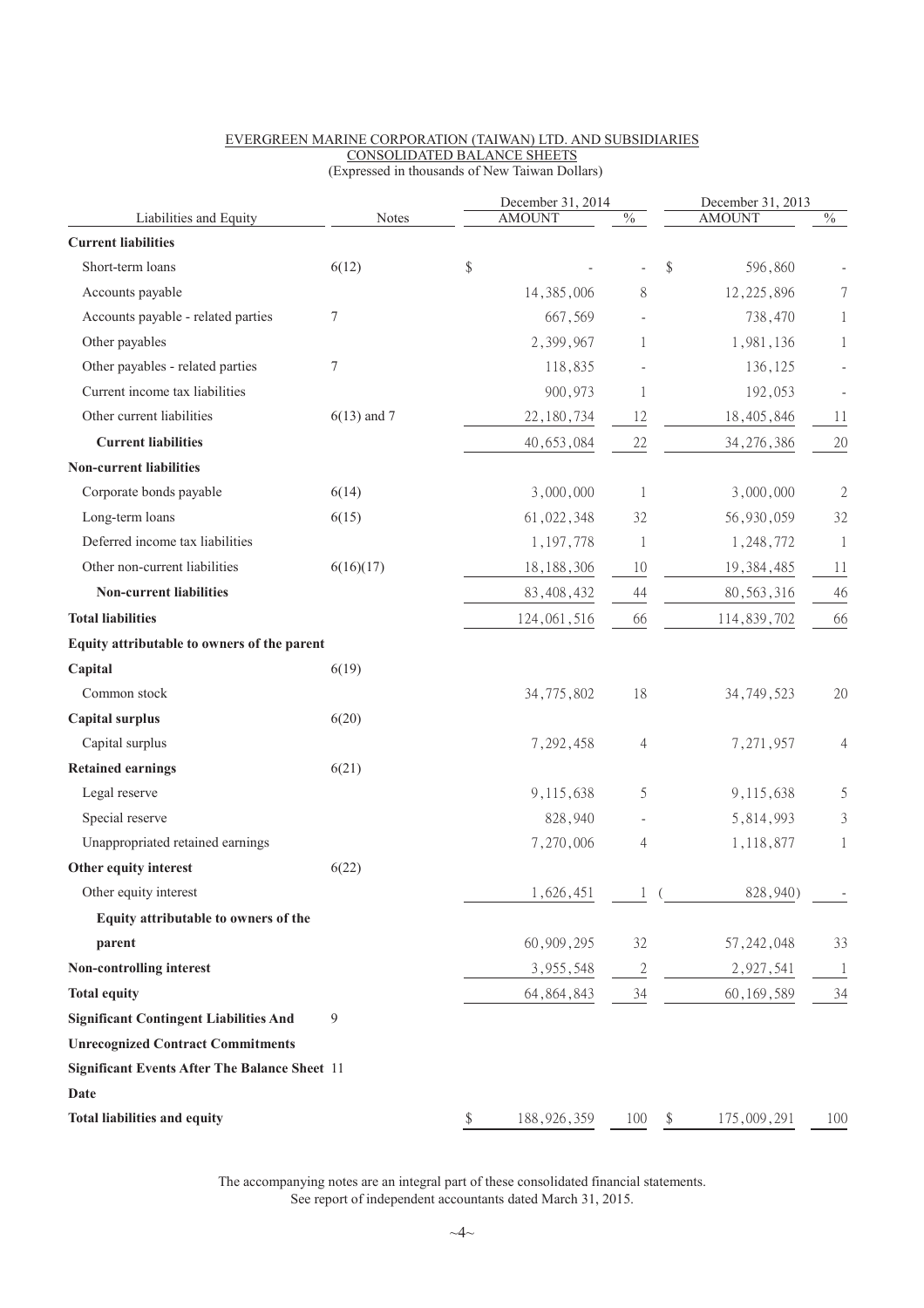#### EVERGREEN MARINE CORPORATION (TAIWAN) LTD. AND SUBSIDIARIES CONSOLIDATED STATEMENTS OF COMPREHENSIVE INCOME (Expressed in thousands of New Taiwan Dollars, except earnings (loss) per share)

|                                            |                   | For the years ended December 31 |                        |                  |               |                            |                    |
|--------------------------------------------|-------------------|---------------------------------|------------------------|------------------|---------------|----------------------------|--------------------|
|                                            |                   |                                 | 2014                   |                  |               | 2013                       |                    |
|                                            | <b>Notes</b>      |                                 | <b>AMOUNT</b>          | $\frac{0}{0}$    |               | <b>AMOUNT</b>              | $\%$               |
| <b>Operating revenue</b>                   | $6(23)$ and 7     | \$                              | 144, 284, 374          | 100              | \$            | 139, 216, 384              | 100                |
| <b>Operating costs</b>                     | $6(28)(29)$ and 7 |                                 | 136, 937, 563)         | 95)              |               | 138,827,639)               | 99)                |
| <b>Gross profit</b>                        |                   |                                 | 7,346,811              | 5                |               | 388,745                    | 1                  |
| Unrealized profit from sales               |                   |                                 | 2,104)                 |                  |               |                            |                    |
| Realized profit on from sales              |                   |                                 | 105                    |                  |               |                            |                    |
| Gross profit - net                         |                   |                                 | 7,344,812              | 5                |               | 388,745                    | 1                  |
| <b>Operating expenses</b>                  | $6(28)(29)$ and 7 |                                 | $5,726,223$ ) (        | $4)$ (           |               | $5,496,528$ ) (            | 4)                 |
| Other gains - net                          | 6(24)             |                                 | 2,167,500              |                  |               | 4,334,622                  | $\mathfrak{Z}$     |
| <b>Operating profit (loss)</b>             |                   |                                 | 3,786,089              | $\overline{2}$   |               | 773, 161)                  |                    |
| Non-operating income and expenses          |                   |                                 |                        |                  |               |                            |                    |
| Other income                               | 6(25)             |                                 | 1,260,546              | 1                |               | 640,324                    |                    |
| Other gains and losses<br>Finance costs    | 6(26)             |                                 | 253,192                |                  |               | 62,308                     |                    |
| Share of loss of associates and joint      | 6(27)             |                                 | 539, 372)              |                  |               | 412,086)                   |                    |
| ventures accounted for using equity        |                   |                                 |                        |                  |               |                            |                    |
| method                                     |                   |                                 | $1,520,597$ ) (        | $\left  \right $ |               | 1,106,532)                 | $\lfloor$ .)       |
| Total non-operating income and             |                   |                                 |                        |                  |               |                            |                    |
| expenses                                   |                   |                                 | 546, 231)              |                  |               | 815,986)(                  | $\left  \ \right $ |
| Profit (loss) before income tax            |                   |                                 | $\overline{3,239,858}$ | $\overline{2}$   |               | $\overline{1,}589,147$ ) ( | 1)                 |
| Income tax expense                         | 6(30)             |                                 | $1,184,694)$ (         |                  |               | 457,657)                   |                    |
| Profit (loss) for the year                 |                   | \$                              | 2,055,164              |                  | $($ \$        | 2,046,804)                 | 1)                 |
| Other comprehensive income (loss)          |                   |                                 |                        |                  |               |                            |                    |
| Exchange differences on translating the    |                   |                                 |                        |                  |               |                            |                    |
| financial statements of foreign operations |                   | \$                              | 2,072,748              | 2                | \$            | 1,197,486                  | 1                  |
| Unrealized gain on valuation of            |                   |                                 |                        |                  |               |                            |                    |
| available-for-sale financial assets        |                   |                                 | 235,857                |                  |               | 392,306                    |                    |
| Actuarial gain (loss) on defined benefit   |                   |                                 |                        |                  |               |                            |                    |
| plan                                       |                   |                                 | 7,582                  |                  |               | 126, 233)                  |                    |
| Share of other comprehensive income        |                   |                                 |                        |                  |               |                            |                    |
| (loss) of associates and joint ventures    |                   |                                 |                        |                  |               |                            |                    |
| accounted for using equity method          |                   |                                 | 278,822                |                  |               | 10, 124)                   |                    |
| Income tax relating to the components of   |                   |                                 |                        |                  |               |                            |                    |
| other comprehensive (loss) income          |                   |                                 | 1,699)                 |                  |               | 3,802                      |                    |
| Other comprehensive income for the         |                   |                                 |                        |                  |               |                            |                    |
| year, net of income tax                    |                   |                                 | 2,593,310              | 2                |               | 1,457,237                  |                    |
| Total comprehensive income (loss) for the  |                   |                                 |                        |                  |               |                            |                    |
| year                                       |                   | \$                              | 4,648,474              | 3                | $\frac{1}{2}$ | 589,567)                   |                    |
| Profit (loss), attributable to:            |                   |                                 |                        |                  |               |                            |                    |
| Owners of the parent                       |                   | $\frac{\$}{}$                   | 1,176,039              |                  | $($ \$        | $1,497,304$ )              |                    |
| Non-controlling interest                   |                   | $\$\,$                          | 879,125                |                  | $\frac{1}{2}$ | 549,500)                   |                    |
| Comprehensive income (loss) attributable   |                   |                                 |                        |                  |               |                            |                    |
| to:                                        |                   |                                 |                        |                  |               |                            |                    |
| Owners of the parent                       |                   |                                 | 3,620,467              |                  | <u>(\$</u>    | 250, 135)                  |                    |
| Non-controlling interest                   |                   | $rac{1}{3}$                     | 1,028,007              |                  | $\sqrt{\$}$   | 339,432)                   |                    |
| Earnings (loss) per share (in dollars)     | 6(31)             |                                 |                        |                  |               |                            |                    |
| Basic earnings (loss) per share            |                   | $\frac{1}{2}$                   |                        | 0.34             | $($ \$        |                            | 0.43)              |
| Diluted earnings (loss) per share          |                   | \$                              |                        | 0.34             | $\frac{1}{2}$ |                            | 0.43)              |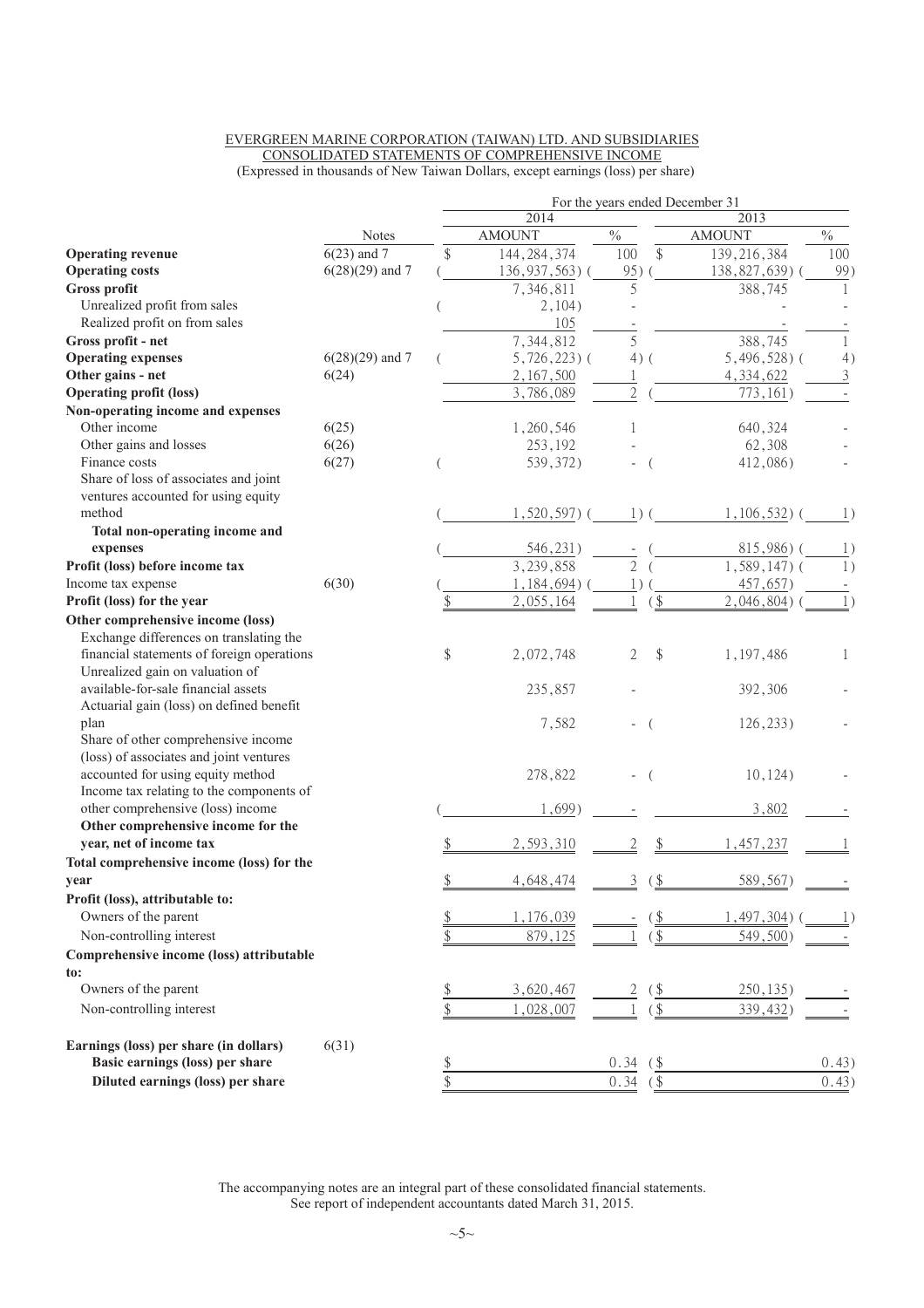#### EVERGREEN MARINE CORPORATION (TAIWAN) LTD. AND SUBSIDIARIES CONSOLIDATED STATEMENTS OF CHANGES IN EQUITY FOR THE YEARS ENDED DECEMBER 31, <sup>2014</sup> AND <sup>2013</sup> (Expressed in thousands of New Taiwan dollars)

|                                                                      |       |               | Equity attributable to owners of the parent |                          |                          |                                        |                                                                                                      |                                                                                |                                                                                               |                |                             |                     |
|----------------------------------------------------------------------|-------|---------------|---------------------------------------------|--------------------------|--------------------------|----------------------------------------|------------------------------------------------------------------------------------------------------|--------------------------------------------------------------------------------|-----------------------------------------------------------------------------------------------|----------------|-----------------------------|---------------------|
|                                                                      |       |               |                                             |                          | <b>Retained Earnings</b> |                                        |                                                                                                      | Other equity interest                                                          |                                                                                               |                |                             |                     |
|                                                                      | Notes | Common stock  | Capital surplus                             | Legal reserve            | Special reserve          | Unappropriated<br>retained<br>earnings | Exchange<br>differences on<br>translating the<br>financial<br>statements of<br>foreign<br>operations | Unrealized<br>gain or loss<br>on<br>available-for<br>-sale financial<br>assets | Hedging<br>instrument gain<br>$(\text{loss})$ on<br>effective hedge<br>of cash flow<br>hedges | Total          | Non-controlling<br>interest | Total equity        |
| Year 2013                                                            |       |               |                                             |                          |                          |                                        |                                                                                                      |                                                                                |                                                                                               |                |                             |                     |
| Balance at January 1, 2013<br>Appropriations of 2012 earnings        |       | \$34.749.407  | \$7,271,879                                 | \$9,102,785              | \$3,593,280              | \$5,121,929                            | (S<br>$1,867,363$ )                                                                                  | $490,002$ )<br>68                                                              | 10,289<br>- \$                                                                                | \$57,492,204   | 3, 267, 045<br>£.           | \$60,759,249        |
| Legal reserve                                                        |       |               |                                             | 12,853                   |                          | $12,853$ )                             |                                                                                                      |                                                                                |                                                                                               |                |                             |                     |
| Special reserve<br>Conversion of convertible bonds into $6(19)(20)$  |       |               |                                             | $\overline{\phantom{a}}$ | 2, 221, 713              | 2, 221, 713)                           |                                                                                                      |                                                                                |                                                                                               |                |                             |                     |
| common stock                                                         |       | 116           | 99                                          |                          |                          |                                        |                                                                                                      |                                                                                |                                                                                               | 215            |                             | 215                 |
| Stock warrants of convertible bonds 6(20)                            |       | $\sim$        | 21)                                         |                          |                          |                                        |                                                                                                      |                                                                                | $\sim$                                                                                        | 21)            |                             | 21)                 |
| Adjustments to share of changes in<br>equity of associates and joint |       |               |                                             |                          |                          |                                        |                                                                                                      |                                                                                |                                                                                               |                |                             |                     |
| ventures                                                             |       |               |                                             |                          |                          | 215)                                   |                                                                                                      |                                                                                |                                                                                               | $215$ ) (      | $72)$ (                     | 287)                |
| Net loss for the year<br>Other comprehensive income (loss) $6(22)$   |       |               |                                             |                          |                          | $1.497.304$ )                          |                                                                                                      |                                                                                |                                                                                               | $.497.304$ ) ( | $549,500$ ) (               | 2,046,804)          |
| for the year                                                         |       |               |                                             |                          |                          | 270,967                                | .062,548                                                                                             | 453,546                                                                        | 2,042                                                                                         | 1,247,169      | 210,068                     | ,457,237            |
| Balance at December 31, 2013                                         |       | \$34,749,523  | \$7,271,957                                 | \$9.115.638              | \$5,814,993              | \$1,118,877                            | 804,815                                                                                              | 36,456                                                                         | 12,331                                                                                        | \$57,242,048   | 2,927,541                   | 60, 169, 589        |
| <b>Year 2014</b>                                                     |       |               |                                             |                          |                          |                                        |                                                                                                      |                                                                                |                                                                                               |                |                             |                     |
| Balance at January 1, 2014                                           |       | \$ 34,749,523 | \$7.271.957                                 | \$9.115.638              | \$5.814.993              | \$1,118,877                            | 804,815)<br>6                                                                                        | $36.456$ )<br>( S                                                              | 12.331                                                                                        | \$57,242,048   | 2,927,541                   | \$60,169,589        |
| Appropriations of 2013 earnings<br>Reversal of special reserve       |       |               |                                             |                          | 4,986,053)               | 4,986,053                              |                                                                                                      |                                                                                |                                                                                               |                |                             |                     |
| Conversion of convertible bonds into $6(19)(20)$<br>common stock     |       |               |                                             |                          |                          |                                        |                                                                                                      |                                                                                |                                                                                               | 49,834         |                             |                     |
| Stock warrants of convertible bonds 6(20)                            |       | 26,279        | 23,555<br>$4,632$ )                         |                          |                          |                                        |                                                                                                      |                                                                                |                                                                                               | 4,632          | $\overline{\phantom{a}}$    | 49,834<br>$4,632$ ) |
| Adjustments to share of changes in                                   | 6(20) |               |                                             |                          |                          |                                        |                                                                                                      |                                                                                |                                                                                               |                |                             |                     |
| equity of associates and joint<br>ventures                           |       |               | 1,578                                       |                          |                          |                                        |                                                                                                      |                                                                                |                                                                                               | 1,578          | $\sim$                      | 1,578               |
| Net profit for the year                                              |       |               |                                             |                          |                          | 1,176,039                              |                                                                                                      |                                                                                |                                                                                               | 1,176,039      | 879,125                     | 2,055,164           |
| Other comprehensive income (loss) $6(22)$                            |       |               |                                             |                          |                          |                                        |                                                                                                      |                                                                                |                                                                                               |                |                             |                     |
| for the year                                                         |       |               |                                             |                          |                          | 10,963                                 | 2,160,524                                                                                            | 672,975                                                                        | 378,108                                                                                       | 2,444,428      | 148,882                     | 2,593,310           |
| Balance at December 31, 2014                                         |       | \$34,775,802  | 7,292,458                                   | \$9,115,638              | 828,940                  | 7,270,006                              | 1,355,709                                                                                            | 636,519                                                                        | 365,777<br>$\left( \text{\textdegree}\right)$                                                 | \$60,909,295   | 3,955,548                   | 64,864,843          |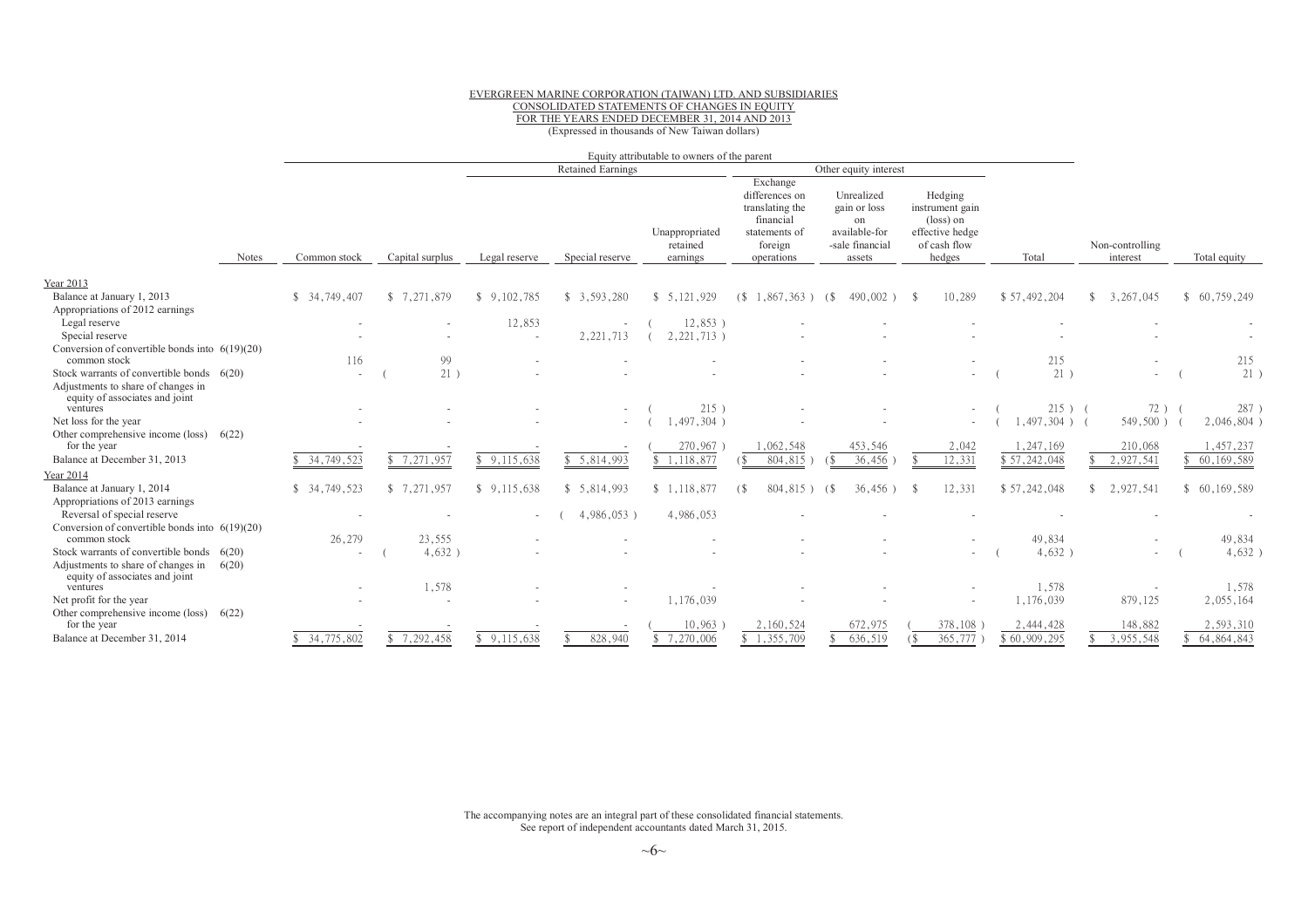#### EVERGREEN MARINE CORPORATION (TAIWAN) LTD. AND SUBSIDIARIES CONSOLIDATED STATEMENTS OF CASH FLOWS FOR THE YEARS ENDED DECEMBER 31

(Expressed in thousands of New Taiwan Dollars)

|                                                                | <b>Notes</b> | 2014                |                 | 2013           |               |
|----------------------------------------------------------------|--------------|---------------------|-----------------|----------------|---------------|
| CASH FLOWS FROM OPERATING ACTIVITIES                           |              |                     |                 |                |               |
| Consolidated profit (loss) before tax for the year             |              | \$                  | 3,239,858       | (              | $1,589,147$ ) |
| Adjustments                                                    |              |                     |                 |                |               |
| Income and expenses having no effect on cash flows             |              |                     |                 |                |               |
| Financial assets at fair value through profit or loss          | 6(26)        |                     | 5,258           | $\left($       | 18,963)       |
| Depreciation                                                   | 6(9)(10)     |                     | 7,709,649       |                | 6,782,004     |
| Amortization                                                   | 6(28)        |                     | 13,557          |                | 11,431        |
| Bad debts expense                                              | 6(5)         |                     | 27,675          |                | 25,442        |
| Amortization of bond discounts                                 |              |                     | 7,293           |                | 12,426        |
| Interest income                                                | 6(25)        | $\left($            | $326,060$ ) (   |                | 249,529)      |
| Interest expense                                               | 6(27)        |                     | 539,372         |                | 412,086       |
| Dividend income                                                | 6(25)        | $\left($            | $142,227$ )     |                | 122,975)      |
| Gain on disposal of available-for-sale financial assets        |              |                     |                 | $\overline{ }$ | 574)          |
| Share of loss of associates and joint ventures accounted for   |              |                     |                 |                |               |
| using equity method                                            |              |                     | 1,520,597       |                | 1,106,532     |
| Net gain on disposal of property, plant and equipment          |              | (                   | $2,167,500$ ) ( |                | 4,342,038)    |
| Gain on disposal of investments                                |              |                     | 69,269)         |                |               |
| Realized income with affiliated companies                      |              |                     | 8,932)          |                |               |
| Unrealized income with affiliated companies                    |              |                     | 1,999           |                |               |
| Changes in assets/liabilities relating to operating activities |              |                     |                 |                |               |
| Net changes in assets relating to operating activities         |              |                     |                 |                |               |
| Financial assets at fair value through profit or loss          |              |                     |                 |                | 1,498,428     |
| Notes receivable, net                                          |              |                     | 40,481          |                | 32,366        |
| Accounts receivable                                            |              |                     | $768, 100$ )    |                | 418,160       |
| Accounts receivable, net - related parties                     |              | (<br>$\overline{(}$ | $101,828$ ) (   |                | 178,243)      |
| Other receivables                                              |              |                     | 83,980          |                | 229,180       |
| Other receivables - related parties                            |              |                     | 43,800          | (              | $116,075$ )   |
| Inventories                                                    |              |                     | 971,906         |                | 181,659       |
| Prepayments                                                    |              | (                   | $51,905$ ) (    |                | 127,821)      |
| Other current assets                                           |              |                     | 428,385) (      |                | 875,519)      |
| Other non-current assets                                       |              |                     | 16,342          |                | 15,710        |
| Net changes in liabilities relating to operating activities    |              |                     |                 |                |               |
| Accounts payable                                               |              |                     | 1,547,335       | $\left($       | $1,372,570$ ) |
| Accounts payable - related parties                             |              | $\left($            | 89,658)         |                | 40,586        |
| Other payables                                                 |              |                     | 178,044         | (              | 264,110)      |
| Other current liabilities                                      |              |                     | 269,268         |                | 1,297,728     |
| Other non-current liabilities                                  |              |                     | 104,840)        |                | 62,343        |
| Cash generated from operations                                 |              |                     | 11,957,710      |                | 2,868,517     |
| Interest received                                              |              |                     |                 |                |               |
|                                                                |              |                     | 326,060         |                | 249,529       |
| Interest paid                                                  |              |                     | $650,467$ )     |                | 565,812)      |
| Income tax paid                                                |              |                     | $435,765$ )     |                | 343,972)      |
| Net cash provided by operating activities                      |              |                     | 11, 197, 538    |                | 2,208,262     |

(Continued)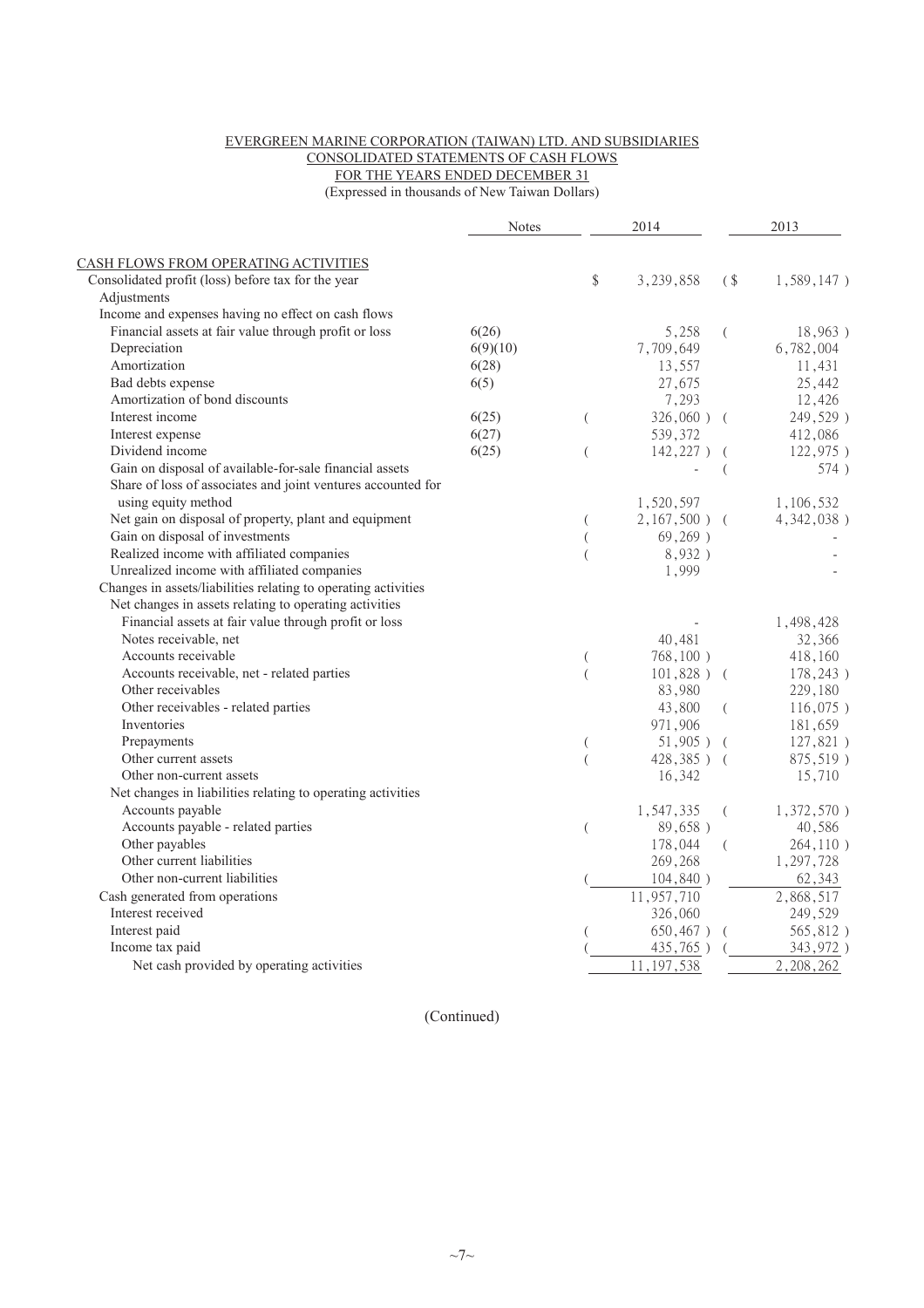#### EVERGREEN MARINE CORPORATION (TAIWAN) LTD. AND SUBSIDIARIES CONSOLIDATED STATEMENTS OF CASH FLOWS FOR THE YEARS ENDED DECEMBER 31

(Expressed in thousands of New Taiwan Dollars)

|                                                                  | Notes |                  | 2014             | 2013                            |
|------------------------------------------------------------------|-------|------------------|------------------|---------------------------------|
| CASH FLOWS FROM INVESTING ACTIVITIES                             |       |                  |                  |                                 |
| Proceeds from disposal of available-for-sale financial assets    |       | \$               |                  | \$<br>586                       |
| Acquisition of investments accounted for using equity method     | 6(8)  | $\overline{(\ }$ | 898,976) (       | $1,832,052$ )                   |
| Proceeds from disposal of investments accounted for using equity |       |                  |                  |                                 |
| method                                                           |       |                  | 19,293           |                                 |
| Disposal of subsidiaries                                         |       | $\left($         | $151,665$ )      |                                 |
| Acquisition of property, plant and equipment                     | 6(32) | $\overline{(\ }$ | $4,102,999$ ) (  | 9,997,442)                      |
| Proceeds from disposal of property, plant and equipment          |       |                  | 2,802,660        | 6,309,585                       |
| Acquisition of intangible assets                                 |       | $\overline{(\ }$ | $24,895$ ) (     | $14,088$ )                      |
| Increase in other non-current assets                             | 6(32) | $\overline{(\ }$ |                  | 13, 384, 377 ) ( 14, 907, 723 ) |
| Dividend received                                                |       |                  | 487,877          | 436,503                         |
| Net cash used in investing activities                            |       |                  | $15,253,082$ )   | 20,004,631)                     |
| CASH FLOWS FROM FINANCING ACTIVITIES                             |       |                  |                  |                                 |
| Increase in short-term loans                                     |       |                  | 2,408,174        | 3,861,978                       |
| Decrease in short-term loans                                     |       | $\overline{(\ }$ |                  | $3,041,904$ ) ( $4,757,268$ )   |
| Decrease in other payables                                       | 7     | $\overline{(\ }$ | $4,779$ ) (      | 29,326)                         |
| Increase in long-term loans                                      |       |                  |                  | 17,634,695 42,331,999           |
| Decrease in long-term loans                                      |       | $\overline{(\ }$ | $11,995,770$ ) ( | 23, 622, 220)                   |
| Decrease in corporate bonds payable                              |       | $\left($         | $523,200$ )      |                                 |
| (Decrease) increase in other non-current liabilities             |       | $\overline{(\ }$ | $2,168,276$ )    | 1,179,565                       |
| Net change in non-controlling interest                           |       |                  |                  | 72)                             |
| Net cash provided by financing activities                        |       |                  | 2,308,940        | 18,964,656                      |
| Effect of exchange rate changes                                  |       |                  | 1,070,703        | 349,447                         |
| (Decrease) increase in cash and cash equivalents                 |       |                  | $675,901$ )      | 1,517,734                       |
| Cash and cash equivalents at beginning of year                   |       |                  | 33, 502, 442     | 31,984,708                      |
| Cash and cash equivalents at end of year                         |       | \$               | 32,826,541       | \$<br>33, 502, 442              |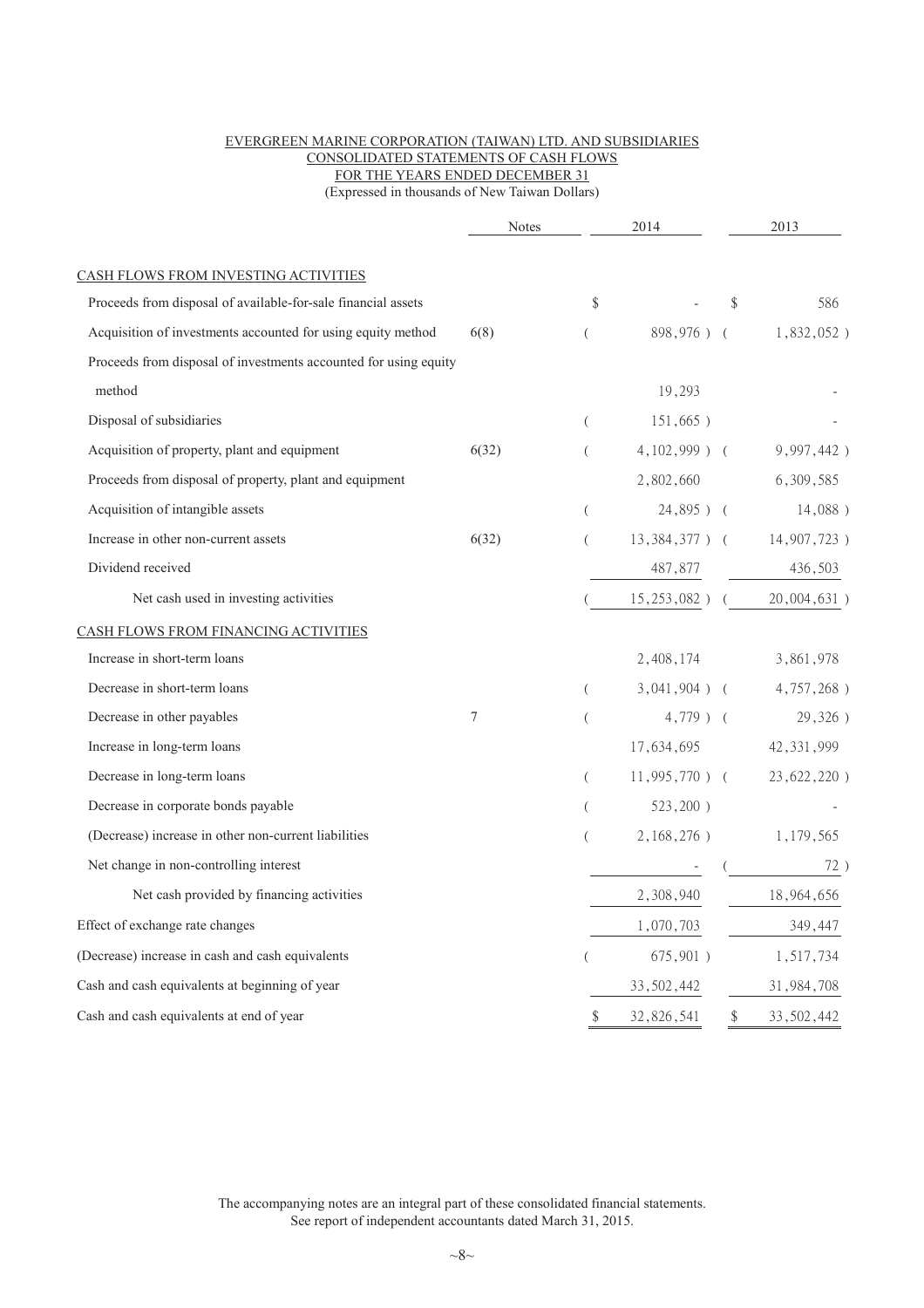# EVERGREEN MARINE CORPORATION (TAIWAN) LTD. AND SUBSIDIARIES NOTES TO THE CONSOLIDATED FINANCIAL STATEMENTS (Expressed in thousands of New Taiwan Dollars, except as otherwise indicated)

# 1. HISTORY AND ORGANIZATION

Evergreen Marine Corporation (Taiwan) Ltd. (the "Company") was established in the Republic of China. The Company and its subsidiaries (collectively referred herein as the "Group") are mainly engaged in domestic and international marine transportation, shipping agency services, and the distribution of containers. The Company was approved by the Securities and Futures Bureau (SFB), Financial Supervisory Commission, Executive Yuan, R.O.C. to be a public company on November 2, 1982 and was further approved by the SFB to be a listed company on July 6, 1987. The Company's shares have been publicly traded on the Taiwan Stock Exchange since September 21, 1987.

2. THE DATE OF AUTHORIZATION FOR ISSUANCE OF THE CONSOLIDATED FINANCIAL STATEMENTS AND PROCEDURES FOR AUTHORIZATION

These consolidated financial statements were authorized by the Board of Directors on March 27, 2015.

- 3. APPLICATION OF NEW STANDARDS, AMENDMENTS AND INTERPRETATIONS
	- (1) Effect of the adoption of new issuances of or amendments to International Financial Reporting Standards ("IFRS") as endorsed by the Financial Supervisory Commission ("FSC") None.
	- (2) Effect of new issuances of or amendments to IFRSs as endorsed by the FSC but not yet adopted by the Group

According to Financial-Supervisory-Securities-Auditing No. 1030010325 issued on April 3, 2014, commencing 2015, companies with shares listed on the TWSE or traded on the Taiwan GreTai Securities Market or Emerging Stock Market shall adopt the 2013 version of IFRS (not including IFRS 9, 'Financial instruments') as endorsed by the FSC and the "Regulations Governing the Preparation of Financial Reports by Securities Issuers " effective January 1, 2015 (collectively referred herein as the "2013 version of IFRSs") in preparing the consolidated financial statements. The related new standards, interpretations and amendments are listed below  $\colon$ 

|                                                           | <b>Effective Date by</b>        |
|-----------------------------------------------------------|---------------------------------|
|                                                           | <b>International Accounting</b> |
| New Standards, Interpretations and Amendments             | <b>Standards Board</b>          |
| Limited exemption from comparative IFRS 7                 | July 1, 2010                    |
| disclosures for first-time adopters (amendment to IFRS 1) |                                 |
| Severe hyperinflation and removal of fixed dates          | July 1, 2011                    |
| for first-time adopters (amendment to IFRS 1)             |                                 |
| Government loans (amendment to IFRS 1)                    | January 1, 2013                 |
| Disclosures – Transfers of financial assets               | July 1, 2011                    |
| (amendment to IFRS 7)                                     |                                 |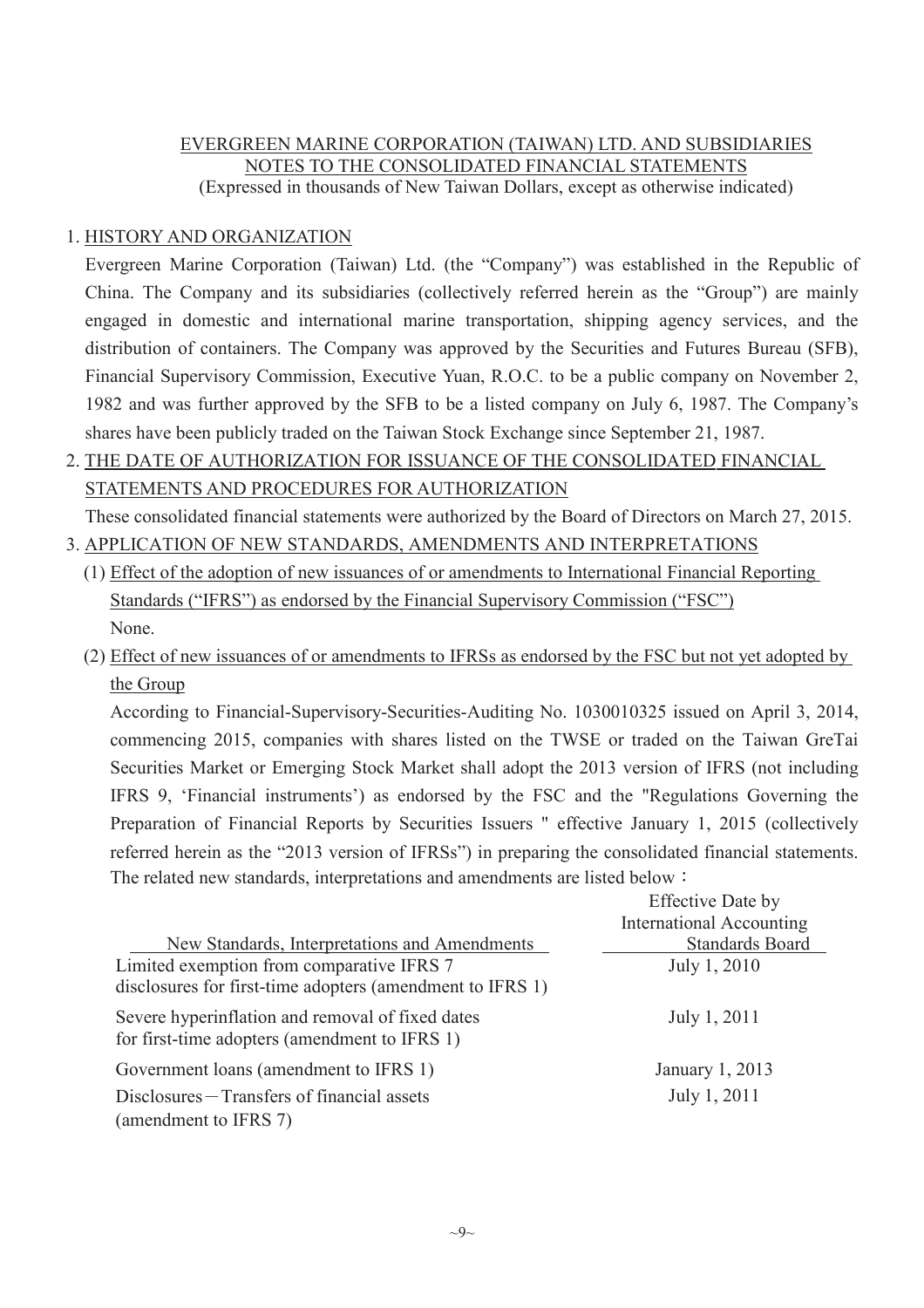|                                                                                              | <b>Effective Date by</b>                                  |
|----------------------------------------------------------------------------------------------|-----------------------------------------------------------|
|                                                                                              | <b>International Accounting</b>                           |
| New Standards, Interpretations and Amendments                                                | Standards Board                                           |
| Disclosures – Offsetting financial assets and financial<br>liabilities (amendment to IFRS 7) | January 1, 2013                                           |
| IFRS 10, 'Consolidated financial statements'                                                 | January 1, 2013<br>(Investment entities: January 1, 2014) |
| IFRS 11, Joint arrangements'                                                                 | January 1, 2013                                           |
| IFRS 12, Disclosure of interests in other entities'                                          | January 1, 2013                                           |
| IFRS 13, 'Fair value measurement'                                                            | January 1, 2013                                           |
| Presentation of items of other comprehensive income<br>(amendment to IAS 1)                  | July 1, 2012                                              |
| Deferred tax: recovery of underlying assets<br>(amendment to IAS 12)                         | January 1, 2012                                           |
| IAS 19 (revised), 'Employee benefits'                                                        | January 1, 2013                                           |
| IAS 27, 'Separate financial statements'<br>(as amended in $2011$ )                           | January 1, 2013                                           |
| IAS 28, Investments in associates and joint ventures'<br>(as amended in $2011$ )             | January 1, 2013                                           |
| Offsetting financial assets and financial liabilities<br>(amendment to IAS 32)               | January 1, 2014                                           |
| IFRIC 20, 'Stripping costs in the production phase<br>of a surface mine'                     | January 1, 2013                                           |
| Improvements to IFRSs 2010                                                                   | January 1, 2011                                           |
| Improvements to IFRSs 2009 - 2011                                                            | January 1, 2013                                           |

Based on the Group's assessment, the adoption of the 2013 version of IFRS has no significant impact on the consolidated financial statements of the Group, except for the following :

A.IAS 19 (revised), 'Employee benefits'

The revised standard eliminates the corridor approach and requires actuarial gains and losses to be recognised immediately in other comprehensive income. Past service cost will be recognised immediately in the period incurred. Net interest expense or income, calculated by applying the discount rate to the net defined benefit asset or liability, replace the finance charge and expected return on plan assets. The return of plan assets, excluding net interest expenses, is recognised in other comprehensive income. An entity is required to recognise termination benefits at the earlier of when the entity can no longer withdraw an offer of those benefits and when it recognises any related restructuring costs. Additional disclosures are required to present how defined benefit plans may affect the amount, timing and uncertainty of the entity's future cash flows.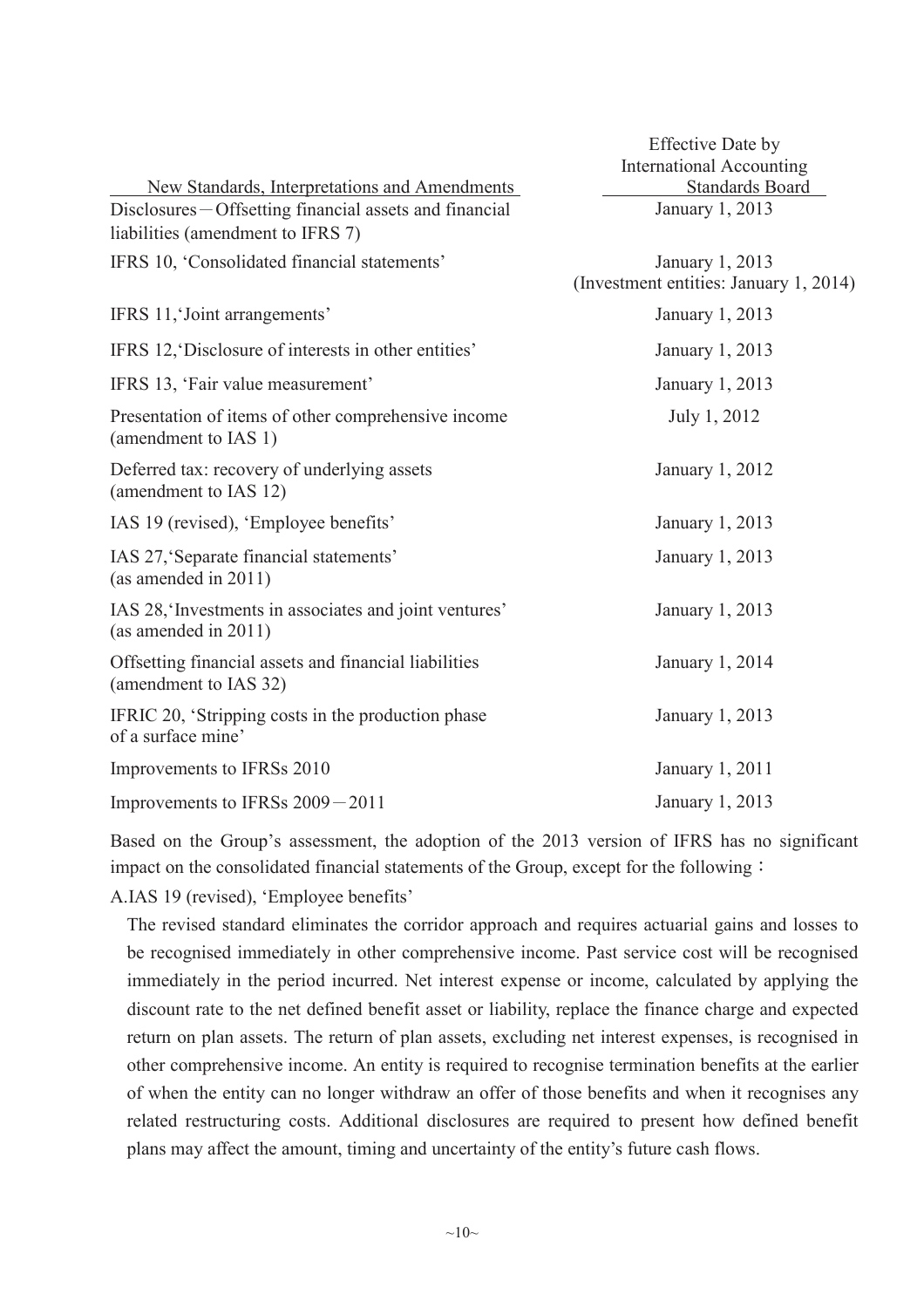The Group expected to recognise previously unrecognised past service cost. Net interest expense or income, calculated by applying the discount rate to the net defined benefit asset or liability, replace the finance charge and expected return on plan assets. The Group increased deferred tax assets by \$1,913 and accrued pension liabilities by \$11,251 and decreased unappropriated earnings by \$9,338 at January 1, 2014. The Group increased deferred tax assets by \$6,735, accounts payable by \$339, accrued pension liabilities by \$26,507 and exchange differences on translation of foreign financial statements by \$989 and decreased deferred tax liabilities by \$939 and unappropriated earnings by \$46 at December 31, 2014. The Group increased operating expenses by \$28,490 and share of loss of associates and joint ventures accounted for using equity method by \$40 and decreased operating costs by \$415 and income tax expense by \$8,000 for the year ended December 31, 2014.

B.IAS 1, 'Presentation of financial statements'

The amendment requires entities to separate items presented in OCI classified by nature into two groups on the basis of whether they are potentially reclassifiable to profit or loss subsequently when specific conditions are met. If the items are presented before tax then the tax related to each of the two groups of OCI items (those that might be reclassified and those that will not be reclassified) must be shown separately. Accordingly, the Group will adjust its presentation of the statement of comprehensive income.

C.IFRS 12, 'Disclosure of interests in other entities'

The standard integrates the disclosure requirements for subsidiaries, joint arrangements, associates and unconsolidated structured entities. Also, the Group will disclose additional information about its interests in consolidated entities and unconsolidated entities accordingly.

D.IFRS 13, 'Fair value measurement'

The standard defines fair value as the price that would be received to sell an asset or paid to transfer a liability in an orderly transaction between market participants at the measurement date. The standard sets out a framework for measuring fair value using the assumptions that market participants would use when pricing the asset or liability; for non-financial assets, fair value is determined based on the highest and best use of the asset. Also, the standard requires disclosures about fair value measurements. Based on the Group's assessment, the adoption of the standard has no significant impact on its consolidated financial statements, and the Group will disclose additional information about fair value measurements accordingly.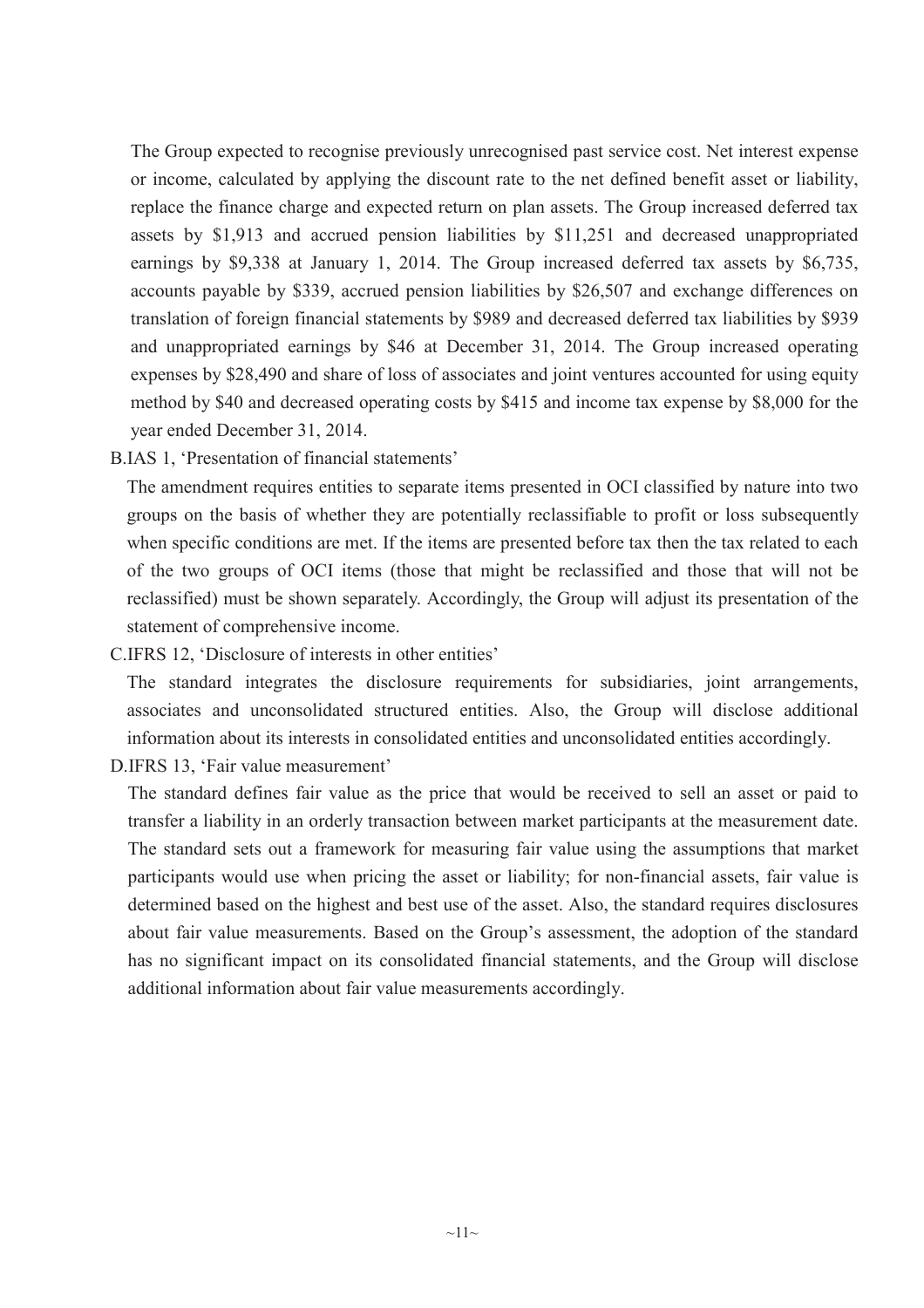# (3) Effect of IFRSs issued by IASB but not yet endorsed by the FSC

New standards, interpretations and amendments issued by IASB but not yet included in the 2013 version of IFRS as endorsed by the FSC:

|                                                                                                                               | <b>Effective Date by</b>        |
|-------------------------------------------------------------------------------------------------------------------------------|---------------------------------|
|                                                                                                                               | <b>International Accounting</b> |
| New Standards, Interpretations and Amendments                                                                                 | <b>Standards Board</b>          |
| IFRS 9, 'Financial instruments'                                                                                               | January 1, 2018                 |
| Sale or contribution of assets between an investor and its<br>associate or joint venture (amendment to IFRS 10 and IAS<br>28) | January 1, 2016                 |
| Investment entities: applying the consolidation exception<br>(amendments to IFRS 10, IFRS 12 and IAS 28)                      | January 1, 2016                 |
| Accounting for acquisition of interests in joint operations<br>(amendment to IFRS 11)                                         | January 1, 2016                 |
| IFRS 14, 'Regulatory deferral accounts'                                                                                       | January 1, 2016                 |
| IFRS 15, 'Revenue from contracts with customers'                                                                              | January 1, 2017                 |
| Disclosure initiative (amendment to IAS 1)                                                                                    | January 1, 2016                 |
| Clarification of acceptable methods of depreciation and<br>amortisation (amendments to IAS 16 and IAS 38)                     | January 1, 2016                 |
| Agriculture: bearer plants (amendments to IAS 16 and IAS<br>41)                                                               | January 1, 2016                 |
| Defined benefit plans: employee contributions<br>(amendment to IAS 19R)                                                       | July 1, 2014                    |
| Equity method in separate financial statements (amendment<br>to IAS $27$ )                                                    | January 1, 2016                 |
| Recoverable amount disclosures for non-financial assets<br>(amendment to IAS 36)                                              | January 1, 2014                 |
| Novation of derivatives and continuation of hedge<br>accounting (amendment to IAS 39)                                         | January 1, 2014                 |
| IFRIC 21, 'Levies'                                                                                                            | January 1, 2014                 |
| Improvements to IFRSs 2010-2012                                                                                               | July 1, 2014                    |
| Improvements to IFRSs 2011-2013                                                                                               | July 1, 2014                    |
| Improvements to IFRSs 2012-2014                                                                                               | January 1, 2016                 |

The Group is assessing the potential impact of the new standards, interpretations and amendments above and has not yet been able to reliably estimate their impact on the consolidated financial statements.

### 4. SUMMARY OF SIGNIFICANT ACCOUNTING POLICIES

The principal accounting policies applied in the preparation of these consolidated financial statements are set out below. These policies have been consistently applied to all the periods presented, unless otherwise stated.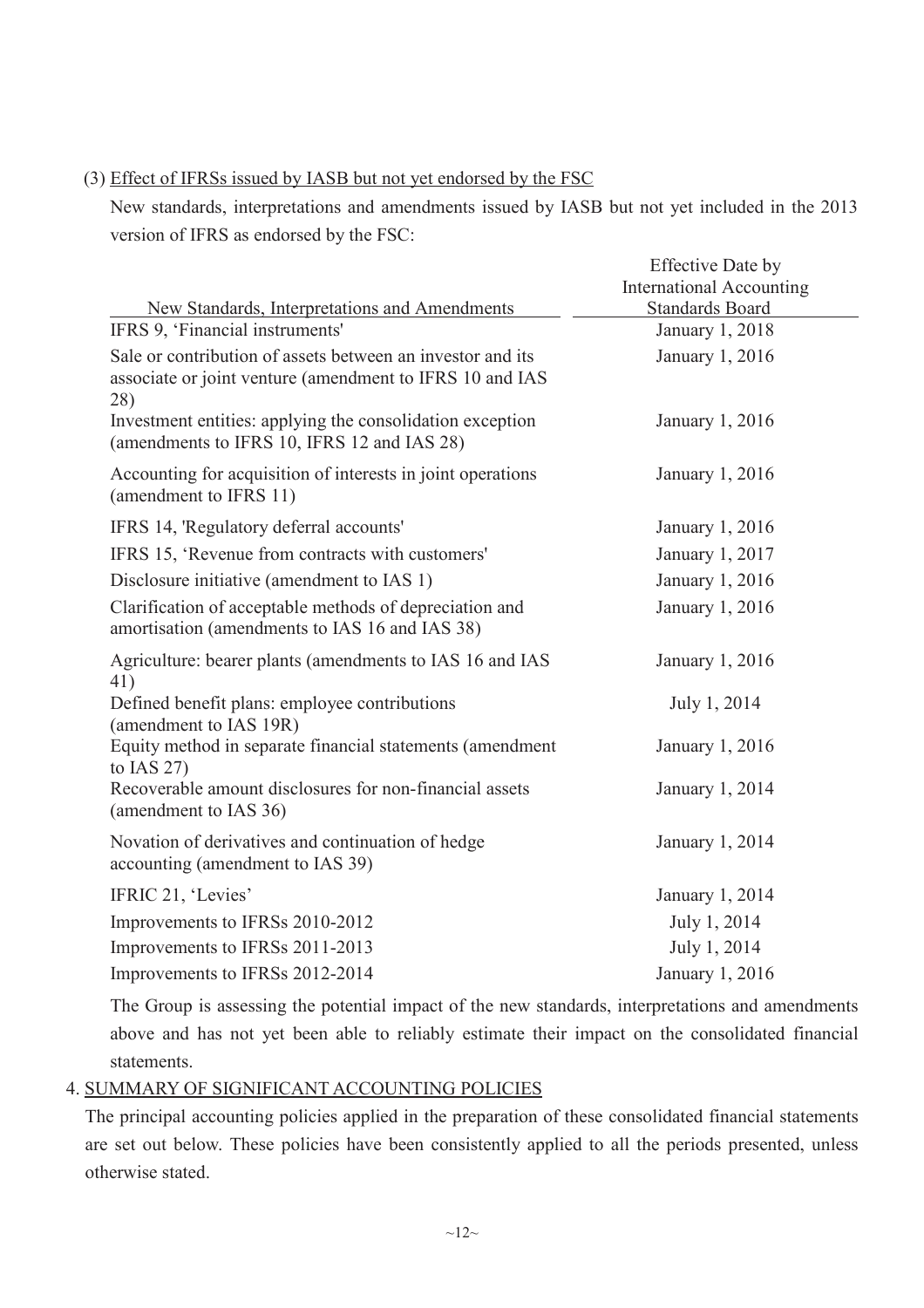### (1) Compliance statement

These consolidated financial statements of the Group have been prepared in accordance with the ȸRegulations Governing the Preparation of Financial Reports by Securities Issuers" and the International Financial Reporting Standards, International Accounting Standards, IFRIC Interpretations, and SIC Interpretations as endorsed by the FSC (collectively referred herein as the "IFRSs").

# (2) Basis of preparation

- A. Except for the following items, these consolidated financial statements have been prepared under the historical cost convention:
	- (a)Financial assets and financial liabilities (including derivative instruments) at fair value through profit or loss.
	- (b)Available-for-sale financial assets measured at fair value.
	- (c)Liabilities on cash-settled share-based payment arrangements measured at fair value.
	- (d)Defined benefit liabilities recognized based on the net amount of pension fund assets plus unrecognized past period's service cost and unrecognized actuarial losses, and less present value of defined benefit obligation.
- B. The preparation of financial statements in compliance with IFRSs requires the use of certain critical accounting estimates. It also requires management to exercise its judgment in the process of applying the Group' accounting policies. The areas involving a higher degree of judgment or complexity, or areas where assumptions and estimates are significant to the consolidated financial statements are disclosed in Note 5.
- (3) Basis of consolidation
	- A. Basis for preparation of consolidated financial statements
		- (a)All subsidiaries are included in the Group's consolidated financial statements. Subsidiaries are all entities (including special purpose entities) over which the Group has the power to govern the financial and operating policies. In general, control is presumed to exist when the parent owns, directly or indirectly through subsidiaries, more than half of the voting power of an entity. The existence and effect of potential voting rights that are currently exercisable or convertible have been considered when assessing whether the Group controls another entity. Subsidiaries are fully consolidated from the date on which control is transferred to the Group. They are de-consolidated from the date that control ceases.
		- (b)Inter-company transactions, balances and unrealised gains or losses on transactions between companies within the Group are eliminated. Accounting policies of subsidiaries have been adjusted where necessary to ensure consistency with the policies adopted by the Group.
		- (c)Profit or loss and each component of other comprehensive income are attributed to the owners of the parent and to the non-controlling interests. Total comprehensive income is attributed to the owners of the parent and to the non-controlling interests even if this results in the non-controlling interests having a deficit balance.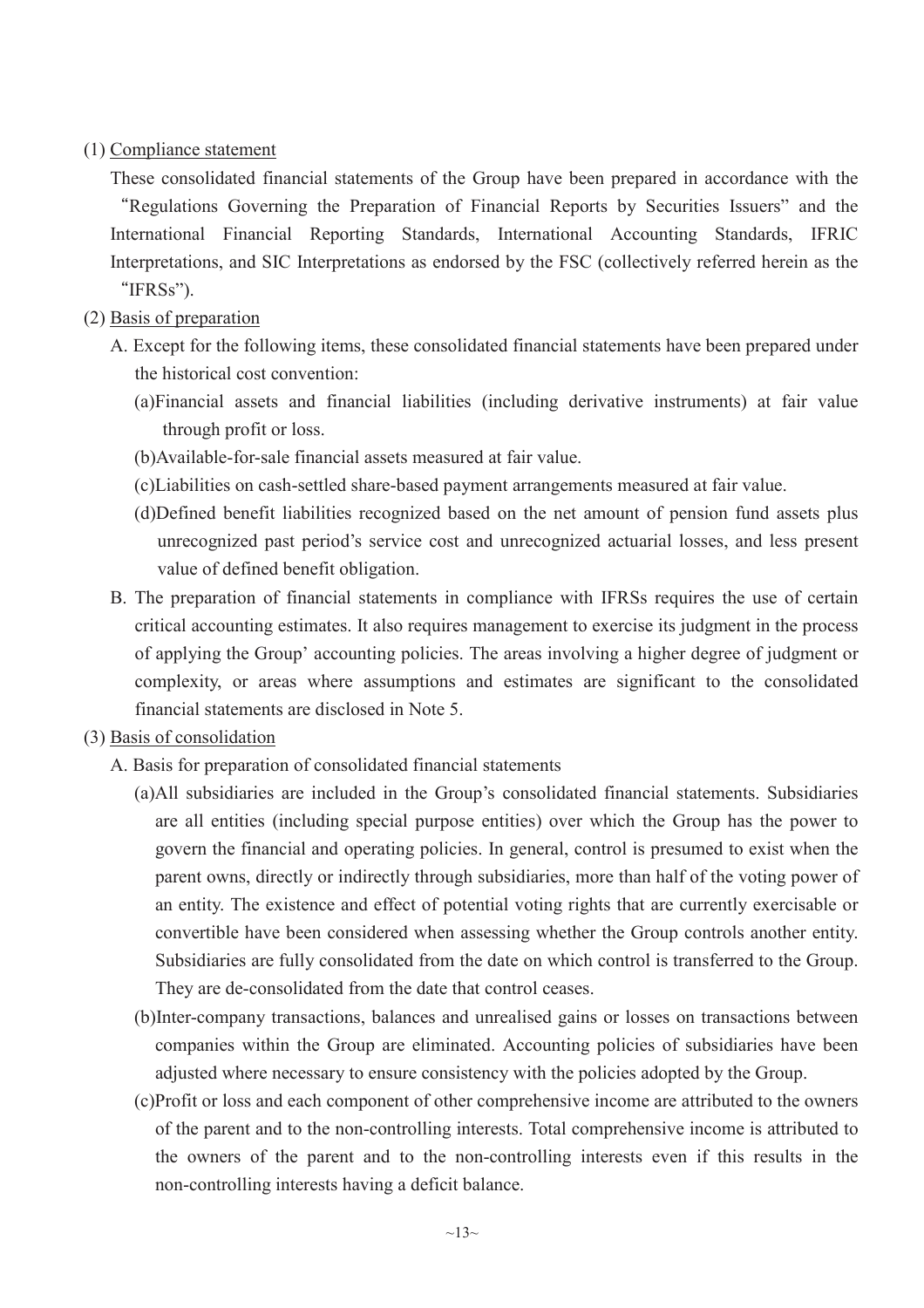- (d)Changes in a parent's ownership interest in a subsidiary that do not result in the parent losing control of the subsidiary (transactions with non-controlling interests) are accounted for as equity transactions, i.e. transactions with owners in their capacity as owners. Any difference between the amount by which the non-controlling interests are adjusted and the fair value of the consideration paid or received is recognised directly in equity.
- (e)When the Group loses control of a subsidiary, the Group remeasures any investment retained in the former subsidiary at its fair value. Any difference between fair value and carrying amount is recognised in profit or loss. All amounts previously recognised in other comprehensive income in relation to the subsidiary are reclassified to profit or loss, on the same basis as would be required if the related assets or liabilities were disposed of. That is, when the Group loses control of a subsidiary, all gains or losses previously recognised in other comprehensive income in relation to the subsidiary should be reclassified from equity to profit or loss, if such gains or losses would be reclassified to profit or loss when the related assets or liabilities are disposed of.

 $\overline{O}$ 

|                     |                       |                                                                            | Ownership $(\%)$ |                                   |             |
|---------------------|-----------------------|----------------------------------------------------------------------------|------------------|-----------------------------------|-------------|
| Name of<br>Investor | Name of<br>Subsidiary | Main business<br>activities                                                | 2014             | December 31, December 31,<br>2013 | Description |
| The                 | <b>TTSC</b>           | Cargo loading                                                              | 55.00            | 55.00                             |             |
| Company             |                       | and discharging                                                            |                  |                                   |             |
| The                 | Peony                 | Investments in                                                             | 100.00           | 100.00                            |             |
| Company             |                       | transport-related<br>business                                              |                  |                                   |             |
| The                 | <b>ETS</b>            | <b>Terminal Services</b>                                                   | 100.00           | 100.00                            |             |
| Company             |                       |                                                                            |                  |                                   |             |
| Peony               | <b>GMS</b>            | <b>Container Shipping</b>                                                  | 100.00           | 100.00                            |             |
| Peony               | Clove                 | Investments in container<br>yards and port terminals                       | 100.00           | 100.00                            |             |
| Peony               | Vigor                 | Investment activities                                                      |                  | 100.00                            | (a)         |
| Peony               | <b>EMU</b>            | Container shipping                                                         | 51.00            | 51.00                             |             |
| Peony               | EHIC(M)               | Manufacturing of<br>dry steel containers<br>and container parts            | 84.44            | 84.44                             |             |
| Peony               | Armand<br>N.V.        | Investments in container<br>yards and port terminals                       | 70.00            | 70.00                             |             |
| Peony               | <b>KTIL</b>           | Loading,<br>discharging, storage,<br>repairs and cleaning<br>of containers | 20.00            | 20.00                             | (b)         |

B. Subsidiaries included in the consolidated financial statements: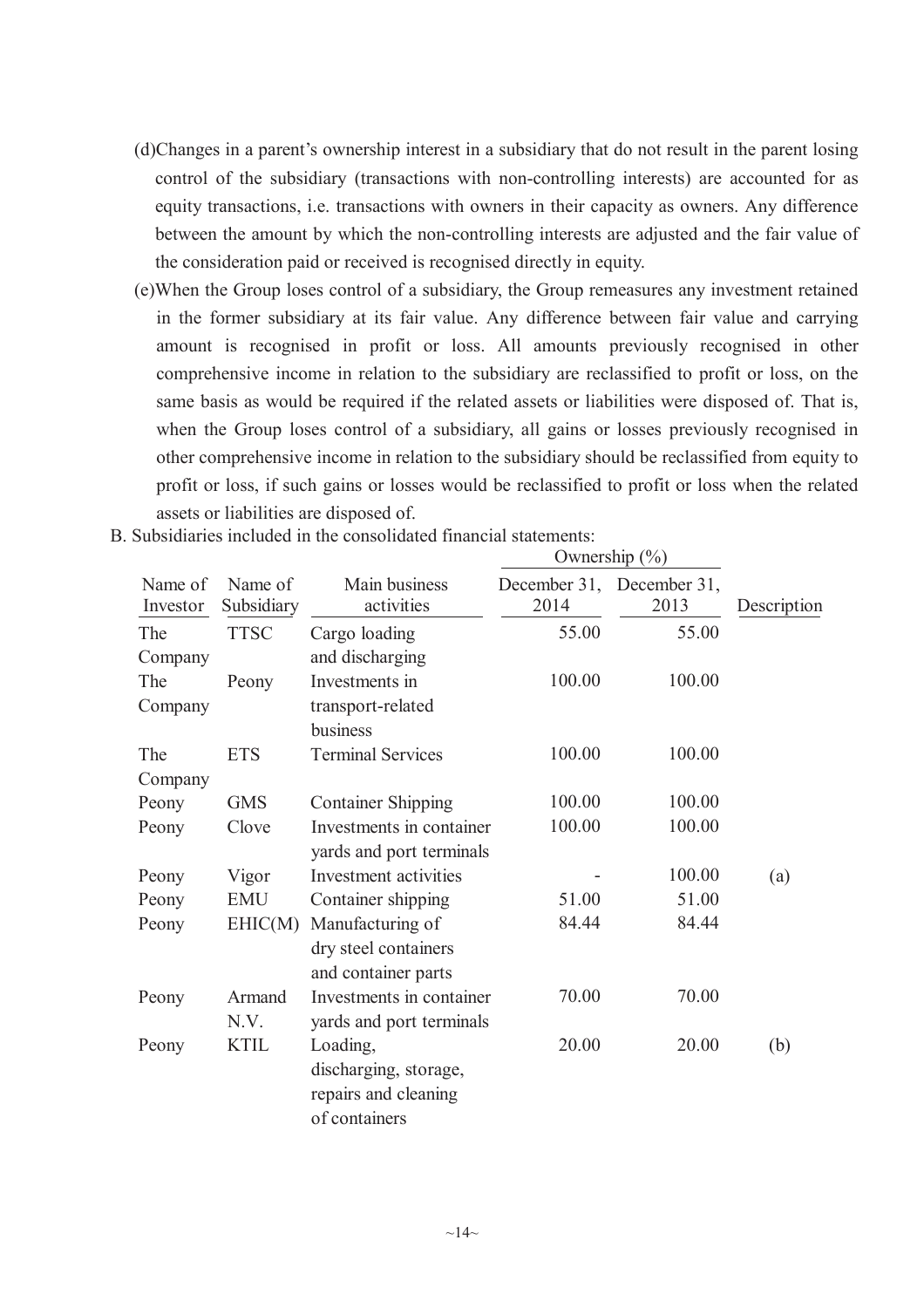| Name of  | Name of        | Main business                                                                  | December 31, December 31, |        |             |
|----------|----------------|--------------------------------------------------------------------------------|---------------------------|--------|-------------|
| Investor | Subsidiary     | activities                                                                     | 2014                      | 2013   | Description |
| Peony    | <b>MBPI</b>    | Containers storage<br>and inspections of<br>containers at the<br>customs house | 95.03                     | 95.03  |             |
| Peony    | <b>MBT</b>     | Inland transportation,<br>repairs and cleaning<br>of containers                | 17.39                     | 17.39  |             |
| Peony    | <b>EGS</b>     | Agency services dealing<br>with port formalities                               | 51.00                     | 51.00  |             |
| Peony    | <b>EGK</b>     | Agency services dealing<br>with port formalities                               | 100.00                    | 100.00 |             |
| Peony    | EMI            | Agency services dealing<br>with port formalities                               | 49.00                     | 51.00  | (c)         |
| Peony    | EGT            | Agency services dealing<br>with port formalities                               | 51.00                     | 51.00  |             |
| Peony    | EGI            | Agency services dealing<br>with port formalities                               | 99.99                     | 99.99  |             |
| Peony    | <b>EMA</b>     | Agency services dealing<br>with port formalities                               | 67.50                     | 67.50  |             |
| Peony    | <b>EIT</b>     | Agency services dealing<br>with port formalities                               | 55.00                     | 55.00  |             |
| Peony    | <b>EES</b>     | Agency services dealing<br>with port formalities                               | 55.00                     | 55.00  |             |
| Peony    | <b>ERU</b>     | Agency services dealing<br>with port formalities                               | 51.00                     | 51.00  |             |
| Peony    | EGD            | Agency services dealing<br>with port formalities                               | 100.00                    | 100.00 |             |
| Peony    | <b>EGUD</b>    | Agency services dealing<br>with port formalities                               | 100.00                    | 100.00 |             |
| Peony    | <b>EGD-WWX</b> | Agency services dealing<br>with port formalities                               | 100.00                    | 100.00 |             |
| Peony    | EGF            | Agency services dealing<br>with port formalities                               | 100.00                    | 100.00 |             |
| Peony    | <b>EGN</b>     | Agency services dealing<br>with port formalities                               | 100.00                    | 100.00 |             |
|          |                |                                                                                |                           |        |             |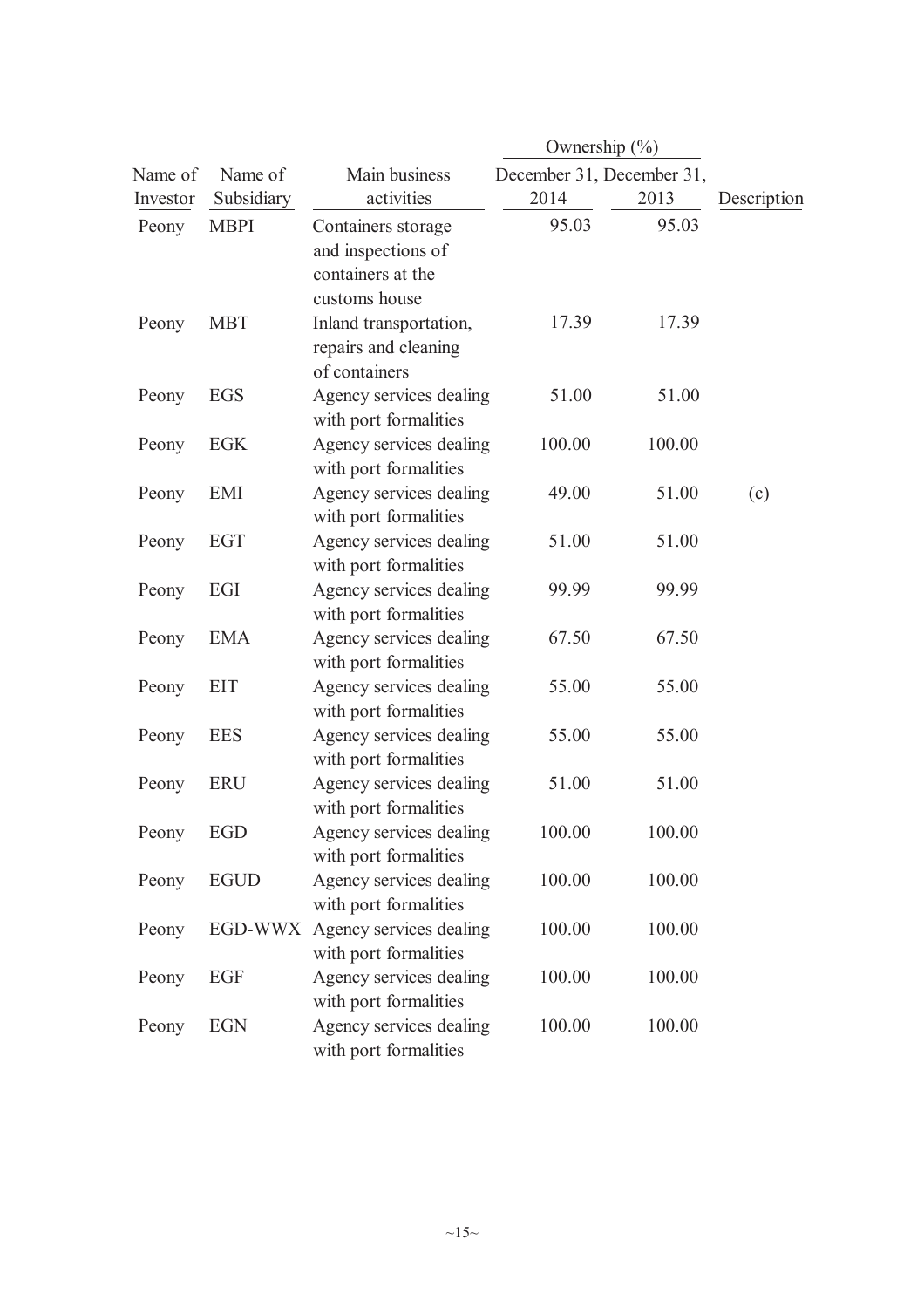|                |                |                                                                                           | Ownership $(\%)$ |              |             |
|----------------|----------------|-------------------------------------------------------------------------------------------|------------------|--------------|-------------|
| Name of        | Name of        | Main business                                                                             | December 31,     | December 31, |             |
| Investor       | Subsidiary     | activities                                                                                | 2014             | 2013         | Description |
| Peony          | EGV            | Agency services dealing<br>with port formalities                                          | 51.00            | 51.00        |             |
| Peony          | <b>ESA</b>     | Agency services dealing<br>with port formalities                                          | 55.00            | 55.00        |             |
| Peony          | <b>EGB</b>     | Real estate leasing                                                                       | 95.00            | 95.00        |             |
| <b>EMU</b>     | Island         | Investments in<br>operating machinery<br>and equipment of<br>port terminals               | 15.00            | 15.00        |             |
| <b>EMU</b>     | <b>KTIL</b>    | Loading,<br>discharging, storage,<br>repairs and cleaning                                 | 20.00            | 20.00        | (b)         |
| <b>EMU</b>     | <b>EGU</b>     | Agency services<br>dealing with port<br>formalities                                       | 100.00           | 100.00       |             |
| <b>EGD</b>     | <b>EGDL</b>    | Agency services<br>dealing with port<br>formalities                                       | 100.00           | 100.00       |             |
| <b>EGD</b>     | <b>EGDV</b>    | Agency services<br>dealing with port<br>formalities                                       | 100.00           | 100.00       |             |
| Clove          | Island         | Investments in<br>operating machinery<br>and equipment of<br>port terminals               | 36.00            | 36.00        |             |
| Armand<br>N.V. | Armand<br>B.V. | Investments in container<br>yards and port terminals                                      | 100.00           | 100.00       |             |
| Island         | Whitney        | Investments and<br>leases of operating<br>machinery and<br>equipment of port<br>terminals | 100.00           | 100.00       |             |
| Island         | Hemlock        | Investments and<br>leases of operating<br>machinery and<br>equipment of port<br>terminals | 100.00           | 100.00       |             |
| <b>MBPI</b>    | <b>MBT</b>     | Inland transportation,<br>repairs and cleaning<br>of containers                           | 72.95            | 72.95        |             |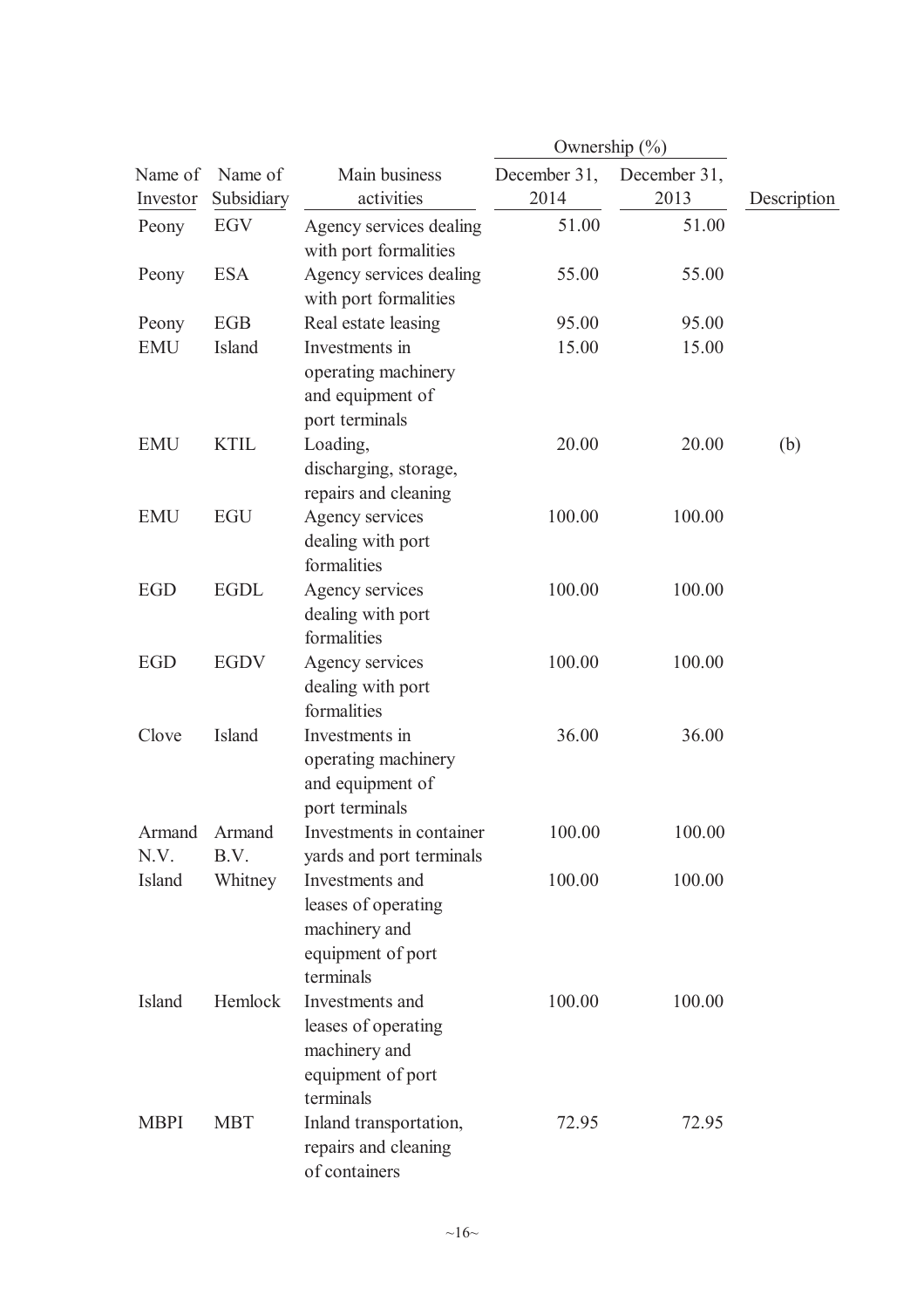- (a)On December 31, 2014, the shareholders have resolved to liquidate the indirect subsidiary Vigor and the liquidation was completed on that date.
- (b)The Group shall present consolidated financial statements in which it consolidates its investments in KTIL since control is presumed to exist when the Group merely owns 40% interests of the entity and when there is power to cast the majority of votes at meetings of the Board of Directors.
- (c)On December 27, 2013, the Board of Directors has resolved that, on January 1, 2014, the subsidiary Peony Investment S.A. would sell 2 % of shares in the indirect subsidiary EMI at USD 11 thousand per share. The sale amounted to USD 193 thousand. The shareholding ratio was 49% after the sale, and the Group has lost the majority voting rights in the Board of Directors. Therefore, the Group has determined that it has lost control in the indirect subsidiary and the investment is accounted for using the equity method.
- C. Subsidiary not included in the consolidated financial statements: None.
- D. Adjustments for subsidiaries with different balance sheet dates: None.
- E. Nature and extent of the restrictions on fund remittance from subsidiaries to the parent company: None.
- (4) Foreign currency translation

Items included in the financial statements of each of the Group's entities are measured using the currency of the primary economic environment in which the entity operates (the "functional currency"). The consolidated financial statements are presented in New Taiwan Dollars, which is the Company's functional and the Group's presentation currency.

- A. Foreign currency transactions and balances
	- (a)Foreign currency transactions are translated into the functional currency using the exchange rates prevailing at the dates of the transactions or valuation where items are remeasured. Foreign exchange gains and losses resulting from the settlement of such transactions are recognized in profit or loss in the period in which they arise, except when deferred in other comprehensive income as qualifying cash flow hedges and qualifying net investment hedges.
	- (b)Monetary assets and liabilities denominated in foreign currencies at the period end are re-translated at the exchange rates prevailing at the balance sheet date. Exchange differences arising upon re-translation at the balance sheet date are recognized in profit or loss.
	- (c)Non-monetary assets and liabilities denominated in foreign currencies held at fair value through profit or loss are re-translated at the exchange rates prevailing at the balance sheet date; their translation differences are recognized in profit or loss. Non-monetary assets and liabilities denominated in foreign currencies held at fair value through other comprehensive income are re-translated at the exchange rates prevailing at the balance sheet date; their translation differences are recognized in other comprehensive income. However, non-monetary assets and liabilities denominated in foreign currencies that are not measured at fair value are translated using the historical exchange rates at the dates of the initial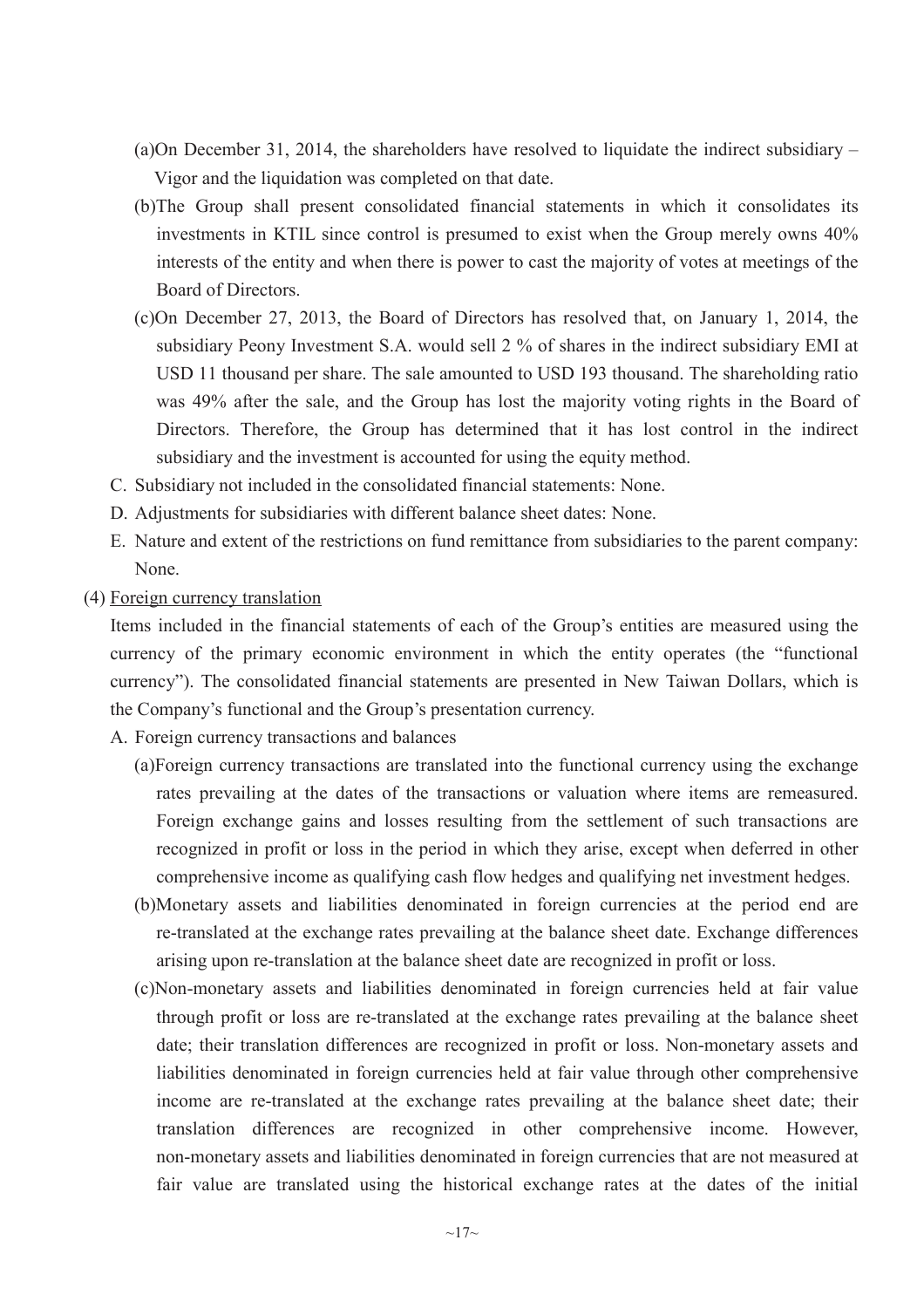transactions.

- (d)All other foreign exchange gains and losses based on the nature of those transactions are presented in the statement of comprehensive income within 'other gains and losses'.
- B. Translation of foreign operations
	- (a)The operating results and financial position of all the group entities and associates that have a functional currency different from the presentation currency are translated into the presentation currency as follows:
		- i. Assets and liabilities for each balance sheet presented are translated at the closing exchange rate at the date of that balance sheet;
		- ii. Income and expenses for each statement of comprehensive income are translated at average exchange rates of that period; and
		- iii. All resulting exchange differences are recognised in other comprehensive income.
	- (b)When the foreign operation partially disposed of or sold is an associate, exchange differences that were recorded in other comprehensive income are proportionately reclassified to profit or loss as part of the gain or loss on sale. In addition, even when the Group still retains partial interest in the former foreign associate after losing significant influence over the former foreign associate, such transactions should be accounted for as disposal of all interest in these foreign operations.
	- (c)When the foreign operation partially disposed of or sold is a subsidiary, cumulative exchange differences that were recorded in other comprehensive income are proportionately transferred to the non-controlling interest in this foreign operation. In addition, even when the Group still retains partial interest in the former foreign subsidiary after losing control of the former foreign subsidiary, such transactions should be accounted for as disposal of all interest in the foreign operation.
- (5) Classification of current and non-current items
	- A.Assets that meet one of the following criteria are classified as current assets; otherwise they are classified as non-current assets:
		- (a)Assets arising from operating activities that are expected to be realised, or are intended to be sold or consumed within the normal operating cycle;
		- (b)Assets held mainly for trading purposes;
		- (c)Assets that are expected to be realised within twelve months from the balance sheet date;
		- (d)Cash and cash equivalents, excluding restricted cash and cash equivalents and those that are to be exchanged or used to pay off liabilities more than twelve months after the balance sheet date.
	- B.Liabilities that meet one of the following criteria are classified as current liabilities; otherwise they are classified as non-current liabilities:
		- (a)Liabilities that are expected to be paid off within the normal operating cycle;
		- (b)Liabilities arising mainly from trading activities;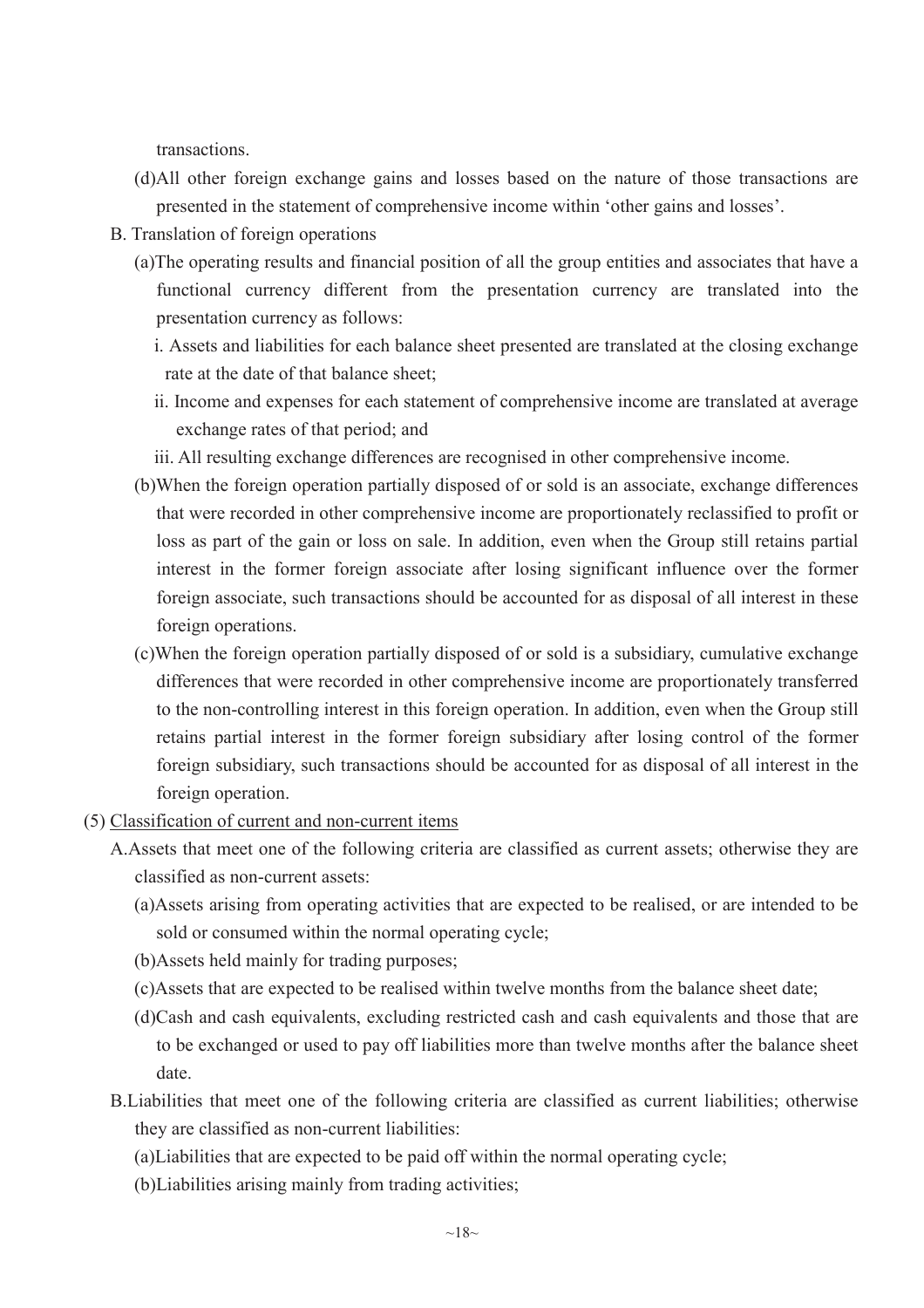- (c)Liabilities that are to be paid off within twelve months from the balance sheet date;
- (d)Liabilities for which the repayment date cannot be extended unconditionally to more than twelve months after the balance sheet date. Terms of a liability that could, at the option of the counterparty, result in its settlement by the issue of equity instruments do not affect its classification.
- (6) Cash equivalents

Cash equivalents refer to short-term, highly liquid investments that are readily convertible to known amounts of cash and which are subject to an insignificant risk of changes in value. Time deposits with original maturities of one year or less that meet the definition above and are held for the purpose of meeting short-term cash commitments in operations are classified as cash equivalents.

(7) Financial assets at fair value through profit or loss

A.Financial assets at fair value through profit or loss are financial assets held for trading or financial assets designated as at fair value through profit or loss on initial recognition. Financial assets are classified in this category of held for trading if acquired principally for the purpose of selling in the short-term. Derivatives are also categorized as financial assets held for trading unless they are designated as hedges. Financial assets that meet one of the following criteria are designated as at fair value through profit or loss on initial recognition:

a)Hybrid (combined) contracts; or

- b)They eliminate or significantly reduce a measurement or recognition inconsistency; or
- c)They are managed and their performance is evaluated on a fair value basis, in accordance with a documented risk management or investment strategy.
- B.On a regular way purchase or sale basis, financial assets at fair value through profit or loss are recognised and derecognised using trade date accounting.
- C.Financial assets at fair value through profit or loss are initially recognised at fair value. Related transaction costs are expensed in profit or loss. These financial assets are subsequently remeasured and stated at fair value, and any changes in the fair value of these financial assets are recognised in profit or loss.
- (8) Available-for-sale financial assets
	- A.Available-for-sale financial assets are non-derivatives that are either designated in this category or not classified in any of the other categories.
	- B.On a regular way purchase or sale basis, available-for-sale financial assets are recognised and derecognised using trade date accounting.
	- C.Available-for-sale financial assets are initially recognised at fair value plus transaction costs. These financial assets are subsequently remeasured and stated at fair value, and any changes in the fair value of these financial assets are recognised in other comprehensive income. Investments in equity instruments that do not have a quoted market price in an active market and whose fair value cannot be reliably measured are presented in 'financial assets carried at cost'.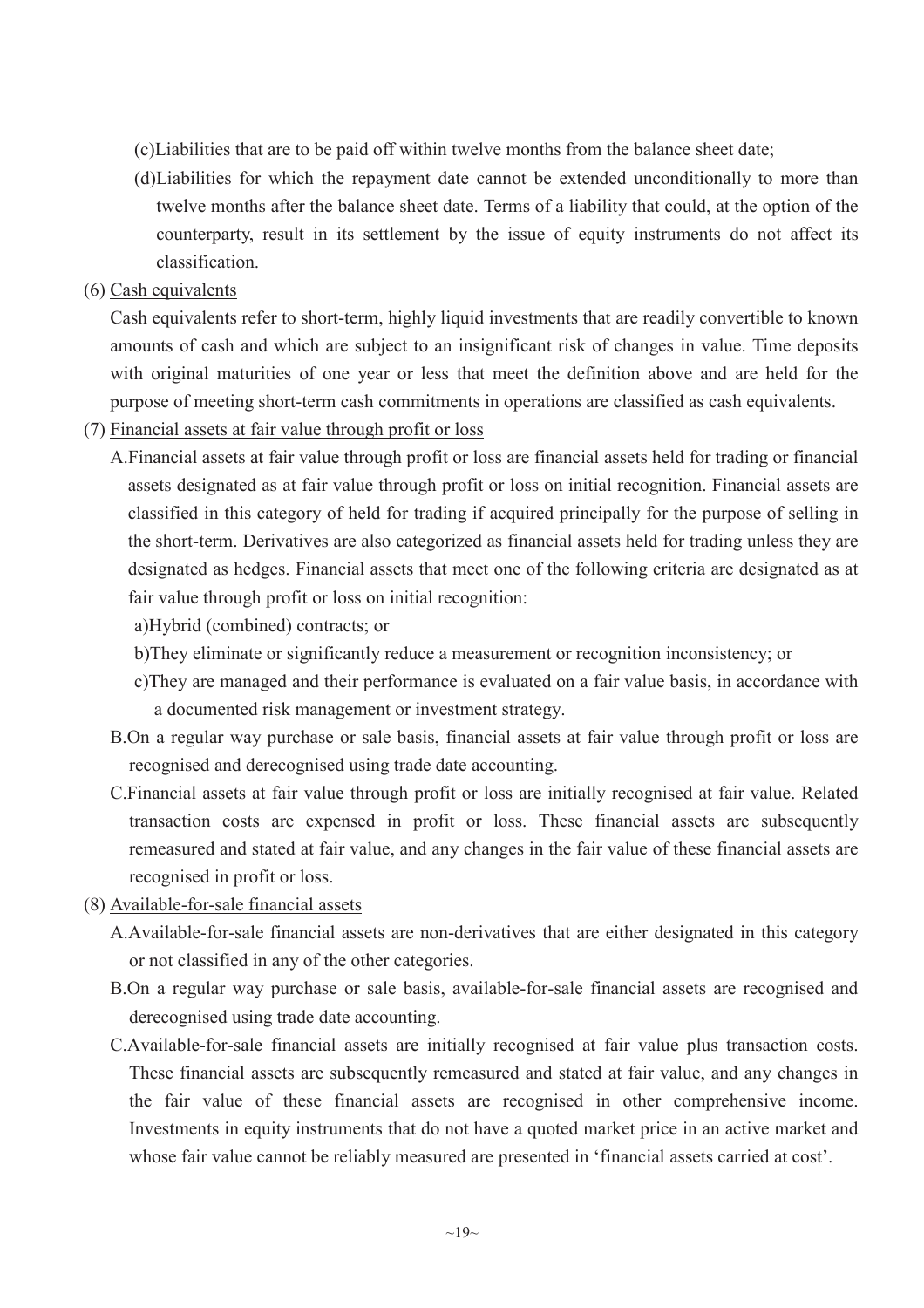#### (9) Held-to-maturity financial assets

- A.Held-to-maturity financial assets are non-derivative financial assets with fixed or determinable payments and fixed maturity date that the Group has the positive intention and ability to hold to maturity other than those that meet the definition of loans and receivables and those that are designated as at fair value through profit or loss or as available-for-sale on initial recognition.
- B.On a regular way purchase or sale basis, held-to-maturity financial assets are recognised and derecognised using trade date accounting.
- C.Held-to-maturity financial assets are initially recognised at fair value on the trade date plus transaction costs and subsequently measured at amortised cost using the effective interest method, less provision for impairment. Amortisation of a premium or a discount on such assets is recognised in profit or loss.
- (10) Notes, accounts and other receivables

Notes and accounts receivable are claims resulting from the sale of goods or services. Receivables arising from transactions other than the sale of goods or services are classified as other receivables. Notes, accounts and other receivables are recognised initially at fair value and subsequently measured at amortised cost using the effective interest method, less provision for impairment. However, short-term accounts receivable without bearing interest are subsequently measured at initial invoice amount as effect of discounting is immaterial.

#### (11) Impairment of financial assets

- A.The Group assesses at each balance sheet date whether there is objective evidence that a financial asset or a group of financial assets is impaired as a result of one or more events that occurred after the initial recognition of the asset (a 'loss event') and that loss event (or events) has an impact on the estimated future cash flows of the financial asset or group of financial assets that can be reliably estimated.
- B.The criteria that the Group uses to determine whether there is objective evidence of an impairment loss is as follows:
	- (a)Significant financial difficulty of the issuer or debtor;
	- (b)A breach of contract, such as a default or delinquency in interest or principal payments;
	- (c)The Group, for economic or legal reasons relating to the borrower's financial difficulty, granted the borrower a concession that a lender would not otherwise consider;
	- (d)It becomes probable that the borrower will enter bankruptcy or other financial reorganisation;
	- (e)The disappearance of an active market for that financial asset because of financial difficulties;
	- (f)Observable data indicating that there is a measurable decrease in the estimated future cash flows from a group of financial assets since the initial recognition of those assets, although the decrease cannot yet be identified with the individual financial asset in the group, including adverse changes in the payment status of borrowers in the group or national or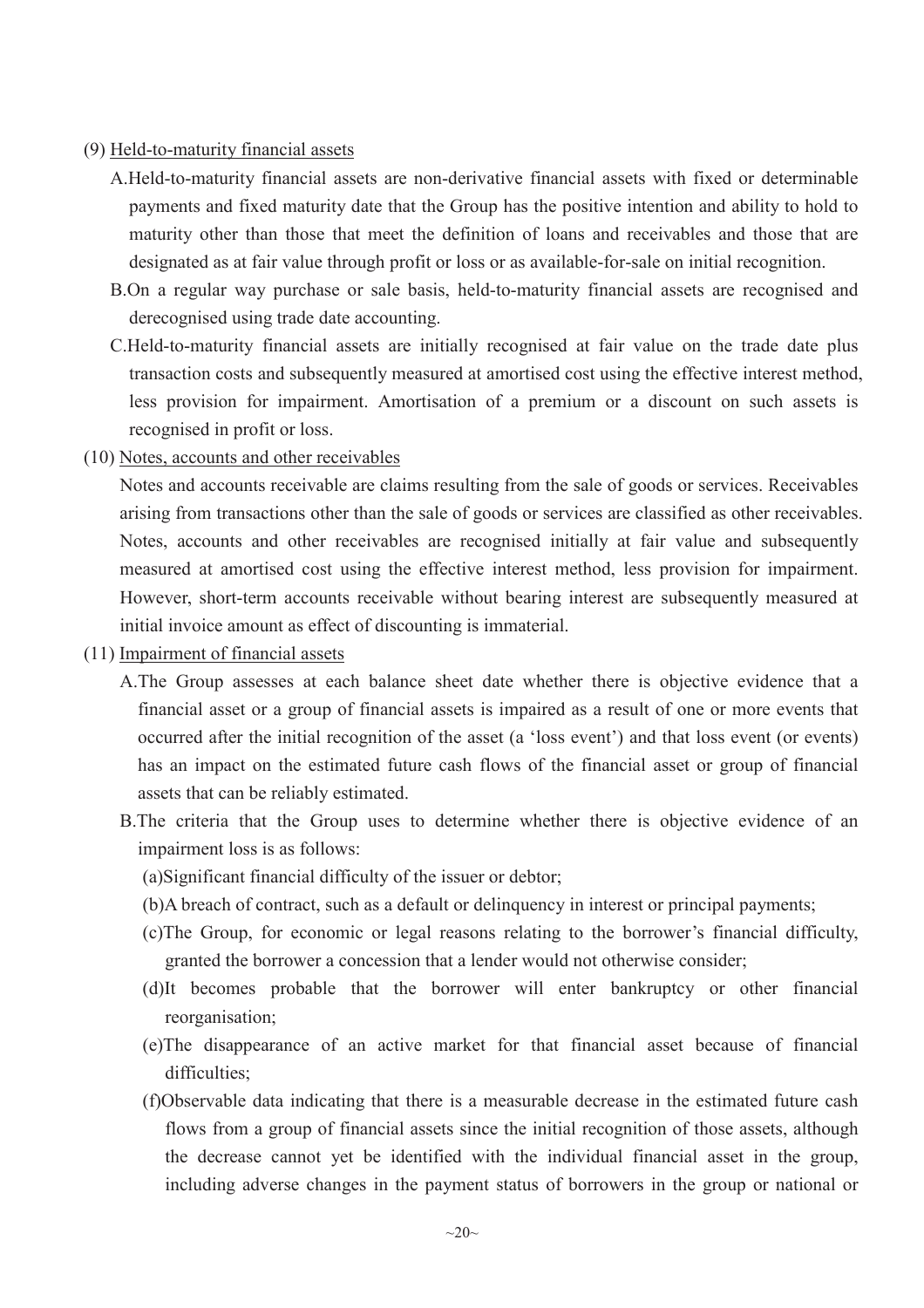local economic conditions that correlate with defaults on the assets in the group;

- (g)Information about significant changes with an adverse effect that have taken place in the technology, market, economic or legal environment in which the issuer operates, and indicates that the cost of the investment in the equity instrument may not be recovered; or
- (h)A significant or prolonged decline in the fair value of an investment in an equity instrument below its cost.
- C.When the Group assesses that there has been objective evidence of impairment and an impairment loss has occurred, accounting for impairment is made as follows according to the category of financial assets:
	- (a)Financial assets measured at cost

The amount of the impairment loss is measured as the difference between the asset's carrying amount and the present value of estimated future cash flows discounted at current market return rate of similar financial asset, and is recognised in profit or loss. Impairment loss recognised for this category shall not be reversed subsequently. Impairment loss is recognised by adjusting the carrying amount of the asset through the use of an impairment allowance account.

(b)Available-for-sale financial assets

The amount of the impairment loss is measured as the difference between the asset's acquisition cost (less any principal repayment and amortisation) and current fair value, less any impairment loss on that financial asset previously recognised in profit or loss, and is reclassified from 'other comprehensive income' to 'profit or loss'. If, in a subsequent period, the fair value of an investment in a debt instrument increases, and the increase can be related objectively to an event occurring after the impairment loss was recognised, then such impairment loss is reversed through profit or loss. Impairment loss of an investment in an equity instrument recognised in profit or loss shall not be reversed through profit or loss. Impairment loss is recognised and reversed by adjusting the carrying amount of the asset through the use of an impairment allowance account.

#### (12) Derecognition of financial assets

The Group derecognises a financial asset when one of the following conditions is met:

- A.The contractual rights to receive cash flows from the financial asset expire.
- B.The contractual rights to receive cash flows from the financial asset have been transferred and the Group has transferred substantially all risks and rewards of ownership of the financial asset.
- C.The contractual rights to receive cash flows from the financial asset have been transferred; however, the Group has not retained control of the financial asset.

#### (13) Leases (lessor)

Lease income from an operating lease (net of any incentives given to the lessee) is recognised in profit or loss on a straight-line basis over the lease term.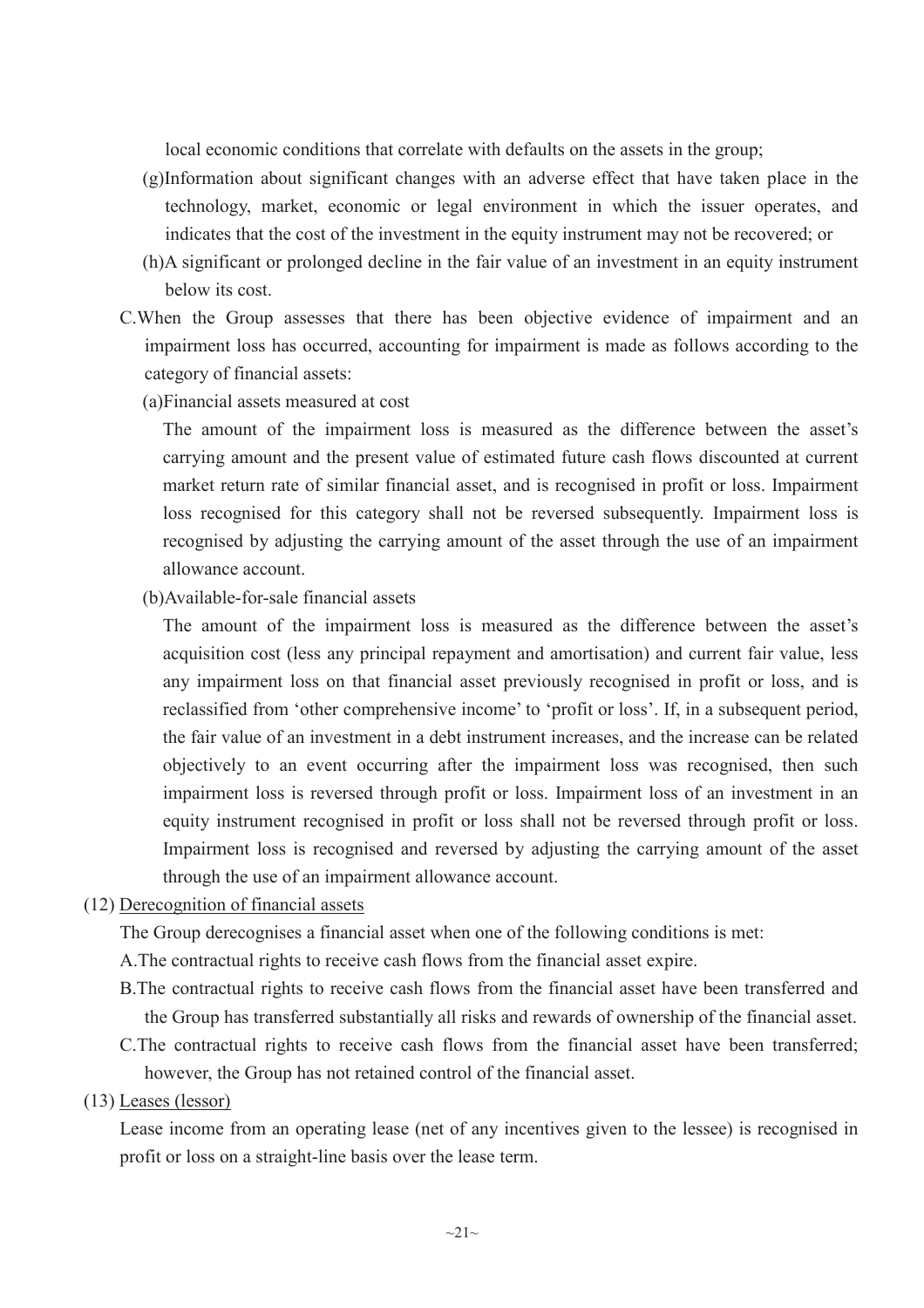#### (14) Inventories

Inventories refer to fuel inventories and steel inventories. Fuel inventories are physically measured by the crew of each ship and reported back to the Head Office through telegraph for recording purposes at balance sheet date. Valuation of inventories is based on the exchange rate prevailing at balance sheet date.

The perpetual inventory system is adopted for steel inventory recognition. Steel inventories are stated at cost. The cost is determined using the weighted-average method. At the end of period, inventories are evaluated at the lower of cost or net realisable value, and the individual item approach is used in the comparison of cost and net realisable value. The calculation of net realisable value should be based on the estimated selling price in the normal course of business, net of estimated costs of completion and estimated selling expenses.

#### (15) Investments accounted for using equity method / associates

- A.Associates are all entities over which the Group has significant influence but not control. In general, it is presumed that the investor has significant influence, if an investor holds, directly or indirectly 20 percent or more of the voting power of the investee. Investments in associates are accounted for using the equity method and are initially recognised at cost.
- B.The Group's share of its associates' post-acquisition profits or losses is recognised in profit or loss, and its share of post-acquisition movements in other comprehensive income is recognised in other comprehensive income. When the Group's share of losses in an associate equals or exceeds its interest in the associate, including any other unsecured receivables, the Group does not recognise further losses, unless it has incurred legal or constructive obligations or made payments on behalf of the associate.
- C.When changes in an associate's equity that are not recognised in profit or loss or other comprehensive income of the associate and such changes not affecting the Group's ownership percentage of the associate, the Group recognises the Group's share of change in equity of the associate in 'capital surplus' in proportion to its ownership.
- D.Unrealised gains and loss on transactions between the Group and its associates are eliminated to the extent of the Group's interest in the associates. Unrealised losses are also eliminated unless the transaction provides evidence of an impairment of the asset transferred. Accounting policies of associates have been adjusted where necessary to ensure consistency with the policies adopted by the Group.
- E.In the case that an associate issues new shares and the Group does not subscribe or acquire new shares proportionately, which results in a change in the Group's ownership percentage of the associate but maintains significant influence on the associate, then 'capital surplus' and 'investments accounted for using equity method' shall be adjusted for the increase or decrease of its share of equity interest. If the above condition causes a decrease in the Group's ownership percentage of the associate, in addition to the above adjustment, the amounts previously recognised in other comprehensive income in relation to the associate are reclassified to profit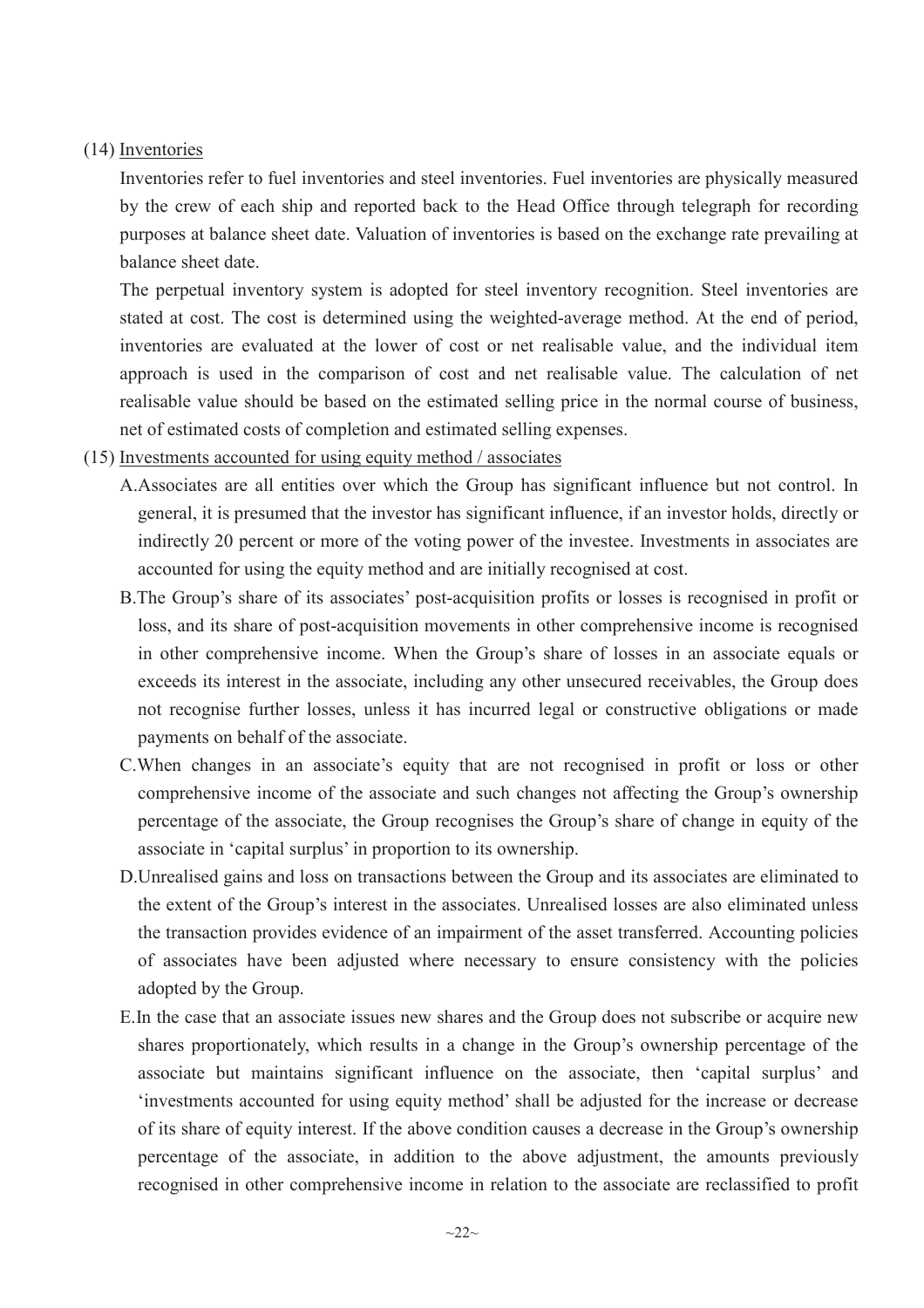or loss proportionately on the same basis as would be required if the relevant assets or liabilities were disposed of.

- F.Upon loss of significant influence over an associate, the Group remeasures any investment retained in the former associate at its fair value. Any difference between fair value and carrying amount is recognised in profit or loss.
- G.When the Group disposes its investment in an associate, if it loses significant influence over this associate, the amounts previously recognised in other comprehensive income in relation to the associate, are reclassified to profit or loss, on the same basis as would be required if the relevant assets or liabilities were disposed of. If it still retains significant influence over this associate, then the amounts previously recognised in other comprehensive income in relation to the associate are reclassified to profit or loss proportionately in accordance with the aforementioned approach.
- H.When the Group disposes its investment in an associate, if it loses significant influence over this associate, the amounts previously recognised as capital surplus in relation to the associate are transferred to profit or loss. If it still retains significant influence over this associate, then the amounts previously recognised as capital surplus in relation to the associate are transferred to profit or loss proportionately.
- (16) Property, plant and equipment
	- A.Property, plant and equipment are initially recorded at cost. Borrowing costs incurred during the construction period are capitalised.
	- B.Subsequent costs are included in the asset's carrying amount or recognised as a separate asset, as appropriate, only when it is probable that future economic benefits associated with the item will flow to the Group and the cost of the item can be measured reliably. The carrying amount of the replaced part is derecognised. All other repairs and maintenance are charged to profit or loss during the financial period in which they are incurred.
	- C.Land is not depreciated. Other property, plant and equipment apply cost model and are depreciated using the straight-line method to allocate their cost over their estimated useful lives. Each part of an item of property, plant, and equipment with a cost that is significant in relation to the total cost of the item must be depreciated separately.
	- D.The assets' residual values, useful lives and depreciation methods are reviewed, and adjusted if appropriate, at each balance sheet date. If expectations for the assets' residual values and useful lives differ from previous estimates or the patterns of consumption of the assets' future economic benefits embodied in the assets have changed significantly, any change is accounted for as a change in estimate under IAS 8, 'Accounting Policies, Changes in Accounting Estimates and Errors', from the date of the change. The estimated useful lives of property, plant and equipment are as follows: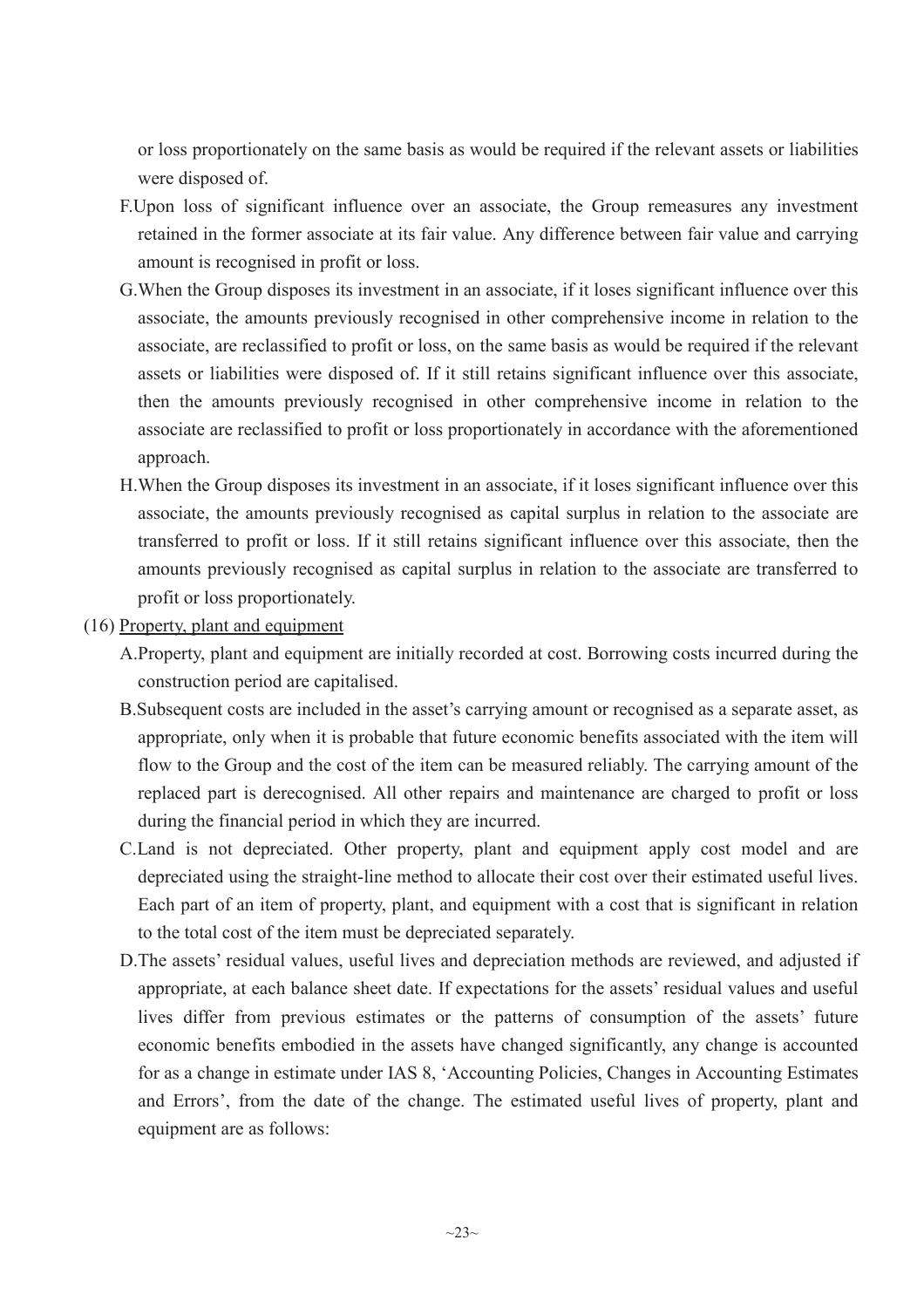| $20 \sim 60$ years |
|--------------------|
| $2 \sim 20$ years  |
| $18 \sim 25$ years |
| $6 \sim 10$ years  |
| $3 \sim 90$ years  |
| $1 \sim 15$ years  |
|                    |

- (17) Leased assets/ leases (lessee)
	- A.Based on the terms of a lease contract, a lease is classified as a finance lease if the Group assumes substantially all the risks and rewards incidental to ownership of the leased asset.
		- (a)A finance lease is recognised as an asset and a liability at the lease's commencement at the lower of the fair value of the leased asset or the present value of the minimum lease payments.
		- (b)The minimum lease payments are apportioned between the finance charges and the reduction of the outstanding liability. The finance charges are allocated to each period over the lease term so as to produce a constant periodic rate of interest on the remaining balance of the liability.
		- (c)Property, plant and equipment held under finance leases are depreciated over their estimated useful lives. If there is no reasonable certainty that the Group will obtain ownership at the end of the lease, the asset shall be depreciated over the shorter of the lease term and its useful life.
	- B.Payments made under an operating lease (net of any incentives received from the lessor) are recognised in profit or loss on a straight-line basis over the lease term.
	- C.The accounting treatment of sale and leaseback transactions depends on the substance of the transaction. If sale and finance leaseback is in substance a financing transaction, the difference between the sales proceeds and the carrying value of the asset is deferred and amortised to the income statement over the lease term. If the sale price is below the fair value, the difference between sale price and carrying amount should be recognised immediately except that, if a loss arising is compensated by future rent at below market price, it should be deferred and amortised in proportion to the rent payments over the period for which the asset is expected to be used. If the sale price is above the fair value, the excess of proceeds over fair value should be deferred and amortised over the period for which the asset is expected to be used.
- (18) Investment property

An investment property is stated initially at its cost and measured subsequently using the cost model. Except for land, investment property is depreciated on a straight-line basis over its estimated useful life of  $50 \sim 60$  years.

(19) Intangible assets

Computer software is stated at cost and amortised on a straight-line basis over its estimated useful life of 3 years.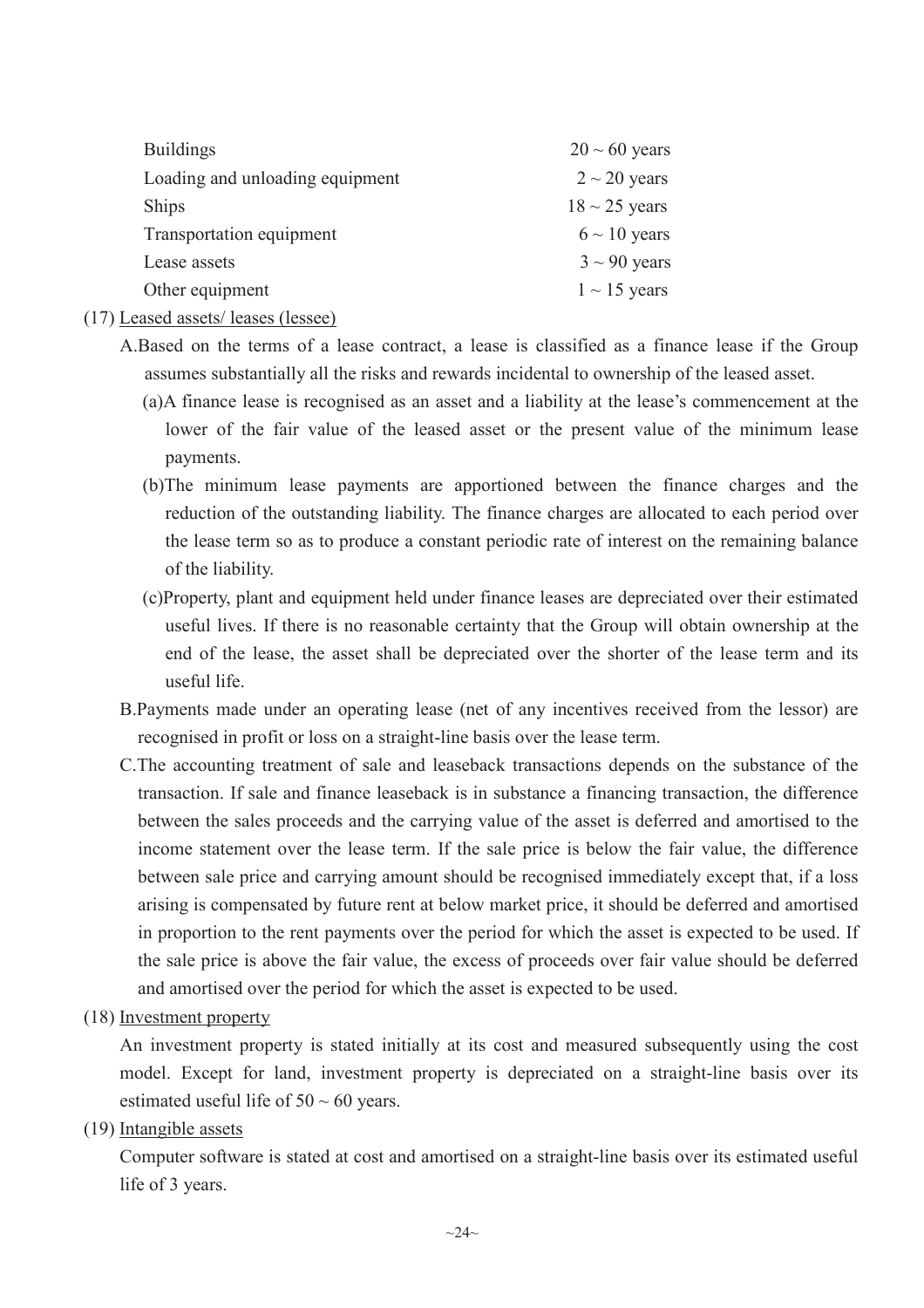### (20) Impairment of non-financial assets

The Group assesses at each balance sheet date the recoverable amounts of those assets where there is an indication that they are impaired. An impairment loss is recognised for the amount by which the asset's carrying amount exceeds its recoverable amount. The recoverable amount is the higher of an asset's fair value less costs to sell or value in use. When the circumstances or reasons for recognizing impairment loss for an asset in prior years no longer exist or diminish, the impairment loss is reversed. The increased carrying amount due to reversal should not be more than what the depreciated or amortised historical cost would have been if the impairment had not been recognised.

#### (21) Loans

- A.Borrowings are recognised initially at fair value, net of transaction costs incurred. Borrowings are subsequently stated at amortised cost; any difference between the proceeds (net of transaction costs) and the redemption value is recognised in profit or loss over the period of the borrowings using the effective interest method.
- B.Fees paid on the establishment of loan facilities are recognised as transaction costs of the loan to the extent that it is probable that some or all of the facility will be drawn down. In this case, the fee is deferred until the draw-down occurs. To the extent there is no evidence that it is probable that some or all of the facility will be drawn down, the fee is capitalised as a pre-payment for liquidity services and amortised over the period of the facility to which it relates.
- (22) Accounts payable

Notes and accounts payable are obligations to pay for goods or services that have been acquired in the ordinary course of business from suppliers. They are recognised initially at fair value and subsequently measured at amortised cost using the effective interest method. However, short-term accounts payable without bearing interest are subsequently measured at initial invoice amount as effect of discounting is immaterial.

- (23) Financial liabilities at fair value through profit or loss
	- A.Financial liabilities at fair value through profit or loss are financial liabilities held for trading or financial liabilities designated as at fair value through profit or loss on initial recognition. Financial liabilities are classified in this category of held for trading if acquired principally for the purpose of repurchasing in the short-term. Derivatives are also categorized as financial liabilities held for trading unless they are designated as hedges. Financial liabilities that meet one of the following criteria are designated as at fair value through profit or loss on initial recognition:
		- (a)Hybrid (combined) contracts; or
		- (b)They eliminate or significantly reduce a measurement or recognition inconsistency; or
		- (c)They are managed and their performance is evaluated on a fair value basis, in accordance with a documented risk management policy.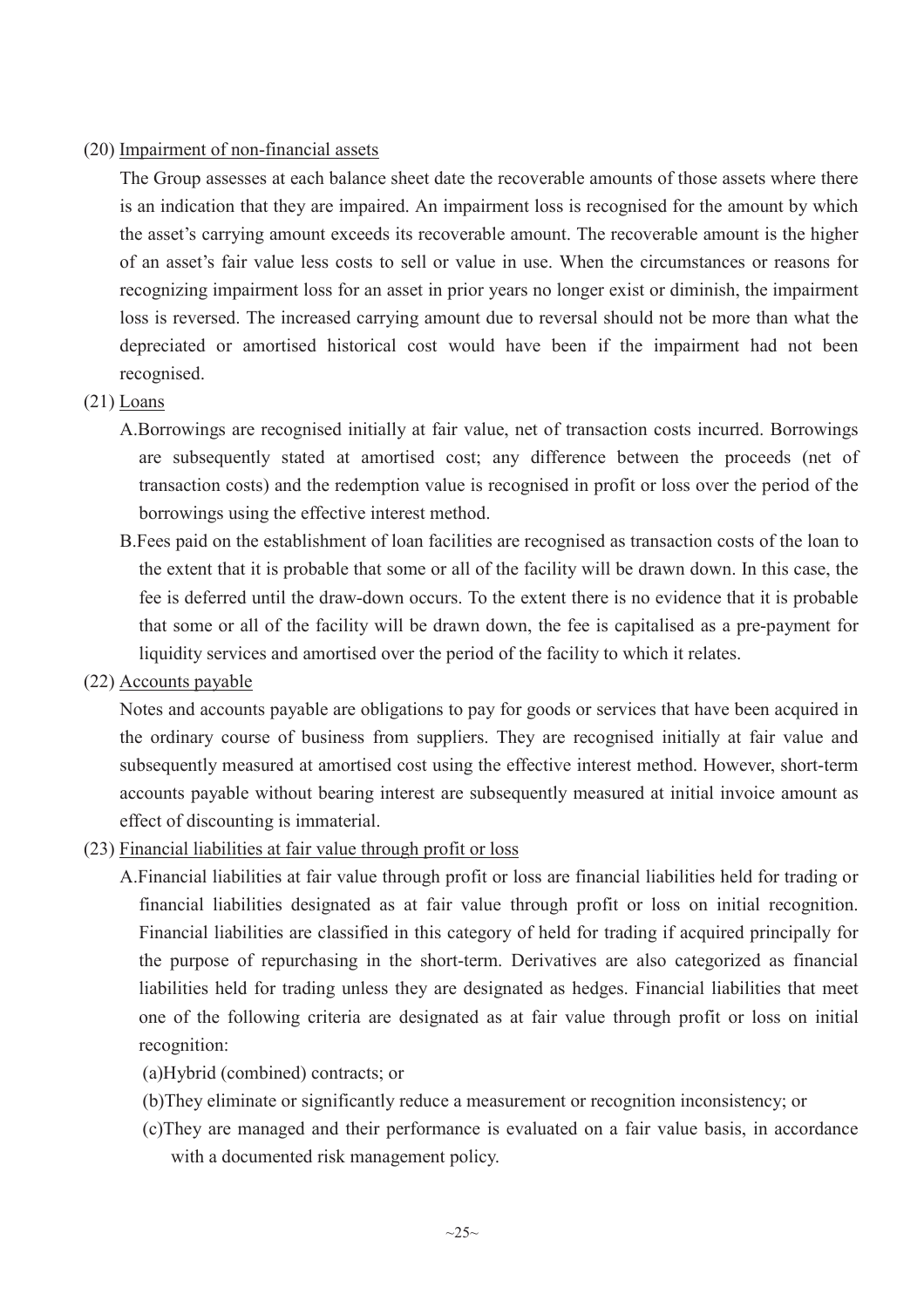- B.Financial liabilities at fair value through profit or loss are initially recognised at fair value. Related transaction costs are expensed in profit or loss. These financial liabilities are subsequently remeasured and stated at fair value, and any changes in the fair value of these financial liabilities are recognised in profit or loss. Derivative liabilities that are linked to equity instruments which do not have a quoted market price in an active market and whose fair value cannot be reliably measured, and that must be settled by delivery of such unquoted equity instruments are presented in 'financial liabilities measured at cost'.
- (24) Derecognition of financial liabilities

A financial liability is derecognised when the obligation under the liability specified in the contract is discharged or cancelled or expires.

(25) Offsetting financial instruments

Financial assets and liabilities are offset and reported in the net amount in the balance sheet when there is a legally enforceable right to offset the recognised amounts and there is an intention to settle on a net basis or realise the asset and settle the liability simultaneously.

- (26) Financial liabilities and equity instruments
	- A.Ordinary corporate bonds issued by the Group are initially recognised at fair value, net of transaction costs incurred. Ordinary corporate bonds are subsequently stated at amortised cost; any difference between the proceeds (net of transaction costs) and the redemption value is accounted for as the premium or discount on bonds payable and presented as an addition to or deduction from bonds payable, which is amortised in profit or loss as an adjustment to the 'finance costs' over the period of bond circulation using the effective interest method.
	- B.Convertible corporate bonds issued by the Group contain conversion options (that is, the bondholders have the right to convert the bonds into the Group's common shares by exchanging a fixed amount of cash for a fixed number of common shares), call options and put options. The Group classifies the bonds payable and derivative features embedded in convertible corporate bonds on initial recognition as a financial asset, a financial liability or an equity instrument. Convertible corporate bonds are accounted for as follows:
		- (a)Call options and put options embedded in convertible corporate bonds are recognised initially at net fair value as 'financial assets or financial liabilities at fair value through profit or loss'. They are subsequently remeasured and stated at fair value on each balance sheet date; the gain or loss is recognised as 'gain or loss on valuation of financial assets or financial liabilities at fair value through profit or loss'.
		- (b)Bonds payable of convertible corporate bonds is initially recognised at fair value and subsequently stated at amortised cost. Any difference between the proceeds and the redemption value is accounted for as the premium or discount on bonds payable and presented as an addition to or deduction from bonds payable, which is amortised in profit or loss as an adjustment to the 'finance costs' over the period of bond circulation using the effective interest method.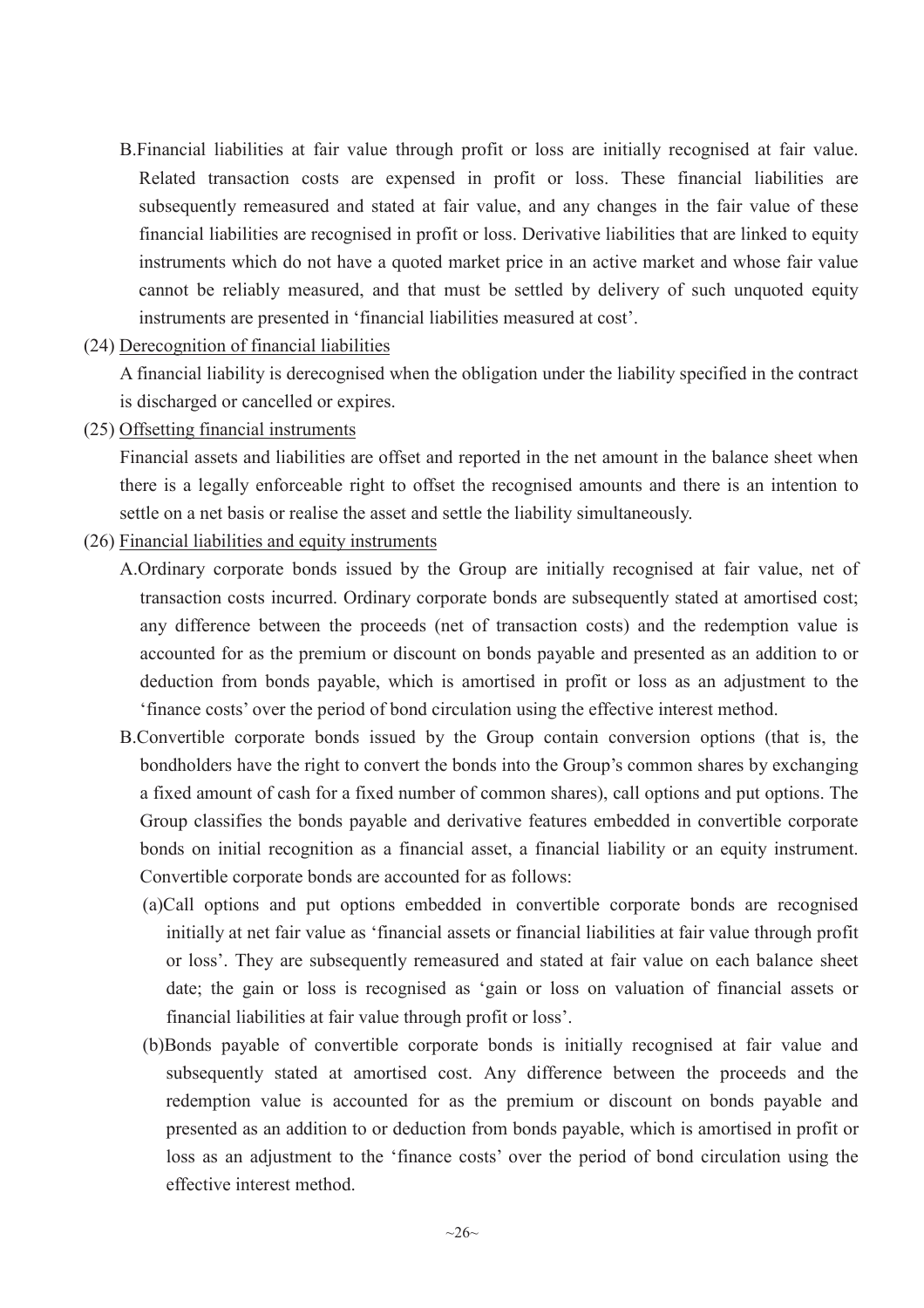- (c)Conversion options embedded in convertible corporate bonds issued by the Group, which meet the definition of an equity instrument, are initially recognised in 'capital surplus—stock warrants' at the residual amount of total issue price less amounts of 'financial assets or financial liabilities at fair value through profit or loss' and 'bonds payable—net' as stated above. Conversion options are not subsequently remeasured.
- (d)Any transaction costs directly attributable to the issuance of convertible corporate bonds are allocated to the liability and equity components in proportion to the allocation of proceeds.
- (e)When bondholders exercise conversion options, the liability component of the bonds (including 'bonds payable' and 'financial assets or financial liabilities at fair value through profit or loss') shall be remeasured on the conversion date. The book value of common shares issued due to the conversion shall be based on the adjusted book value of the above-mentioned liability component plus the book value of capital surplus - stock warrants.
- (27) Derivative financial instruments and hedging activities
	- A.Derivatives are initially recognised at fair value on the date a derivative contract is entered into and are subsequently remeasured at their fair value. Any changes in the fair value are recognised in profit or loss.
	- B.The Group designates certain derivatives as hedges of a particular risk associated with a recognised asset or liability or a highly probable forecast transaction (cash flow hedge).
	- C.The Group documents at the inception of the transaction the relationship between hedging instruments and hedged items, as well as its risk management objectives and strategy for undertaking various hedging transactions. The Group also documents its assessment, both at hedge inception and on an ongoing basis, of whether the derivatives that are used in hedging transactions are highly effective in offsetting changes in fair values or cash flows of hedged items.
	- D.The full fair value of a hedging derivative is classified as a non-current asset or liability when the remaining maturity of the hedged item is more than 12 months, and as a current asset or liability when the remaining maturity of the hedged item is less than 12 months. Trading derivatives are classified as current assets or liabilities.
	- E.Cash flow hedge
		- (a)The effective portion of changes in the fair value of derivatives that are designated and qualified as cash flow hedges is recognised in other comprehensive income. The gain or loss relating to the ineffective portion is recognised immediately in the statement of comprehensive income within 'other gains and losses'.
		- (b)Amounts accumulated in other comprehensive income are reclassified into profit or loss in the periods when the hedged item affects profit or loss. The gain or loss relating to the effective portion of interest rate swaps hedging variable rate borrowings is recognised in the statement of comprehensive income within 'finance costs'. However, when the forecast transaction that is hedged results in the recognition of a non-financial asset or financial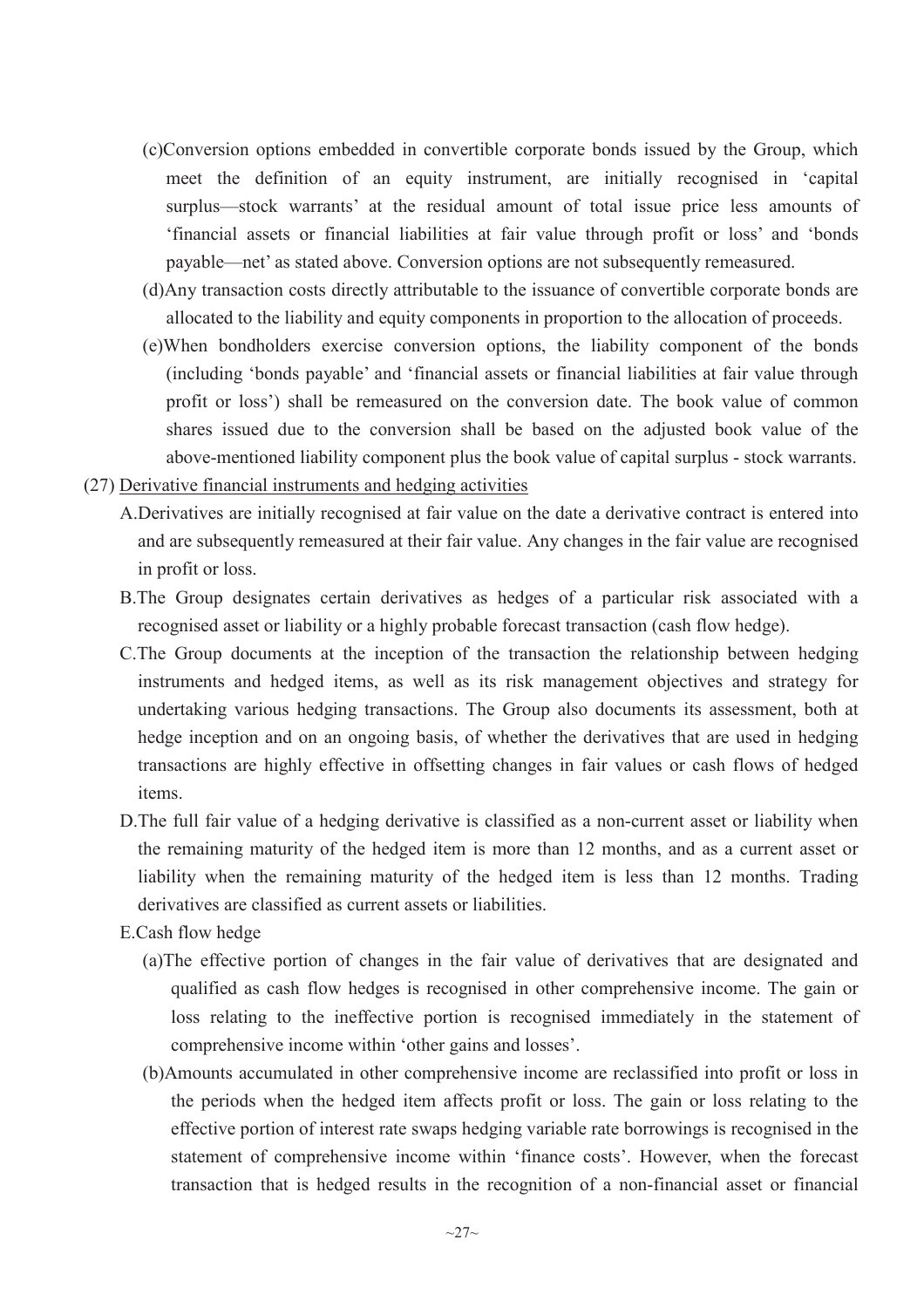liability, the gains and losses previously deferred in other comprehensive income are reclassified into profit or loss in the periods when the asset acquired or the liability assumed affects profit or loss. The deferred amounts are ultimately recognised in operating costs.

(c)When a hedging instrument expires, or is sold, cancelled or executed, or when a hedge no longer meets the criteria for hedge accounting, any cumulative gain or loss existing in other comprehensive income at that time remains in other comprehensive income. When a forecast transaction occurs or is no longer expected to occur, the cumulative gain or loss that was reported in other comprehensive income is transferred to profit or loss in the periods when the hedged forecast cash flow affects profit or loss.

### (28) Employee benefits

# A.Short-term employee benefits

Short-term employee benefits are measured at the undiscounted amount of the benefits expected to be paid in respect of service rendered by employees in a period and should be recognised as expenses in that period when the employees render service.

### B.Pensions

(a)Defined contribution plans

For defined contribution plans, the contributions are recognised as pension expenses when they are due on an accrual basis. Prepaid contributions are recognised as an asset to the extent of a cash refund or a reduction in the future payments.

- (b)Defined benefit plans
	- i. Net obligation under a defined benefit plan is defined as the present value of an amount of pension benefits that employees will receive on retirement for their services with the Group in current period or prior periods. The liability recognised in the balance sheet in respect of defined benefit pension plans is the present value of the defined benefit obligation at the balance sheet date less the fair value of plan assets, together with adjustments for unrecognised past service costs. The defined benefit net obligation is calculated annually by independent actuaries using the projected unit credit method. The rate used to discount is determined by using interest rates of high-quality corporate bonds that are denominated in the currency in which the benefits will be paid, and that have terms to maturity approximating to the terms of the related pension liability; when there is no deep market in high-quality corporate bonds, the Group uses interest rates of government bonds (at the balance sheet date) instead.
	- ii. Actuarial gains and losses arising on defined benefit plans are recognised in other comprehensive income in the period in which they arise and adjust to undistributed earnings.
	- iii. Past service costs are recognised immediately in profit or loss if vested immediately; if not, the past service costs are amortised on a straight-line basis over the vesting period.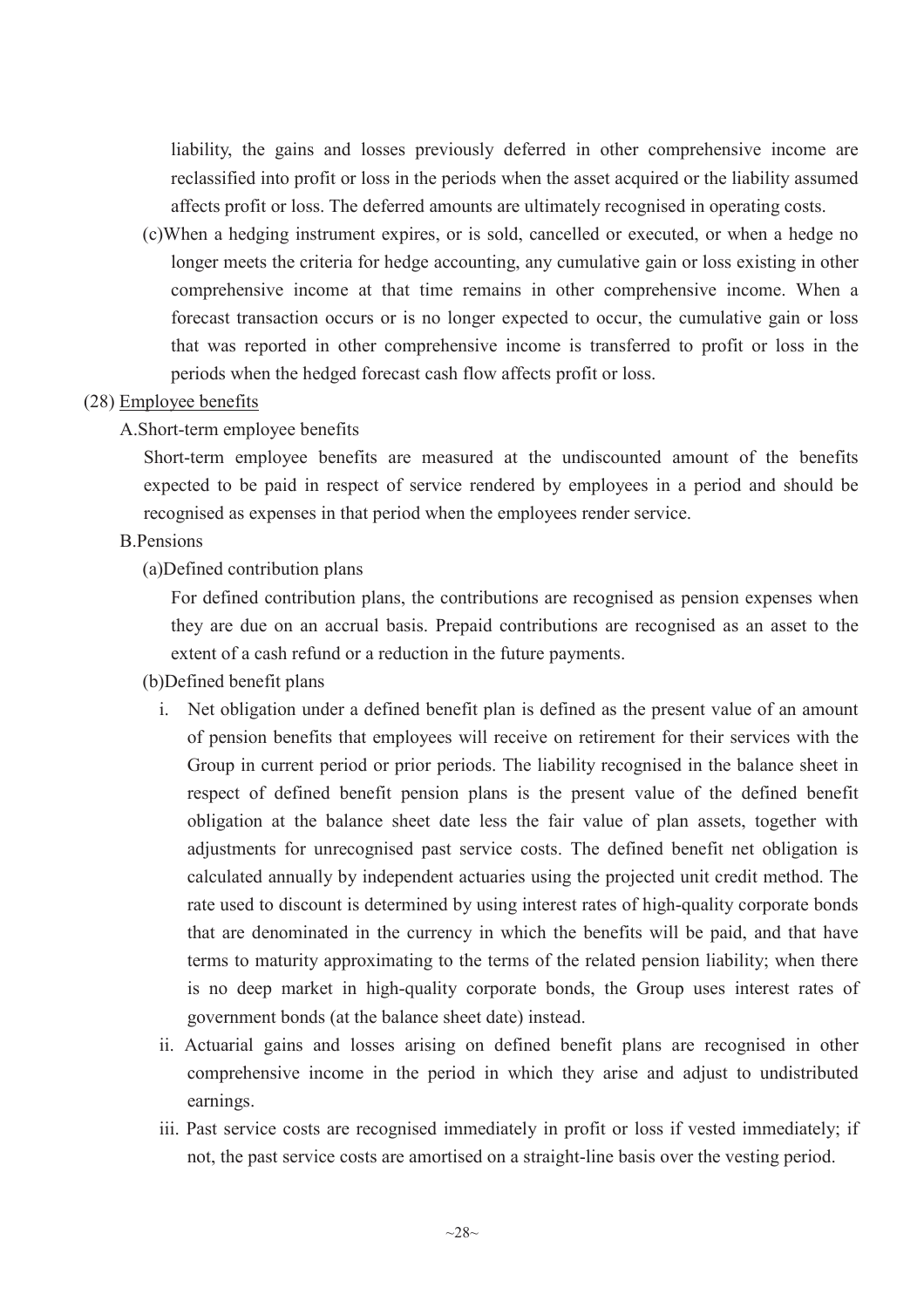#### C.Termination benefits

Termination benefits are employee benefits provided in exchange for the termination of employment as a result from either the Group's decision to terminate an employee's employment before the normal retirement date, or an employee's decision to accept an offer of redundancy benefits in exchange for the termination of employment. The Group recognises termination benefits when it is demonstrably committed to a termination, when it has a detailed formal plan to terminate the employment of current employees and when it can no longer withdraw the plan. In the case of an offer made by the Group to encourage voluntary termination of employment, the termination benefits are recognised as expenses only when it is probable that the employees are expected to accept the offer and the number of the employees taking the offer can be reliably estimated. Benefits falling due more than 12 months after balance sheet date are discounted to their present value.

D.Employees' bonus and directors' and supervisors' remuneration

Employees' bonus and directors' and supervisors' remuneration are recognised as expenses and liabilities, provided that such recognition is required under legal obligation or constructive obligation and those amounts can be reliably estimated. However, if the accrued amounts for employees' bonus and directors' and supervisors' remuneration are different from the actual distributed amounts as resolved by the stockholders at their stockholders' meeting subsequently, the differences should be recognised based on the accounting for changes in estimates. The Group calculates the number of shares of employees' stock bonus based on the fair value per share at the previous day of the stockholders' meeting held in the year following the financial reporting year, and after taking into account the effects of ex-rights and ex-dividends.

### (29) Income tax

- A.The tax expense for the period comprises current and deferred tax. Tax is recognised in profit or loss, except to the extent that it relates to items recognised in other comprehensive income or items recognised directly in equity, in which cases the tax is recognised in other comprehensive income or equity.
- B.The current income tax expense is calculated on the basis of the tax laws enacted or substantively enacted at the balance sheet date in the countries where the Company and its subsidiaries operate and generate taxable income. Management periodically evaluates positions taken in tax returns with respect to situations in accordance with applicable tax regulations. It establishes provisions where appropriate based on the amounts expected to be paid to the tax authorities. An additional 10% tax is levied on the unappropriated retained earnings and is recorded as income tax expense in the year the stockholders resolve to retain the earnings.
- C.Deferred income tax is recognised, using the balance sheet liability method, on temporary differences arising between the tax bases of assets and liabilities and their carrying amounts in the consolidated balance sheet. Deferred income tax is provided on temporary differences arising on investments in subsidiaries and associates, except where the timing of the reversal of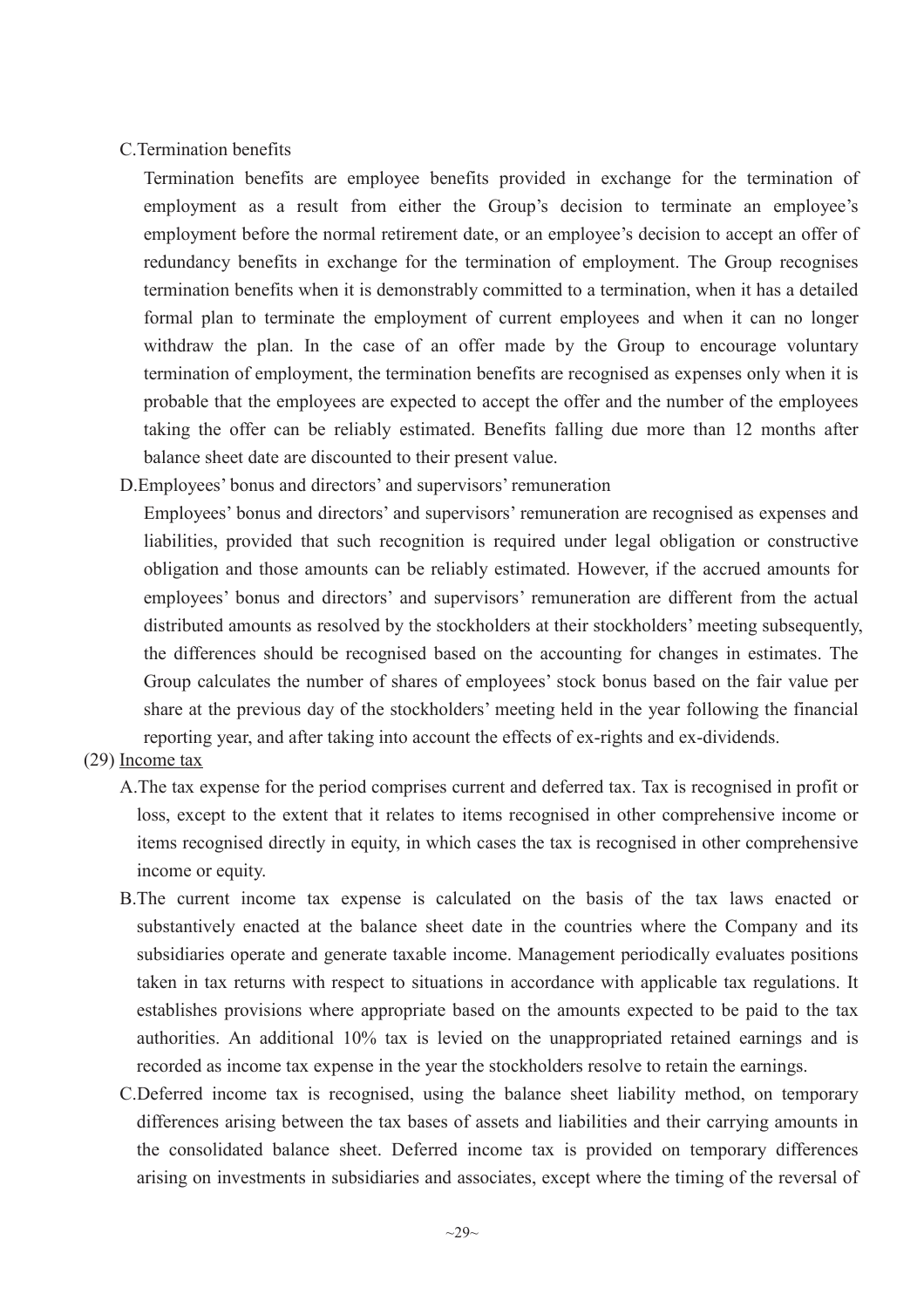the temporary difference is controlled by the Group and it is probable that the temporary difference will not reverse in the foreseeable future. Deferred income tax is determined using tax rates and laws that have been enacted or substantially enacted by the balance sheet date and are expected to apply when the related deferred income tax asset is realised or the deferred income tax liability is settled.

- D.Deferred income tax assets are recognised only to the extent that it is probable that future taxable profit will be available against which the temporary differences can be utilized. At each balance sheet date, unrecognised and recognised deferred income tax assets are reassessed.
- E.Current income tax assets and liabilities are offset and the net amount reported in the balance sheet when there is a legally enforceable right to offset the recognised amounts and there is an intention to settle on a net basis or realise the asset and settle the liability simultaneously. Deferred income tax assets and liabilities are offset on the balance sheet when the entity has the legally enforceable right to offset current tax assets against current tax liabilities and they are levied by the same taxation authority on either the same entity or different entities that intend to settle on a net basis or realise the asset and settle the liability simultaneously.
- F. A deferred tax asset shall be recognised for the carryforward of unused tax credits resulting from acquisitions of equipment or technology, research and development expenditures and equity investments to the extent that it is possible that future taxable profit will be available against which the unused tax credits can be utilised.
- (30) Dividends

Dividends are recorded in the Company's financial statements in the period in which they are approved by the Company's shareholders. Cash dividends are recorded as liabilities; stock dividends are recorded as stock dividends to be distributed and are reclassified to ordinary shares on the effective date of new shares issuance.

- (31) Revenue recognition
	- A.Sales of goods

Revenue is measured at the fair value of the consideration received or receivable taking into account of value-added tax, returns, rebates and discounts for the sale of goods to external customers in the ordinary course of the Group's activities. Revenue arising from the sales of goods should be recognised when the Group has delivered the goods to the customer, the amount of sales revenue can be measured reliably and it is probable that the future economic benefits associated with the transaction will flow to the entity. The delivery of goods is completed when the significant risks and rewards of ownership have been transferred to the customer, the Group retains neither continuing managerial involvement to the degree usually associated with ownership nor effective control over the goods sold, and the customer has accepted the goods based on the sales contract or there is objective evidence showing that all acceptance provisions have been satisfied.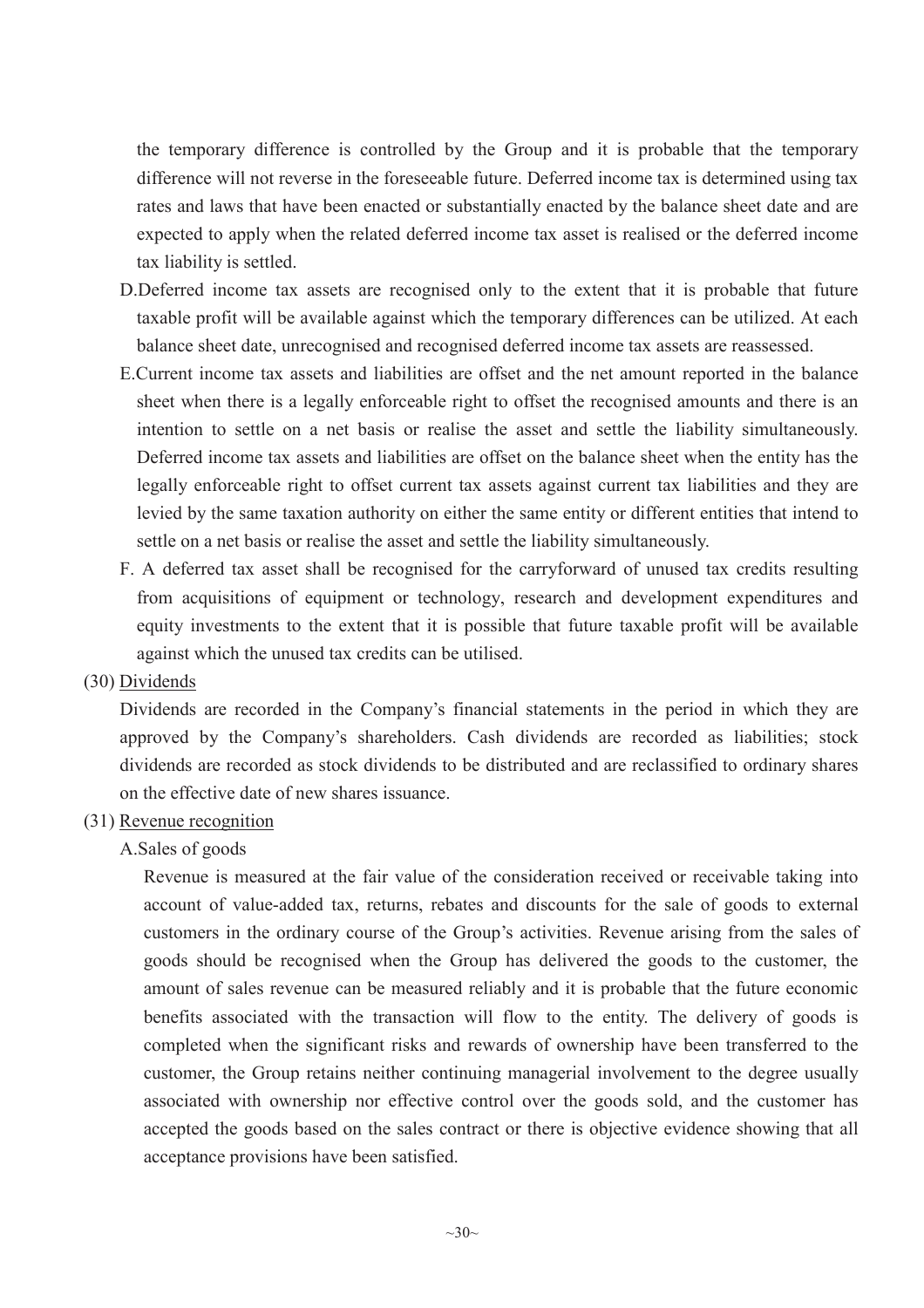# B.Sales of services

Revenue from delivering services is recognised under the percentage-of-completion method when the outcome of services provided can be estimated reliably. The stage of completion of a service contract is measured by the percentage of the actual services performed as of the financial reporting date to the total services to be performed. If the outcome of a service contract cannot be estimated reliably, contract revenue should be recognised only to the extent that contract costs incurred are likely to be recoverable.

# (32) Operating segments

Operating segments are reported in a manner consistent with the internal reporting provided to the chief operating decision-maker. The chief operating decision-maker is responsible for allocating resources and assessing performance of the operating segments.

#### 5. CRITICAL ACCOUNTING JUDGEMENTS, ESTIMATES AND KEY SOURCES OF ASSUMPTION UNCERTAINTY

The preparation of these consolidated financial statements requires management to make critical judgements in applying the Group's accounting policies and make critical assumptions and estimates concerning future events. Assumptions and estimates may differ from the actual results and are continually evaluated and adjusted based on historical experience and other factors. Such assumptions and estimates have a significant risk of causing a material adjustment to the carrying amounts of assets and liabilities within the next financial year; and the related information is addressed below:

(1) Critical judgements in applying the Group's accounting policies

Financial assets—impairment of equity investments

The Group follows the guidance of IAS 39 to determine whether a financial asset—equity investment is impaired. This determination requires significant judgement. In making this judgement, the Group evaluates, among other factors, the duration and extent to which the fair value of an equity investment is less than its cost and the financial health of and short-term business outlook for the investee, including factors such as industry and sector performance, changes in technology and operational and financing cash flow.

If the decline of the fair value of an individual equity investment below cost was considered significant or prolonged, the Group would transfer the accumulated fair value adjustments recognised in other comprehensive income on the impaired available-for-sale financial assets to profit or loss or being the recognition of the impairment loss on the impaired financial assets measured at cost in profit or loss. For the year ended December 31, 2014, the Group did not recognise any impairment loss on financial assets-equity investment.

- (2) Critical accounting estimates and assumptions
	- A.Revenue recognition

Revenue from delivering services and related costs are recognised under the percentage-of-completion method when the outcome of services provided can be estimated reliably. The stage of completion of a service contract is measured by the percentage of the actual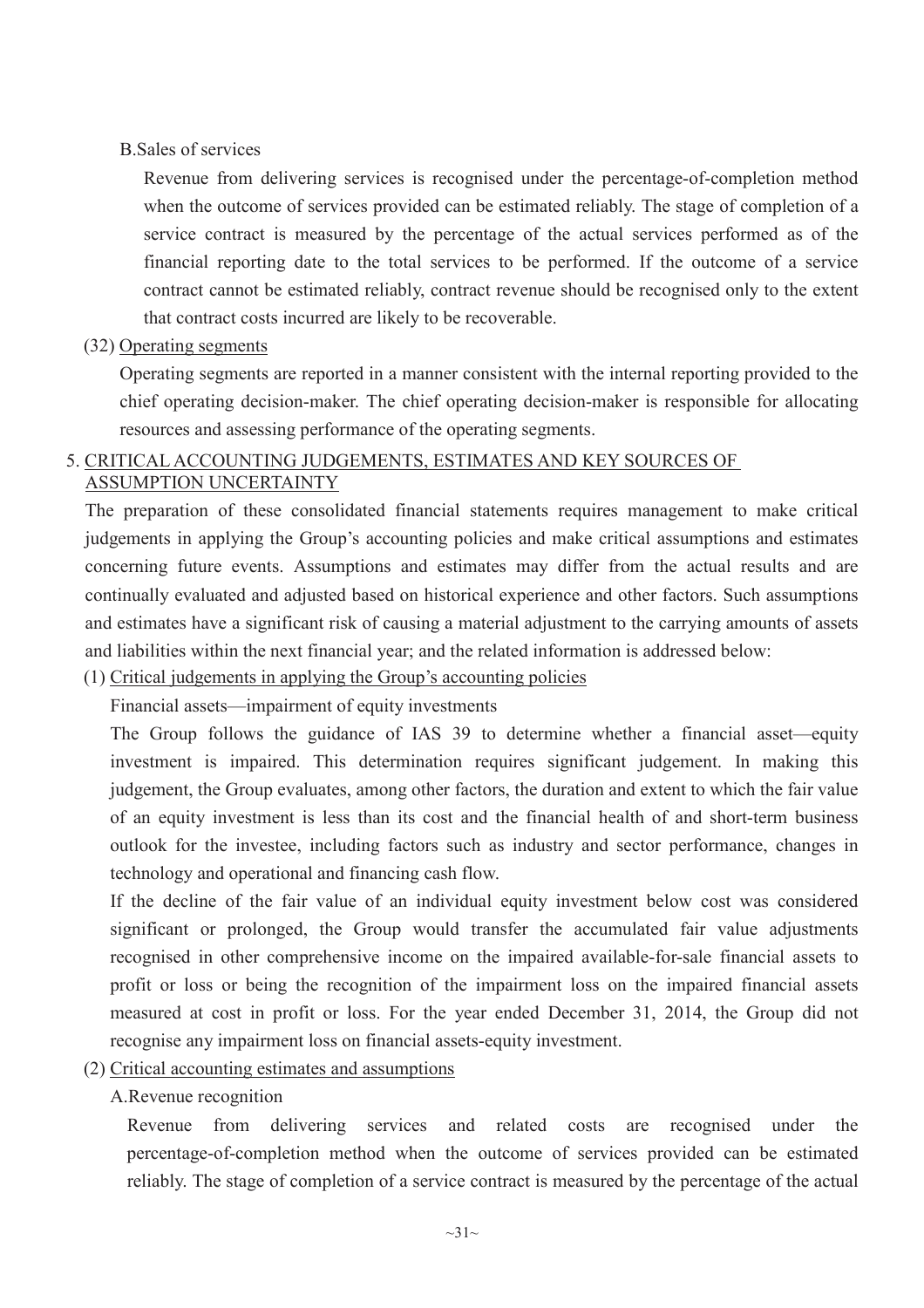services performed as of the financial reporting date to the total services to be performed.

- B.Impairment assessment of tangible and intangible assets (excluding goodwill)
- The Group assesses impairment based on its subjective judgement and determines the separate cash flows of a specific group of assets, useful lives of assets and the future possible income and expenses arising from the assets depending on how assets are utilized and industrial characteristics. Any changes of economic circumstances or estimates due to the change of Group strategy might cause material impairment on assets in the future.
- C.Impairment assessment of investments accounted for using equity method

The Group assesses the impairment of an investment accounted for using equity method as soon as there is any indication that it might have been impaired and its carrying amount cannot be recoverable. The Group assesses the recoverable amounts of an investment accounted for using equity method based on the present value of the Group's share of expected future cash flows of the investee, and analyzes the reasonableness of related assumptions.

D.Realisability of deferred income tax assets

Deferred income tax assets are recognised only to the extent that it is probable that future taxable profit will be available against which the deductible temporary differences can be utilized. Assessment of the realisability of deferred income tax assets involves critical accounting judgements and estimates of the management, including the assumptions of expected future sales revenue growth rate and profit rate, tax exempt duration, available tax credits, tax planning, etc. Any variations in global economic environment, industrial environment, and laws and regulations might cause material adjustments to deferred income tax assets.

As of December 31, 2014, the Group recognised deferred income tax assets amounting to \$377,361.

E.Calculation of accrued pension obligations

When calculating the present value of defined pension obligations, the Group must apply judgements and estimates to determine the actuarial assumptions on balance sheet date, including discount rates and expected rate of return on plan assets. Any changes in these assumptions could significantly impact the carrying amount of defined pension obligations.

As of December 31, 2014, the carrying amount of accrued pension obligations was \$2,840,806.

- F.Financial assets—fair value measurement of unlisted stocks without active market
	- The fair value of unlisted stocks held by the Group that are not traded in an active market is determined considering those companies' recent funding raising activities, fair value assessment of other companies of the same type, market conditions and other economic indicators existing on balance sheet date. Any changes in these judgements and estimates will impact the fair value measurement of these unlisted stocks. Please refer to Note 12(3) for the financial instruments fair value information.

As of December 31, 2014, the carrying amount of unlisted stocks was \$944,879.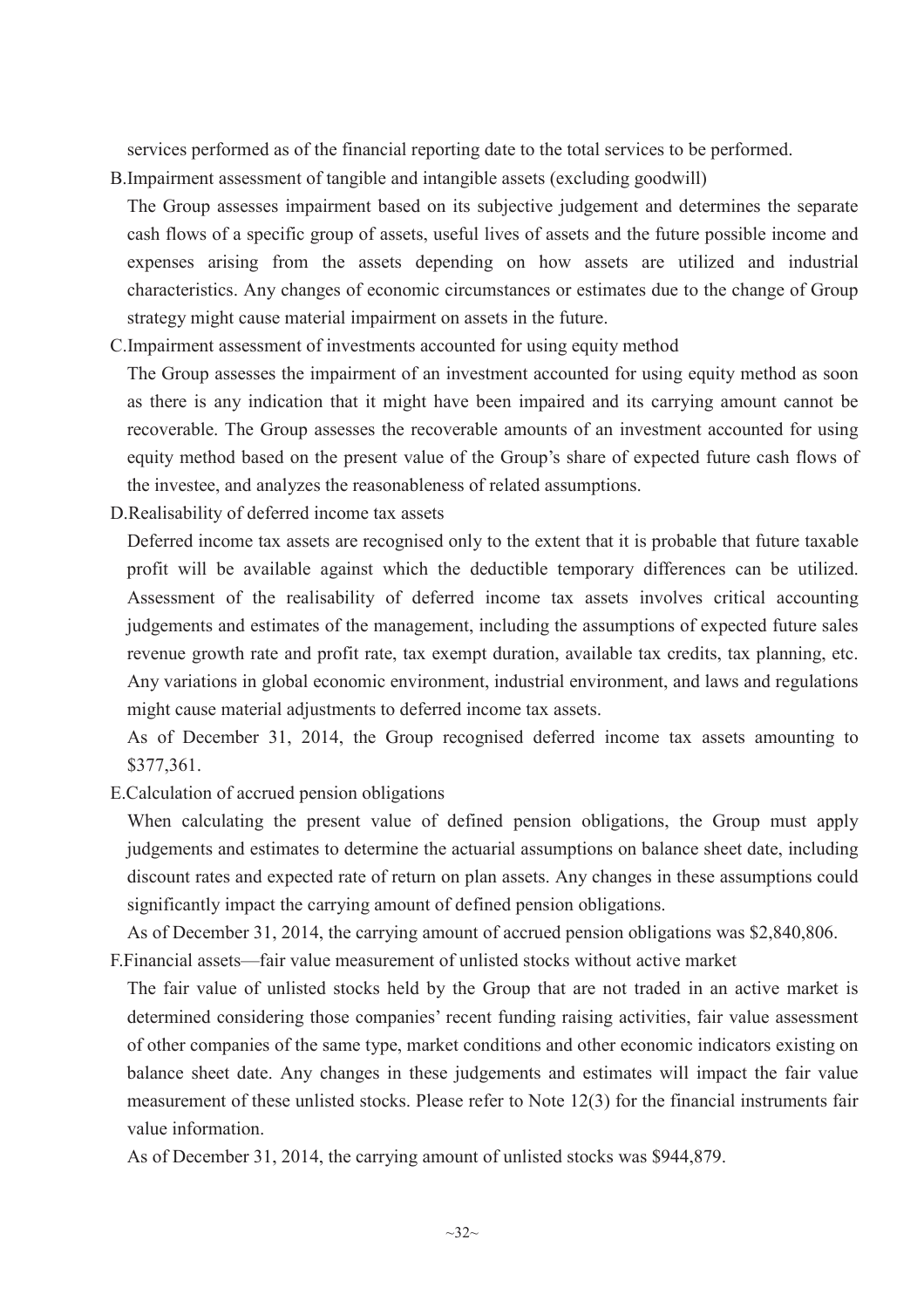#### G.Impairment assessment of financial assets without active markets

When there is an impairment indication that a financial instrument is impaired so the carrying amount of such investment may not be recoverable, the Group would assess the impairment loss of the investment accordingly. For a financial asset without an active market, the Group assesses its impairment based on the present value of estimated future cash flows from the expected cash dividends and disposal value discounted using the market rate of return at the balance sheet date for a similar financial instrument to determine its recoverable amount as well as by analysing the reasonableness of the related assumptions used.

# 6. DETAILS OF SIGNIFICANT ACCOUNTS

(1) Cash and cash equivalents

|                                       | December 31, 2014 | December 31, 2013 |            |  |
|---------------------------------------|-------------------|-------------------|------------|--|
| Cash on hand and petty cash           | 16.994            |                   | 19,343     |  |
| Checking accounts and demand deposits | 8,404,158         |                   | 6,123,427  |  |
| Time deposits                         | 24,075,581        |                   | 27,269,759 |  |
| Cash equivalents                      | 329,808           |                   | 89,913     |  |
|                                       | 32,826,541        |                   | 33,502,442 |  |

A.The Group transacts with a variety of financial institutions all with high credit quality to disperse credit risk, so it expects that the probability of counterparty default is remote. The Group's maximum exposure to credit risk at balance sheet date is the carrying amount of all cash and cash equivalents.

B.The Group has no cash and cash equivalents pledged to others.

### (2) Financial assets at fair value through profit or loss

| Items                             | December 31, 2014 |      | December 31, 2013 |       |
|-----------------------------------|-------------------|------|-------------------|-------|
| Current items:                    |                   |      |                   |       |
| Financial assets held for trading |                   |      |                   |       |
| <b>Embedded derivatives</b>       |                   | - \$ |                   | 5,172 |
| Valuation adjustment              |                   |      |                   |       |
|                                   |                   |      |                   |       |

A.The Group recognised net loss of \$5,258 and \$4,389 on financial assets held for trading for the years ended December 31, 2014 and 2013, respectively, and recognised net gain of \$23,352 on financial assets designated as at fair value through profit or loss on initial recognition for the year ended December 31, 2013.

B.The counterparties of the Group's debt instrument investments have good credit quality. The maximum exposure to credit risk at balance sheet date is the carrying amount of financial assets at fair value through profit or loss—debt instruments.

C.The Group has no financial assets at fair value through profit or loss pledged to others.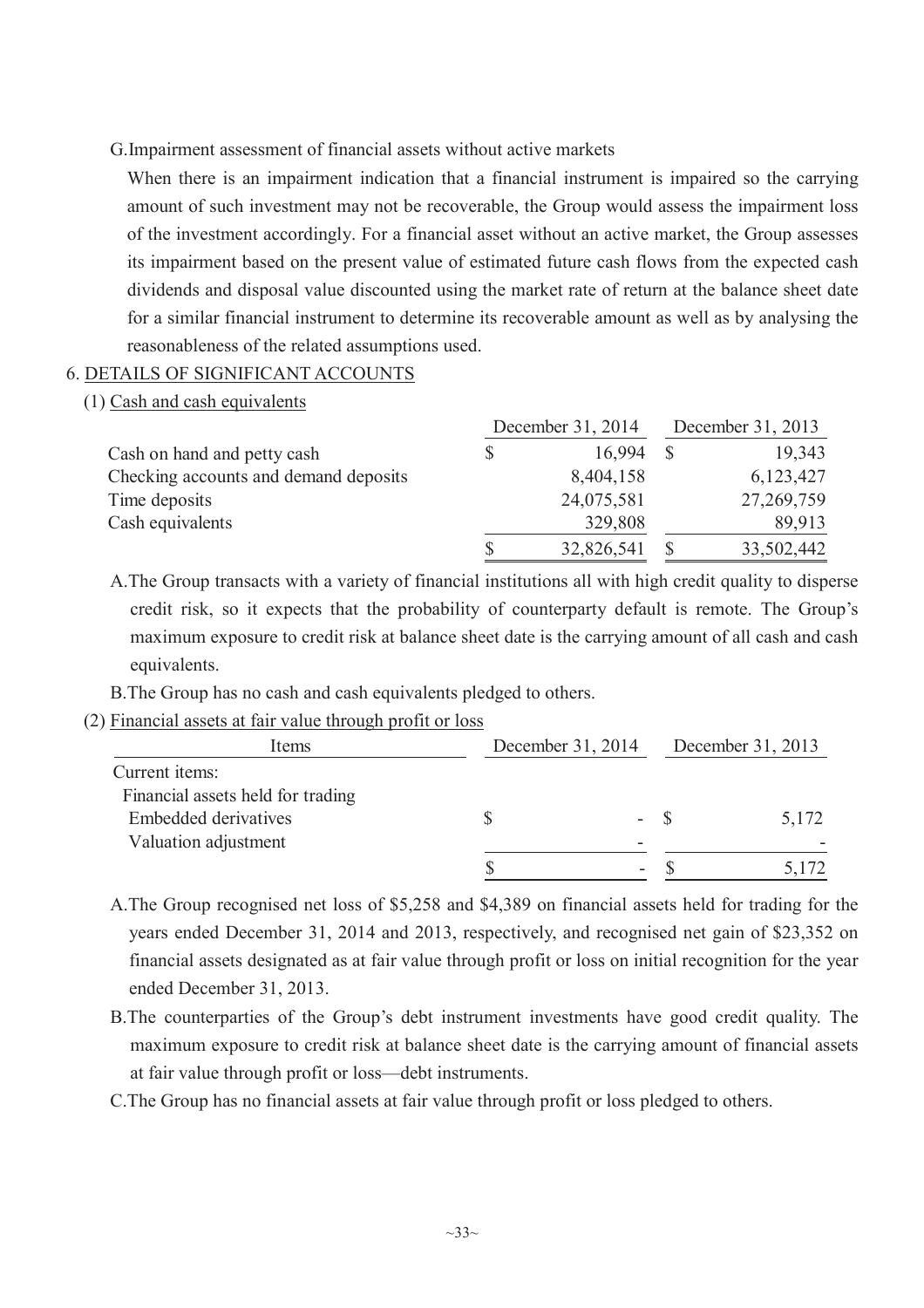(3) Available-for-sale financial assets

| Items                       | December 31, 2014 | December 31, 2013 |           |  |
|-----------------------------|-------------------|-------------------|-----------|--|
| Non-current items:          |                   |                   |           |  |
| Listed (TSE and OTC) stocks | \$<br>490,801     | S                 | 490,801   |  |
| Emerging stocks             | 1,250,000         |                   | 1,250,000 |  |
| Unlisted stocks             | 268,972           |                   | 258,845   |  |
|                             | 2,009,773         |                   | 1,999,646 |  |
| Valuation adjustment        | 203,440           |                   | 64,433)   |  |
| Accumulated impairment      | 1,844)            |                   | 1,844)    |  |
|                             | 2,211,369         |                   | 1,933,369 |  |

A. The Group recognised \$267,873 and \$393,414 in other comprehensive income for fair value change for the years ended December 31, 2014 and 2013, respectively.

B. The Group recognised impairment loss of \$1,844 on unlisted stocks.

#### (4) Held-to-maturity financial assets

| Items              | December 31, 2014 |         | December 31, 2013 |
|--------------------|-------------------|---------|-------------------|
| Non-current items: |                   |         |                   |
| Financial bonds    |                   | 370,000 | 370,000           |

A.The Group recognised interest income of \$10,271 and \$10,272 for amortised cost in profit or loss for the years ended December 31, 2014 and 2013, respectively.

B.The counterparties of the Group's investments have good credit quality. The maximum exposure to credit risk at balance sheet date is the carrying amount of held-to-maturity financial assets.

C.The Group has no held-to-maturity financial assets held by the Group pledged to others.

(5) Accounts receivable, net

|                               | December 31, 2014 | December 31, 2013 |  |  |
|-------------------------------|-------------------|-------------------|--|--|
| Accounts receivable           | 14,204,264 \$     | 12,908,034        |  |  |
| Less: allowance for bad debts | 37,089)           | 34,284)           |  |  |
|                               | 14, 167, 175      | 12,873,750        |  |  |

A.The credit quality of accounts receivable that were neither past due nor impaired was in the following categories based on the Group's credit quality control policy.

|         | December 31, 2014 |  | December 31, 2013 |  |  |
|---------|-------------------|--|-------------------|--|--|
| Group 1 | 1,340,048         |  | 871,232           |  |  |
| Group 2 | 11,353,551        |  | 9,179,953         |  |  |
|         | 12,693,599        |  | 10,051,185        |  |  |

Note:

Group 1: Low risk: The Group's ten largest customers, with sound performance and high transparency of financial information, are approved based on the Group's credit quality control policy.

Group 2: General risk.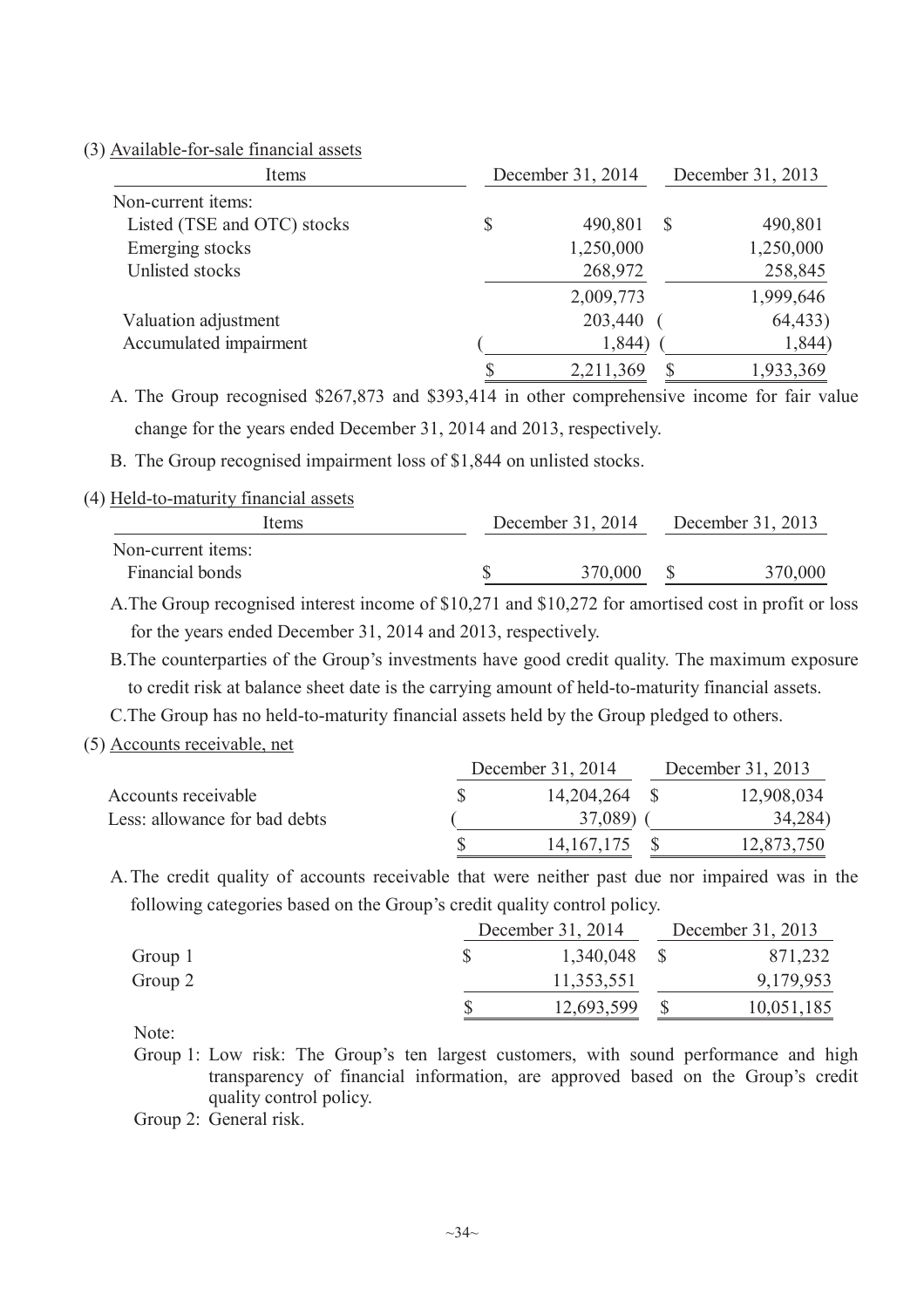B. The ageing analysis of accounts receivable that were past due but not impaired is as follows:

|                  | December 31, 2014 |  | December 31, 2013 |  |  |
|------------------|-------------------|--|-------------------|--|--|
| Up to $30$ days  | $1,166,474$ \$    |  | 2,426,023         |  |  |
| $31$ to 180 days | 307,102           |  | 396,542           |  |  |
|                  | 1,473,576 \$      |  | 2,822,565         |  |  |

The above ageing analysis was based on past due date.

C. Movement analysis of financial assets that were impaired is as follows:

(a)As of December 31, 2014 and 2013, the Group's accounts receivable that were impaired amounted to \$37,089 and \$34,284, respectively.

(b)Movements on the Group provision for impairment of accounts receivable are as follows:  $2014$ 

|                              | 2014 |                      |               |                          |     |         |  |
|------------------------------|------|----------------------|---------------|--------------------------|-----|---------|--|
|                              |      | Individual provision |               | Group provision          |     | Total   |  |
| At January 1                 | (S   | 34,284)              | $\mathcal{S}$ | $\overline{\phantom{a}}$ | (S) | 34,284) |  |
| Provision for impairment     |      | 27,675)              |               |                          |     | 27,675) |  |
| Reversal of impairment       |      | 23,320               |               |                          |     | 23,320  |  |
| Net exchange differences     |      | 1,550                |               |                          |     | 1,550   |  |
| At December 31               |      | 37,089)              |               |                          | (S  | 37,089) |  |
|                              |      |                      | 2013          |                          |     |         |  |
|                              |      | Individual provision |               | Group provision          |     | Total   |  |
| At January 1                 | (\$  | 35,713) \$           |               | $\overline{\phantom{0}}$ | (\$ | 35,713) |  |
| Provision for impairment     |      | 25,442)              |               |                          |     | 25,442) |  |
| Reversal of impairment       |      | 24,042               |               |                          |     | 24,042  |  |
| Write-offs during the period |      | 2,061                |               |                          |     | 2,061   |  |
| Net exchange differences     |      | 768                  |               |                          |     | 768     |  |
| At December 31               |      | 34,284)              |               |                          | (S  | 34,284) |  |
|                              |      |                      |               |                          |     |         |  |

D.The maximum exposure to credit risk at December 31, 2014 and 2013 was the carrying amount of each class of accounts receivable.

E. The Group does not hold any collateral as security.

(6) Inventories

|                  |                        |               |  | December 31, 2014        |            |           |
|------------------|------------------------|---------------|--|--------------------------|------------|-----------|
|                  |                        | Allowance for |  |                          |            |           |
|                  | valuation loss<br>Cost |               |  |                          | Book value |           |
| Ship fuel        | \$                     | 3,904,729     |  | $\overline{\phantom{a}}$ |            | 3,904,729 |
| Steel and others |                        | 588,078       |  |                          |            | 588,078   |
|                  |                        | 4,492,807     |  | -                        |            | 4,492,807 |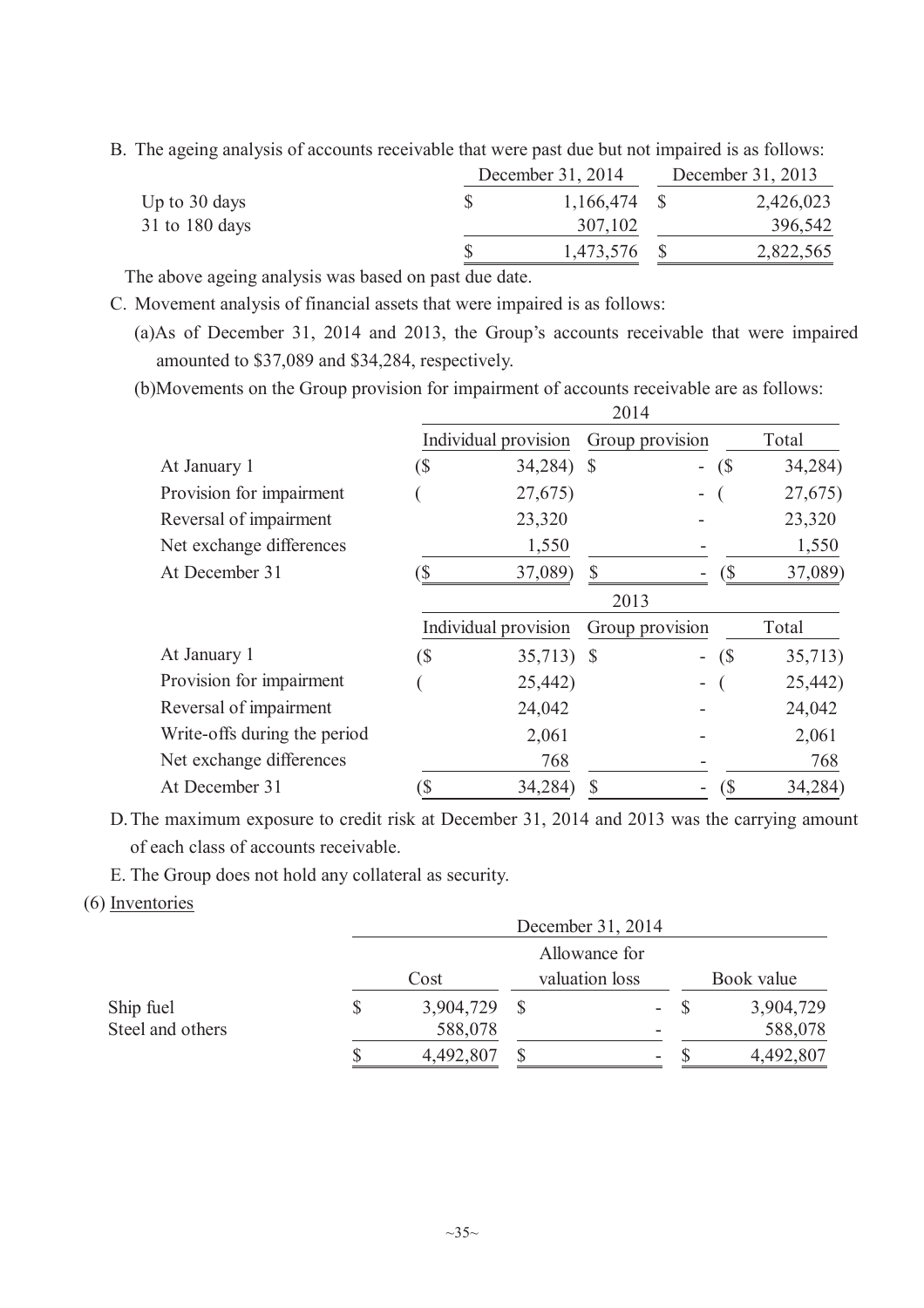|                          | December 31, 2013 |           |               |                          |            |                   |  |
|--------------------------|-------------------|-----------|---------------|--------------------------|------------|-------------------|--|
|                          |                   |           |               | Allowance for            |            |                   |  |
|                          | Cost              |           |               | valuation loss           | Book value |                   |  |
| Ship fuel                | \$                | 4,573,991 | $\mathcal{S}$ | $\overline{\phantom{0}}$ | S          | 4,573,991         |  |
| Steel and others         |                   | 607,849   |               |                          |            | 607,849           |  |
|                          |                   | 5,181,840 | $\mathbb{S}$  | -                        |            | 5,181,840         |  |
| (7) Other current assets |                   |           |               |                          |            |                   |  |
|                          |                   |           |               | December 31, 2014        |            | December 31, 2013 |  |
| Shipowner's accounts     |                   |           | \$            | 2,161,105                | -S         | 1,300,821         |  |
| Agency accounts          |                   |           |               | 728,386                  |            | 730,648           |  |
| Other financial assets   |                   |           |               | 275,244                  |            | 498,664           |  |
| Temporary debits         |                   |           |               | 330,495                  |            | 411,822           |  |
|                          |                   |           |               | 3,495,230                | \$         | 2,941,955         |  |

# A.Shipowner's accounts:

- (a)Temporary accounts, between the Group and other related parties Evergreen International S.A., Gaining Enterprise S.A., Italia Marittima S.p.A., Evergreen Marine (Hong Kong) Ltd. and Evergreen Marine (Singapore) Pte. Ltd. incurred due to foreign port formalities and pier rental expenses.
- (b)In response to market competition and enhancement of global transportation network to provide better logistics services to customers, the Group has joined Cosco Container Lines Co., Ltd., Kawasaki Kisen Kaisha, Ltd., Yang Ming (UK), Ltd. and Hanjin Shipping Co., Ltd. to form the new CKYHE Alliance Transactions for trading of shipping spaces.
- B. Agency accounts:

The Group entered into agency agreements with its related parties, whereby the related parties act as the Group's agents to deal with domestic and foreign port formalities, such as arrival and departure of the Group's ships, cargo stevedoring and forwarding, freight collection, and payment of expenses incurred in domestic and foreign ports.

(8) Investments accounted for using equity method

A. Details of long-term equity investments accounted for using equity method are set forth below:

|                                            |    | December 31, 2014 | December 31, 2013 |            |  |
|--------------------------------------------|----|-------------------|-------------------|------------|--|
| Evergreen International Storage and        | S  | 8,323,749         | $\mathcal{S}$     | 7,775,737  |  |
| <b>Transport Corporation</b>               |    |                   |                   |            |  |
| <b>EVA Airways Corporation</b>             |    | 6,544,364         |                   | 6,922,314  |  |
| Taipei Port Container Terminal Corporation |    | 1,469,596         |                   | 1,461,922  |  |
| Charng Yang Development Co., Ltd.          |    | 484,175           |                   | 448,138    |  |
| Luanta Investment (Netherlands) N.V.       |    | 2,439,505         |                   | 2,464,517  |  |
| Balsam Investment (Netherlands) N.V.       |    | 696,474           |                   | 1,663,148  |  |
| Colon Container Terminal S.A.              |    | 2,671,525         |                   | 2,424,893  |  |
| Others                                     |    | 920,712           |                   | 740,183    |  |
|                                            | \$ | 23,550,100        | S                 | 23,900,852 |  |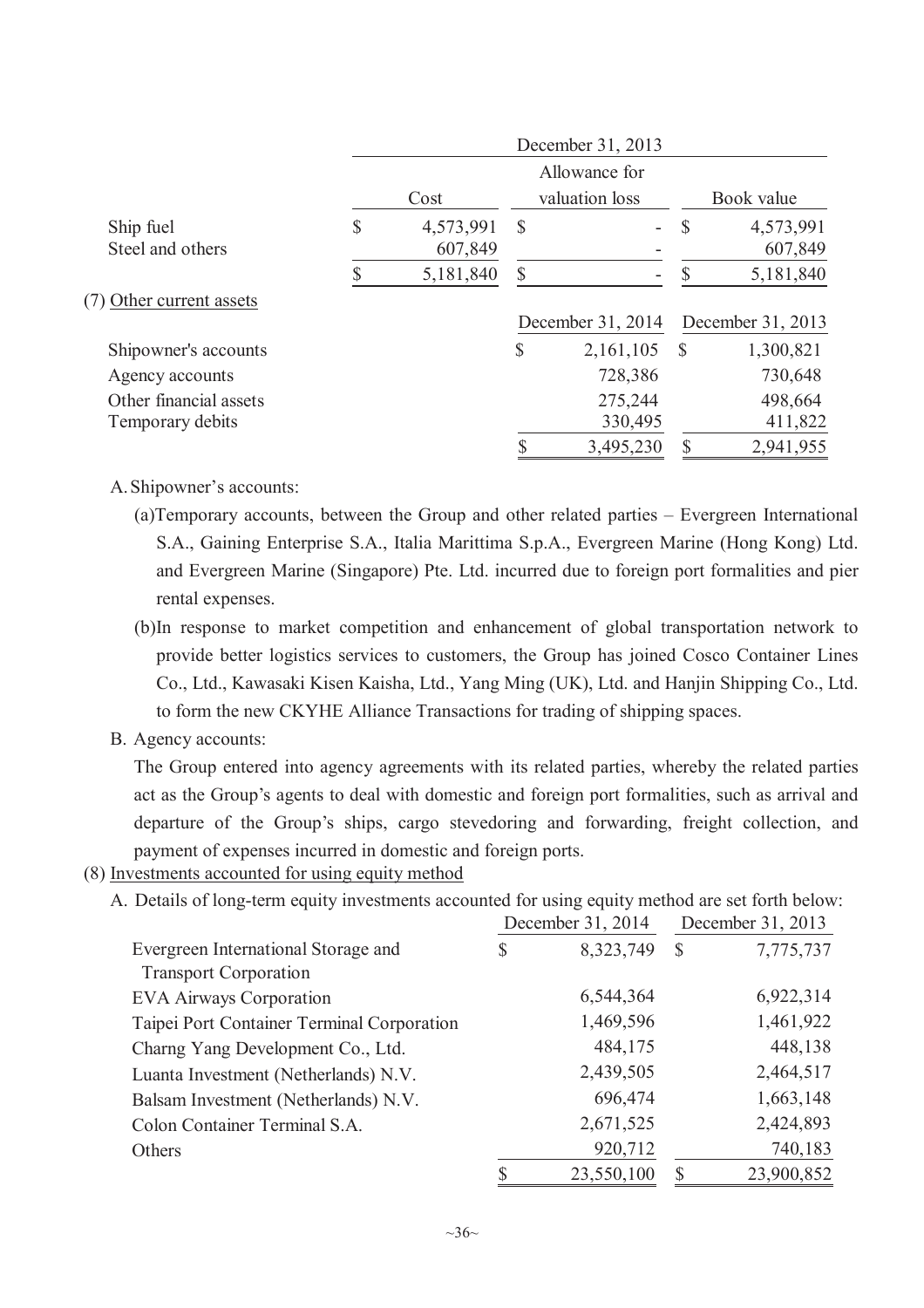|                                     |    | December 31, 2014 | December 31, 2013 |            |  |
|-------------------------------------|----|-------------------|-------------------|------------|--|
| Evergreen International Storage and | S. | 7,781,544         |                   | 8,820,496  |  |
| <b>Transport Corporation</b>        |    |                   |                   |            |  |
| <b>EVA Airways Corporation</b>      |    | 13,943,054        |                   | 10,449,422 |  |
|                                     |    | 21,724,598        |                   | 19,269,918 |  |

B. The fair value of the Group's associates which have quoted market price was as follows:

- C. Investment income (loss) accounted for using equity method was based on the financial statements of the investee companies for the corresponding periods which are audited by independent accountants.
- D. The Board of Directors has resolved that the subsidiary Peony Investment S.A. to participate in Balsam Investment (Netherlands) N.V.'s capital increase as the original shareholder, and the investment amount was EUR 19,600 thousand and EUR 14,700 thousand for the years ended December 31, 2014 and 2013, respectively. The shareholding ratio remained at 49% after the capital increase and at Balsam Investment (Netherlands) N.V. is accounted for using the equity method.
- E. As resolved by the Board of Directors, the Company's subsidiary, Peony Investment S.A. participated in the cash capital increase of Luanta Investment (Netherlands) N.V. according to its original ownership stake as an original shareholder. The capital increase amounted to EUR 1,600 for the year ended December 31, 2014. The shareholding ratio remained at 50% after the capital increase and Luanta Investment (Netherlands) N.V. is accounted for using equity method.
- F. The Company and its indirect subsidiary Armand Estate B.V. (The Company's percentage of ownership was 70%) planned to participate directly in the issuance of new shares by Taipei Port Container Terminal Corporation for cash at the Board of Directors' meeting on March 26, 2013 and May 10, 2013, with the additional cash of \$ 210,342 and USD 3,222 thousand, respectively. The Company's percentage of ownership in Taipei Port Container Terminal Corporation was 21.03% and 9.73%, respectively, after the capital increase, and the percentage of combined holding was 27.85%.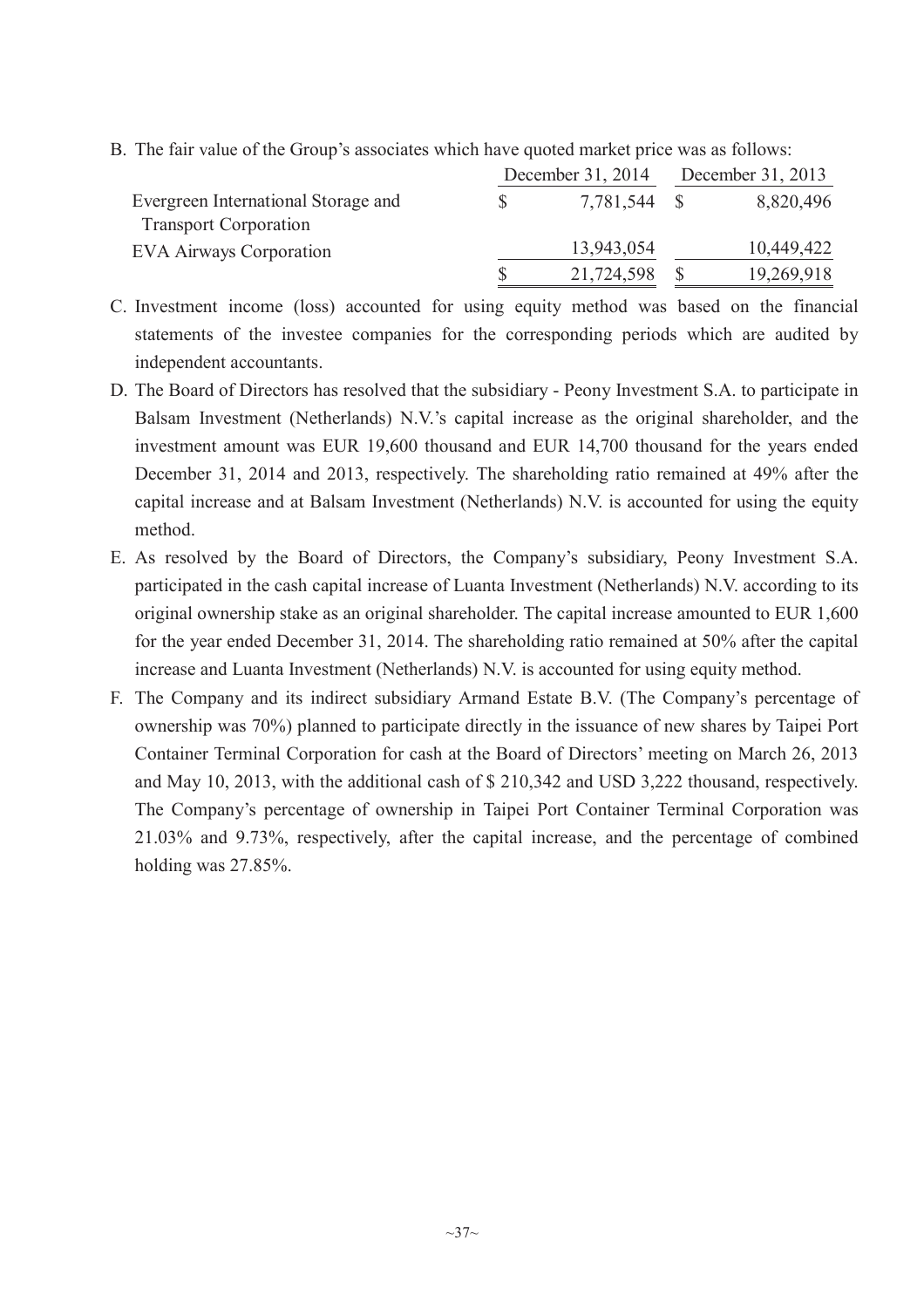|                                                                     | Assets        |             |              | Liabilities |              | Revenue                  |              | Profit / (Loss) | % Interest held |
|---------------------------------------------------------------------|---------------|-------------|--------------|-------------|--------------|--------------------------|--------------|-----------------|-----------------|
| December 31, 2014                                                   |               |             |              |             |              |                          |              |                 |                 |
| Evergreen International Storage and                                 | $\mathcal{S}$ | 24,761,370  | $\mathbb{S}$ | 3,760,951   | $\mathbb{S}$ | 4,604,468                | $\mathbb{S}$ | 668,344         | 39.74%          |
| <b>Transport Corporation</b>                                        |               |             |              |             |              |                          |              |                 |                 |
| <b>EVA Airways Corporation</b>                                      |               | 151,487,620 |              | 117,095,736 |              | 116,921,858 (            |              | 1,306,724)      | 19.32%          |
| Taipei Port Container Terminal Corporation                          |               | 13,082,368  |              | 8,310,436   |              | 1,383,879                |              | 24,947          | 27.85%          |
| Charng Yang Development Co., Ltd.                                   |               | 1,906,323   |              | 112,220     |              | 253,730                  |              | 162,193         | 40.00%          |
| Luanta Investment (Netherlands) N.V.                                |               | 5,523,480   |              | 644,469     |              |                          |              | 454,368)        | 50.00%          |
| Balsam Investment (Netherlands) N.V.                                |               | 1,421,377   |              |             |              | $\overline{\phantom{a}}$ |              | 3,472,805)      | 49.00%          |
| Colon Container Terminal S.A.                                       |               | 8,772,753   |              | 1,866,886   |              | 1,455,701                |              | 218,187         | 40.00%          |
| Others                                                              |               | 4,027,416   |              | 1,611,710   |              | 3,401,154                |              | 599,805         |                 |
|                                                                     |               | 210,982,707 |              | 133,402,408 |              | 128,020,790              | (S           | 3,560,421)      |                 |
|                                                                     |               | Assets      |              | Liabilities |              | Revenue                  |              | Profit / (Loss) | % Interest held |
| December 31, 2013                                                   |               |             |              |             |              |                          |              |                 |                 |
| Evergreen International Storage and<br><b>Transport Corporation</b> | $\mathbb{S}$  | 23,254,491  | <sup>S</sup> | 3,628,722   | $\mathbb{S}$ | 4,498,773                | <sup>S</sup> | 580,653         | 39.74%          |
| <b>EVA Airways Corporation</b>                                      |               | 139,394,778 |              | 103,556,745 |              | 110,747,462              |              | 747,450         | 19.32%          |
| Taipei Port Container Terminal Corporation                          |               | 13,323,400  |              | 8,576,415   |              | 1,186,358 (              |              | 131,256)        | 27.85%          |
| Charng Yang Development Co., Ltd.                                   |               | 1,920,841   |              | 216,830     |              | 250,456                  |              | 160,227         | 40.00%          |
| Luanta Investment (Netherlands) N.V.                                |               | 5,498,152   |              | 569,119     |              | -                        |              | 362,518)        | 50.00%          |
| Balsam Investment (Netherlands) N.V.                                |               | 3,394,180   |              |             |              | Ξ.                       |              | 3,424,827)      | 49.00%          |
| Colon Container Terminal S.A.                                       |               | 8,249,729   |              | 1,960,440   |              | 1,703,424                |              | 399,205         | 40.00%          |
| Others                                                              |               | 2,998,878   |              | 938,860     |              | 3,070,346                |              | 513,527         |                 |
|                                                                     |               | 198,034,449 |              | 119,447,131 |              | 121,456,819              | $\sqrt{S}$   | 1,517,539)      |                 |
|                                                                     |               |             |              |             |              |                          |              |                 |                 |

G.The financial information of the Group's principal associates is summarized below: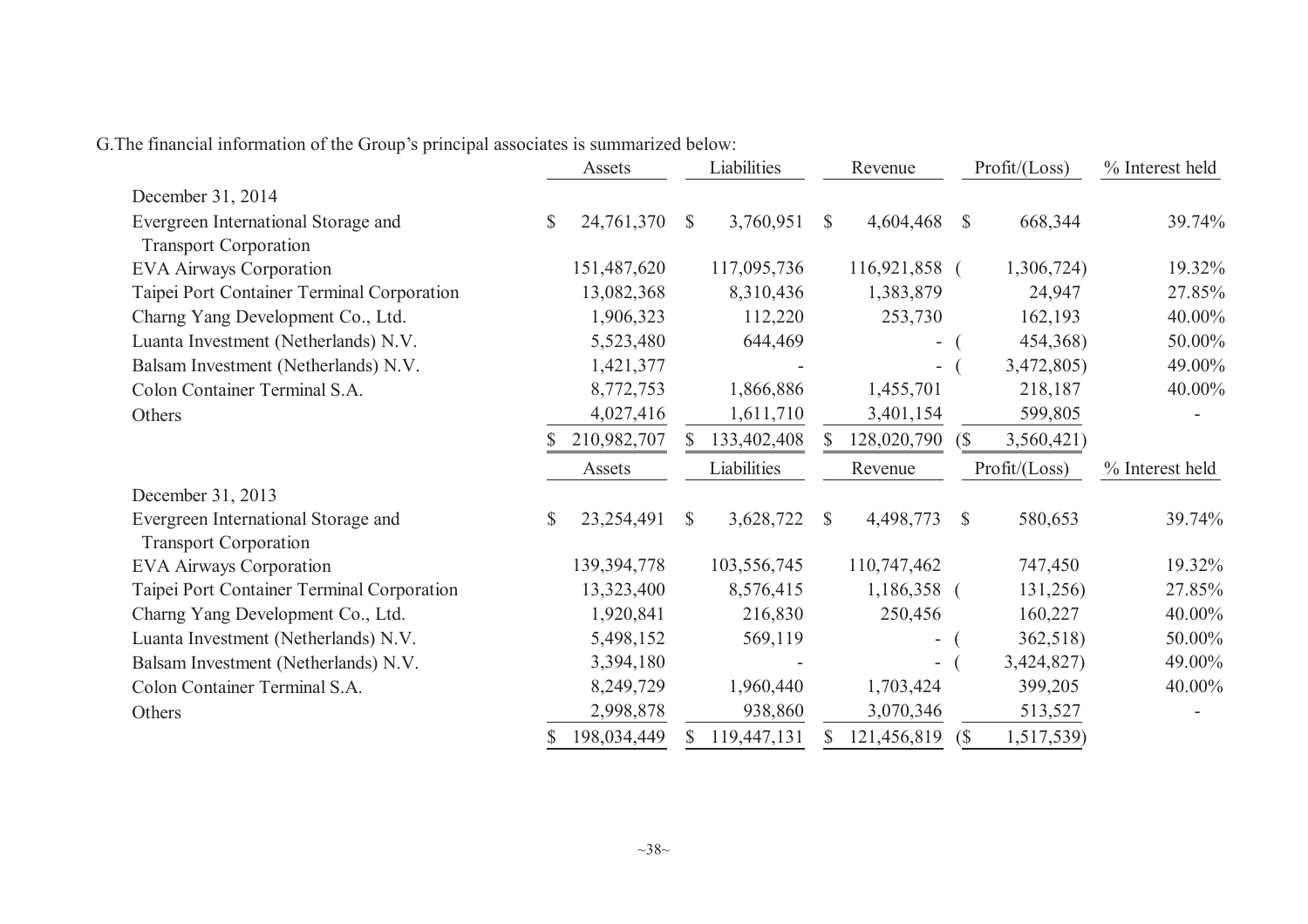# (9) Property, <sup>p</sup>lant and equipment

|                            |            |               |                  |             | Loading       |              |              |                              |               |                        |               |                        |                            |          |
|----------------------------|------------|---------------|------------------|-------------|---------------|--------------|--------------|------------------------------|---------------|------------------------|---------------|------------------------|----------------------------|----------|
|                            |            |               |                  |             | and           |              | Computer and |                              |               |                        |               |                        |                            |          |
|                            |            |               |                  | Machinery   | unloading     |              |              | communication Transportation |               | Office                 | Lease         | Leasehold              |                            |          |
|                            | Land       |               | <b>Buildings</b> | equipment   | equipment     |              | equipment    | equipment                    | Ships         | equipment              | assets        | improvements           | Total                      |          |
| At January 1,<br>2014      |            |               |                  |             |               |              |              |                              |               |                        |               |                        |                            |          |
| Cost<br>Accumulated        | \$732,621  |               | \$1,860,505      | \$767,850   | \$6,496,491   | <sup>S</sup> | 313,365      | \$19,892,061                 | \$72,704,920  | \$542,631              | \$21,665,751  | 215,363<br>- S         | \$125,191,558              |          |
| depreciation               |            |               | 1,018,845)       | 545,501)    | $4,987,724$ ) |              | 264,008)     | 9,800,923)                   | 29,338,110)   | 449,761)               | 2,516,746)    | 100,857                | 49,022,475)                |          |
|                            | 732,621    |               | 841,660          | \$222,349   | \$1,508,767   |              | 49,357       | \$10,091,138                 | \$43,366,810  | 92,870                 | \$19,149,005  | 114,506                | 76,169,083<br><sup>S</sup> |          |
| 2014<br>Opening net book   |            |               |                  |             |               |              |              |                              |               |                        |               |                        |                            |          |
| amount                     | \$732,621  | <sup>\$</sup> | 841,660          | \$222,349   | \$1,508,767   | <sup>S</sup> | 49,357       | \$10,091,138                 | \$43,366,810  | 92,870<br>$\mathbb{S}$ | \$19,149,005  | 114,506<br>-S          | 76,169,083<br>\$           |          |
| <b>Additions</b>           | 111,957    |               | 1,421            | 2,376       | 141,179       |              | 14,122       | 3,395,862                    | 374,550       | 30,406                 | 18,503        | 13,060                 | 4,103,436                  |          |
| Disposals                  |            |               | $\blacksquare$   | $1,178$ ) ( | $11,507$ ) (  |              | $194)$ (     | 601,268)                     | $-$ (         | $2,146$ ) (            | 55,405)       | $\sim$                 |                            | 671,698) |
| Reclassifications          |            |               |                  |             | 1,146,420 (   |              | 1,659        |                              | 23,042,078    | 46                     | 161,485       |                        | 24,025,400                 |          |
| Depreciation<br>Effect of  | - (        |               | 59,703) (        | $31,613)$ ( | $256,459$ (   |              | $21,027$ ) ( | 1,749,897) (                 | $3,663,484$ ) | $32,367$ ) (           | $1,846,465$ ( | 28,898) (              | 7,689,913)                 |          |
| consolidated               |            |               |                  |             |               |              |              |                              |               |                        |               |                        |                            |          |
| entity's movement          |            |               |                  |             |               |              |              | - 1                          | $14,675$ (    | 3,959)                 |               | $-$ (                  |                            | 18,634)  |
| Net exchange               |            |               |                  |             |               |              |              |                              |               |                        |               |                        |                            |          |
| differences                | 923)       |               | 9,106            | 414         | 78,029        |              | 297)         | 509,250                      | 1,924,858     | 793)                   | 1,086,750     | 221                    | 3,606,615                  |          |
| Closing net book<br>amount | \$843,655  | <sup>8</sup>  | 792,484          | \$192,348   | \$2,606,429   | $\mathbb{S}$ | 40,302       | \$11,645,085                 | \$65,030,137  | \$84,057               | \$18,190,903  | 98,889<br><sup>S</sup> | \$99,524,289               |          |
| At December 31,            |            |               |                  |             |               |              |              |                              |               |                        |               |                        |                            |          |
| 2014<br>Cost               | \$ 843,655 |               | \$1,846,873      | \$757,910   | \$7,521,651   | <sup>S</sup> | 256,551      | \$17,894,326                 | \$99,827,604  | \$513,386              | \$22,761,125  | 228,617<br>- S         | \$152,451,698              |          |
| Accumulated                |            |               | 1,054,389        | 565,562)    | 4,915,222)    |              | 216,249)     | 6,249,241                    | 34,797,467)   | 429,329)               | 4,570,222)    | 129,728)               | 52,927,409)                |          |
| depreciation               |            |               |                  |             |               |              |              |                              |               |                        |               |                        |                            |          |
|                            | \$843,655  | <sup>\$</sup> | 792,484          | \$192,348   | \$2,606,429   |              | 40,302       | \$11,645,085                 | \$65,030,137  | 84,057                 | \$18,190,903  | 98,889                 | 99,524,289<br>S.           |          |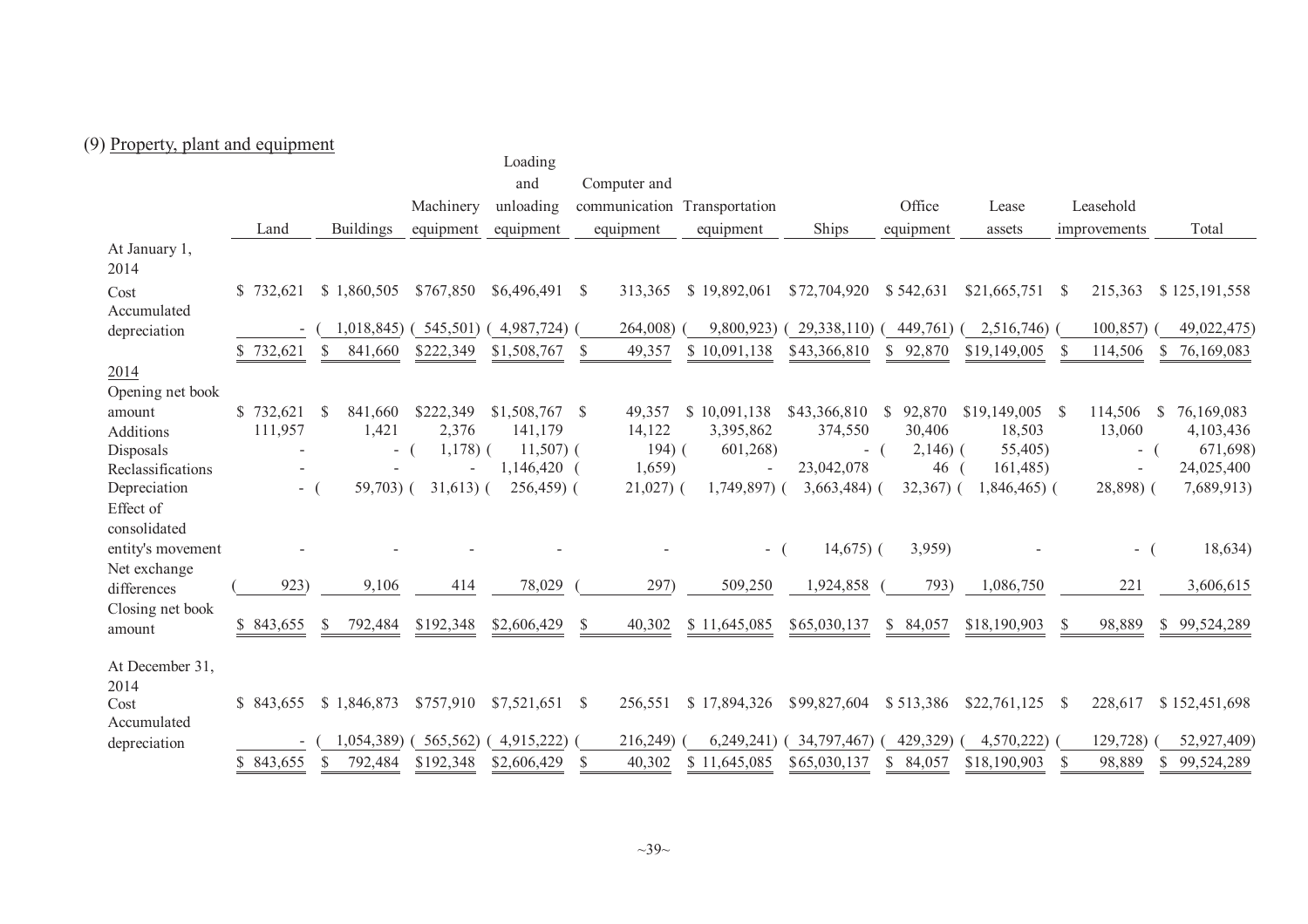|                                                      |                     |                                           |                                    | Loading and                                             | Computer and                    |                                                      |                                  |                                 |                                            |                             |                                         |
|------------------------------------------------------|---------------------|-------------------------------------------|------------------------------------|---------------------------------------------------------|---------------------------------|------------------------------------------------------|----------------------------------|---------------------------------|--------------------------------------------|-----------------------------|-----------------------------------------|
|                                                      |                     |                                           | Machinery                          | unloading                                               | communication Transportation    |                                                      |                                  | Office                          | Lease                                      | Leasehold                   |                                         |
|                                                      | Land                | <b>Buildings</b>                          | equipment                          | equipment                                               | equipment                       | equipment                                            | Ships                            | equipment                       | assets                                     | improvements                | Total                                   |
| At January 1,<br>2013                                |                     |                                           |                                    |                                                         |                                 |                                                      |                                  |                                 |                                            |                             |                                         |
| Cost<br>Accumulated                                  | \$749,419           | \$1,840,389                               | \$706,861                          | \$6,408,130                                             | <sup>S</sup><br>333,742         | \$22,581,661                                         | \$55,425,994                     | \$551,708                       | \$17,253,977                               | 304,995<br><sup>\$</sup>    | \$106,156,876                           |
| depreciation                                         | \$749,419           | 936,919)<br>903,470<br>\$                 | 578,148)<br>\$128,713              | 4,788,983)<br>S<br>1.619.147                            | 272,993)<br>60,749              | 14,062,342)<br>S<br>8,519,319                        | 25,986,103)<br>\$29,439,891      | 441,122)<br>\$110,586           | 1,088,739)<br>\$16,165,238                 | 106,446)<br>198,549         | 48,261,795)<br>\$57,895,081             |
| 2013                                                 |                     |                                           |                                    |                                                         |                                 |                                                      |                                  |                                 |                                            |                             |                                         |
| Opening net book<br>amount<br>Additions<br>Disposals | \$749,419<br>$\sim$ | 903,470<br><sup>\$</sup><br>3,443<br>312) | \$128,713<br>126,138<br>$2,630)$ ( | <sup>S</sup><br>$1,619,147$ \$<br>125,534<br>$9,972)$ ( | 60,749<br>15,435<br>$1,527$ ) ( | 8,519,319<br><sup>S</sup><br>5,624,158<br>1,919,929) | \$29,439,891<br>212,073<br>$-$ ( | \$110,586<br>18,375<br>$266)$ ( | $$16,165,238$ \ \$<br>3,859,063<br>28,931) | 198,549<br>12,592<br>$\sim$ | \$57,895,081<br>9,996,811<br>1,963,567) |
| Reclassifications<br>Depreciation                    | $\sim 100$          | $62,338$ ) (                              | $20,654$ (                         | 9,476<br>$268,482$ (                                    | 617)<br>24,492)                 | $\overline{\phantom{a}}$<br>$2,271,597$ (            | 15,747,670<br>$2,684,881$ (      | 623<br>$36,668$ )               | 57,079 (<br>$1,367,007$ (                  | 67,257<br>$25,817$ ) (      | 15,746,974<br>6,761,936                 |
| Net exchange<br>differences                          | 16,798)             | 2,603)                                    | 9,218)                             | 33,064                                                  | 191)                            | 139,187                                              | 652,057                          | 220                             | 463,563                                    | 3,561)                      | 1,255,720                               |
| Closing net book<br>amount                           | \$732,621           | 841,660<br><sup>S</sup>                   | \$222,349                          |                                                         | 49,357                          | \$10,091,138                                         | \$43,366,810                     | \$92,870                        | \$19,149,005                               | 114,506<br><sup>S</sup>     | \$76,169,083                            |
| At December 31,<br>2013                              |                     |                                           |                                    |                                                         |                                 |                                                      |                                  |                                 |                                            |                             |                                         |
| Cost<br>Accumulated                                  | \$732,621           | \$1,860,505                               | \$767,850                          | \$6,496,491                                             | <sup>\$</sup><br>313,365        | \$19,892,061                                         | \$72,704,920                     | \$542,631                       | \$21,665,751                               | <sup>\$</sup><br>215,363    | \$125,191,558                           |
| depreciation                                         | \$732,621           | 1,018,845)<br>841,660<br>S                | 545,501)<br>\$222,349              | 4,987,724)<br>1,508,767                                 | 264,008)<br>49,357              | 9,800,923)<br>\$10,091,138                           | 29,338,110)<br>\$43,366,810      | 449,761)<br>92,870              | 2,516,746)<br>\$19,149,005                 | 100,857<br>114,506          | 49,022,475)<br>\$76,169,083             |
|                                                      |                     |                                           |                                    |                                                         |                                 |                                                      |                                  |                                 |                                            |                             |                                         |

A.The Group has issued <sup>a</sup> negative <sup>p</sup>ledge to granting banks for drawing borrowings within the credit line to purchase the above transportation equipment.

B.Information about the property, <sup>p</sup>lant and equipment that were <sup>p</sup>ledged to others as collaterals is provided in Note 8.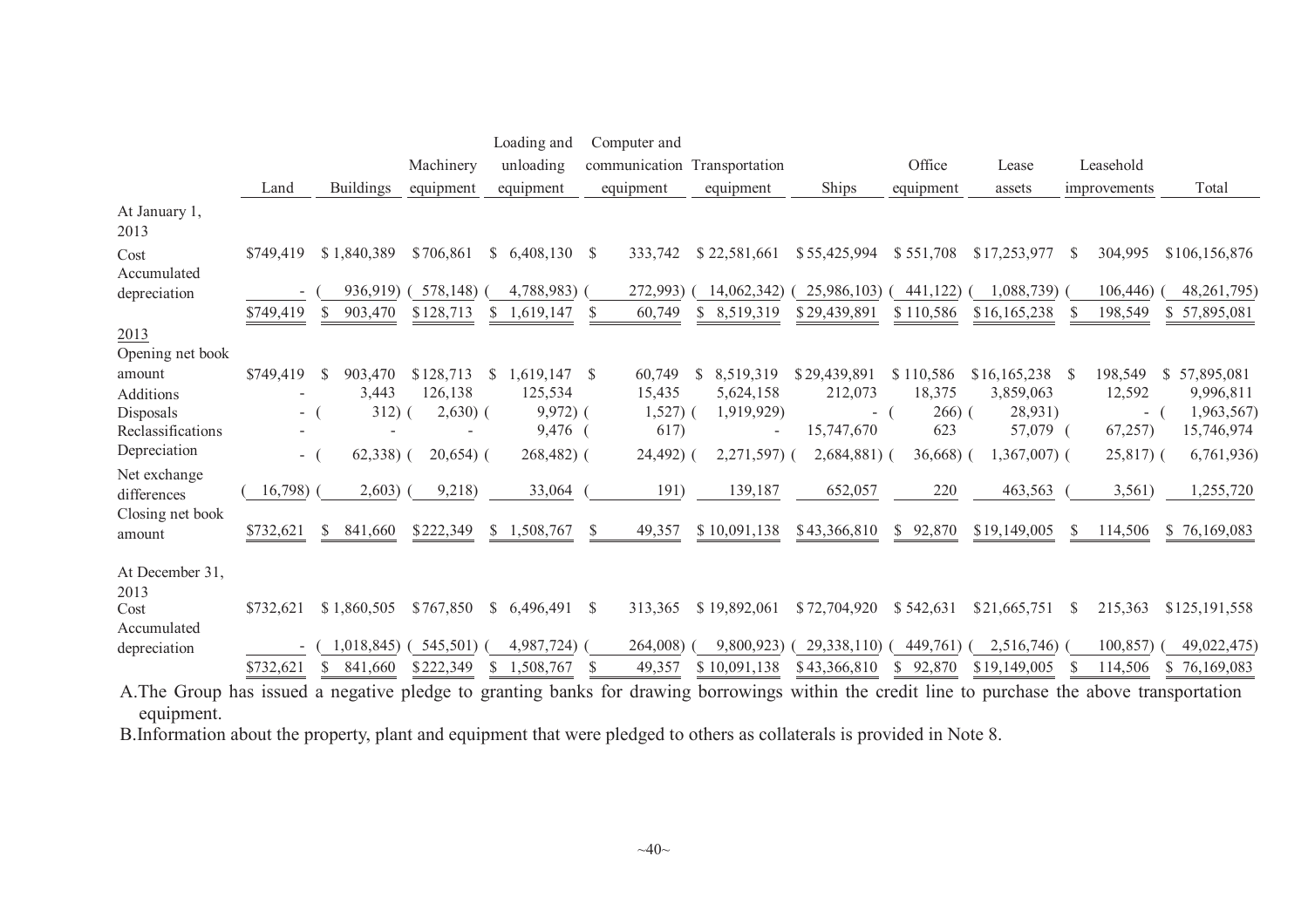# (10) Investment property – net

|                          |                           | Land      |                           | <b>Buildings</b> |               | Total     |
|--------------------------|---------------------------|-----------|---------------------------|------------------|---------------|-----------|
| At January 1, 2014       |                           |           |                           |                  |               |           |
| Cost                     | $\mathbb{S}$              | 1,414,008 | $\mathbb{S}$              | 1,012,695        | $\mathbb{S}$  | 2,426,703 |
| Accumulated depreciation |                           |           |                           | 414,697)         |               | 414,697)  |
|                          | $\mathbb S$               | 1,414,008 | $\mathbb{S}$              | 597,998          | \$            | 2,012,006 |
| 2014                     |                           |           |                           |                  |               |           |
| Opening net book amount  | \$                        | 1,414,008 | \$                        | 597,998          | \$            | 2,012,006 |
| Depreciation             |                           |           |                           | $19,736$ ) (     |               | 19,736)   |
| Net exchange differences |                           |           |                           | 5,056)           |               | 5,056)    |
| Closing net book amount  | $\boldsymbol{\mathsf{S}}$ | 1,414,008 | $\mathbb{S}$              | 573,206          | \$            | 1,987,214 |
| At December 31, 2014     |                           |           |                           |                  |               |           |
| Cost                     | $\mathbb{S}$              | 1,414,008 | \$                        | 1,005,858        | \$            | 2,419,866 |
| Accumulated depreciation |                           |           |                           | 432,652)         |               | 432,652)  |
|                          | $\boldsymbol{\mathsf{S}}$ | 1,414,008 | $\mathbb{S}$              | 573,206          | \$            | 1,987,214 |
|                          |                           | Land      |                           | <b>Buildings</b> |               | Total     |
| At January 1, 2013       |                           |           |                           |                  |               |           |
| Cost                     | $\mathbb{S}$              | 1,414,008 | \$                        | 1,023,648        | \$            | 2,437,656 |
| Accumulated depreciation |                           |           |                           | 397,401)         |               | 397,401)  |
|                          | \$                        | 1,414,008 | $\boldsymbol{\mathsf{S}}$ | 626,247          | \$            | 2,040,255 |
| 2013                     |                           |           |                           |                  |               |           |
| Opening net book amount  | $\mathbb{S}$              | 1,414,008 | \$                        | 626,247          | $\mathcal{S}$ | 2,040,255 |
| Depreciation             |                           |           |                           | $20,068$ ) (     |               | 20,068)   |
| Net exchange differences |                           |           |                           | 8,181)           |               | 2,020,187 |
| Closing net book amount  | $\mathbb{S}$              | 1,414,008 | $\mathbb{S}$              | 597,998          | $\mathbb{S}$  | 2,012,006 |
| At December 31, 2013     |                           |           |                           |                  |               |           |
| Cost                     | $\mathbb{S}$              | 1,414,008 | \$                        | 1,012,695        | \$            | 2,426,703 |
| Accumulated depreciation |                           |           |                           | 414,697)         |               | 414,697)  |
|                          | $\mathsf{\$}$             | 1,414,008 | \$                        | 597,998          | \$            | 2,012,006 |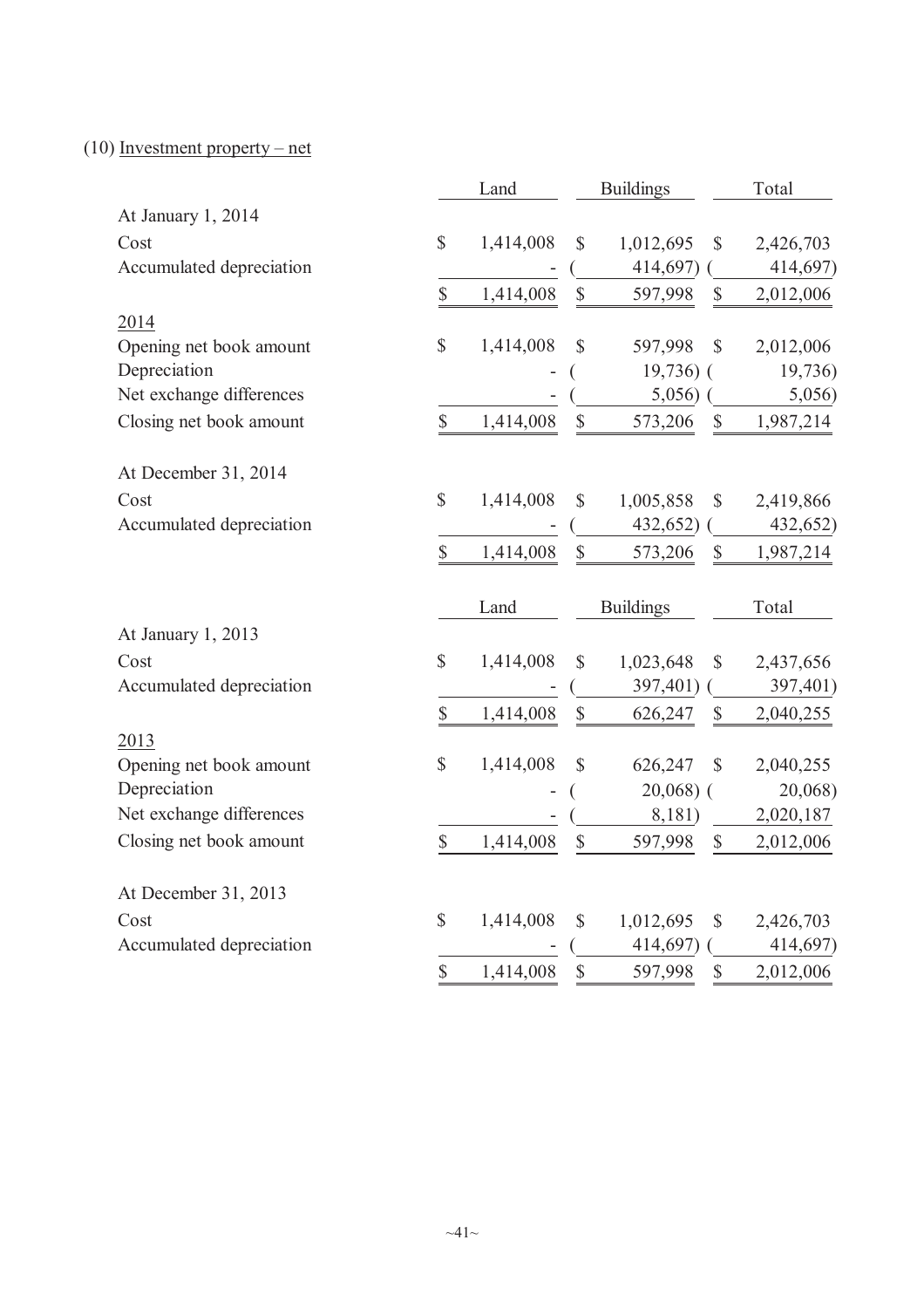A.Rental income from the investment property and direct operating expenses arising from the investment property are shown below:

|                                                                                                             | Year ended December 31, Year ended December 31, |         |      |         |  |
|-------------------------------------------------------------------------------------------------------------|-------------------------------------------------|---------|------|---------|--|
|                                                                                                             |                                                 | 2014    | 2013 |         |  |
| Rental revenue from the lease of the<br>investment property                                                 |                                                 | 104,111 | S    | 104,511 |  |
| Direct operating expenses arising<br>from the investment property<br>that generated rental income           |                                                 |         |      |         |  |
| in the period                                                                                               |                                                 | 21,166  |      | 21,898  |  |
| Direct operating expenses arising<br>from the investment property that<br>did not generate rental income in |                                                 |         |      |         |  |
| the period                                                                                                  |                                                 | 913     |      |         |  |

B.The fair value of the investment property held by the Group as at December 31, 2014 and 2013 was \$3,467,369 and \$3,293,534, respectively. The fair value measurements were based on the market prices of recently sold properties in the immediate vicinity of a certain property.

C.Information about the investment property that were pledged to others as collaterals is provided in Note 8.

(11) Other non-current assets

|                           |  | December 31, 2014 December 31, 2013 |  |            |
|---------------------------|--|-------------------------------------|--|------------|
| Prepayments for equipment |  | 3,508,591                           |  | 13,267,118 |
| Refundable deposits       |  | 105,457                             |  | 109,727    |
| Others                    |  | 441                                 |  | 9,092      |
|                           |  | 3,614,489                           |  | 13,385,937 |

Amount of borrowing costs capitalised as part of prepayment for equipment and the range of the interest rates for such capitalisation are as follows:

|                       | Year ended                     | Year ended           |
|-----------------------|--------------------------------|----------------------|
|                       | December 31, 2014              | December 31, 2013    |
| Amount capitalised    | 115,590                        | 174,473              |
| Interest rate         | $1.07\% \sim 2.18\%$           | $1.09\% \sim 2.35\%$ |
| (12) Short-term loans |                                |                      |
|                       | December 31, 2014              | December 31, 2013    |
| Secured loans         | \$<br>$\overline{\phantom{a}}$ | 596,860              |
| Interest rate         |                                | $1.63\% \sim 2.35\%$ |
|                       |                                |                      |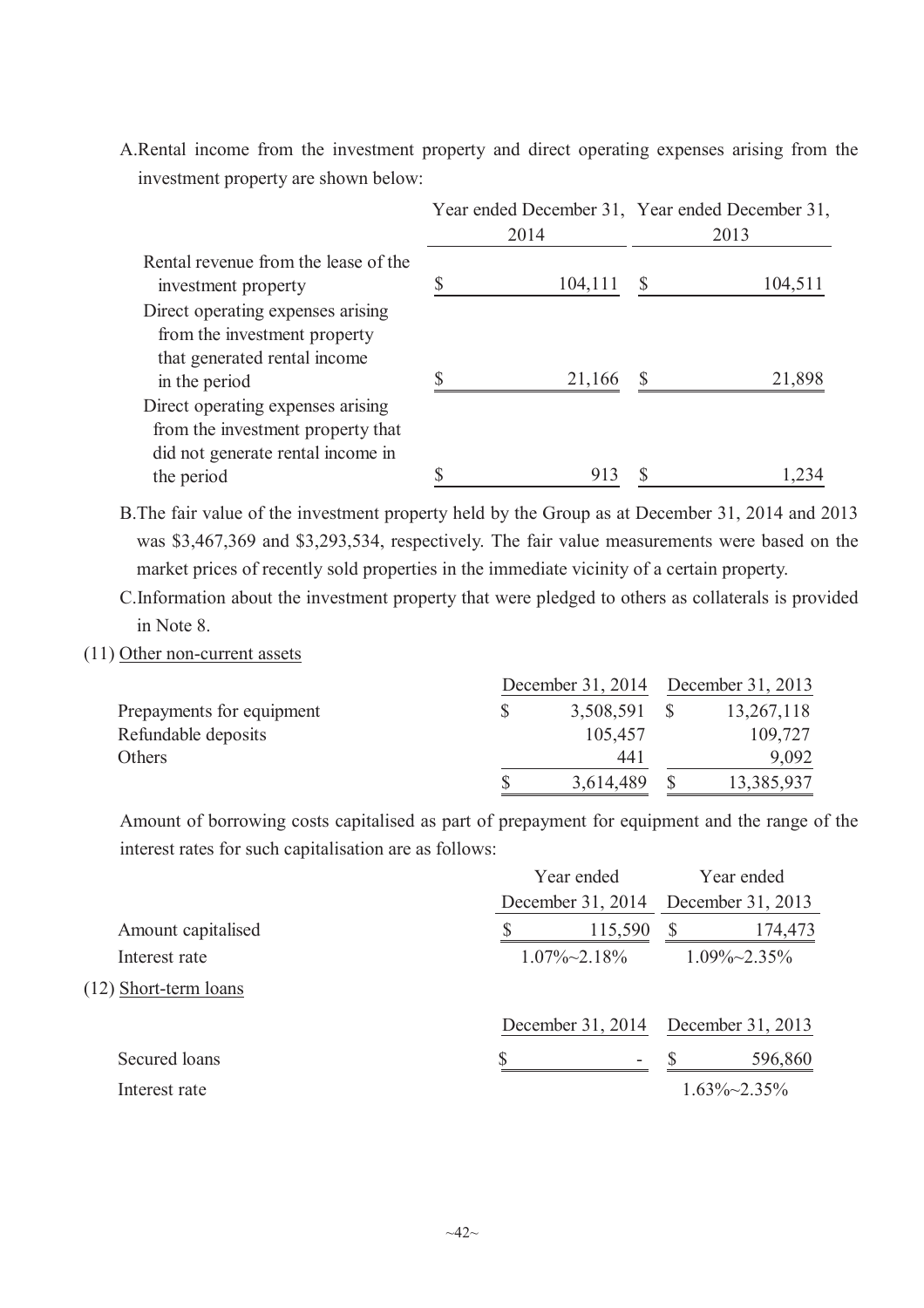# (13) Other current liabilities

|                                          |              | December 31, 2014 | December 31, 2013 |                   |  |
|------------------------------------------|--------------|-------------------|-------------------|-------------------|--|
| Receipt in advance                       | \$           | 255,216           | $\mathcal{S}$     | 200,564           |  |
| Long-term liabilities - current portion  |              | 14,170,541        |                   | 10,963,222        |  |
| Shipowner's accounts                     |              | 1,950,409         |                   | 1,580,331         |  |
| Agency accounts                          |              | 3,579,244         |                   | 3,429,967         |  |
| Long-term leases payable - current       |              | 2,195,524         |                   | 2,208,331         |  |
| Others                                   |              | 29,800            |                   | 23,431            |  |
|                                          |              | 22,180,734        | $\mathbb{S}$      | 18,405,846        |  |
| (14) Corporate bonds payable             |              |                   |                   |                   |  |
|                                          |              | December 31, 2014 |                   | December 31, 2013 |  |
| Domestic unsecured convertible bonds     | $\mathbb{S}$ |                   | $\mathcal{S}$     | 568,400           |  |
| Domestic secured corporate bonds         |              | 3,000,000         |                   | 3,000,000         |  |
| Less: discount on corporate bonds        |              |                   |                   | 7,377             |  |
|                                          |              | 3,000,000         |                   | 3,561,023         |  |
| Less: current portion or exercise of put |              |                   |                   |                   |  |
| options                                  |              |                   |                   | 561,023)          |  |
|                                          | \$           | 3,000,000         | \$                | 3,000,000         |  |

A.On August 7, 2009, the Company issued its third domestic unsecured convertible bonds (referred herein as the "Third Bonds") at face value, totaling \$2,500,000. The major terms of the issuance are set forth below:

- a) Period: 5 years (August 7, 2009 to August 7, 2014)
- b) Coupon rate: 0% per annum
- c) Principal repayment and interest payment

Unless the Third Bonds are redeemed, repurchased, resold, converted or deregistered before maturity, or other events occur due to regulatory reasons, the principal of the Third Bonds shall be repaid in lump sum by cash at maturity based on the face value of the Bonds.

d) Collaterals

The Third Bonds are unsecured. However, if the Company subsequently issues other convertible bonds secured with collaterals, the rights of the holders of the Third Bonds to claim their credits and the collaterals are set at the same rank as the holders of the convertible bonds issued subsequently.

- e) Redemption at the Company's option
	- (a)During the period from one month after the issuance of the Third Bonds to 40 days before the maturity of the Third Bonds, if the closing price of the Company's common stock at the Taiwan Stock Exchange is equal to or more than 30% of the conversion price for a period of 30 consecutive trading days, the Company may redeem the outstanding bonds in cash at the face value of the Third Bonds within 30 trading days after the abovementioned 30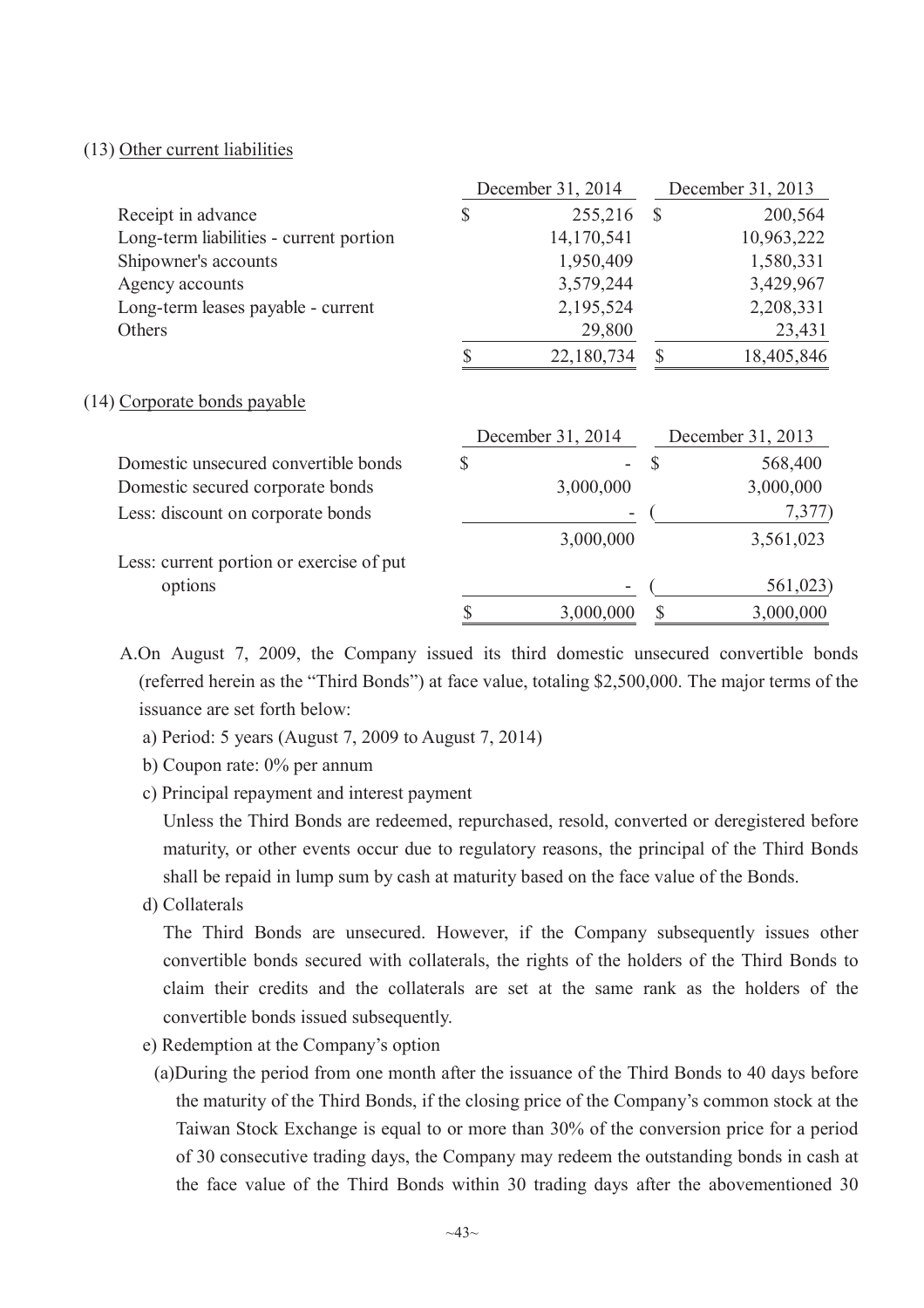consecutive trading days.

- (b)During the period from one month after the Third Bonds are issued to 40 days before the maturity of the Third Bonds, if the total amount of the Third Bonds outstanding after the conversion by the bondholders is less than \$250,000 (10% of the total issued amount), the Company may redeem the outstanding bonds at their face value any time during the 40 days before the maturity of the Third Bond.
- (c)When the Company issues its redemption notice, if the bondholders do not reply before the effective redemption date, the Company may convert the bonds held by those bondholders into common stock at the conversion price in effect at the expiration of the notice period.
- f) Redemption at the bondholders' option
	- During the period from 30 days before the 2-year maturity of the Third Bonds to the date of maturity, or from 30 days before the 3-year maturity of the Third Bonds to the date of maturity, the bondholders may require the Company to redeem their bonds in cash at the face value plus interest compensation. The redemption price for the former is 101.00% of the face value with a yield rate of 0.50% per annum, and 101.51% of the face value with a yield rate of 0.50% for the latter.
- g) Terms of conversion
	- (a)Conversion period

The bondholders may convert the Third Bonds into the Company's common stock during the period from one month after the Third Bonds are issued to 10 days before the maturity of the Third Bonds.

The bondholders are prohibited from exercising their conversion right during the period from 3 trading days before the announcement of cash or stock dividends to the date of distribution of the cash or stock dividends.

(b)Conversion price

The base day for setting conversion price is July 30, 2009. The conversion price can be any of the three average closing prices of the Company's common stock during the 1, 3 and 5 trading days before the base day multiplied by 101.00%. If any cash or stock dividends are distributed before the base day, the closing price used in the computation of the conversion price must be adjusted for the effect of the dividend distribution. If any cash or stock dividends are distributed during the period from the date on which the conversion price is set to the date on which the Third Bonds are issued, the conversion price is required to be adjusted in accordance with the adjusting formula specified in the bond agreement. The conversion price at the issuance of the Third Bonds was set at \$20.40 (in dollars). Until the report release date, the conversion price of the Convertible Bonds was set at \$17.20 (in dollars).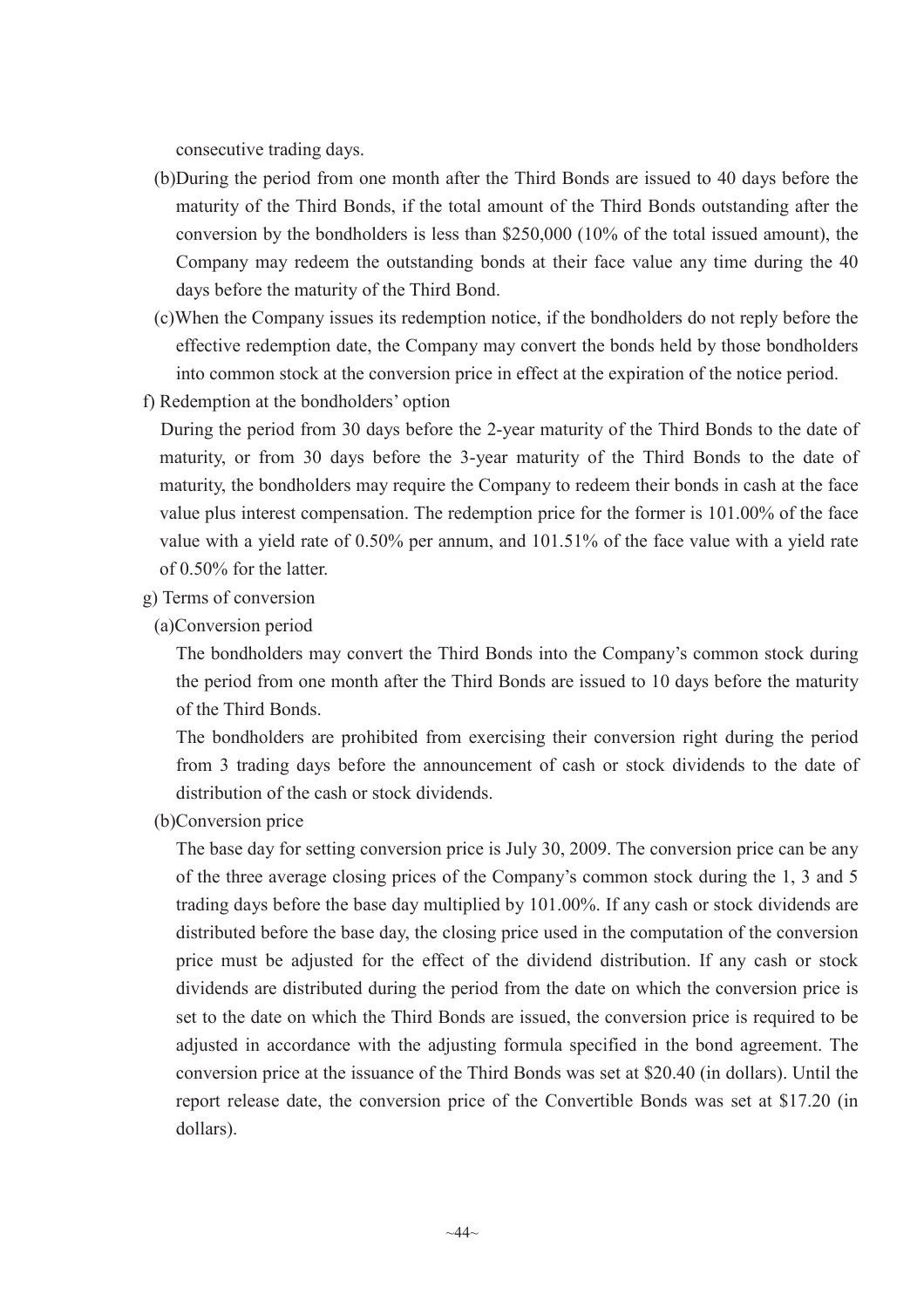h) Entitlement to cash dividends or stock dividends

The bondholders who request to convert the Third Bonds during the period from January 1 of the current year to any date which is more than 3 trading days before the announcement of cash or stock dividends are entitled to the cash or stock dividends resolved by the stockholders in the current year. Conversion of the Third Bonds is prohibited during the period from 3 trading days before the announcement of cash or stock dividends to the ex-dividend date. The bondholders who request to convert the Third Bonds during the period from the date following the ex-dividend date to December 31 of the current year are not entitled to the cash or stock dividends resolved by the stockholders in the current year, but are entitled to the cash or stock dividends resolved by the stockholders in the following year.

- B.On April 26, 2012, the Company issued its twelfth domestic secured corporate bonds (referred herein as the "Twelfth Bonds"), totaling \$3,000,000. The Twelfth Bonds are categorized into Bond A and B, depending on the guarantee institution. Bond A totals \$2,000,000, and Bond B totals \$1,000,000. The major terms of the issuance are set forth below:
	- a) Period: 5 years (April 26, 2012 to April 26, 2017)
	- b) Coupon rate: 1.28% fixed per annum
	- c) Principal repayment and interest payment

Repayments for the Twelfth Bonds are paid annually on coupon rate, starting a year from the issuing date. The principal of the Twelfth Bonds shall be repaid in lump sum at maturity.

d) Collaterals

The Twelfth Bonds are secured. Bond A is guaranteed by Bank Sinopac, and Bond B is guaranteed by Far Eastern International Bank.

C.The conversion rights and debt component of the Third Bonds are recognised separately in accordance with IAS 39. The issuance cost of the Third Bonds is allocated to debt and equity components by the amount initially recognised. Accordingly, the account of "capital reserve from stock warrants" amounted to \$256,205.

The net value of the rights of repurchase and resold embedded in bonds payable was separated from bonds payable, and was recognised in "financial liabilities at fair value through profit or loss" in accordance with IAS 39.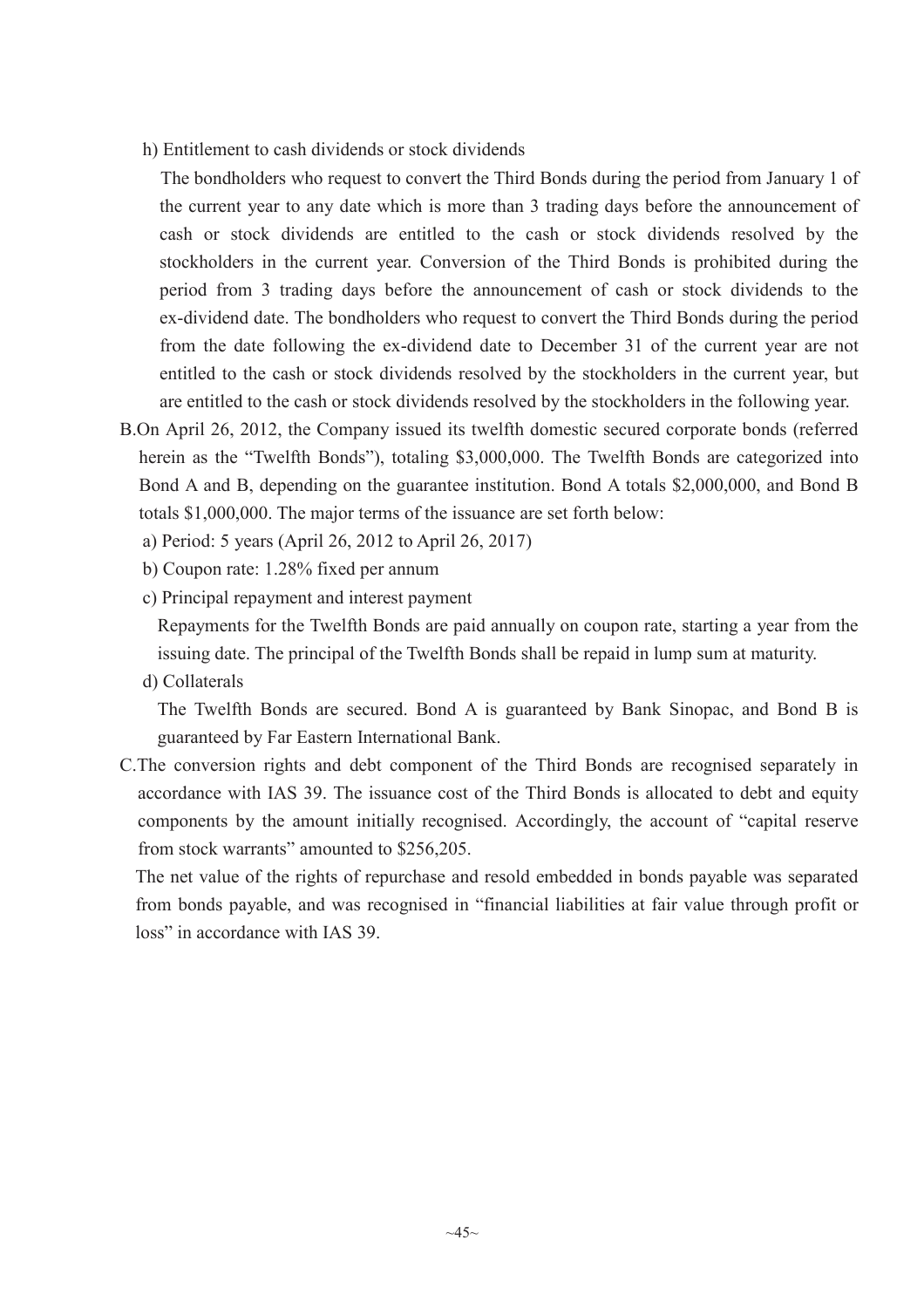# (15) Long-term loans

|                                       | December 31, 2014 |                      |   | December 31, 2013    |  |  |
|---------------------------------------|-------------------|----------------------|---|----------------------|--|--|
| Secured bank loans                    | \$                | 56,900,307           | S | 47,850,416           |  |  |
| Unsecured bank loans                  |                   | 17,721,811           |   | 19,441,071           |  |  |
| Add: unrealised foreign exchange loss |                   | 603,840              |   | 72,021               |  |  |
| Less: hosting fee credit              |                   | 33,069)              |   | 31,250)              |  |  |
|                                       |                   | 75,192,889           |   | 67, 332, 258         |  |  |
| Less: current portion                 |                   | 14,170,541)          |   | 10,402,199)          |  |  |
|                                       |                   | 61,022,348           |   | 56,930,059           |  |  |
| Interest rate                         |                   | $0.80\% \sim 5.22\%$ |   | $0.82\% \sim 5.22\%$ |  |  |

Please refer to Note 8 for details of the collaterals pledged for the above long-term loans.

### (16) Other non-current liabilities

|                                        |    | December 31, 2014 | December 31, 2013 |            |  |
|----------------------------------------|----|-------------------|-------------------|------------|--|
| Long-term leases payable - non-current | S  | 15,198,354        |                   | 16,362,553 |  |
| Accrued pension liabilities            |    | 2,840,806         |                   | 2,883,965  |  |
| Unrealised gain on sale and leaseback  |    | 105,778           |                   | 103,422    |  |
| Guarantee deposits received            |    | 43,368            |                   | 34,545     |  |
|                                        | \$ | 18,188,306        |                   | 19,384,485 |  |

# (17) Finance lease liabilities

The Group leases in loading and unloading equipment, ships and transportation equipment under finance lease, based on the terms of the lease contracts. Future minimum lease payments and their present values as at December 31, 2014 and 2013 are as follows:

|                                                      | December 31, 2014 |                     |                              |                |              |                           |  |  |  |
|------------------------------------------------------|-------------------|---------------------|------------------------------|----------------|--------------|---------------------------|--|--|--|
|                                                      |                   | Total finance lease |                              | Future finance |              | Present value of          |  |  |  |
|                                                      |                   | liabilities         |                              | charges        |              | finance lease liabilities |  |  |  |
| Current                                              |                   |                     |                              |                |              |                           |  |  |  |
| Not later than one year                              | \$                | 2,752,339           | $\left( \S \right)$          | 556,815)       | <sup>S</sup> | 2,195,524                 |  |  |  |
| Non-current                                          |                   |                     |                              |                |              |                           |  |  |  |
| Later than one year but not<br>later than five years |                   | 8,089,443           |                              | 1,639,034)     |              | 6,450,409                 |  |  |  |
| Over five years                                      |                   | 9,450,625           |                              | 702,680)       |              | 8,747,945                 |  |  |  |
|                                                      |                   | 17,540,068          |                              | 2,341,714)     |              | 15,198,354                |  |  |  |
|                                                      |                   | 20,292,407          | $\left( \mathsf{\$} \right)$ | 2,898,529)     | S            | 17,393,878                |  |  |  |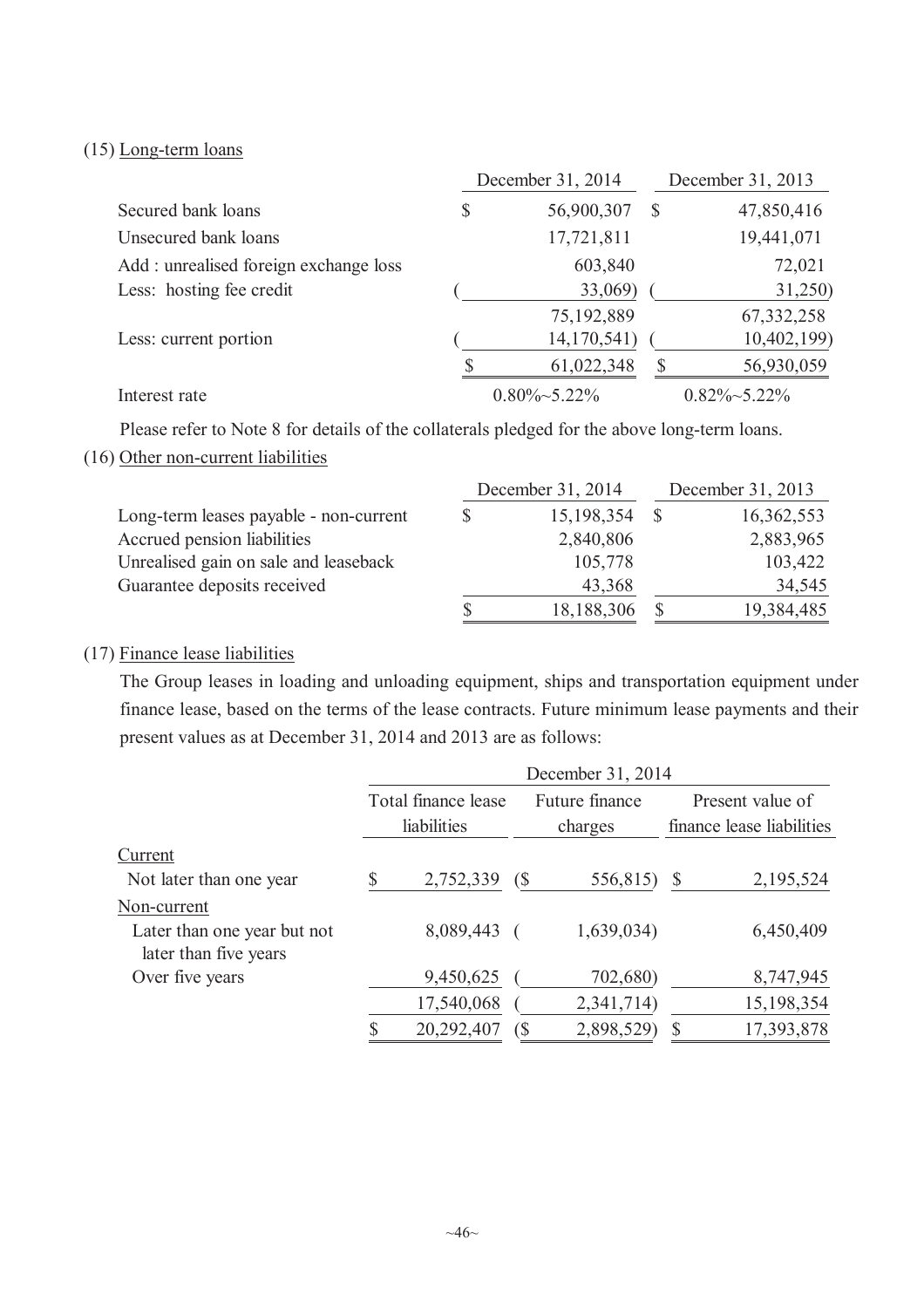|                                                      | December 31, 2013 |                     |                             |                           |    |                           |  |  |  |
|------------------------------------------------------|-------------------|---------------------|-----------------------------|---------------------------|----|---------------------------|--|--|--|
|                                                      |                   | Total finance lease |                             | Future finance<br>charges |    | Present value of          |  |  |  |
|                                                      |                   | liabilities         |                             |                           |    | finance lease liabilities |  |  |  |
| Current                                              |                   |                     |                             |                           |    |                           |  |  |  |
| Not later than one year                              |                   | 2,830,137           | (S                          | 621,806)                  | \$ | 2,208,331                 |  |  |  |
| Non-current                                          |                   |                     |                             |                           |    |                           |  |  |  |
| Later than one year but not<br>later than five years |                   | 8,315,472 (         |                             | 1,821,809)                |    | 6,493,663                 |  |  |  |
| Over five years                                      |                   | 10,880,266          |                             | 1,011,376)                |    | 9,868,890                 |  |  |  |
|                                                      |                   | 19, 195, 738        |                             | 2,833,185)                |    | 16,362,553                |  |  |  |
|                                                      |                   | 22,025,875          | $\left( \mathcal{S}\right)$ | 3,454,991                 |    | 18,570,884                |  |  |  |

#### (18) Pension

- A.(a) In accordance with the Labor Pension Act ("the Act"), effective July 1, 2005, which adopted a defined contribution scheme, employees of the Company and its subsidiary-TTSC may choose to be subject to either the Act, maintaining their seniority before the enforcement of the Act, or the pension mechanism of the Labor Standard Law. Under the defined benefit pension plan, two units are accrued for each year of service for the first 15 years and one unit for each additional year thereafter, subject to a maximum of 45 units. Pension benefits are based on the number of units accrued and the average monthly salaries and wages of the last 6 months prior to retirement. The Company and its subsidiary-TTSC contribute monthly an amount equal to 15% of the employees' monthly salaries and wages to the retirement fund deposited with the Trust Department of Bank of Taiwan under the name of the Labor Pension Fund Supervisory Committee.
	- (b)The employees with R.O.C. nationality of the Group's subsidiaries, Greencompass Marine S. A. and Evergreen Marine (UK) Limited, adopted the Act. Under the defined benefit pension plan, two units are accrued for each year of service for the first 15 years and one unit for each additional year thereafter, subject to a maximum of 45 units. Pension benefits are based on the number of units accrued and the average monthly salaries and wages of the last 6 months prior to retirement.
	- (c)The amounts recognised in the balance sheet are as follows:

|                                                 |     | December 31, 2014 | December 31, 2013 |  |  |
|-------------------------------------------------|-----|-------------------|-------------------|--|--|
| Present value of defined benefit<br>obligations | (\$ | $3,987,417$ (\$)  | 3,821,938)        |  |  |
| Fair value of plan assets                       |     | 1,136,967         | 926,722           |  |  |
|                                                 |     | $2,850,450$ (     | 2,895,216)        |  |  |
| Unrecognised past service cost                  |     | 9,644             | 11,251            |  |  |
| Net liability in the balance sheet              | Ъ   | $2,840,806$ (\$)  | 2,883,965)        |  |  |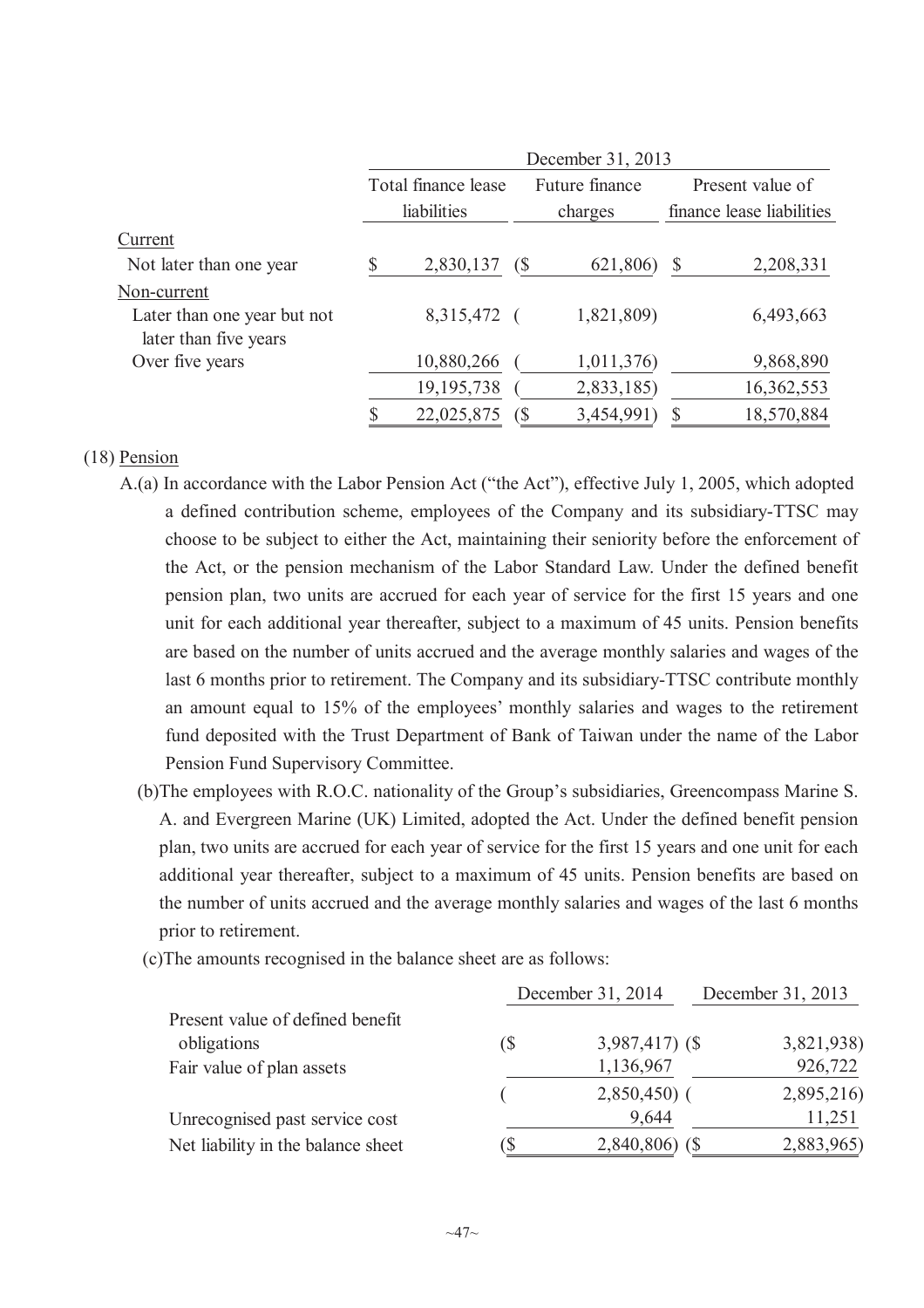| Present value of defined benefit obligations  |     | December 31, 2014 | December 31, 2013 |
|-----------------------------------------------|-----|-------------------|-------------------|
| At January 1                                  | (\$ | $3,821,938$ (\$)  | 3,602,002)        |
| Current service cost                          |     | $152,932$ (       | 109,786)          |
| Interest cost                                 |     | 79,289) (         | 66,834)           |
| Employee contribution                         |     | Ξ.                | 947)              |
| <b>Actuarial</b> loss                         |     | $155,120$ (       | 154,282)          |
| Foreign exchange difference                   |     | 37,716 (          | 23,039)           |
| Benefits paid                                 |     | 149,890           | 134,952           |
| Effect of change on consolidated subsidiaries |     | 34,256            |                   |
| At December 31                                |     | 3,987,417)        | 3,821,938)        |

(d)Movements in present value of defined benefit obligations are as follows:

(e)Movements in fair value of plan assets are as follows:

| Fair value of plan assets      | December 31, 2014 | December 31, 2013 |         |  |
|--------------------------------|-------------------|-------------------|---------|--|
| At January 1                   | \$<br>926,722     | -S                | 820,611 |  |
| Expected return on plan assets | 13,214            |                   | 15,678  |  |
| Actuarial profit               | 162,702           |                   | 28,047  |  |
| Foreign exchange difference    | 33,448)           |                   | 25,994  |  |
| <b>Employer contributions</b>  | 151,007           |                   | 122,320 |  |
| Employee contributions         |                   |                   | 947     |  |
| Benefits paid                  | 83,230)           |                   | 86,875) |  |
| At December 31                 | 1,136,967         |                   | 926,722 |  |

(f)Amounts of expenses recognised in comprehensive income statements are as follows:

|                                |          | Year ended December Year ended December<br>31, 2013 |         |  |
|--------------------------------|----------|-----------------------------------------------------|---------|--|
|                                | 31, 2014 |                                                     |         |  |
| Current service cost           | 152,932  |                                                     | 109,786 |  |
| Interest cost                  | 66,508   |                                                     | 56,607  |  |
| Expected return on plan assets | 433)     |                                                     | 5,921)  |  |
| Past service cost              | 1,607    |                                                     | 1,607   |  |
| Current pension cost           | 220,614  |                                                     | 162,079 |  |

Details of cost and expenses recognised in comprehensive income statements are as follows:

|                    |          | Year ended December Year ended December |  |         |
|--------------------|----------|-----------------------------------------|--|---------|
|                    | 31, 2014 | 31, 2013                                |  |         |
| Operating costs    |          | 117,382 \$                              |  | 87,056  |
| Operating expenses |          | 103,232                                 |  | 75,023  |
|                    |          | 220,614                                 |  | 162,079 |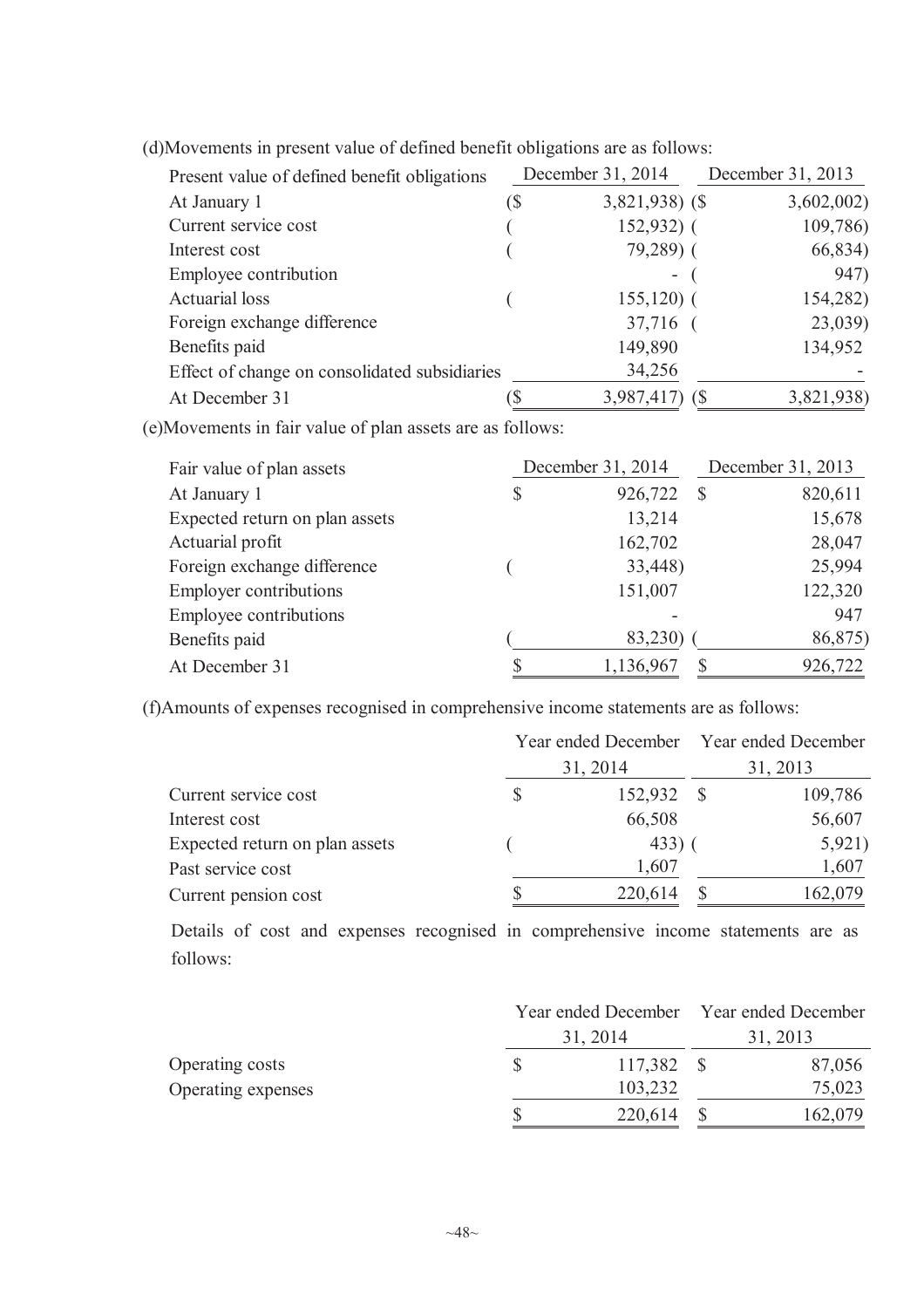(g)Amounts of actuarial gains or losses recognised under other comprehensive income are as follows:

|                                |             | Year ended December Year ended December |          |  |
|--------------------------------|-------------|-----------------------------------------|----------|--|
|                                | 31, 2014    |                                         | 31, 2013 |  |
| Recognition for current period | 7,582       |                                         | 126,233  |  |
| Accumulated amount             | 229,214) (S |                                         | 236,796) |  |

(h) The Bank of Taiwan was commissioned to manage the Fund of the Company's and domestic Subsidiary-TTSC' defined benefit pension plan in accordance with the Fund's annual investment and utilisation plan and the "Regulations for Revenues, Expenditures, Safeguard and Utilisation of the Labor Retirement Fund" (Article 6: The scope of utilisation for the Fund includes deposit in domestic or foreign financial institutions, investment in domestic or foreign listed, over-the-counter, or private placement equity securities, investment in domestic or foreign real estate securitization products, etc.). With regard to the utilisation of the Fund, its minimum earnings in the annual distributions on the final financial statements shall be no less than the earnings attainable from the amounts accrued from two-year time deposits with the interest rates offered by local banks. The constitution of fair value of plan assets as of December 31, 2014 and 2013 is given in the Annual Labor Retirement Fund Utilisation Report published by the government. Expected return on plan assets was a projection of overall return for the obligations period, which was estimated based on historical returns and by reference to the status of Labor Retirement Fund utilisation by the Labor Pension Fund Supervisory Committee and taking into account the effect that the Fund's minimum earnings in the annual distributions on the final financial statements shall be no less than the earnings attainable from the amounts accrued from two-year time deposits with the interest rates offered by local banks.

For the years ended December 31, 2014 and 2013, the Company and domestic subsidiaries' actual returns on plan assets was \$12,090 and \$6,954, respectively.

(i) The principal actuarial assumptions used were as follows:

|                                | Year ended December Year ended December |                       |
|--------------------------------|-----------------------------------------|-----------------------|
|                                | 31, 2014                                | 31, 2013              |
| Discount rate                  | $1.75\% \sim 8.80\%$                    | $1.75\% \sim 9.00\%$  |
| Future salary increases        | $1.50\% \sim 11.00\%$                   | $1.46\% \sim 11.00\%$ |
| Expected return on plan assets | $0.00\% \sim 2.30\%$                    | $0.00\% \sim 3.90\%$  |

Assumptions regarding future mortality experience are set based on actuarial advice in accordance with published statistics and experience in each territory.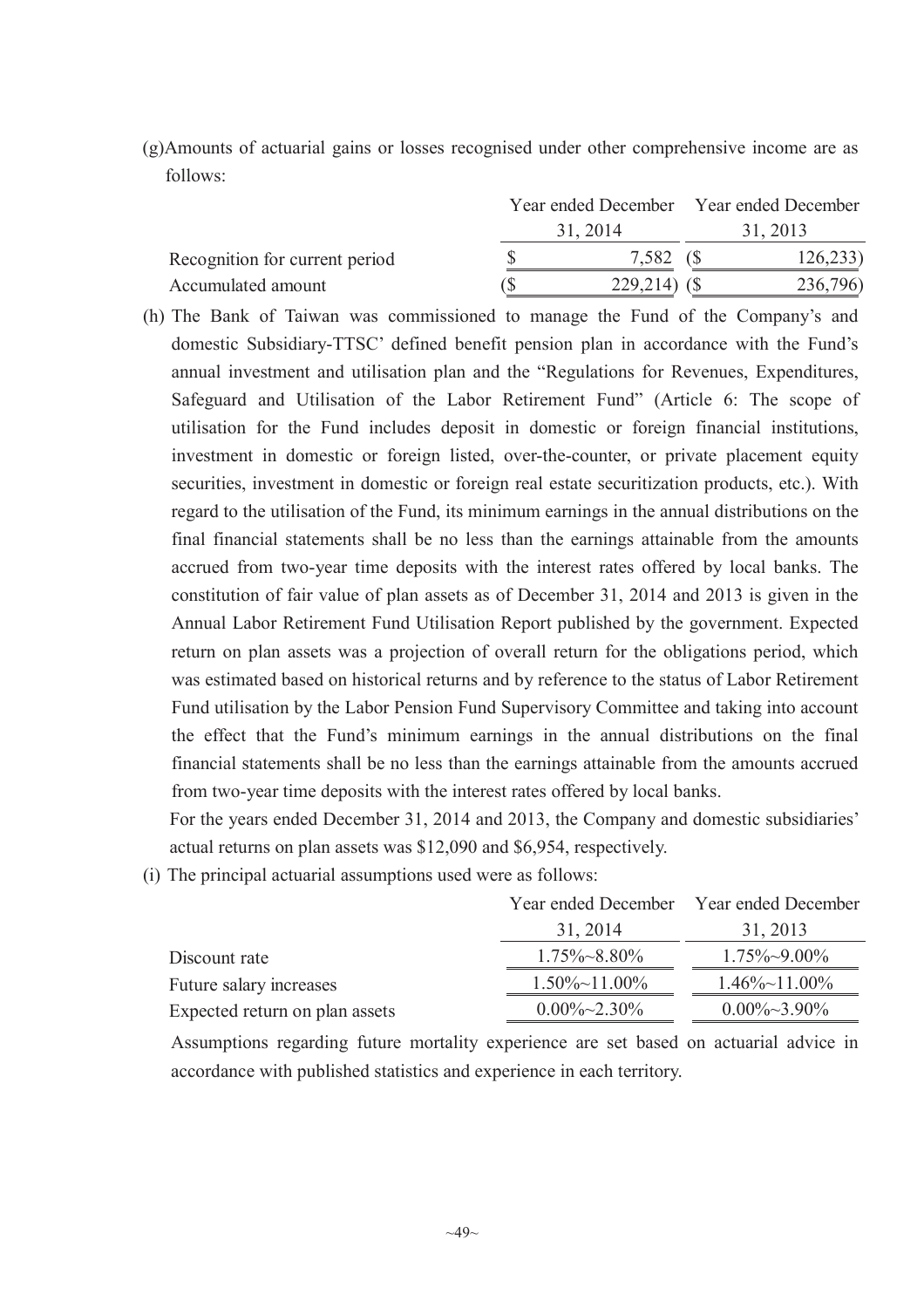(j)Historical information of experience adjustments was as follows:

|                                                 | Year ended                  |                  | Year ended   |                  | Year ended   |
|-------------------------------------------------|-----------------------------|------------------|--------------|------------------|--------------|
|                                                 | December 31                 |                  | December 31. |                  | December 31, |
|                                                 |                             | 2014             |              | 2013             | 2012         |
| Present value of defined benefit obligation (\$ |                             | $3,987,417$ (\$) |              | $3,821,938$ (\$) | 3,602,002    |
| Fair value of plan assets                       |                             | 1,136,967        |              | 926,722          | 820,611      |
| Deficit in the plan                             |                             | $2,850,450$ (\$) |              | 2,895,216)       | 2,781,391)   |
| Experience adjustments on plan liabilities      | $\left( \mathcal{S}\right)$ | $155,120$ (\$)   |              | 154,282)         | 104,998)     |
| Experience adjustments on plan assets           |                             | 162,702          |              | 28,047           | 5,565)       |

- B.(a) Effective July 1, 2005, the Company and its domestic subsidiary-TTSC have established a defined contribution pension plan (the "New Plan") under the Labor Pension Act (the "Act"), covering all regular employees with R.O.C. nationality. Under the New Plan, the Company and its domestic subsidiary-TTSC contribute monthly an amount based on 6% of the employees' monthly salaries and wages to the employees' individual pension accounts at the Bureau of Labor Insurance. The benefits accrued are paid monthly or in lump sum upon termination of employment.
	- (b) The pension costs under defined contribution pension plans of the Group for the years ended December 31, 2014 and 2013 were \$153,066 and \$210,997, respectively.

# (19) Capital stock

- A.As of December 31, 2014, the Company's authorized capital was \$36,000,000, and the paid-in capital was \$ 34,775,802, consisting of 3,477,580 thousand shares of common stocks with a par value of \$10 (in dollars) per share. All proceeds from shares issued have been collected.
- B.Details of the common stock converted from the unsecured domestic convertible bonds issued by the Company for the years ended December 31, 2014 and 2013 are set forth below:

|                   | For the years ended December 31, |      |        |               |  |        |  |  |
|-------------------|----------------------------------|------|--------|---------------|--|--------|--|--|
|                   |                                  | 2014 |        |               |  |        |  |  |
|                   | No. of Shares                    |      |        | No. of Shares |  |        |  |  |
|                   | (in 000's)                       |      | Amount | (in 000's)    |  | Amount |  |  |
| Third unsecured   |                                  |      |        |               |  |        |  |  |
| convertible bonds | 2,628                            |      | 26,279 | 12            |  | 116    |  |  |

# (20) Capital surplus

A.Pursuant to the R.O.C. Company Act, capital surplus arising from paid-in capital in excess of par value on issuance of common stocks and donations can be used to cover accumulated deficit or to issue new stocks or cash to shareholders in proportion to their share ownership, provided that the Company has no accumulated deficit. Further, the R.O.C. Securities and Exchange Law requires that the amount of capital surplus to be capitalised mentioned above should not exceed 10% of the paid-in capital each year. Capital surplus should not be used to cover accumulated deficit unless the legal reserve is insufficient.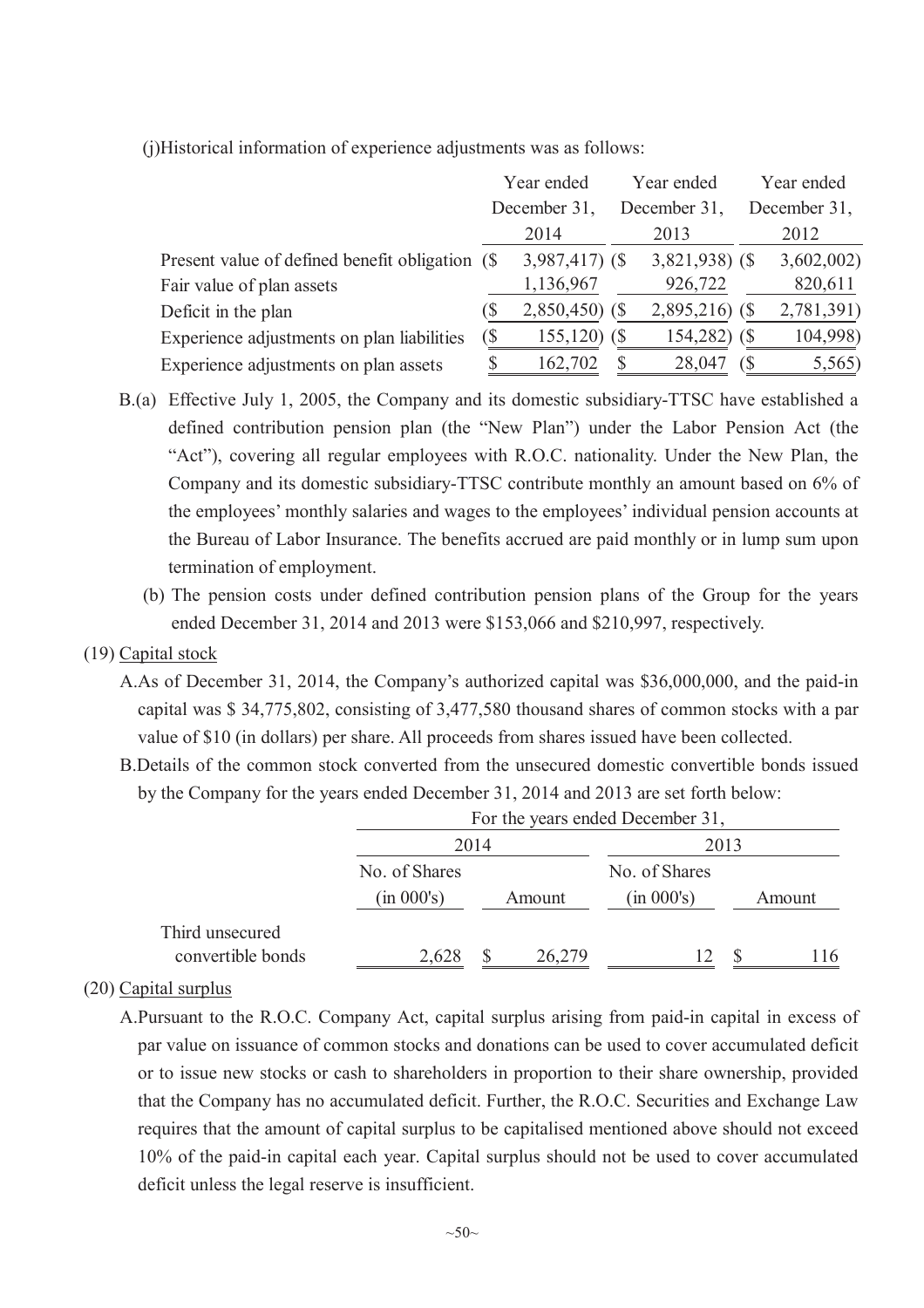|                                                                          |                         |                                  |                                                    | 2014         |                   |              |                                |         |
|--------------------------------------------------------------------------|-------------------------|----------------------------------|----------------------------------------------------|--------------|-------------------|--------------|--------------------------------|---------|
|                                                                          |                         |                                  | Adjustments to<br>share of changes<br>in equity of |              |                   |              | <b>Stock</b><br>warrants<br>of |         |
|                                                                          | <b>Share</b><br>premium | associates and<br>joint ventures |                                                    |              | Donated<br>assets |              | convertible<br>bonds           | Others  |
| At January 1, 2014                                                       | \$5,817,998             | $\mathbb{S}$                     | 1,388,550                                          | $\mathbb{S}$ | 446               | $\mathbb{S}$ | 58,250                         | \$6,713 |
| Corporate bonds converted                                                | 23,555                  |                                  |                                                    |              | Ξ.                |              | 4,632)                         |         |
| Corporate bonds expired                                                  | 53,618                  |                                  |                                                    |              |                   |              | 53,618)                        |         |
| Recognition of change<br>in equity of associates<br>in proportion to the |                         |                                  | 1,578                                              |              |                   |              |                                |         |
| Group's ownership                                                        |                         |                                  |                                                    |              |                   |              |                                |         |
| At December 31, 2014                                                     | \$5,895,171             | $\mathcal{S}$                    | 1,390,128<br>2013                                  | \$           | 446               | $\mathbf S$  |                                | \$6,713 |

|                           |             |   |                  | $\sim$ 0 1 $\sim$ |         |              |         |
|---------------------------|-------------|---|------------------|-------------------|---------|--------------|---------|
|                           |             |   | Adjustments to   |                   |         | <b>Stock</b> |         |
|                           |             |   | share of changes |                   |         | warrants     |         |
|                           |             |   | in equity of     |                   |         | of           |         |
|                           | Share       |   | associates and   |                   | Donated | convertible  |         |
|                           | premium     |   | joint ventures   |                   | assets  | bonds        | Others  |
| At January 1, 2013        | \$5,817,899 | S | 1,388,550        | \$                | 446     | 58,271       | \$6,713 |
| Corporate bonds converted | 99          |   |                  |                   | ۰       | 21           |         |
| At December 31, 2013      | \$5,817,998 |   | 1,388,550        |                   | 446     | 58,250       | \$6,713 |

B. Information related to "capital reserve from stock warrants" is stated in Note 6(14).

#### (21) Retained earnings

|                                                                                                                   | 2014            |    | 2013       |
|-------------------------------------------------------------------------------------------------------------------|-----------------|----|------------|
| At January 1                                                                                                      | \$<br>1,118,877 | -S | 5,121,929  |
| Profit (loss) for the period                                                                                      | 1,176,039       |    | 1,497,304) |
| Appropriation of earnings                                                                                         | 4,986,053       |    | 2,234,566) |
| Actuarial gain (loss) on post employment<br>benefit obligations, net of tax                                       | $10,963)$ (     |    | 270,967)   |
| Recognized the reduction to retained<br>earnings attributed to investee company<br>non-subscribed proportionately | -               |    | 215)       |
| At December 31                                                                                                    | 7,270,006       |    | 1,118,877  |
|                                                                                                                   |                 |    |            |

A. According to the Company's Articles of Incorporation, if there is any profit for a fiscal year, the Company shall first make provision for all taxes and cover prior years' losses and then appropriate 10% of the residual amount as legal reserve. Dividends shall be proposed by the Board of Directors and resolved by the stockholders. Bonuses paid to employees shall be at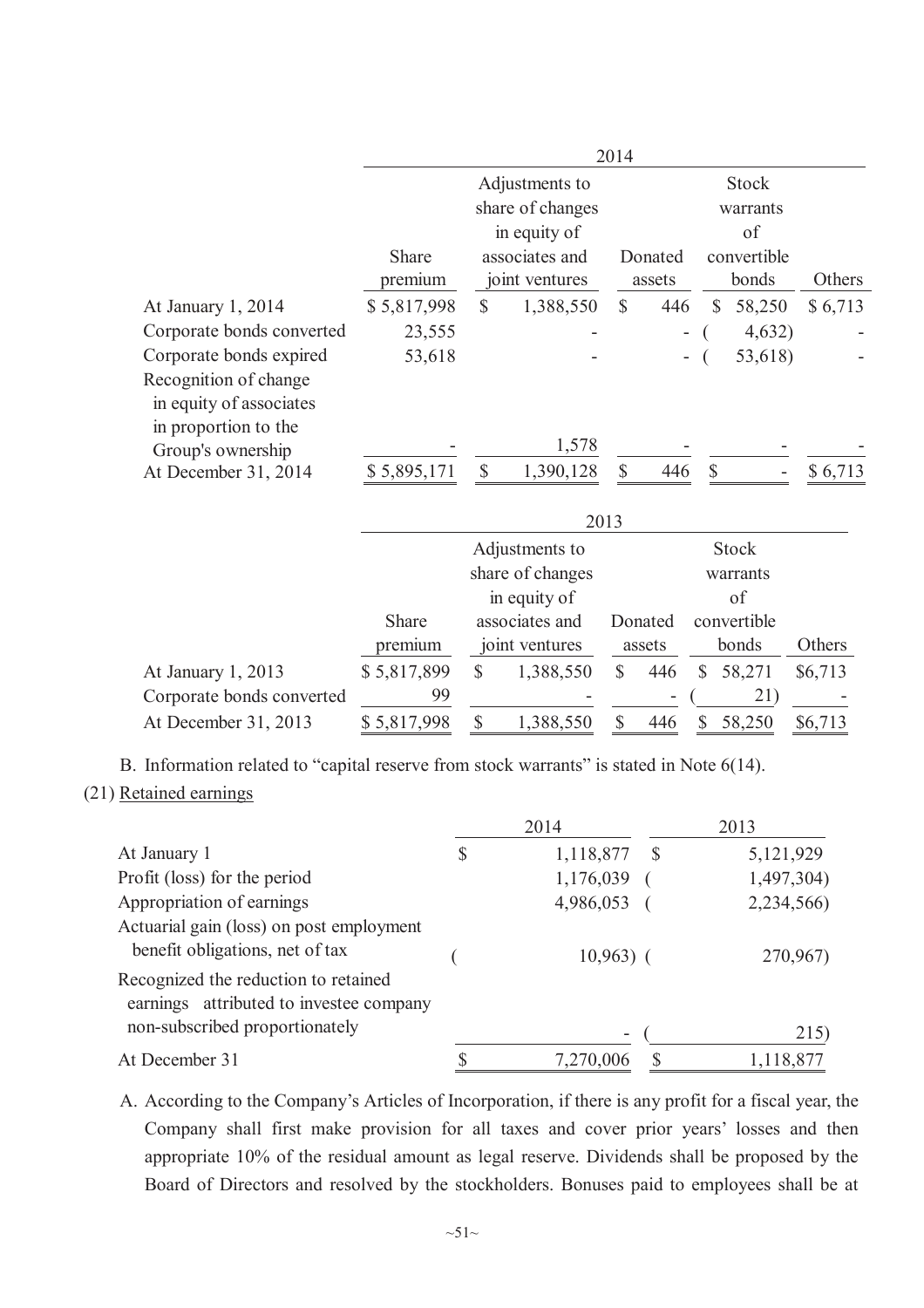least 0.5% of the total distributed amount and the remuneration paid to the directors and supervisors shall not exceed 5% of the total distributed amount.

B. Dividend policy

The Company is currently at the stable growth stage. In order to facilitate future expansion plans, dividends to stockholders are distributed mutually in the form of both cash and stocks with the basic principle that the ratio of cash dividends to total stock dividends shall not be lower than 10%.

C. Legal reserve

Except for covering accumulated deficit or issuing new stocks or cash to shareholders in proportion to their share ownership, the legal reserve shall not be used for any other purpose. The use of legal reserve for the issuance of stocks or cash to shareholders in proportion to their share ownership is permitted, provided that the distribution of the reserve is limited to the portion in excess of 25% of the Company's paid-in capital.

- D. (a) In accordance with the regulations, the Company shall set aside special reserve from the debit balance on other equity items at the balance sheet date before distributing earnings. When debit balance on other equity items is reversed subsequently, the reversed amount could be included in the distributable earnings.
	- (b) The amounts previously set aside by the Company as special reserve on initial application of IFRSs in accordance with Jin-Guan-Zheng-Fa-Zi Letter No. 1010012865, dated April 6, 2012, shall be reversed proportionately when the relevant assets are used, disposed of or reclassified subsequently. Such amounts are reversed upon disposal or reclassified if the assets are investment property of land, and reversed over the use period if the assets are investment property other than land.
- E.In response to future operating plans, the Company has retained all distributable earnings and has not appropriated any bonus to shareholders, directors' and supervisors' remuneration and employees' bonus for the year ended December 31, 2013.
- F.The employees' bonus of \$15,160 and directors' and supervisors' remuneration of \$11,000 for the year ended December 31, 2014 were accrued based on profit after tax for the year, as well as legal reserve and others. The basic accrual is within the percentage stated in the Company's Articles of Incorporation.
- G.The appropriation of 2014 earnings resolved by the Board of Directors on March 27, 2015 is as follows: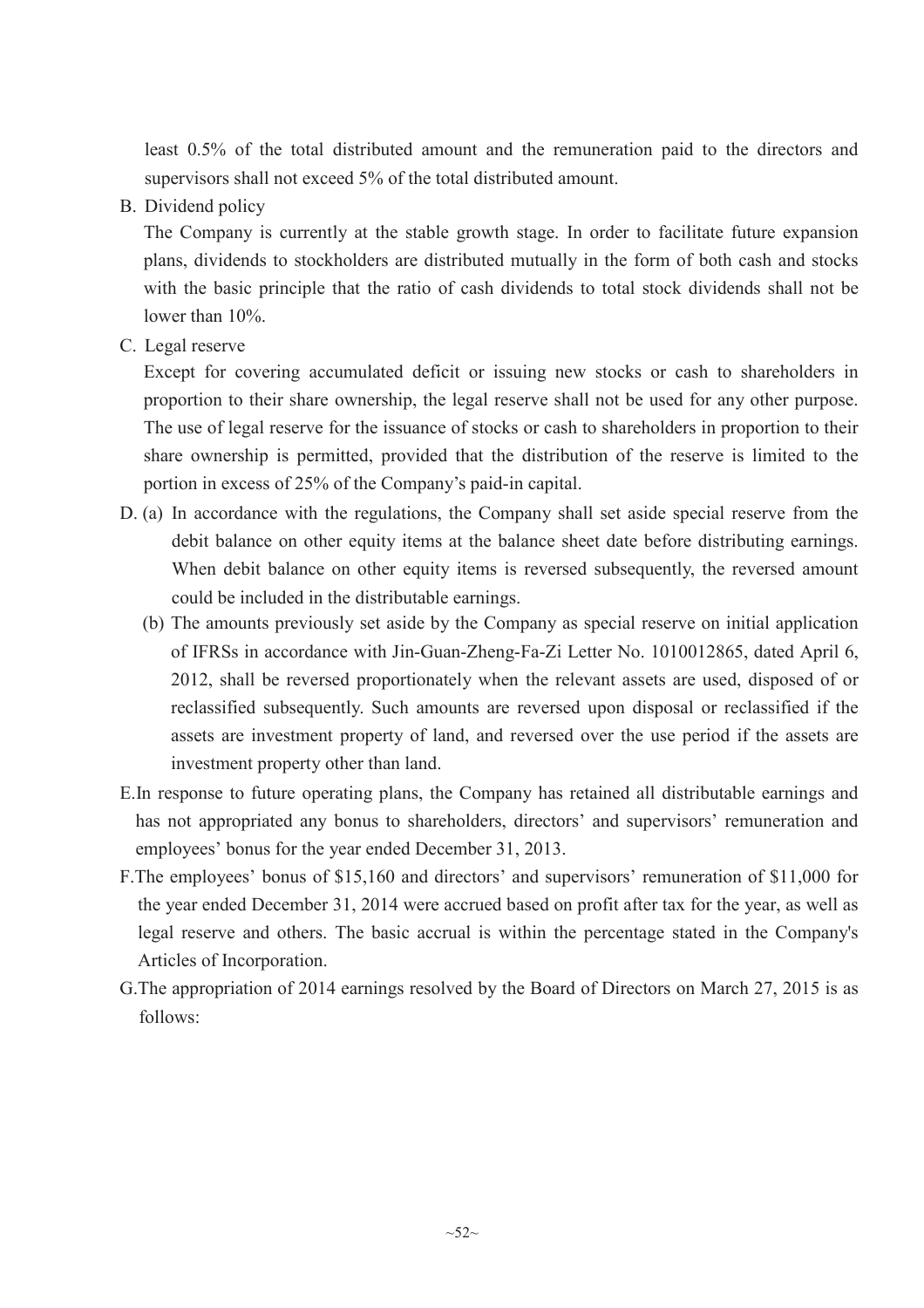|                                             | Year ended December 31, 2014 |  |                    |  |  |
|---------------------------------------------|------------------------------|--|--------------------|--|--|
|                                             |                              |  | Dividend per share |  |  |
|                                             | Amount                       |  | (in dollars)       |  |  |
| Accrual of legal reserve                    | 117,604                      |  |                    |  |  |
| Reversal of special reserve                 | 828,940                      |  |                    |  |  |
| Appropriate cash dividends to shareholders  | 347,758                      |  | $()$ 1             |  |  |
| Appropriate stock dividends to shareholders | 347,758                      |  |                    |  |  |

Information about the appropriation of the Company's earnings as approved by the Board of Directors and resolved by the shareholders will be posted in the "Market Observation Post System" at the website of the Taiwan Stock Exchange.

As of March 31, 2015, the appropriation of 2014 earnings has not been resolved by the shareholders.

(22) Other equity items

|                                   | Hedging      |            | Available-for-  | Currency       |           |
|-----------------------------------|--------------|------------|-----------------|----------------|-----------|
|                                   | reserve      |            | sale investment | translation    | Total     |
| At January 1, 2014                | \$<br>12,331 | $\sqrt{S}$ | $36,456$ (\$)   | $804,815$ (\$) | 828,940)  |
| $Revaluation - gross$             |              |            | 235,839         |                | 235,839   |
| $Revaluation - tax$               |              |            | 14,892)         |                | 14,892)   |
| Revaluation – associates          |              |            | 452,028         |                | 452,028   |
| Cash flow hedges:                 |              |            |                 |                |           |
| - Fair value loss in the period   |              |            |                 |                |           |
| $-$ associates                    | 378,108)     |            |                 |                | 378,108)  |
| Currency translation differences: |              |            |                 |                |           |
| $-Group$                          |              |            |                 | 1,934,877      | 1,934,877 |
| $-Group - tax$                    |              |            |                 | $37)$ (        | 37)       |
| -Associates                       |              |            |                 | 225,684        | 225,684   |
| At December 31, 2014              | 365,777)     | S          | 636,519         | 1,355,709      | 1,626,451 |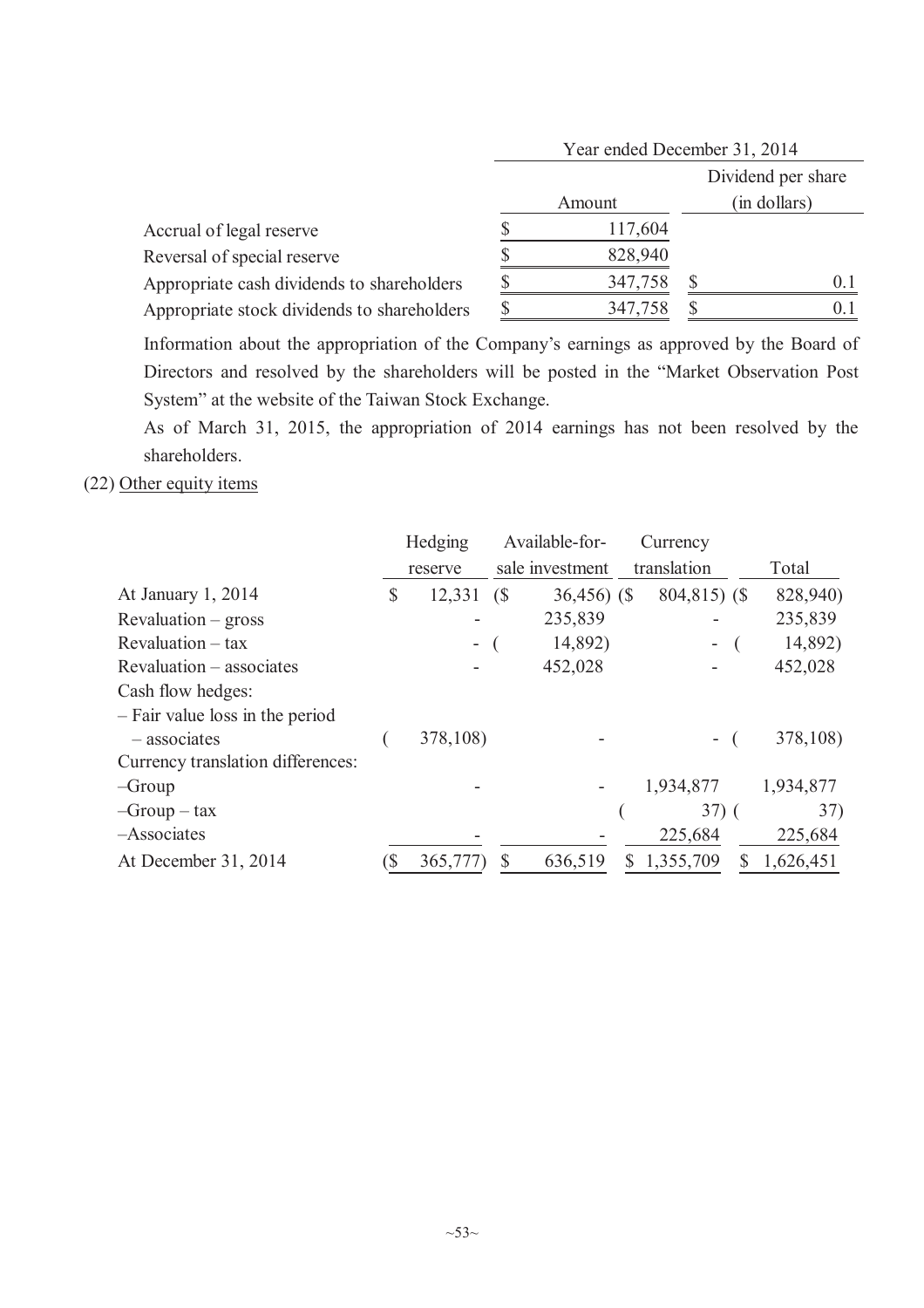|                                                |              | Hedging       |   | Available-for-          |               | Currency                    |             |
|------------------------------------------------|--------------|---------------|---|-------------------------|---------------|-----------------------------|-------------|
|                                                |              | reserve       |   | sale investment         |               | translation                 | Total       |
| At January 1, 2013                             | $\mathbb{S}$ | $10,289$ (\$) |   |                         |               | 490,002) (\$ 1,867,363) (\$ | 2,347,076)  |
| Revaluation – gross                            |              |               |   | 392,299                 |               |                             | 392,299     |
| Revaluation - tax                              |              |               |   | 11,032)                 |               | $\overline{\phantom{0}}$    | 11,032)     |
| Revaluation – associates                       |              |               |   | 72,279                  |               |                             | 72,279      |
| Cash flow hedges:                              |              |               |   |                         |               |                             |             |
| - Fair value gains in the period               |              |               |   |                         |               |                             |             |
| $-$ associates                                 |              | 2,042         |   |                         |               |                             | 2,042       |
| Currency translation differences:              |              |               |   |                         |               |                             |             |
| $-Group$                                       |              |               |   |                         |               | 966,519                     | 966,519     |
| $-Group - tax$                                 |              |               |   |                         |               | $10)$ (                     | 10)         |
| -Associates                                    |              |               |   |                         |               | 96,039                      | 96,039      |
| At December 31, 2013                           | $\mathbb{S}$ | 12,331        | ( | 36,456                  | (S)           | 804,815) (\$                | 828,940)    |
| (23) Operating revenue                         |              |               |   |                         |               |                             |             |
|                                                |              |               |   | Year ended December 31, |               | Year ended December 31,     |             |
|                                                |              |               |   | 2014                    |               | 2013                        |             |
| Marine freight income                          |              | $\mathbb{S}$  |   | 132,483,874             | $\mathcal{S}$ |                             | 128,420,358 |
| Container manufacturing income                 |              |               |   | 2,384,975               |               |                             | 2,654,488   |
| Ship rental and slottage income                |              |               |   | 2,002,950               |               |                             | 1,905,065   |
| Commission income and agency<br>service income |              |               |   | 1,658,464               |               |                             | 1,728,660   |
| Container income and others                    |              |               |   | 5,754,111               |               |                             | 4,507,813   |
|                                                |              | \$            |   | 144,284,374             |               | $\mathbb{S}$                | 139,216,384 |
| $(24)$ Other gains – net                       |              |               |   |                         |               |                             |             |

|                                      | Year ended December 31, Year ended December 31, |  |           |
|--------------------------------------|-------------------------------------------------|--|-----------|
|                                      | 2014                                            |  | 2013      |
| Gains on disposal of property, plant |                                                 |  |           |
| and equipment                        | 2,167,500 \$                                    |  | 4,334,622 |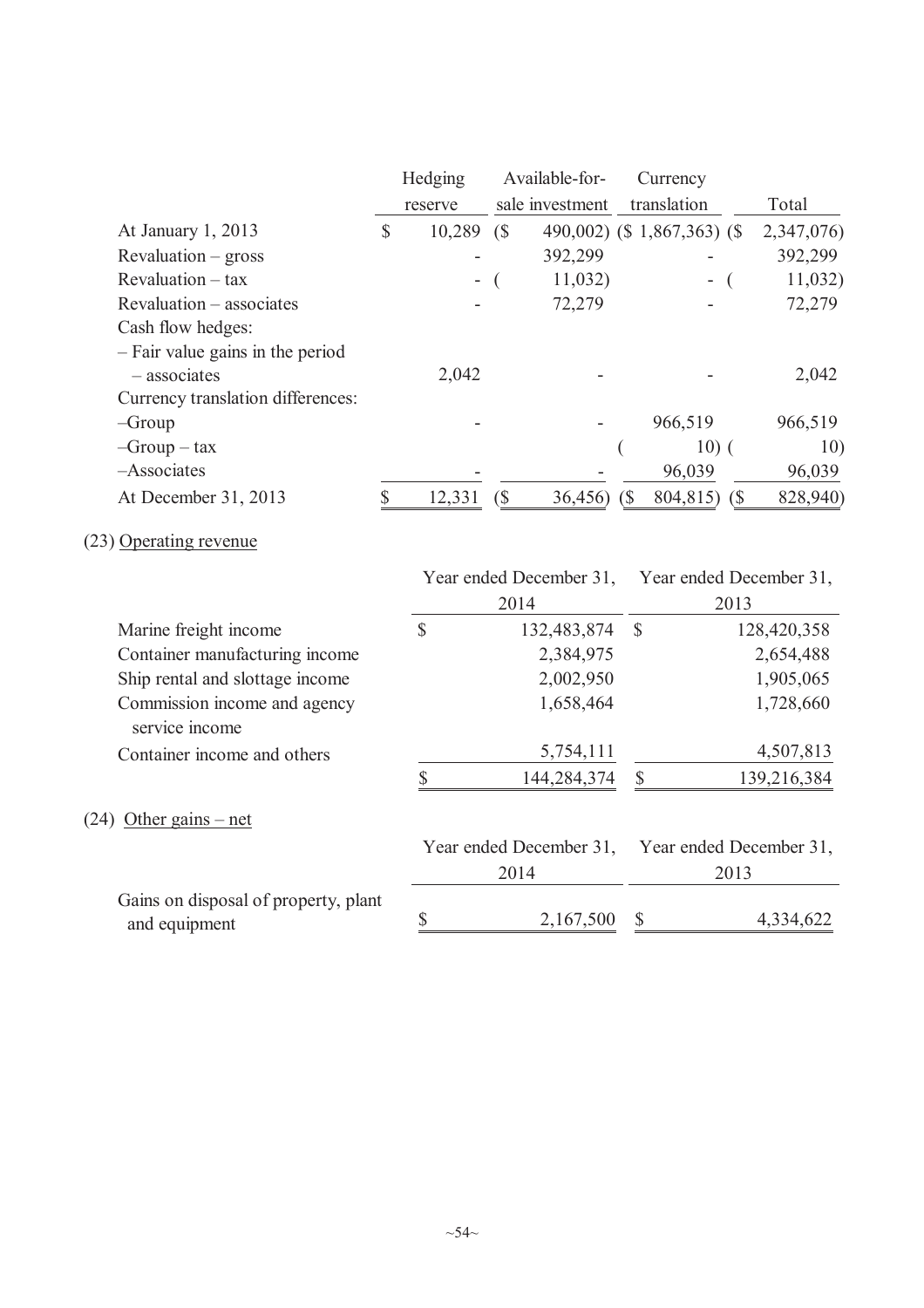# (25) Other income

|                                           |                           | Year ended December 31, |               | Year ended December 31, |
|-------------------------------------------|---------------------------|-------------------------|---------------|-------------------------|
|                                           |                           | 2014                    |               | 2013                    |
| Rental revenue                            | $\mathcal{S}$             | 114,657                 | $\mathbb{S}$  | 115,200                 |
| Dividend income                           |                           | 142,227                 |               | 122,975                 |
| Interest income:                          |                           |                         |               |                         |
| Interest income from bank deposits        |                           | 315,789                 |               | 239,257                 |
| Interest income from financial assets     |                           |                         |               |                         |
| other than financial assets at fair       |                           |                         |               |                         |
| value through profit or loss              |                           | 10,271                  |               | 10,272                  |
| Other income - other                      |                           | 677,602                 |               | 152,620                 |
|                                           | $\boldsymbol{\mathsf{S}}$ | 1,260,546               | $\mathbb{S}$  | 640,324                 |
| (26) Other gains and losses               |                           |                         |               |                         |
|                                           |                           | Year ended December 31, |               | Year ended December 31, |
|                                           |                           | 2014                    |               | 2013                    |
| Net gains (losses) on financial assets    | (S)                       | $5,258$ \$              |               | 18,963                  |
| at fair value through profit or loss      |                           |                         |               |                         |
| Net currency exchange gains               |                           | 411,949                 |               | 74,973                  |
| Gains on disposal of investments          |                           | 71,075                  |               | 51,552                  |
| Other non-operating expenses              |                           | 224,574)                |               | 83,180)                 |
|                                           | \$                        | 253,192                 | $\mathcal{S}$ | 62,308                  |
| $(27)$ Finance costs                      |                           |                         |               |                         |
|                                           |                           | Year ended December 31, |               | Year ended December 31, |
|                                           |                           | 2014                    |               | 2013                    |
| Interest expense:                         |                           |                         |               |                         |
| <b>Bank</b> loans                         | \$                        | 609,269                 | \$            | 535,628                 |
| Corporate bonds                           |                           | 45,693                  |               | 50,931                  |
|                                           |                           | 654,962                 |               | 586,559                 |
| Less: capitalisation of qualifying assets |                           | 115,590)                |               | 174,473)                |
| Finance costs                             | \$                        | 539,372                 | \$            | 412,086                 |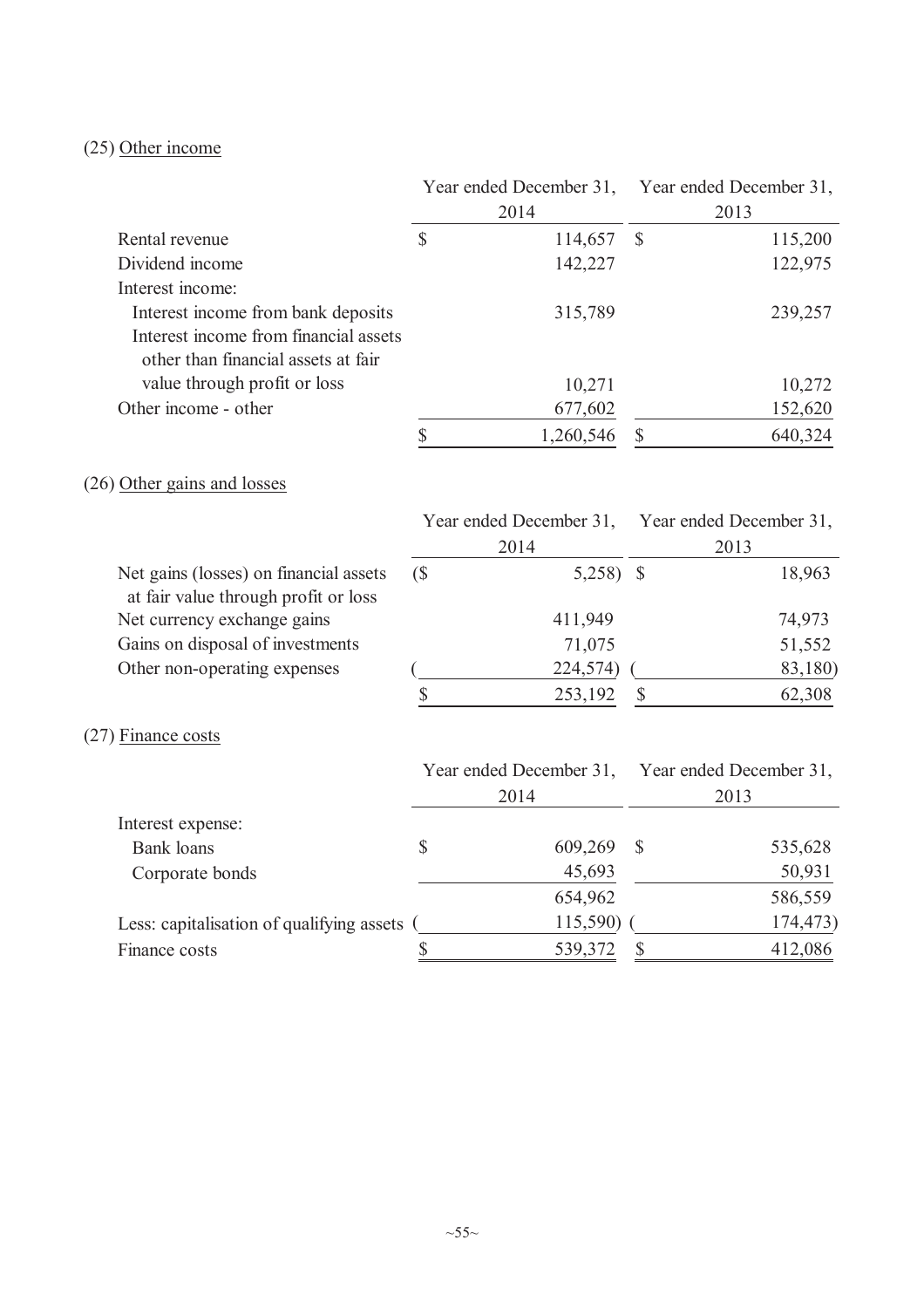# (28) Expenses by nature

|                                                                                                | 2014 |             |   | Year ended December 31, Year ended December 31,<br>2013 |
|------------------------------------------------------------------------------------------------|------|-------------|---|---------------------------------------------------------|
| Employee benefit expense                                                                       | S    | 6,369,228   | S | 5,762,367                                               |
| Depreciation charges on property,<br>plant and equipment<br>Amortisation charges on intangible |      | 7,689,913   |   | 6,761,936                                               |
| assets                                                                                         |      | 13,557      |   | 11,431                                                  |
| Other operating costs and expenses                                                             |      | 128,591,088 |   | 131,788,433                                             |
|                                                                                                |      | 142,663,786 |   | 144, 324, 167                                           |
| (29) Employee benefit expense                                                                  |      |             |   |                                                         |

|                                 | Year ended December 31, Year ended December 31, |           |
|---------------------------------|-------------------------------------------------|-----------|
|                                 | 2014                                            | 2013      |
| Wages and salaries              | \$<br>5,305,538 \$                              | 4,775,152 |
| Labor and health insurance fees | 350,872                                         | 315,607   |
| Pension costs                   | 373,680                                         | 373,076   |
| Other personnel expenses        | 339,138                                         | 298,532   |
|                                 | \$<br>6,369,228                                 | 5,762,367 |

(30) Income tax

A. Income tax expense

(a)Components of income tax expense:

|                                       | Year ended December Year ended December<br>31, 2014 |    | 31, 2013 |
|---------------------------------------|-----------------------------------------------------|----|----------|
| Current tax:                          |                                                     |    |          |
| Current tax on profits for the period | \$<br>925,005                                       | -S | 468,853  |
| Tax on undistributed earnings         | 194,069                                             |    |          |
| Adjustments in respect of prior years | 11,823                                              |    | 3,456)   |
| Total current tax                     | 1,130,897                                           |    | 465,397  |
| Deferred tax:                         |                                                     |    |          |
| Origination and reversal of           |                                                     |    |          |
| temporary differences                 | 53,797                                              |    | 7,740)   |
| Total deferred tax                    | 53,797                                              |    | 7,740)   |
| Income tax expense                    | 1,184,694                                           |    | 457,657  |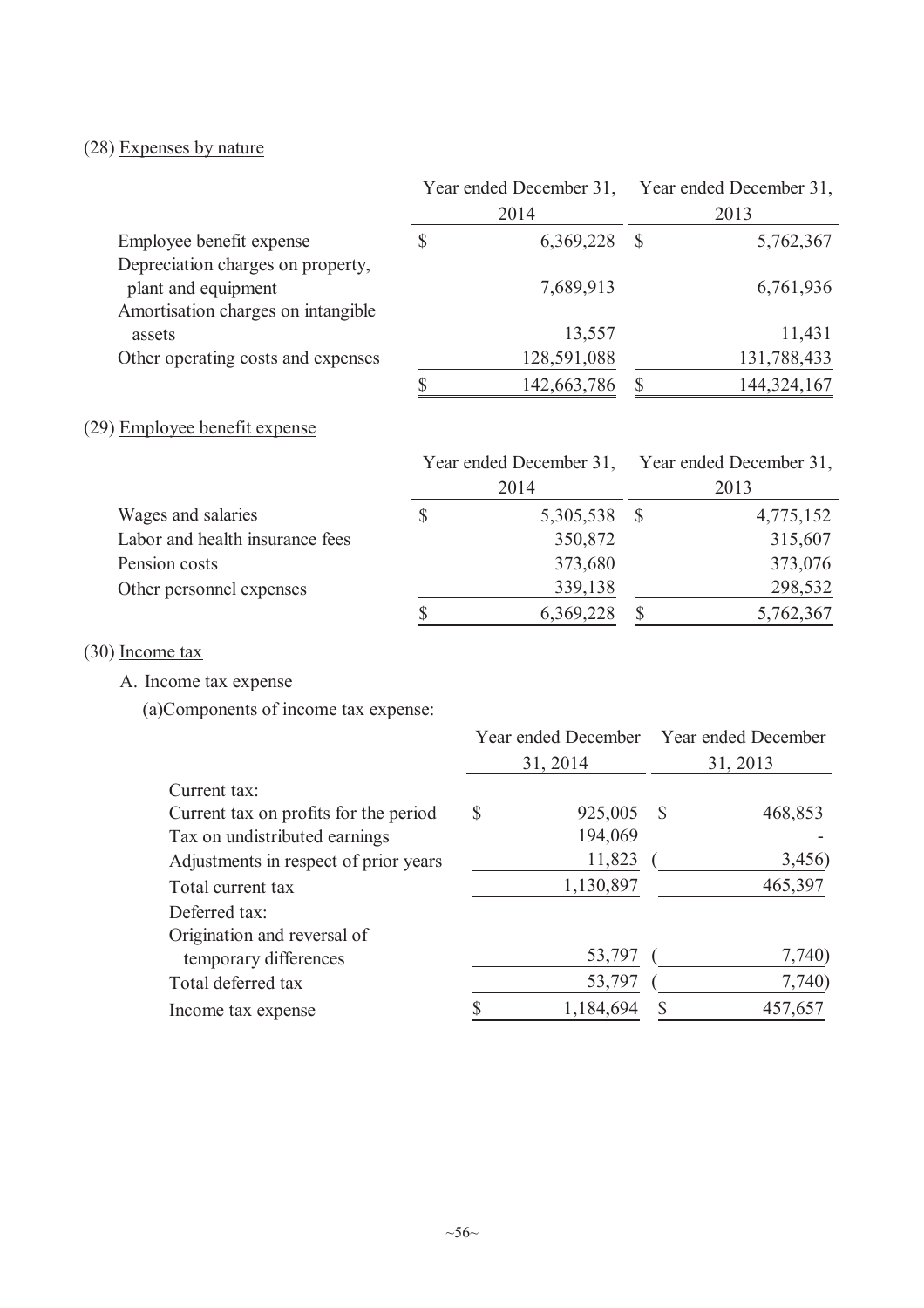|                                                                                                                                                                                                                                        |             | Year ended December Year ended December<br>31, 2014 |              | 31, 2013                        |
|----------------------------------------------------------------------------------------------------------------------------------------------------------------------------------------------------------------------------------------|-------------|-----------------------------------------------------|--------------|---------------------------------|
| Fair value gains (losses) on available-<br>for-sale financial assets                                                                                                                                                                   | $(\$\)$     | 14,895) (\$                                         |              | 11,304)                         |
| Exchange differences on translating<br>the financial statements of foreign<br>operations<br>Actuarial gains on defined                                                                                                                 |             | $37)$ (                                             |              | 10)                             |
| benefit plans                                                                                                                                                                                                                          |             | 13,233                                              |              | 14,846                          |
|                                                                                                                                                                                                                                        | `\$         | 1,699)                                              |              | 3,532                           |
| (c) The income tax charged/(credited) to equity during the period is as follows:                                                                                                                                                       |             | Year ended December<br>31, 2014                     |              | Year ended December<br>31, 2013 |
| Reduction in retained earnings caused<br>by recognition of foreign investees<br>based on the shareholding ratio<br>Reduction in retained earnings caused<br>by recognition of foreign investees<br>not based on the shareholding ratio | (           |                                                     | $60)$ \$     |                                 |
|                                                                                                                                                                                                                                        | `\$         | 60)                                                 | $\mathbb{S}$ | 7                               |
| Reconciliation between income tax expense and accounting profit                                                                                                                                                                        |             |                                                     |              |                                 |
|                                                                                                                                                                                                                                        |             | Year ended December Year ended December<br>31, 2014 |              | 31, 2013                        |
|                                                                                                                                                                                                                                        | $\bigwedge$ | 750, 100, 0                                         |              | 1727                            |

(b) The income tax (charge)/credit relating to components of other comprehensive income is as follows:

B. Reconciliation between income tax expense and accounting profit

|                                                                     |          | 31, 2014   |              | 31, 2013 |
|---------------------------------------------------------------------|----------|------------|--------------|----------|
| Tax calculated based on profit before tax<br>and statutory tax rate | <b>S</b> | 752,129    | <sup>S</sup> | 163,645  |
| Expenses disallowed by tax regulation                               |          | 245,989    |              | 356,760  |
| Tax exempted income by tax                                          |          |            |              |          |
| regulation                                                          |          | $3,942)$ ( |              | 21,318)  |
| Effect from tax credit of investment                                |          | $9,442)$ ( |              | 36,742)  |
| Effect from net operating loss                                      |          |            |              |          |
| carryforward                                                        |          | $5,932)$ ( |              | 2,403)   |
| Prior year income tax (over)                                        |          |            |              |          |
| underestimation                                                     |          | 11,823     |              | 3,456)   |
| Effect from alternative minimum tax                                 |          |            |              | 1,171    |
| Tax on undistributed earnings                                       |          | 194,069    |              |          |
| Income tax expense                                                  |          | 1,184,694  |              | 457,657  |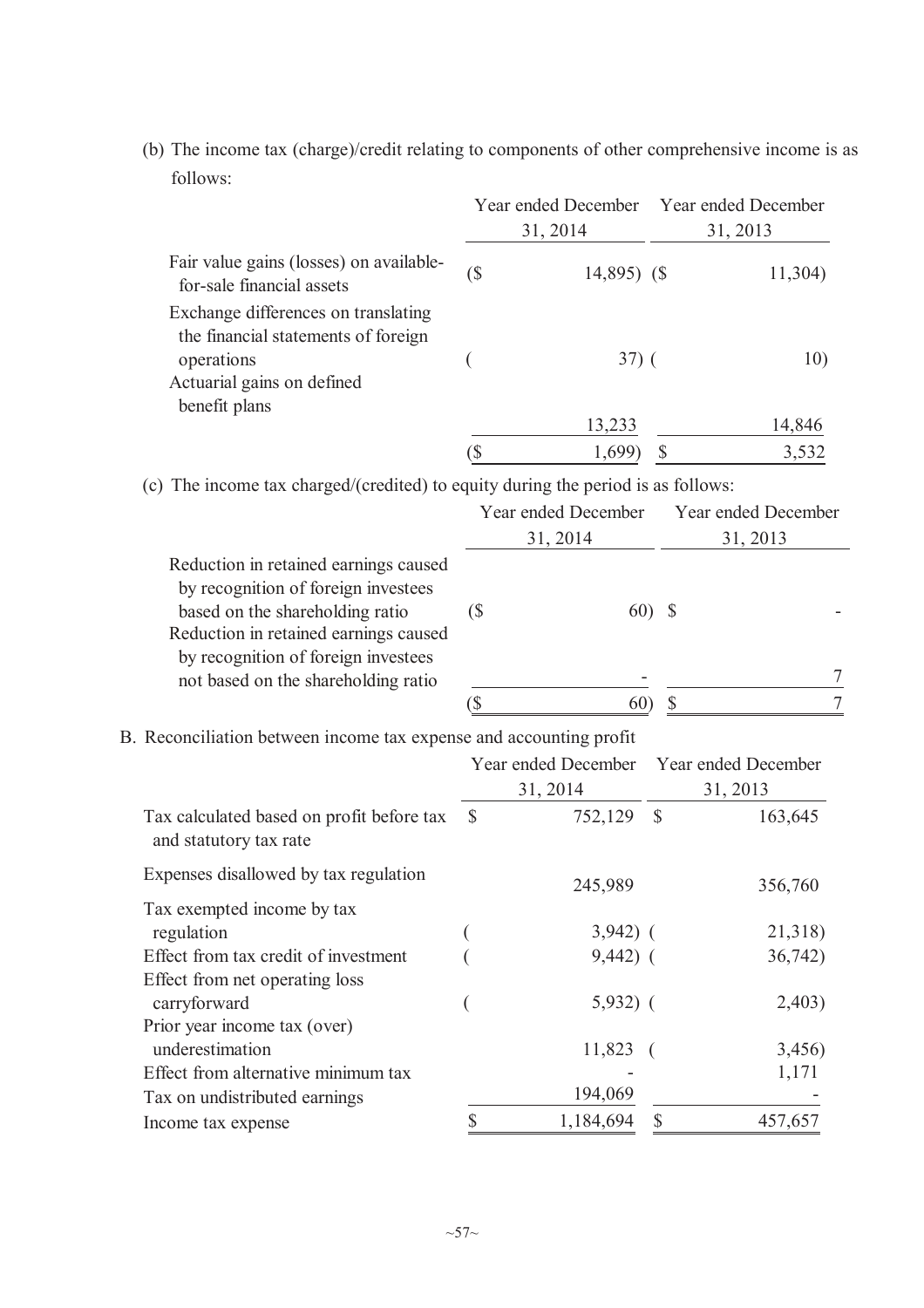|                                                                            |                            | Year ended December 31, 2014 |                                    |             |                                                   |                          |                         |                              |                                                                       |                                                                                |                                   |                          |              |               |
|----------------------------------------------------------------------------|----------------------------|------------------------------|------------------------------------|-------------|---------------------------------------------------|--------------------------|-------------------------|------------------------------|-----------------------------------------------------------------------|--------------------------------------------------------------------------------|-----------------------------------|--------------------------|--------------|---------------|
|                                                                            |                            | January<br>1                 | Recognised<br>in profit or<br>loss |             | Recognised<br>in other<br>comprehensive<br>income |                          | Recognised<br>in equity |                              |                                                                       | Effect of<br>change on<br>Translation consolidated<br>differences subsidiaries |                                   | December<br>31           |              |               |
| Temporary differences:                                                     |                            |                              |                                    |             |                                                   |                          |                         |                              |                                                                       |                                                                                |                                   |                          |              |               |
| -Deferred tax assets:                                                      |                            |                              |                                    |             |                                                   |                          |                         |                              |                                                                       |                                                                                |                                   |                          |              |               |
| Bad debts expense<br>Loss on valuation of                                  | $\mathbb{S}$               | 404                          | \$                                 | 2,596       | $\mathcal{S}$                                     | $\overline{\phantom{0}}$ | $\$$                    |                              | $-$ (\$)                                                              | $37)$ \$                                                                       |                                   | $\overline{\phantom{0}}$ | $\mathbb{S}$ | 2,963         |
| financial assets<br>Deferred profit from<br>disposal of property,          |                            | 23,345 (                     |                                    | $22,342)$ ( |                                                   | 975)                     |                         |                              |                                                                       |                                                                                |                                   |                          |              | 28            |
| plant and equipment                                                        |                            | $13,145$ (                   |                                    | 7,729)      |                                                   |                          |                         |                              |                                                                       |                                                                                |                                   |                          |              | 5,416         |
| Unrealized loss                                                            |                            | 30,805 (                     |                                    | 1,255)      |                                                   |                          |                         |                              | - (                                                                   | 457) (                                                                         |                                   | 2,422)                   |              | 26,671        |
| Unrealized foreign<br>exchange loss<br>Actuarial gains and                 |                            | 3,233                        |                                    | 5,791       |                                                   |                          |                         |                              |                                                                       | 53                                                                             |                                   |                          |              | 9,077         |
| losses and pension<br>contribution<br>Property, plant and<br>equipment and |                            | 293,559                      |                                    | 30,339      |                                                   | 9,418                    |                         |                              | - (                                                                   | 1,190)                                                                         |                                   |                          |              | 332,126       |
| others                                                                     |                            |                              |                                    | 1,083       |                                                   |                          |                         |                              | - (                                                                   | 3)                                                                             |                                   |                          |              | 1,080         |
| Investment tax credit                                                      |                            | 122,803                      |                                    | 122,803)    |                                                   |                          |                         |                              |                                                                       |                                                                                |                                   |                          |              |               |
| Subtotal                                                                   | S                          | 487,294                      | (S)                                | 114,320)    | S                                                 | 8,443                    | \$                      |                              | $($ \$                                                                | $1,634)$ (\$                                                                   |                                   | 2,422)                   | S            | 377,361       |
| -Deferred tax liabilities:                                                 |                            |                              |                                    |             |                                                   |                          |                         |                              |                                                                       |                                                                                |                                   |                          |              |               |
| Gain on valuation of<br>financial assets                                   | \$                         |                              | $\mathbb{S}$                       |             | $-$ (\$)                                          | 332) \$                  |                         |                              | $\mathcal{S}$                                                         |                                                                                | $\mathbb{S}$                      | $\overline{\phantom{0}}$ | (S           | 332)          |
| Unrealized foreign                                                         |                            |                              |                                    |             |                                                   |                          |                         |                              |                                                                       |                                                                                |                                   |                          |              |               |
| exchange gain                                                              | €                          | $4,109$ (                    |                                    | 6,390       |                                                   |                          |                         |                              |                                                                       | 130                                                                            |                                   | $-$ (                    |              | 10,369        |
| Unrealized gain<br>Actuarial gains and<br>losses and pension               |                            | $2)$ (                       |                                    | 25,333)     |                                                   |                          |                         |                              |                                                                       | 796                                                                            |                                   | - (                      |              | 24,539)       |
| contribution                                                               | €                          | 7,225                        |                                    | 894         |                                                   | 5,267                    |                         |                              |                                                                       | 20                                                                             |                                   | - (                      |              | 1,044)        |
| Equity-accounted<br>investment income                                      |                            | 1,168,898)                   |                                    | 83,911 (    |                                                   | $15,077$ ) (             |                         | $60)$ (                      |                                                                       | 114)                                                                           |                                   | -                        |              | (1,100,238)   |
| Property, plant and<br>equipment and                                       |                            |                              |                                    |             |                                                   |                          |                         |                              |                                                                       |                                                                                |                                   |                          |              |               |
| others                                                                     |                            | 68,538)                      |                                    | 7,441       |                                                   |                          |                         | $\qquad \qquad \blacksquare$ |                                                                       | 159)                                                                           |                                   |                          |              | 61,256)       |
| Subtotal                                                                   |                            | (\$1,248,772)                | \$                                 | 60,523      | $($ \$                                            | $10,142)$ (\$            |                         | 60)                          | $\mathbb{S}% _{t}\left( t\right) \equiv\mathbb{S}_{t}\left( t\right)$ | 673                                                                            | $\frac{\mathcal{S}}{\mathcal{S}}$ |                          |              | (\$1,197,778) |
| Total                                                                      | $\left( \text{\$} \right)$ | 761,478) (\$                 |                                    | 53,797) $($ |                                                   | $1,699$ (\$              |                         | 60) (\$                      |                                                                       | 961) (\$                                                                       |                                   | 2,422)                   | (S           | 820,417)      |

C.Amounts of deferred tax assets or liabilities as a result of temporary difference, loss carry forward and investment tax credit are as follows: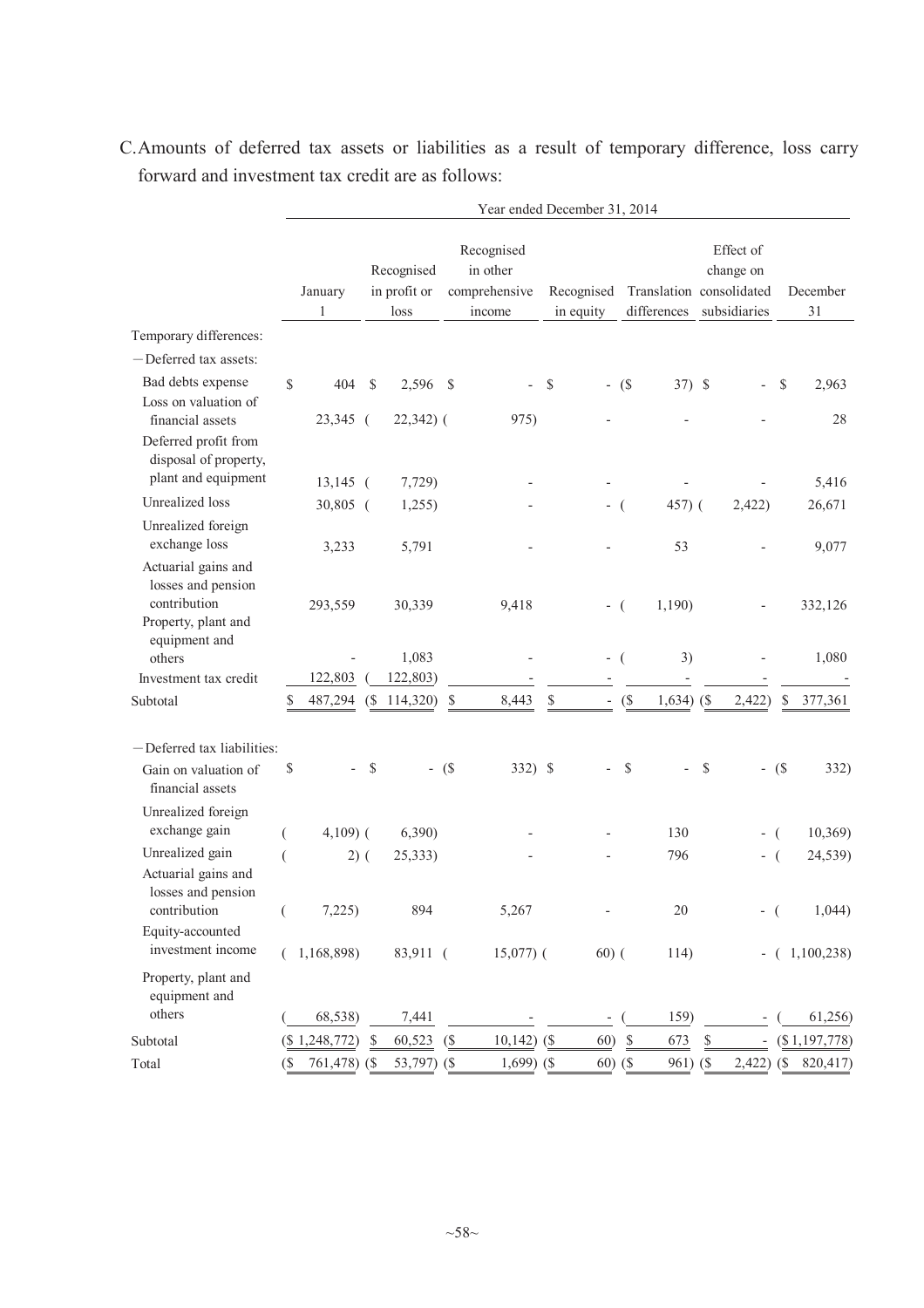|                            |          |                  |               |              |               | Year ended December 31, 2013 |               |                  |     |                          |               |               |
|----------------------------|----------|------------------|---------------|--------------|---------------|------------------------------|---------------|------------------|-----|--------------------------|---------------|---------------|
|                            |          |                  |               |              |               | Recognised                   |               |                  |     |                          |               |               |
|                            |          |                  |               | Recognised   |               | in other                     |               |                  |     |                          |               |               |
|                            |          | January          |               | in profit or |               | comprehensive                |               | Recognised       |     | Translation              |               | December      |
|                            |          | 1                |               | loss         |               | income                       |               | in equity        |     | differences              |               | 31            |
| Temporary differences:     |          |                  |               |              |               |                              |               |                  |     |                          |               |               |
| -Deferred tax assets:      |          |                  |               |              |               |                              |               |                  |     |                          |               |               |
| Bad debts expense          | \$       | 404              | $\mathcal{S}$ |              | \$            |                              | $\mathcal{S}$ |                  |     | \$                       | $\mathcal{S}$ | 404           |
| Loss on valuation of       |          |                  |               |              |               |                              |               |                  |     |                          |               |               |
| financial assets           |          | 22,378           |               |              |               | 967                          |               |                  |     |                          |               | 23,345        |
| Deferred profit from       |          |                  |               |              |               |                              |               |                  |     |                          |               |               |
| disposal of property,      |          |                  |               |              |               |                              |               |                  |     |                          |               |               |
| plant and equipment        |          | 15,568 (         |               | 2,423)       |               |                              |               |                  |     |                          |               | 13,145        |
| <b>Unrealized</b> loss     |          | 23,267           |               | 7,083        |               |                              |               |                  |     | 455                      |               | 30,805        |
| Unrealized foreign         |          |                  |               |              |               |                              |               |                  |     |                          |               |               |
| exchange loss              |          | 603              |               | 2,630        |               |                              |               |                  |     |                          |               | 3,233         |
| Actuarial gains and        |          |                  |               |              |               |                              |               |                  |     |                          |               |               |
| losses and pension         |          |                  |               |              |               |                              |               |                  |     |                          |               |               |
| contribution               |          | 298,068 (        |               | $4,314)$ (   |               | 238)                         |               |                  |     | 43                       |               | 293,559       |
| Net operating loss         |          |                  |               |              |               |                              |               |                  |     |                          |               |               |
| carryforward               |          | 145,534 (        |               | 145,534)     |               |                              |               |                  |     |                          |               |               |
| Investment tax credit      |          | 114,561          |               | 8,242        |               |                              |               |                  |     |                          |               | 122,803       |
| Subtotal                   | \$       | 620,383          |               | (\$134,316)  | $\mathbb{S}$  | 729                          | \$            |                  |     | \$<br>498                | \$            | 487,294       |
| -Deferred tax liabilities: |          |                  |               |              |               |                              |               |                  |     |                          |               |               |
| Unrealized foreign         |          |                  |               |              |               |                              |               |                  |     |                          |               |               |
| exchange gain              | $($ \$   | $16,453$ ) \$    |               | 12,183       | $\mathcal{S}$ |                              | $\mathbb{S}$  |                  |     | $\mathbb S$<br>161       | (S)           | 4,109)        |
| Unrealized gain            | $\left($ | 878)             |               | 876          |               |                              |               |                  |     |                          | (             | 2)            |
| Actuarial gains and        |          |                  |               |              |               |                              |               |                  |     |                          |               |               |
| losses and pension         |          |                  |               |              |               |                              |               |                  |     |                          |               |               |
| contribution               | €        | 10,047           |               |              |               | 7,201                        |               |                  | - ( | $4,379$ (                |               | 7,225)        |
| Equity-accounted           |          |                  |               |              |               |                              |               |                  |     |                          |               |               |
| investment income          | (        | 1,300,491)       |               | 135,714 (    |               | 4,128                        |               | 7                |     | $\overline{\phantom{0}}$ |               | (1,168,898)   |
| Property, plant and        |          |                  |               |              |               |                              |               |                  |     |                          |               |               |
| equipment and              |          | 64,270)          |               | 6,717)       |               |                              |               |                  |     | 2,449                    |               | 68,538)       |
| others                     |          |                  | $\mathcal{S}$ | 142,056      | \$            |                              | \$            | $\boldsymbol{7}$ |     |                          |               |               |
| Subtotal                   |          | $($ \$1,392,139) |               |              |               | 3,073                        |               |                  |     | $($ \$<br>1,769)         |               | (\$1,248,772) |
| Total                      | $($ \$   | 771,756)         | $\mathcal{S}$ | 7,740        | \$            | 3,802                        | \$            | $\boldsymbol{7}$ |     | $($ \$<br>$1,271)$ (\$   |               | 761,478)      |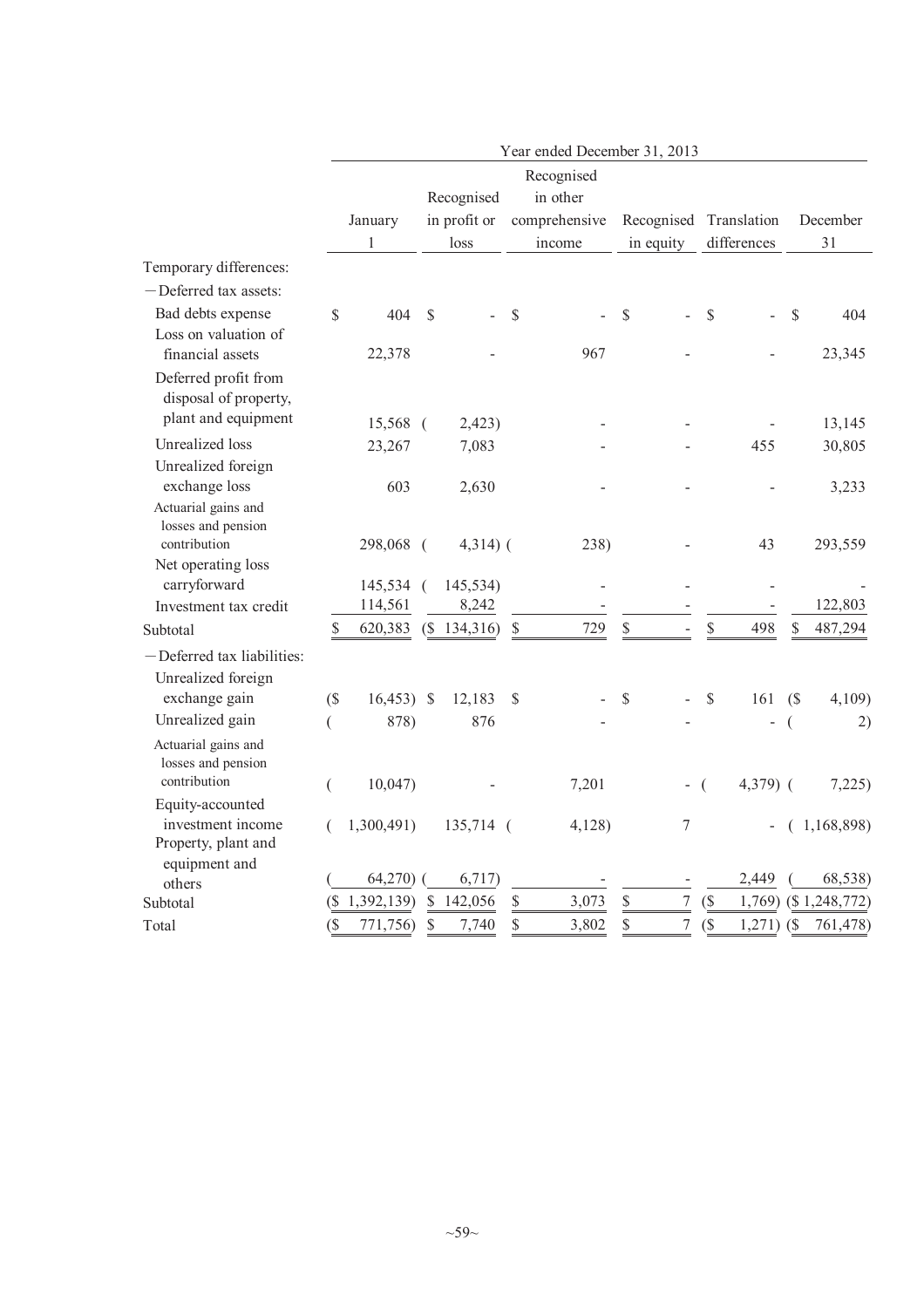D. According to Act for Industrial Innovation and Statute for Upgrading Industries (before its abolishment), details of the amount the Company is entitled as investment tax credit and unrecognised deferred tax assets are as follows:

|                                                           | December 31, 2013 |         |                                        |  |                 |  |  |  |
|-----------------------------------------------------------|-------------------|---------|----------------------------------------|--|-----------------|--|--|--|
|                                                           |                   |         | Unrecognised                           |  | Final year tax  |  |  |  |
| Qualifying items                                          |                   |         | Unused tax credits deferred tax assets |  | credits are due |  |  |  |
| Investments in emerging important<br>strategic industries | S                 | 26,803  | S                                      |  | 2,015           |  |  |  |
| Investments in emerging important<br>strategic industries |                   | 60,000  |                                        |  | 2,016           |  |  |  |
| Investments in emerging important<br>strategic industries |                   | 36,000  |                                        |  | 2,017           |  |  |  |
|                                                           |                   | 122,803 |                                        |  |                 |  |  |  |

- E. The Company has not recognised taxable temporary differences associated with investment in subsidiaries as deferred tax liabilities. As of December 31, 2014 and 2013, the amounts of temporary difference unrecognised as deferred tax liabilities were \$20,567,275 and \$19,884,906, respectively.
- F. As of December 31, 2014, the Company's income tax returns through 2012 have been assessed and approved by the Tax Authority.
- G. Unappropriated retained earnings:

|                                       | December 31, 2014 | December 31, 2013 |           |  |
|---------------------------------------|-------------------|-------------------|-----------|--|
| Earnings generated in and before 1997 | $1,673,273$ \$    |                   | 1,118,877 |  |
| Earnings generated in and after 1998  | 5,596,733         |                   |           |  |
|                                       | 7,270,006 \$      |                   | 1,118,877 |  |

H.As of December 31, 2014 and 2013, the balance of the imputation tax credit account was \$1,616,279 and \$438,661, respectively. The creditable tax rate was 0% for 2013 and is estimated to be 28.88% for 2014.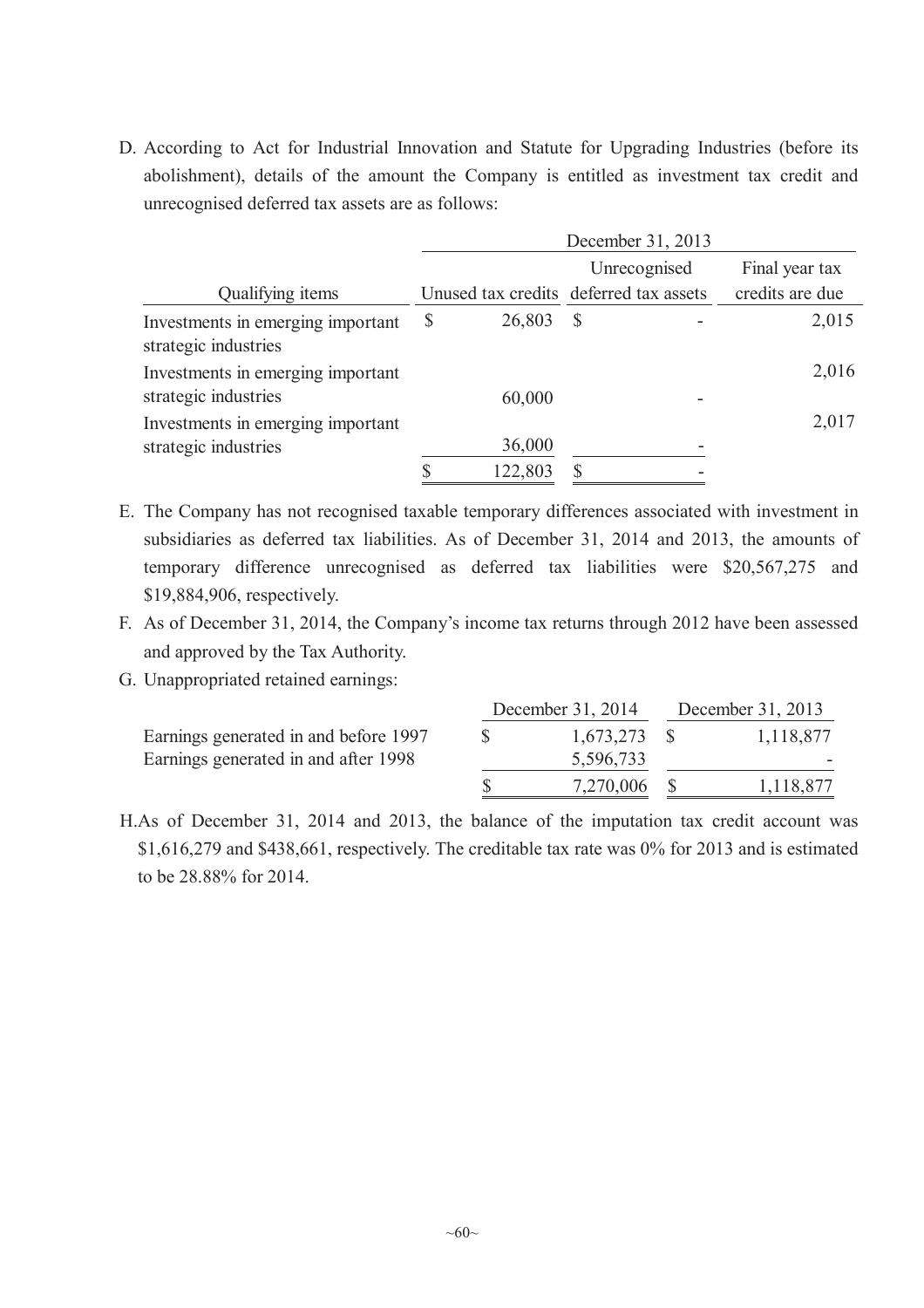# (31) Earnings (loss) per share

|                                                                                                                 | Year ended December 31, 2014 |                  |                                                              |    |                    |  |  |  |
|-----------------------------------------------------------------------------------------------------------------|------------------------------|------------------|--------------------------------------------------------------|----|--------------------|--|--|--|
|                                                                                                                 |                              |                  | Weighted average<br>number of ordinary<br>shares outstanding |    | Earnings per share |  |  |  |
|                                                                                                                 |                              | Amount after tax | (share in thousands)                                         |    | (in dollars)       |  |  |  |
| Basic earnings per share                                                                                        |                              |                  |                                                              |    |                    |  |  |  |
| Net income attributable to<br>ordinary shareholders of the<br>parent                                            | $\mathcal{S}$                | 1,176,039        | 3,476,061                                                    | \$ | 0.34               |  |  |  |
| Diluted earnings per share                                                                                      |                              |                  |                                                              |    |                    |  |  |  |
| Net income attributable to                                                                                      |                              |                  |                                                              |    |                    |  |  |  |
| ordinary shareholders of the<br>parent                                                                          |                              | 1,176,039        | 3,476,061                                                    |    |                    |  |  |  |
| Assumed conversion of all<br>dilutive potential ordinary                                                        |                              |                  |                                                              |    |                    |  |  |  |
| shares                                                                                                          |                              |                  |                                                              |    |                    |  |  |  |
| Convertible bonds<br>Employees' bonus                                                                           |                              |                  | 1,519<br>687                                                 |    |                    |  |  |  |
| Net income attributable to<br>ordinary shareholders of the<br>parent plus assumed<br>conversion of all dilutive |                              |                  |                                                              |    |                    |  |  |  |
| potential ordinary shares                                                                                       | \$                           | 1,176,039        | 3,478,267                                                    |    | 0.34               |  |  |  |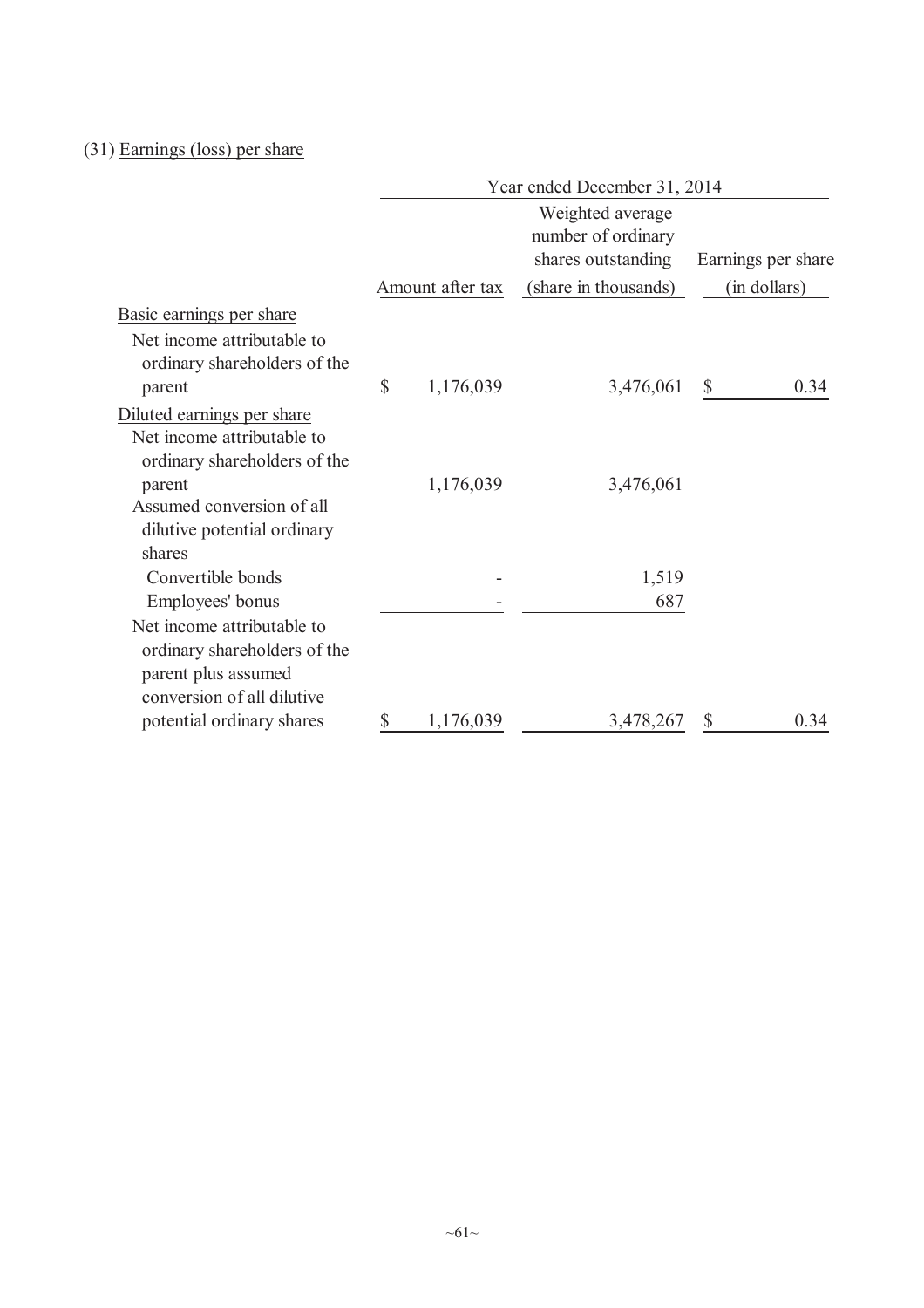|                                                                                                                                                                    | Year ended December 31, 2013 |                  |                                        |    |                |  |  |  |
|--------------------------------------------------------------------------------------------------------------------------------------------------------------------|------------------------------|------------------|----------------------------------------|----|----------------|--|--|--|
|                                                                                                                                                                    |                              |                  | Weighted average<br>number of ordinary |    |                |  |  |  |
|                                                                                                                                                                    |                              |                  | shares outstanding                     |    | Loss per share |  |  |  |
|                                                                                                                                                                    |                              | Amount after tax | (share in thousands)                   |    | (in dollars)   |  |  |  |
| Basic loss per share<br>Net loss attributable to<br>ordinary shareholders of                                                                                       |                              |                  |                                        |    |                |  |  |  |
| the parent                                                                                                                                                         | $\left( \text{\$} \right)$   | 1,497,304)       | 3,474,948 (\$                          |    | 0.43)          |  |  |  |
| Diluted loss per share<br>Net loss attributable to<br>ordinary shareholders of                                                                                     |                              |                  |                                        |    |                |  |  |  |
| the parent<br>Assumed conversion of all<br>dilutive potential ordinary                                                                                             |                              | 1,497,304)       | 3,474,948                              |    |                |  |  |  |
| shares<br>Convertible bonds<br>Net loss attributable to<br>ordinary shareholders of the<br>parent plus assumed<br>conversion of all<br>dilutive potential ordinary |                              | Note 1           | Note 1                                 |    |                |  |  |  |
| shares                                                                                                                                                             | (\$                          | 1,497,304)       | 3,474,948                              | (S | 0.43)          |  |  |  |

# Note 1:

According to IAS 33 "Earnings per share", the potential common stock should not be considered in calculation of basic loss per share, due to net loss from continuing operation for 2013, which leads to anti-dilutive effect.

# (32) Non-cash transactions

- A. Investing activities with partial cash payments
	- (a)Property, plant and equipment

|                                                 | Year ended December |          | Year ended December |
|-------------------------------------------------|---------------------|----------|---------------------|
|                                                 | 31, 2014            |          | 31, 2013            |
| Purchase of property, plant and<br>equipment    | 4,103,436           | - \$     | 9,996,811           |
| Add: opening balance of payable<br>on equipment | 1,119               |          | 1,750               |
| Less: ending balance of payable<br>on equipment | 1,556               |          | 1,119)              |
| Cash paid during the period                     | 4,102,999           | <b>S</b> | 9,997,442           |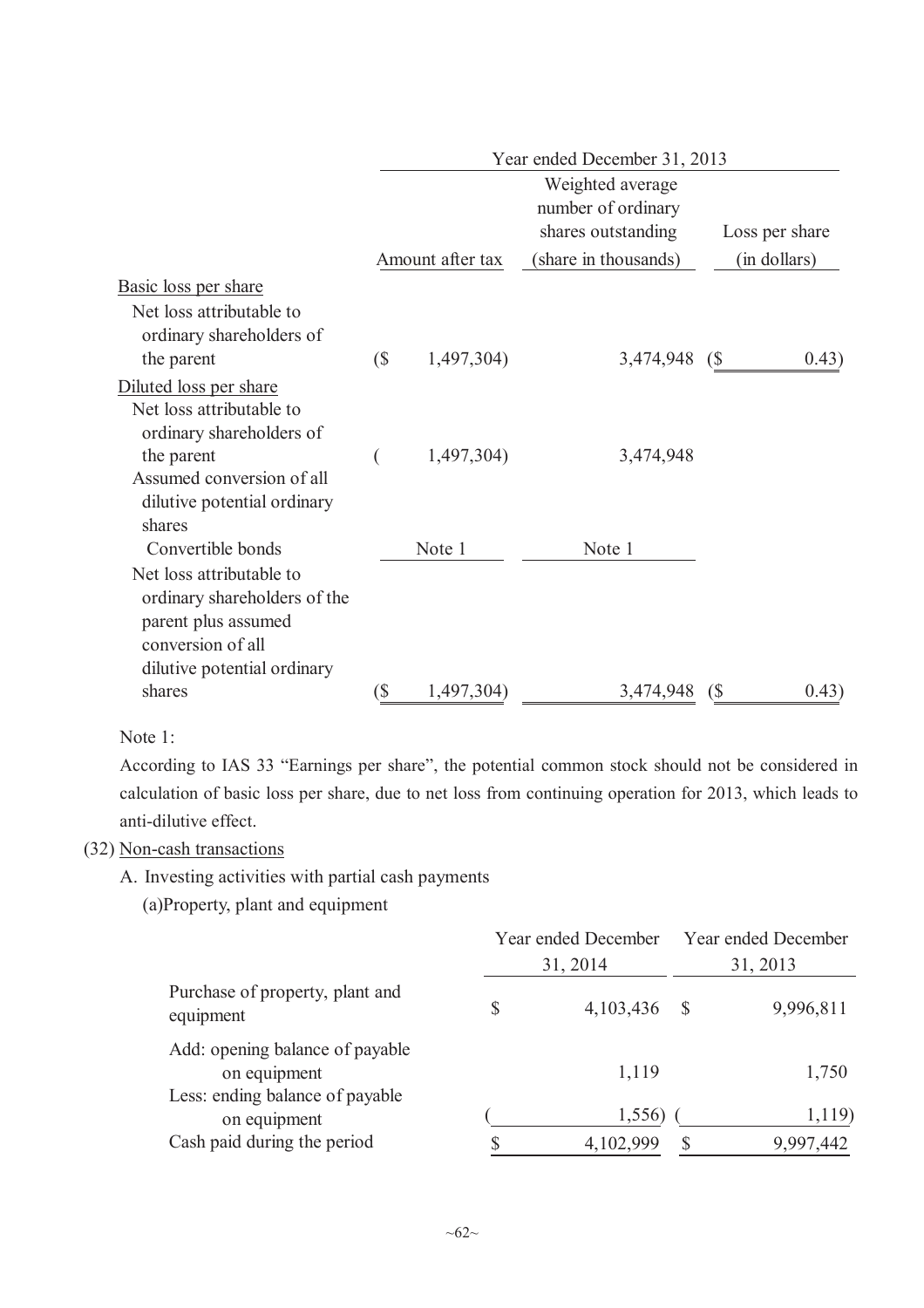(b)Prepayments for equipment

|                                                         |              | Year ended December |               | Year ended December                             |
|---------------------------------------------------------|--------------|---------------------|---------------|-------------------------------------------------|
|                                                         |              | 31, 2014            |               | 31, 2013                                        |
| Prepayments for equipment                               | $\mathbb{S}$ | 13,772,782          | $\mathcal{S}$ | 15,078,306                                      |
| Add: opening balance of payable                         |              |                     |               |                                                 |
| on prepayments for equipment                            |              | 4,598               |               | 8,488                                           |
| Less: ending balance of payable                         |              |                     |               |                                                 |
| on prepayments for equipment                            |              | $277,413$ (         |               | 4,598)                                          |
| capitalisation of qualifying                            |              | 115,590)            |               | 174,473)                                        |
| assets<br>Cash paid during the period                   | \$           |                     |               |                                                 |
|                                                         |              | 13,384,377          | $\mathcal{S}$ | 14,907,723                                      |
| B. Financing activities with no cash flow effects       |              |                     |               |                                                 |
|                                                         |              | Year ended December |               | Year ended December                             |
|                                                         |              | 31, 2014            |               | 31, 2013                                        |
| Convertible bonds converted to                          |              |                     |               |                                                 |
| common stocks                                           | \$           | 45,200              | $\mathbb{S}$  | 200                                             |
| 7. RELATED PARTY TRANSACTIONS                           |              |                     |               |                                                 |
| (1) Significant related party transactions and balances |              |                     |               |                                                 |
| A. Operating revenue:                                   |              |                     |               |                                                 |
|                                                         |              |                     |               | Year ended December 31, Year ended December 31, |
|                                                         |              | 2014                |               | 2013                                            |
| Sales of services:                                      |              |                     |               |                                                 |
| Associates                                              | \$           | 3,415,384           | $\mathbb{S}$  | 2,802,161                                       |
| Other related parties                                   |              | 8,747,657           |               | 8,110,371                                       |
|                                                         | \$           | 12,163,041          | \$            | 10,912,532                                      |
|                                                         |              |                     |               |                                                 |

The business terms on which the Group transacts with related parties are of no difference from those with non-related parties.

B. Purchases:

|                        | Year ended December 31, Year ended December 31, |      |            |  |
|------------------------|-------------------------------------------------|------|------------|--|
|                        | 2014                                            | 2013 |            |  |
| Purchases of services: |                                                 |      |            |  |
| Associates             | 3,980,052 \$                                    |      | 4,367,402  |  |
| Other related parties  | 6,372,582                                       |      | 6,615,570  |  |
|                        | 10,352,634                                      |      | 10,982,972 |  |

Goods and services are purchased from associates and other related parties on normal commercial terms and conditions.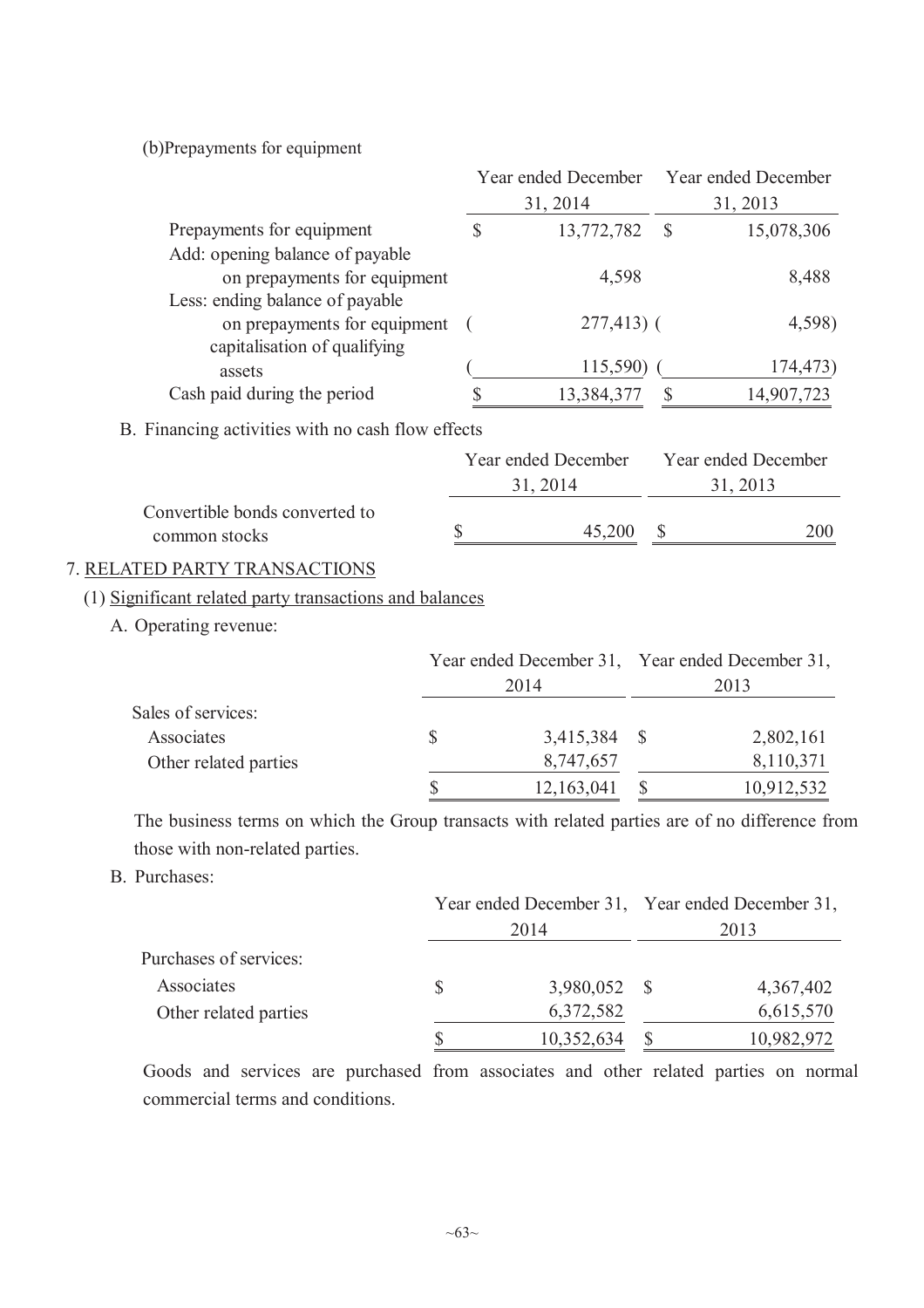C. Receivables from related parties :

|                       | December 31, 2014 | December 31, 2013 |              |         |
|-----------------------|-------------------|-------------------|--------------|---------|
| Accounts receivable:  |                   |                   |              |         |
| Associates            | \$                | 192,207           | <sup>S</sup> | 114,273 |
| Other related parties |                   | 258,878           |              | 237,700 |
| Subtotal              |                   | 451,085           | S            | 351,973 |
| Other receivables:    |                   |                   |              |         |
| Associates            | \$                | 1,941             | <sup>S</sup> | 4,889   |
| Other related parties |                   | 7,384             |              | 65,141  |
| Subtotal              |                   | 9,325             |              | 70,030  |
| Total                 |                   | 460,410           | S            | 422,003 |

The receivables from related parties arise mainly from sale transactions and dividends paid by associates. The receivables are unsecured in nature and bear no interest. There are no provisions held against receivables from related parties.

D. Payables to related parties:

|                       | December 31, 2014 | December 31, 2013 |               |         |
|-----------------------|-------------------|-------------------|---------------|---------|
| Accounts payable:     |                   |                   |               |         |
| Associates            | \$                | 146,828           | $\mathcal{S}$ | 134,628 |
| Other related parties |                   | 520,741           |               | 603,842 |
| Subtotal              |                   | 667,569           | \$            | 738,470 |
| Other payables:       |                   |                   |               |         |
| Associates            | \$                | 6,535             | $\mathcal{S}$ | 8,420   |
| Other related parties |                   | 36,177            |               | 46,803  |
| Subtotal              |                   | 42,712            |               | 55,223  |
| Total                 |                   | 710,281           | \$            | 793,693 |

The payables to related parties arise mainly from purchase transactions. The payables bear no interest.

E. Property transactions:

|                                                  | Year ended December 31, | Year ended December 31, |
|--------------------------------------------------|-------------------------|-------------------------|
|                                                  | 2014                    | 2013                    |
| Acquisition of property,<br>plant and equipment: |                         |                         |
| Associates                                       | 28                      |                         |
| Other related parties                            | 233                     |                         |
|                                                  | 261                     |                         |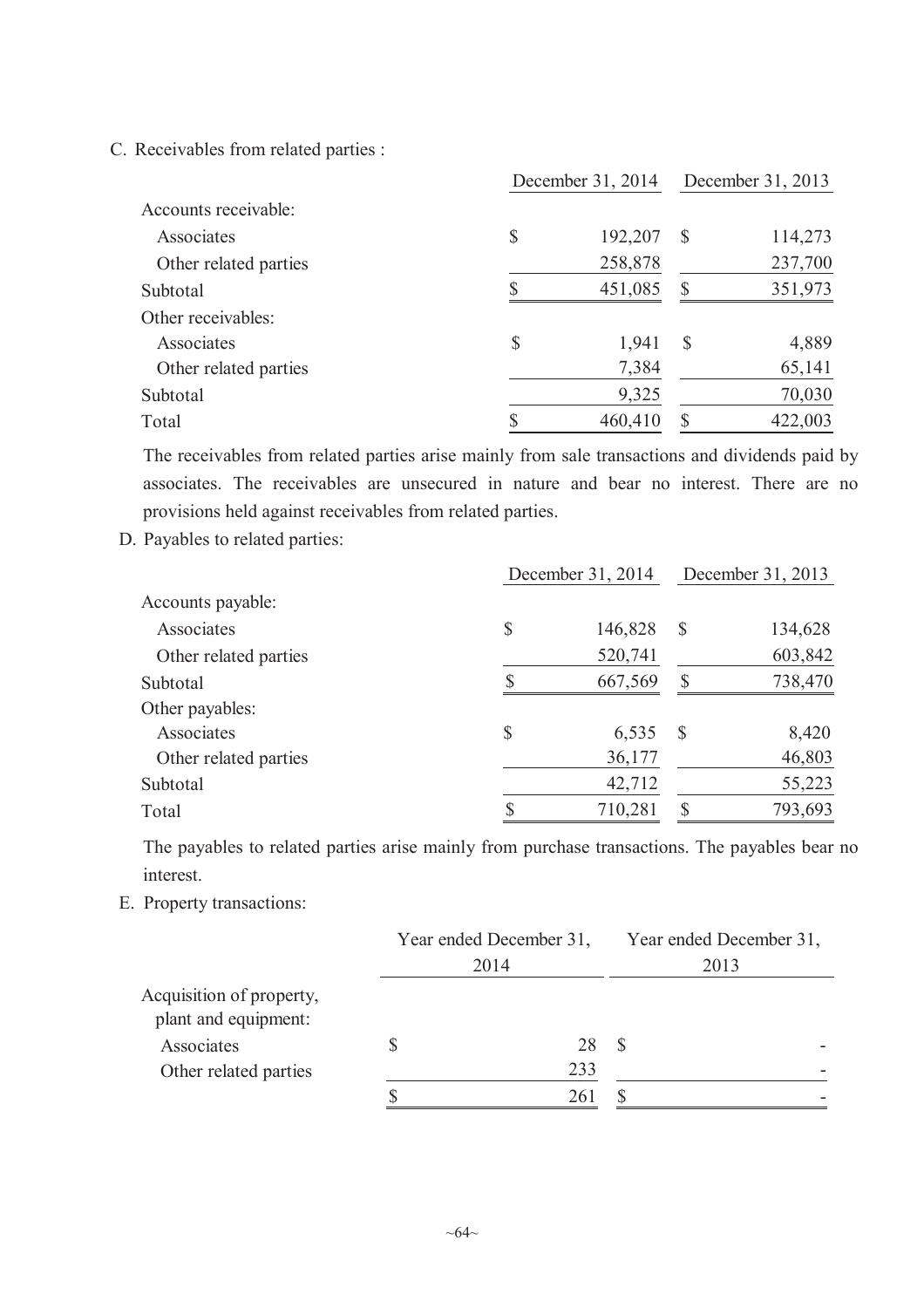|                                               |             | Year ended December 31,                            | 2014                        |                      |                           | Year ended December 31,<br>2013 |                            |                   |  |
|-----------------------------------------------|-------------|----------------------------------------------------|-----------------------------|----------------------|---------------------------|---------------------------------|----------------------------|-------------------|--|
|                                               |             | Disposal<br>Gain (loss)<br>proceeds<br>on disposal |                             | Disposal<br>proceeds |                           |                                 | Gain (loss)<br>on disposal |                   |  |
| Disposal of property,<br>plant and equipment: |             |                                                    |                             |                      |                           |                                 |                            |                   |  |
| Associates                                    | \$          |                                                    | \$                          |                      | $\boldsymbol{\mathsf{S}}$ | 18,886                          | $\mathbb{S}$               | 13,894            |  |
| Other related parties                         |             | 41,750                                             |                             | 39,966               |                           | 42                              |                            |                   |  |
|                                               | $\mathbb S$ | 41,750                                             | $\boldsymbol{\mathsf{S}}$   | 39,966               | $\boldsymbol{\mathsf{S}}$ | 18,928                          | $\boldsymbol{\mathsf{S}}$  | 13,898            |  |
| F.Agency accounts:                            |             |                                                    |                             |                      |                           |                                 |                            |                   |  |
| (a) Debit balance of agency accounts          |             |                                                    |                             |                      |                           |                                 |                            |                   |  |
|                                               |             |                                                    |                             | December 31, 2014    |                           |                                 |                            | December 31, 2013 |  |
| Debit balance of agency accounts:             |             |                                                    |                             |                      |                           |                                 |                            |                   |  |
| Associates                                    |             |                                                    | \$                          |                      | 11,688                    | $\mathcal{S}$                   |                            |                   |  |
| Other related parties                         |             |                                                    |                             |                      |                           |                                 |                            | 36,142            |  |
|                                               |             |                                                    | \$                          |                      | 11,688                    | $\mathbb{S}$                    |                            | 36,142            |  |
| (b) Credit balance of agency accounts         |             |                                                    |                             |                      |                           |                                 |                            |                   |  |
|                                               |             |                                                    |                             | December 31, 2014    |                           |                                 |                            | December 31, 2013 |  |
| Credit balance of agency accounts:            |             |                                                    |                             |                      |                           |                                 |                            |                   |  |
| Associates                                    |             |                                                    | $($ \$                      |                      | $8,630)$ (\$              |                                 |                            | 1,169)            |  |
| Other related parties                         |             |                                                    |                             |                      | 33,920)                   |                                 |                            |                   |  |
|                                               |             |                                                    | (\$                         |                      | 42,550) (\$               |                                 |                            | 1,169             |  |
| G. Shipowner's accounts:                      |             |                                                    |                             |                      |                           |                                 |                            |                   |  |
|                                               |             |                                                    |                             | December 31, 2014    |                           |                                 |                            | December 31, 2013 |  |
| Debit balance of shipowner's<br>accounts      |             |                                                    |                             |                      |                           |                                 |                            |                   |  |
| Associates                                    |             |                                                    | \$                          |                      | 106,445                   | \$                              |                            | 2,589             |  |
| Other related parties                         |             |                                                    |                             |                      | 1,312,578                 |                                 |                            | 1,167,810         |  |
|                                               |             |                                                    | \$                          |                      | 1,419,023                 | $\mathcal{S}$                   |                            | 1,170,399         |  |
|                                               |             |                                                    |                             | December 31, 2014    |                           |                                 |                            | December 31, 2013 |  |
| Credit balance of shipowner's<br>accounts     |             |                                                    |                             |                      |                           |                                 |                            |                   |  |
| Other related parties                         |             |                                                    | $\left( \mathcal{S}\right)$ |                      | 635,072                   | $\binom{S}{ }$                  |                            | 860,125)          |  |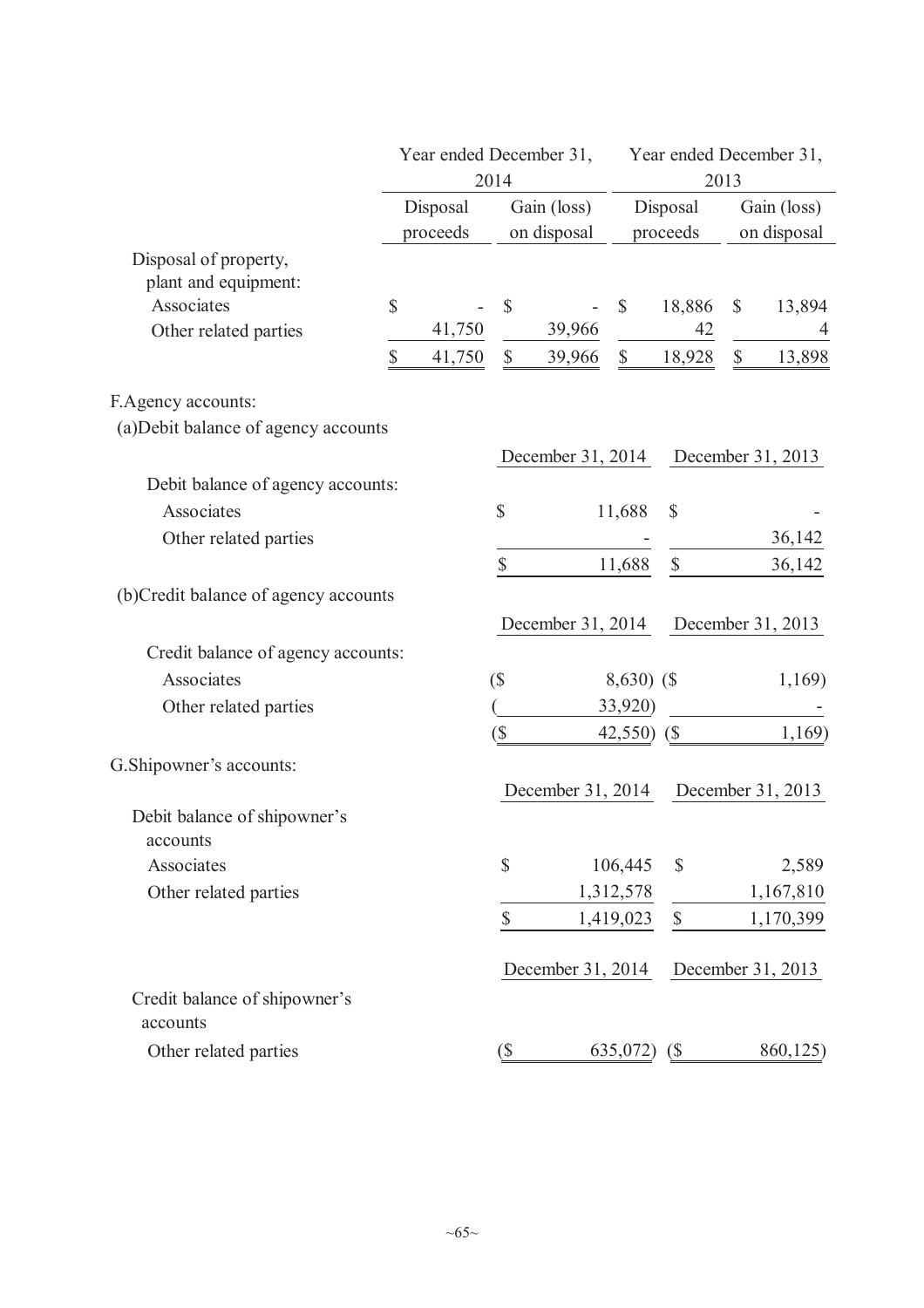#### H.Loans to/from related parties:

(a)Loans to related parties:

i.Outstanding balance:

|                     |         | December 31, 2014 December 31, 2013 |
|---------------------|---------|-------------------------------------|
| Associates          | 308,738 | 274,463                             |
| ii. Interest income |         |                                     |
|                     |         | December 31, 2014 December 31, 2013 |
| Associates          | 4 274   | 3,442                               |

The loans to associates carry interest at floating rates for the years ended December 31, 2014 and 2013.

- (b) Loans from related parties:
	- i.Outstanding balance:

|                       | December 31, 2014 December 31, 2013 |  |        |  |
|-----------------------|-------------------------------------|--|--------|--|
| Associates            | 47,530                              |  | 44,765 |  |
| Other related parties | 28,593                              |  | 36,137 |  |
|                       | 76,123                              |  | 80,902 |  |

ii.Interest expense:

|            | Year ended | Year ended                          |
|------------|------------|-------------------------------------|
|            |            | December 31, 2014 December 31, 2013 |
| Associates |            | 614 S<br>656                        |

The loans from associates carry interest at floating rates for the years ended December 31, 2014 and 2013.

I.Endorsements and guarantees provided to related parties:

|                                   | December 31, 2014       |              | December 31, 2013 |                         |  |
|-----------------------------------|-------------------------|--------------|-------------------|-------------------------|--|
| Associates                        |                         | 1,778,407    | S                 | 2,311,343               |  |
| $(2)$ Key management compensation |                         |              |                   |                         |  |
|                                   | Year ended December 31, |              |                   | Year ended December 31, |  |
|                                   | 2014                    |              | 2013              |                         |  |
| Salaries and other short-term     |                         |              |                   |                         |  |
| employee benefits                 | \$<br>172,062           | <sup>S</sup> |                   | 167,999                 |  |
| Post-employment benefits          | 3,492                   |              |                   | 2,746                   |  |
|                                   | 175,554                 |              |                   | 170,745                 |  |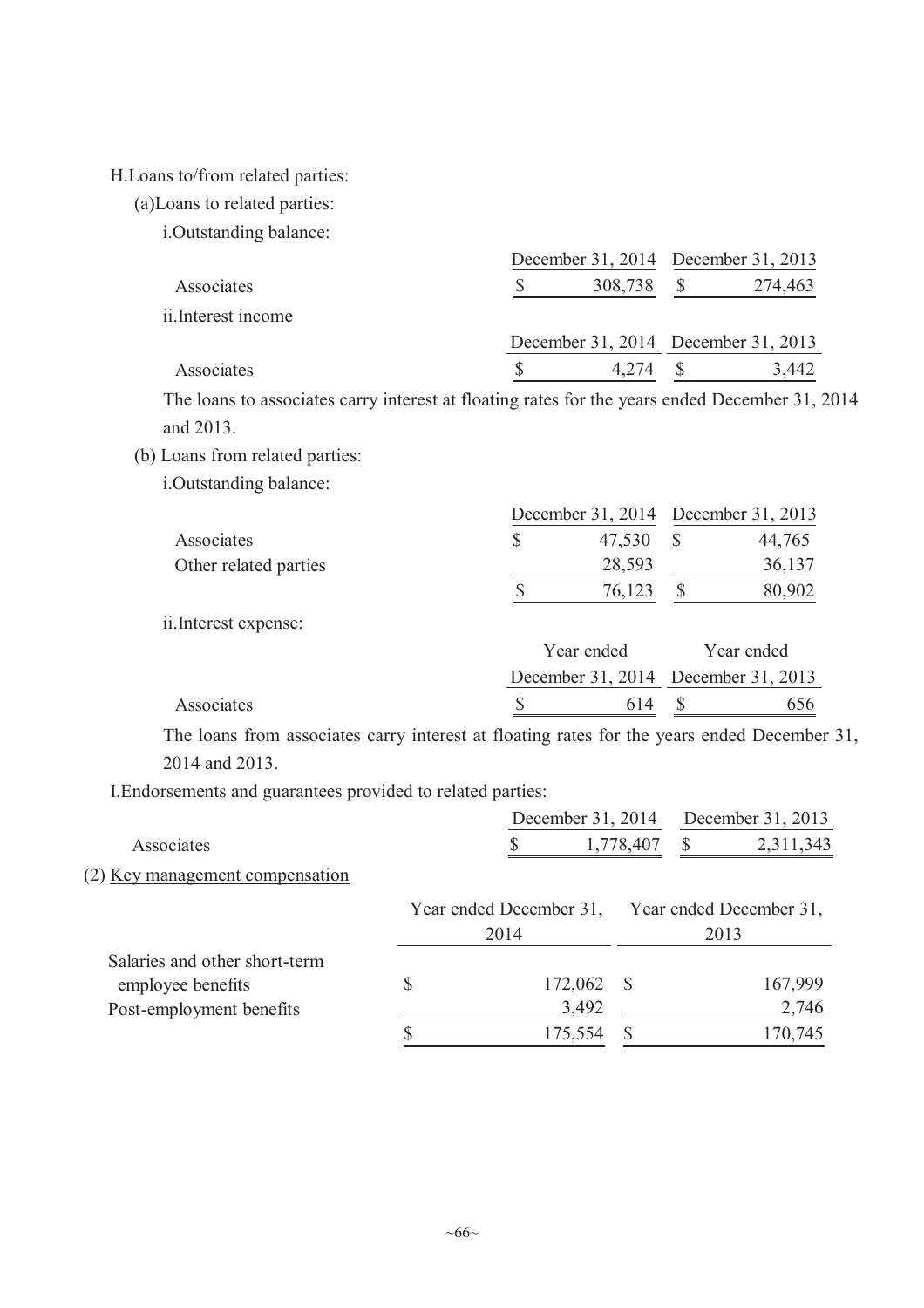# 8. PLEDGED ASSETS

The Group's assets pledged as collateral are as follows:

|                                  |              | Book value                          |              |            |                   |  |
|----------------------------------|--------------|-------------------------------------|--------------|------------|-------------------|--|
| Pledged assets                   |              | December 31, 2014 December 31, 2013 |              |            | Purpose           |  |
| Other financial assets           |              |                                     |              |            | Performance       |  |
| - Pledged time deposits          | $\mathbb{S}$ | 275,244                             | $\mathbb{S}$ | 498,664    | guarantee         |  |
| Refundable deposits              |              |                                     |              |            |                   |  |
| - Pledged time deposits          |              | 2,000                               |              | 2,000      | $^{\prime\prime}$ |  |
| Property, plant and equipment    |              |                                     |              |            |                   |  |
| -Land                            |              | 514,312                             |              | 514,312    | Long-term loan    |  |
| -Buildings                       |              | 210,452                             |              | 217,814    | $^{\prime\prime}$ |  |
| -Loading and unloading equipment |              | 1,277,922                           |              | 1,076,030  | $^{\prime\prime}$ |  |
| -Ships                           |              | 55,950,332                          |              | 30,597,599 | $^{\prime\prime}$ |  |
| -Transportation equipment        |              | 1,092,935                           |              | 1,172,702  | $^{\prime\prime}$ |  |
| Investment property              |              |                                     |              |            |                   |  |
| -Land                            |              | 1,285,781                           |              | 1,285,781  | Long-term loan    |  |
| -Buildings                       |              | 526,129                             |              | 544,536    | $^{\prime\prime}$ |  |
|                                  |              | 61,135,107                          | S            | 35,909,438 |                   |  |

# 9. SIGNIFICANT CONTINGENT LIABILITIES AND UNRECOGNISED CONTRACT COMMITMENTS

- (1) Contingencies
	- None.

(2) Commitments

A.As of December 31, 2014, the Company had delegated ANZ Bank to issue Standby Letter of Credit amounting to USD 5,000.

B.A former stockholder of the Company sold some of its shares through issuance of global depository receipts (GDRs). The issuance of GDRs was approved by the SEC on December 19, 1996 as per Letter (85) Tai-Cai-Zheng (1) No. 35410. On August 2, 1996, the GDRs were approved by the UK governing authority to be listed on the London Stock Exchange and were issued in Asia, Europe and the US. The initial number of units issued was 5,449,592, representing 54,495,920 shares of the Company's common stock at \$50.50 (in dollars) per share, and the number of supplementary units issued was 817,438. In total, the number of units issued was 6,267,030, representing 62,670,300 shares of the Company's common stock at \$50.50 (in dollars) per share, and the GDRs issued amounted to USD115,000. Another 2,085,856 units, representing 20,858,634 shares of the Company's common stock, were issued during the period from 1997 to December 31, 2014. As of December 31, 2014, 8,013,574 units were redeemed and 339,312 units were outstanding, representing 3,393,194 shares of the Company's common stock.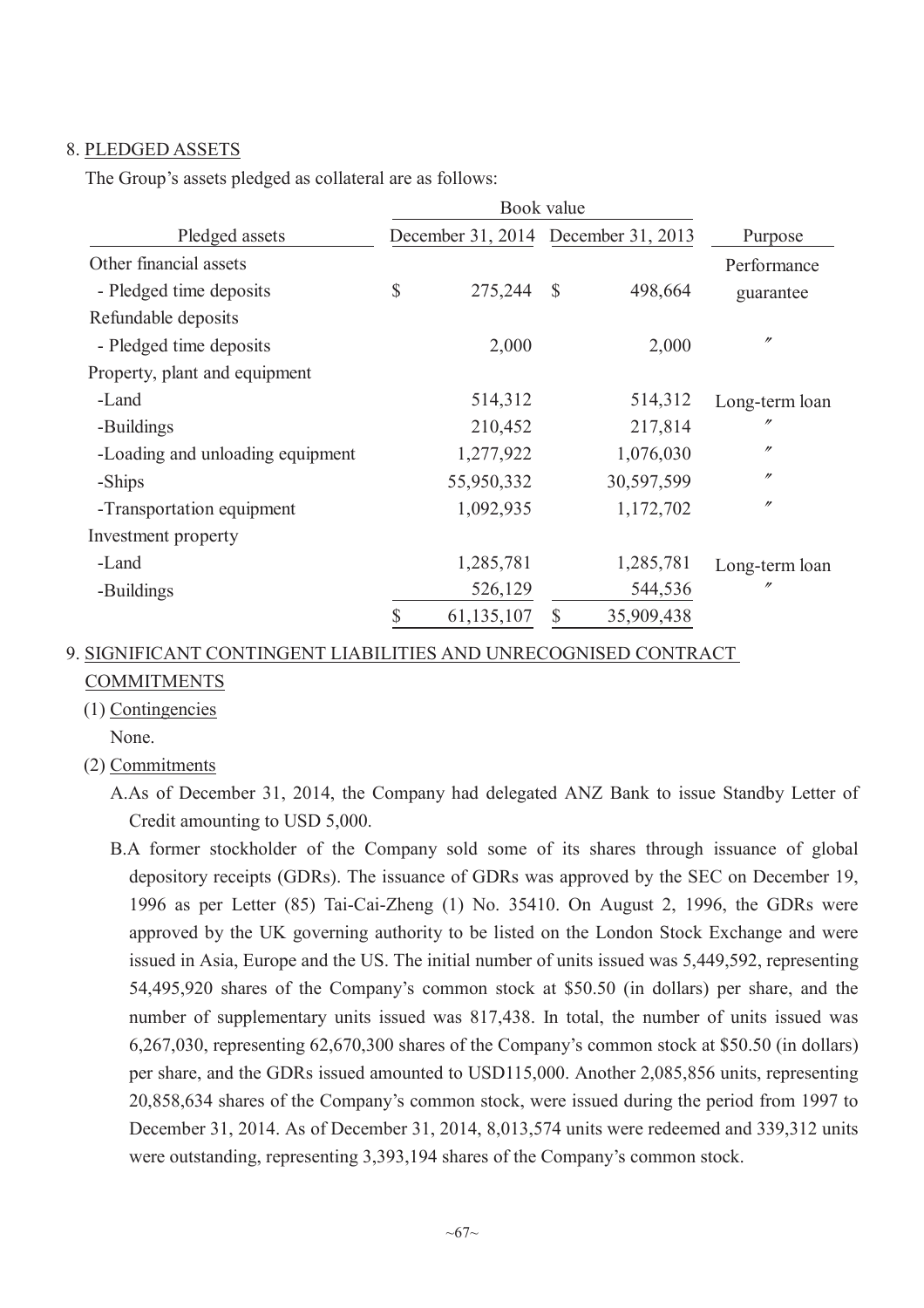C.As of December 31, 2014, the long-term and medium-term loan facilities granted by the financial institutions with the resolution from the Board of Directors to finance the Group's purchase of new ships and general working capital requirement amounted to \$87,022,545 and the unutilized credits was \$11,796,587.

### D.Operating lease

The estimated amount of charter expense in the following years under long-term contracts is set forth as follows:

|               |     | December 31, 2014 |  |  |  |
|---------------|-----|-------------------|--|--|--|
| Within 1 year | USD | 320,345           |  |  |  |
| $1-5$ years   |     | 891,506           |  |  |  |
| Over 5 years  |     | 162,527           |  |  |  |
|               | USD | 1,374,378         |  |  |  |

E.As of December 31, 2014, the amount of guaranteed notes issued by the Company for loans borrowed was \$42,906,696.

- F.To meet operational needs, the Group signed the shipbuilding contracts with Taiwan Shipbuilding Co., Ltd. As of December 31, 2014, the total price of shipbuilding contracts for undelivered ships amounted to USD310,160, USD207,160 of which remain unpaid.
- G.The Company has signed contracts for acquiring machinery with Shanghai Zhenhua Heavy Industries Co., Ltd. and Mitsui Engineering & Shipbuilding Co., Ltd. for operational needs. As of December 31, 2014, the contracted acquisition price was USD19,408 and USD5,934, and the unpaid amount was USD13,586 and USD4,154, respectively.
- 10. SIGNIFICANT DISASTER LOSS

None.

# 11. SIGNIFICANT EVENTS AFTER THE BALANCE SHEET DATE

- A. On February 10, 2015, the Board of Directors has resolved that for operational needs, the wholly owned subsidiary - Gaining Enterprise S.A. of the Company's investee, Evergreen International Storage and Transport Corporation, would sign a container building contract with the Company's indirect subsidiary – EHIC(M). The total contract amount was approximately USD55,958.
- B. On September 30, 2014, the Board of Directors has resolved the capital increase of the Company's investee accounted for using equity method –EVA Airways Corporation. The increase was set effective on December 17, 2014 and the duration for payment to capital increase is from December 26, 2014 to January 26, 2015. The Company did not participate in the capital increase and thus the shareholding ratio was reduced from 19.32% to 16.31%.
- C. The Company's Board of Directors proposed the appropriation of earnings on March 27, 2015 and the related information is described in Note 6(21).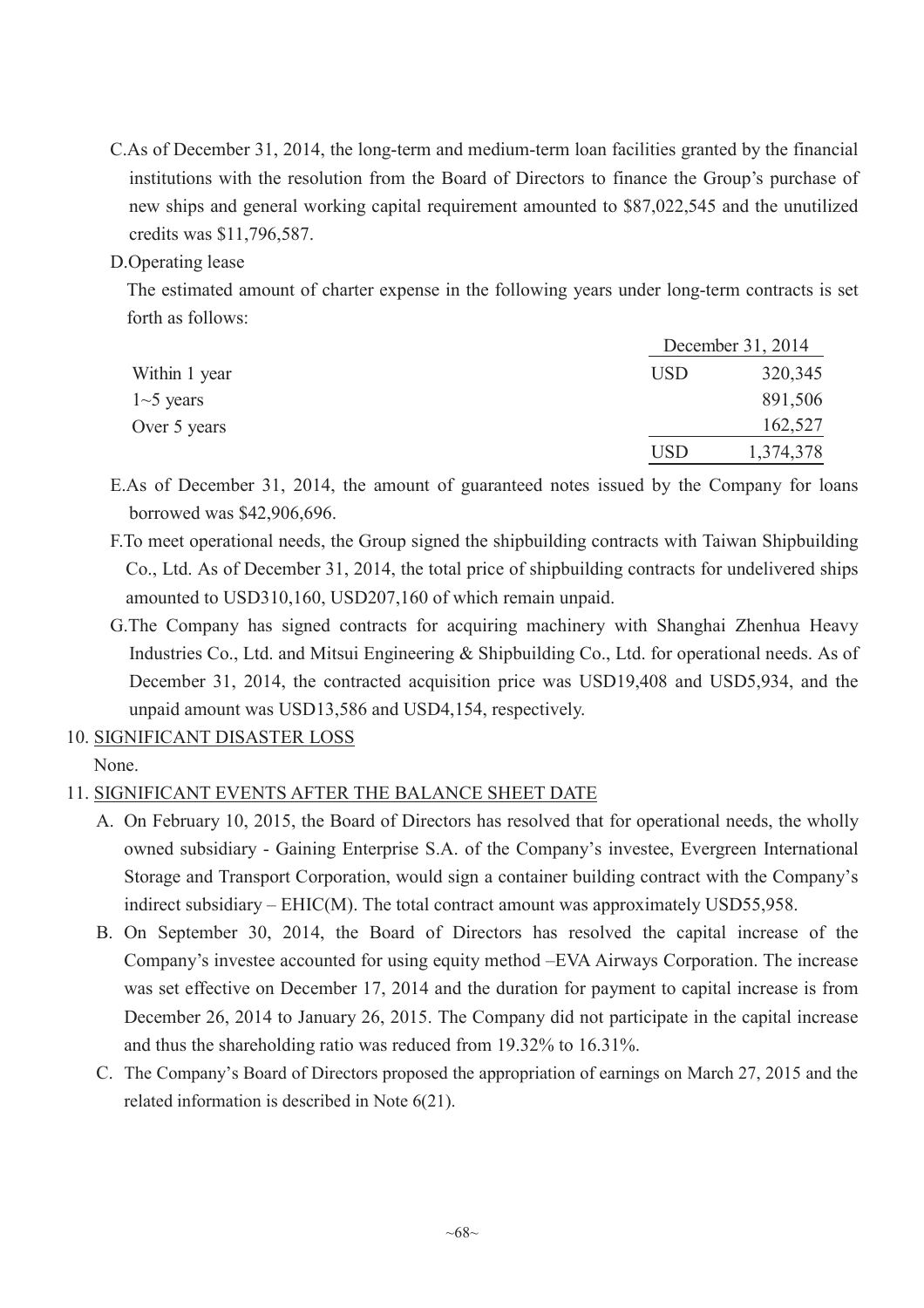# 12. OTHERS

# (1) Capital management

The Group's objectives when managing capital are to safeguard the Group's ability to continue as a going concern in order to provide returns for shareholders and to maintain an optimal capital structure to reduce the cost of capital. In order to maintain or adjust the capital structure, the Group may adjust the amount of dividends paid to shareholders, return capital to shareholders and issue new shares to maintain an optimal capital.

# (2) Financial instruments

# A.Fair value information of financial instruments

Except for those listed in the table below, the book value of cash and cash equivalents and financial instruments measured at amortised cost (including notes receivable, accounts receivable, other receivables, other financial assets, refundable deposits, guarantee deposits received, held-to-maturity financial assets, short-term loans, accounts payable and other payables) are approximate to their fair values. The fair value information of financial instruments measured at fair value is provided in Note 12(3).

|                                             | December 31, 2014 |                   |              |            |  |  |
|---------------------------------------------|-------------------|-------------------|--------------|------------|--|--|
|                                             | Book value        |                   |              | Fair value |  |  |
| Financial liabilities:                      |                   |                   |              |            |  |  |
| Bonds payable                               | \$                | 3,000,000         | -S           | 3,038,469  |  |  |
| Long-term loans (including current portion) |                   | 75,192,889        |              | 79,405,440 |  |  |
|                                             |                   | 78,192,889        | S            | 82,443,909 |  |  |
|                                             |                   | December 31, 2013 |              |            |  |  |
|                                             |                   | Book value        |              | Fair value |  |  |
| Financial liabilities:                      |                   |                   |              |            |  |  |
| Bonds payable (including current portion)   | $\mathcal{S}$     | 3,561,023         | <sup>S</sup> | 3,575,555  |  |  |
| Long-term loans (including current portion) |                   | 67, 332, 258      |              | 72,987,809 |  |  |
|                                             |                   |                   |              |            |  |  |

# B.Financial risk management policies

- (a)The Group's activities expose it to a variety of financial risks: market risk (including foreign exchange risk, interest rate risk and price risk), credit risk and liquidity risk. The Group's overall risk management programme focuses on the unpredictability of financial markets and seeks to minimize potential adverse effects on the Group's financial position and financial performance.
- (b)Risk management is carried out by the Group's Finance Department under policies approved by the Board of Directors. The Group's Finance Department identifies, evaluates and hedges financial risks in close co-operation with the Group's Operating Department. The Board of Directors provides written principles for overall risk management, as well as written policies covering specific areas and matters, such as foreign exchange risk, interest rate risk, credit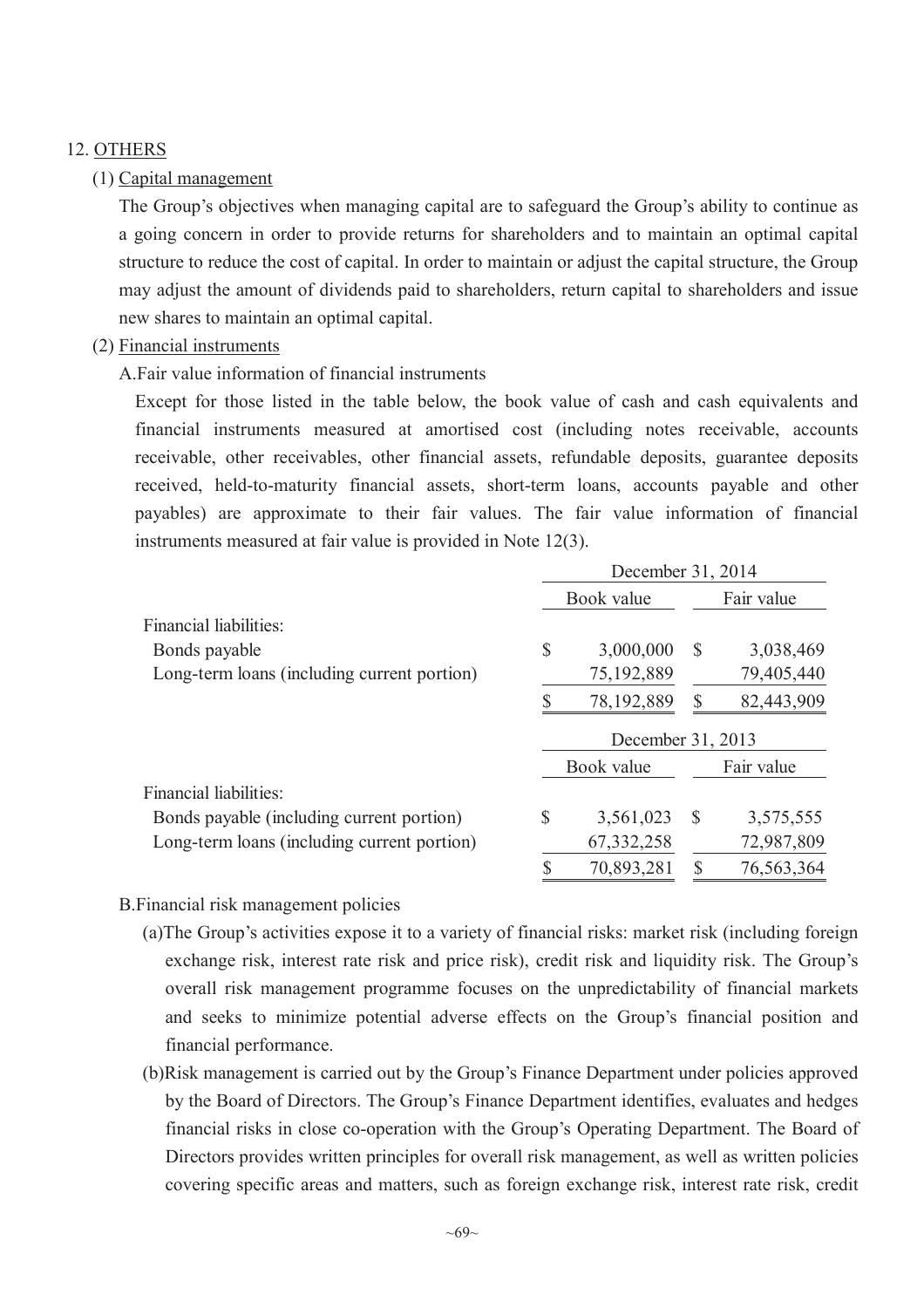risk, use of derivative financial instruments and non-derivative financial instruments, and investment of excess liquidity.

- C. Significant financial risks and degrees of financial risks
	- (a)Market risk

Foreign exchange risk

- i. The Group operates internationally and is exposed to foreign exchange risk arising from various currency exposures, primarily with respect to the USD, RMB, GBP and EUR. Foreign exchange risk arises from future commercial transactions, recognised assets and liabilities and net investment in foreign operations.
- ii. The Group's management has set up a policy to require group companies to manage their foreign exchange risk against their functional currency. The group companies are required to hedge their entire foreign exchange risk exposure with the Group's Finance Department. To manage their foreign exchange risk arising from future commercial transactions and recognised assets and liabilities, entities in the Group use forward foreign exchange contracts, transacted with Group's Finance Department. Foreign exchange risk arises when future commercial transactions or recognised assets or liabilities are denominated in a foreign currency that is not the entity's functional currency.
- iii. The Group's businesses involve some non-functional currency operations (the Company's and certain subsidiaries' functional currency: NTD; other certain subsidiaries' functional currency: USD, EUR and others). The information on assets and liabilities denominated in foreign currencies whose values would be materially affected by the exchange rate fluctuations is as follows:

| December 31, 2014  |         |                |              |                         |  |  |
|--------------------|---------|----------------|--------------|-------------------------|--|--|
|                    | Foreign |                |              |                         |  |  |
| currency<br>amount |         |                |              | Book value              |  |  |
|                    |         | Exchange rate  |              | (NTD)                   |  |  |
|                    |         |                |              |                         |  |  |
|                    |         |                |              |                         |  |  |
|                    |         |                |              |                         |  |  |
| \$                 | 839,143 | 31.6865        | $\mathbb{S}$ | 26,589,505              |  |  |
|                    |         |                |              |                         |  |  |
|                    |         |                |              |                         |  |  |
|                    | 787,069 |                |              | 24,939,462              |  |  |
|                    | 90,242  | 1.5567         |              | 4,451,311               |  |  |
|                    |         | (In Thousands) |              | 31.6865<br>$\mathbb{S}$ |  |  |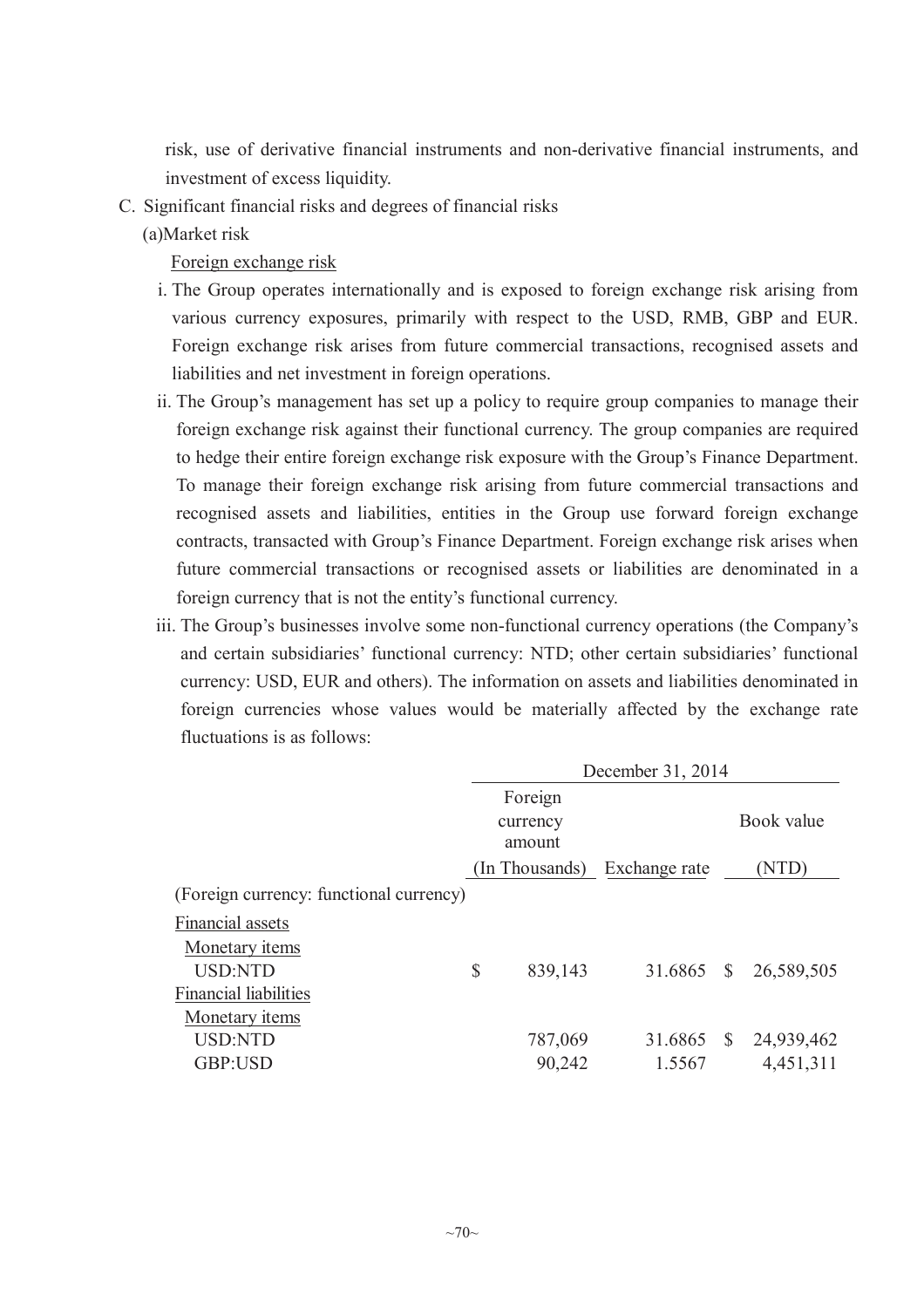|                                         | December 31, 2013 |                |               |                           |  |  |
|-----------------------------------------|-------------------|----------------|---------------|---------------------------|--|--|
|                                         |                   | Foreign        |               |                           |  |  |
|                                         |                   | currency       |               | Book value                |  |  |
|                                         |                   | amount         |               |                           |  |  |
|                                         |                   | (In Thousands) | Exchange rate | (NTD)                     |  |  |
| (Foreign currency: functional currency) |                   |                |               |                           |  |  |
| Financial assets                        |                   |                |               |                           |  |  |
| <b>Monetary items</b>                   |                   |                |               |                           |  |  |
| <b>USD:NTD</b>                          | $\mathsf{\$}$     | 396,681        | 29.8430       | \$11,838,151              |  |  |
| <b>RMB:NTD</b>                          |                   | 61,920         | 4.9231        | 304,838                   |  |  |
| <b>RMB:USD</b>                          |                   | 37,270         | 0.1650        | 183,521                   |  |  |
| EUR:USD                                 |                   | 3,794          | 1.3791        | 156,148                   |  |  |
| <b>Financial liabilities</b>            |                   |                |               |                           |  |  |
| Monetary <i>items</i>                   |                   |                |               |                           |  |  |
| <b>USD:NTD</b>                          | $\mathsf{\$}$     | 328,556        | 29.8430       | $\mathbb{S}$<br>9,805,097 |  |  |
| <b>RMB:NTD</b>                          |                   | 17,948         | 4.9231        | 88,360                    |  |  |
| GBP:USD                                 |                   | 92,429         | 1.6496        | 4,550,188                 |  |  |
| <b>EUR:USD</b>                          |                   | 4,930          | 1.3791        | 202,901                   |  |  |

iv. Analysis of foreign currency market risk arising from significant foreign exchange variation:

|                                         | Year ended December 31, 2014 |              |                |              |               |  |  |  |
|-----------------------------------------|------------------------------|--------------|----------------|--------------|---------------|--|--|--|
|                                         | Sensitivity analysis         |              |                |              |               |  |  |  |
|                                         | Effect on other              |              |                |              |               |  |  |  |
|                                         | Degree of                    |              | Effect on      |              | comprehensive |  |  |  |
|                                         | variation                    |              | profit or loss |              | mcome         |  |  |  |
| (Foreign currency: functional currency) |                              |              |                |              |               |  |  |  |
| Financial assets                        |                              |              |                |              |               |  |  |  |
| Monetary <i>items</i>                   |                              |              |                |              |               |  |  |  |
| <b>USD:NTD</b>                          | $1\%$                        | <sup>S</sup> | 265,895        | -S           |               |  |  |  |
| <b>Financial liabilities</b>            |                              |              |                |              |               |  |  |  |
| Monetary <i>items</i>                   |                              |              |                |              |               |  |  |  |
| <b>USD:NTD</b>                          | $1\%$                        | <sup>S</sup> | 249,395        | <sup>S</sup> |               |  |  |  |
| GBP:USD                                 | $1\%$                        |              | 44,513         |              |               |  |  |  |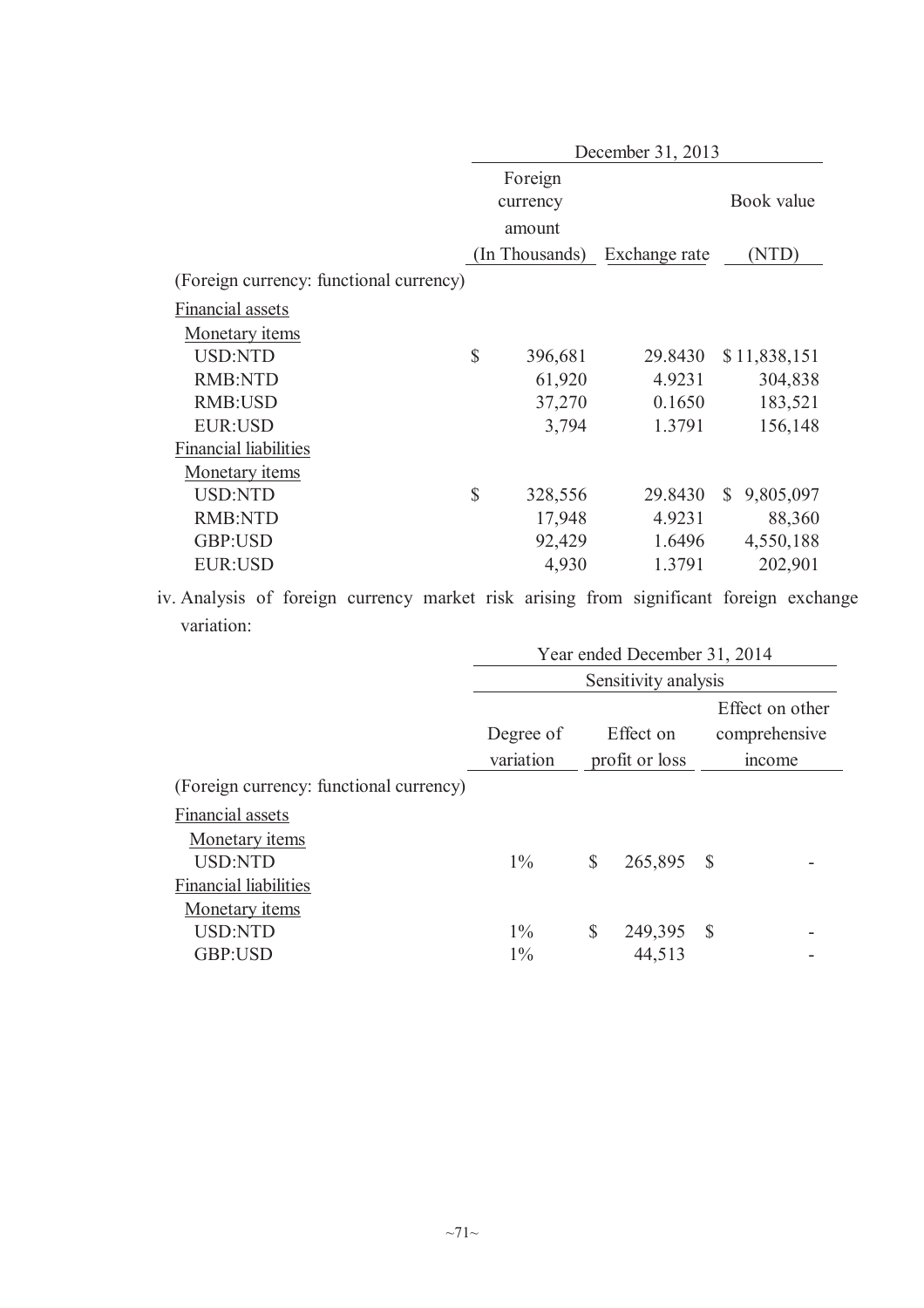|                                         | Year ended December 31, 2013 |                |                      |          |               |  |  |  |  |  |  |  |
|-----------------------------------------|------------------------------|----------------|----------------------|----------|---------------|--|--|--|--|--|--|--|
|                                         |                              |                | Sensitivity analysis |          |               |  |  |  |  |  |  |  |
|                                         |                              |                | Effect on other      |          |               |  |  |  |  |  |  |  |
|                                         | Degree of                    |                | Effect on            |          | comprehensive |  |  |  |  |  |  |  |
|                                         | variation                    | profit or loss |                      |          | mcome         |  |  |  |  |  |  |  |
| (Foreign currency: functional currency) |                              |                |                      |          |               |  |  |  |  |  |  |  |
| Financial assets                        |                              |                |                      |          |               |  |  |  |  |  |  |  |
| <b>Monetary items</b>                   |                              |                |                      |          |               |  |  |  |  |  |  |  |
| <b>USD:NTD</b>                          | $1\%$                        | $\mathbb{S}$   | 118,382              | <b>S</b> |               |  |  |  |  |  |  |  |
| <b>RMB:NTD</b>                          | $1\%$                        |                | 3,048                |          |               |  |  |  |  |  |  |  |
| RMB:USD                                 | $1\%$                        |                | 1,835                |          |               |  |  |  |  |  |  |  |
| <b>EUR:USD</b>                          | $1\%$                        |                | 1,561                |          |               |  |  |  |  |  |  |  |
| <b>Financial liabilities</b>            |                              |                |                      |          |               |  |  |  |  |  |  |  |
| Monetary <i>items</i>                   |                              |                |                      |          |               |  |  |  |  |  |  |  |
| <b>USD:NTD</b>                          | $1\%$                        | \$             | 98,051               | -S       |               |  |  |  |  |  |  |  |
| <b>RMB:NTD</b>                          | $1\%$                        |                | 884                  |          |               |  |  |  |  |  |  |  |
| GBP:USD                                 | $1\%$                        |                | 45,502               |          |               |  |  |  |  |  |  |  |
| <b>EUR:USD</b>                          | $1\%$                        |                | 2,029                |          |               |  |  |  |  |  |  |  |
|                                         |                              |                |                      |          |               |  |  |  |  |  |  |  |

Price risk

- i. The Group is exposed to equity securities price risk because of investments held by the Group and classified on the consolidated balance sheet either as available-for-sale or at fair value through profit or loss. The Group is not exposed to commodity price risk. To manage its price risk arising from investments in equity securities, the Group diversifies its portfolio. Diversification of the portfolio is done in accordance with the limits set by the Group.
- ii. The Group's investments in equity securities comprise domestic listed and unlisted stocks. The prices of equity securities would change due to the change of the future value of investee companies. If the prices of these equity securities had increased/decreased by 1% with all other variables held constant, equity would have increased/decreased by \$21,702 and \$19,088 for the years ended December 31, 2014 and 2013, respectively, as a result of gains/losses on equity securities classified as available-for-sale. Interest rate risk
- i. The Group's interest rate risk arises from long-term borrowings. Borrowings issued at variable rates expose the Group to cash flow interest rate risk which is partially offset by cash and cash equivalents held at variable rates. Borrowings issued at fixed rates expose the Group to fair value interest rate risk. During the years ended December 31, 2014 and 2013, the Group's borrowings at floating rate were denominated in the NTD and USD.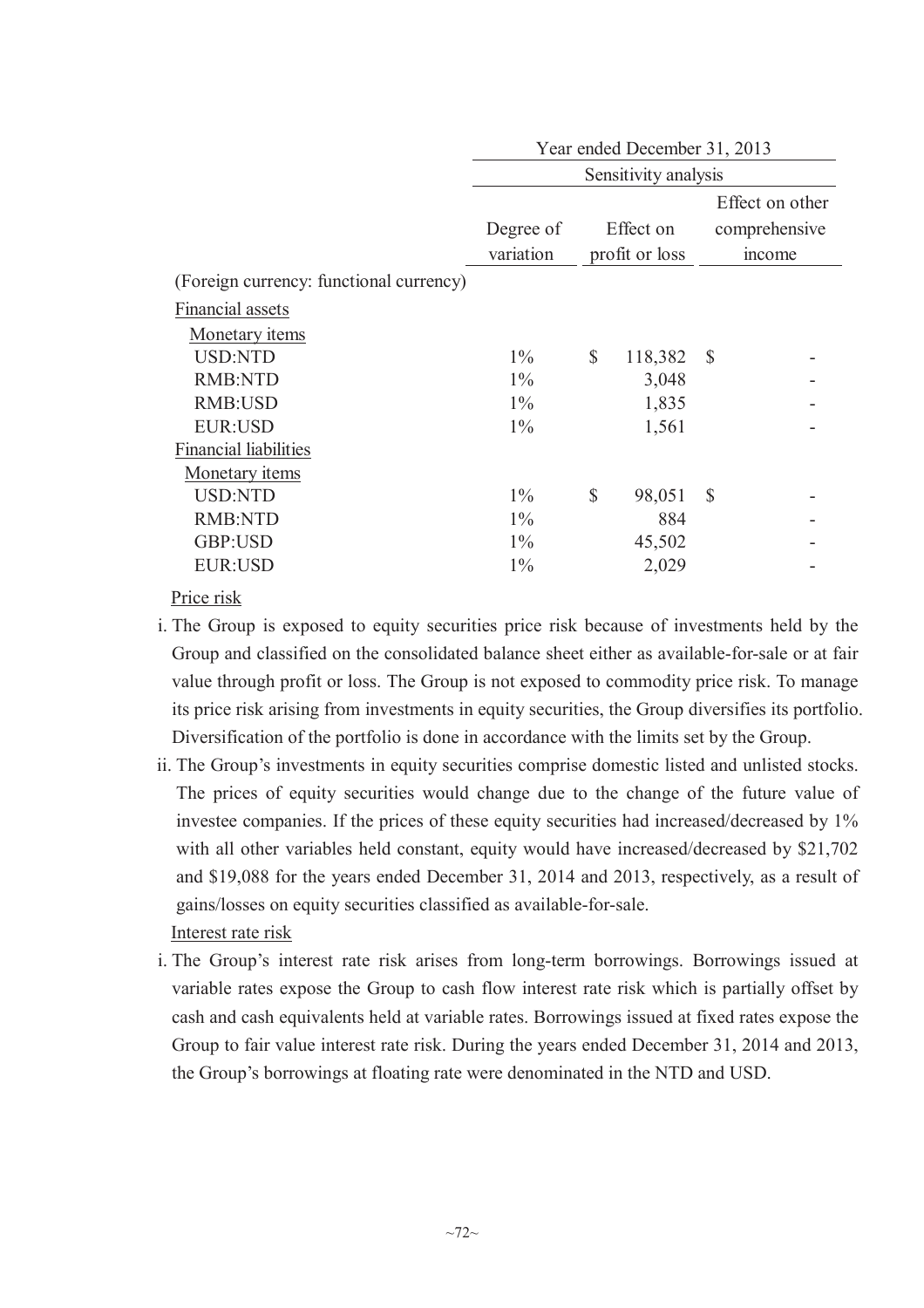ii. At December 31, 2014 and 2013, if interest rates on borrowings had been 1% higher/lower with all other variables held constant, post-tax profit for the years ended December 31, 2014 and 2013 would have been \$623,092 and \$566,820 lower/higher, respectively, mainly as a result of higher/lower interest expense on floating rate borrowings.

### (b)Credit risk

- i. Credit risk refers to the risk of financial loss to the Group arising from default by the clients or counterparties of financial instruments on the contract obligations. According to the Group's credit policy, each local entity in the Group is responsible for managing and analysing the credit risk for each of their new clients before standard payment and delivery terms and conditions are offered. Internal risk control assesses the credit quality of the customers, taking into account their financial position, past experience and other factors. Individual risk limits are set based on internal or external ratings in accordance with limits set by the Board of Directors. The utilisation of credit limits is regularly monitored. Credit risk arises from cash and cash equivalents, derivative financial instruments and deposits with banks and financial institutions, as well as credit exposures to wholesale and retail customers, including outstanding receivables and committed transactions. For banks and financial institutions, only independently rated parties with high reputation are accepted.
- ii. No credit limits were exceeded during the reporting periods, and management does not expect any significant losses from non-performance by these counterparties.
- iii. For credit quality information of financial assets that are neither past due nor impaired, please refer to Note 6(5).
- (c)Liquidity risk
	- i. Cash flow forecasting is performed in the operating entities of the Group and aggregated by Group treasury. Group treasury monitors rolling forecasts of the Group's liquidity requirements to ensure it has sufficient cash to meet operational needs.
	- ii. The table below analyses the Group's non-derivative financial liabilities and net-settled or gross-settled derivative financial liabilities into relevant maturity groupings based on the remaining period at the balance sheet date to the contractual maturity date for non-derivative financial liabilities and to the expected maturity date for derivative financial liabilities.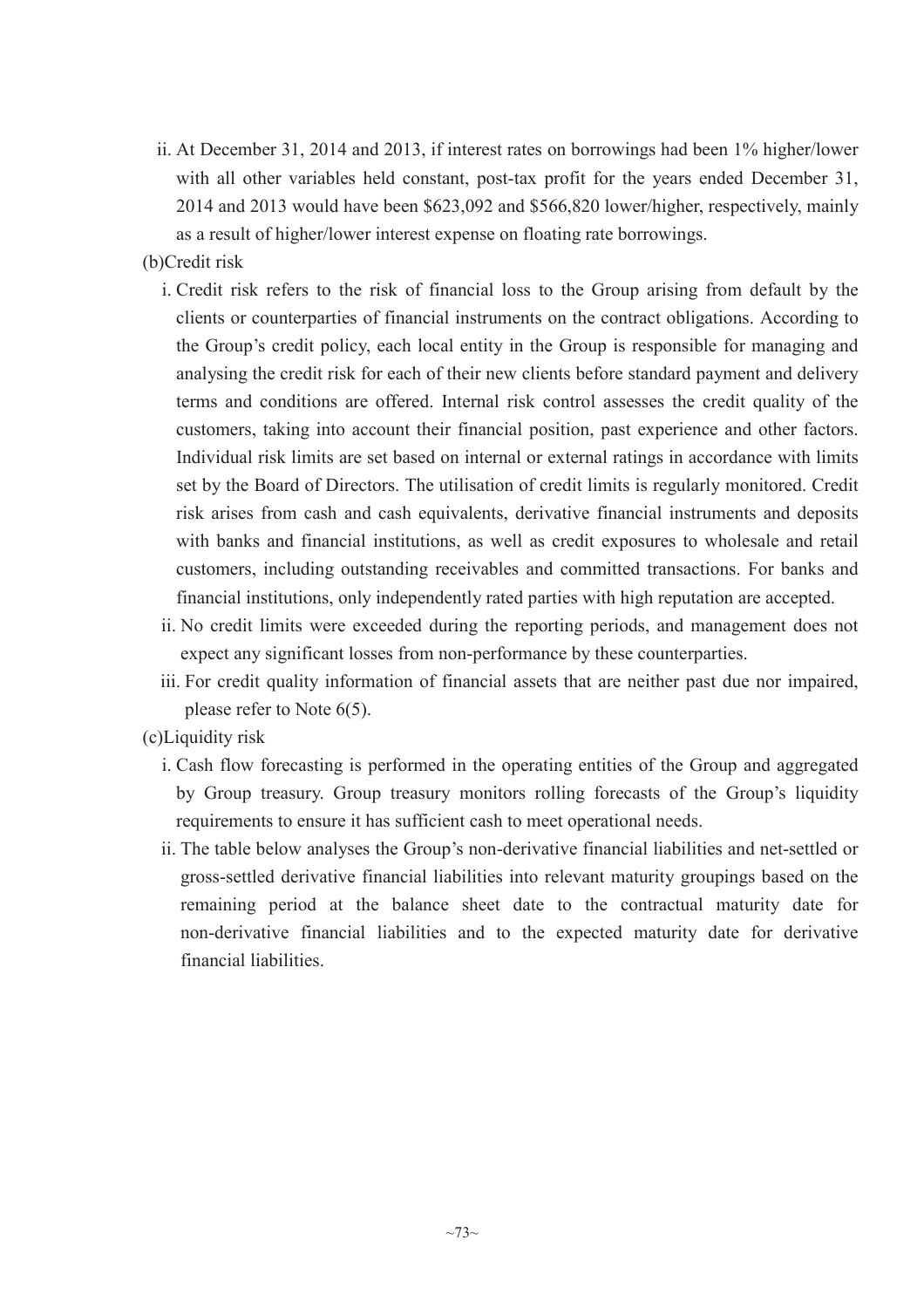# Non-derivative financial liabilities:

|                                                            |              | Between 3               |             |                         |               |              |
|------------------------------------------------------------|--------------|-------------------------|-------------|-------------------------|---------------|--------------|
| December 31, 2014                                          | Less than 3  | months and              | Between 1   | Between 2               | Over 5        |              |
|                                                            | months       | 1 year                  | and 2 years | and 5 years             | years         | Total        |
| Accounts payable                                           | \$14,285,466 | 99,506<br><sup>\$</sup> | 34<br>S     | $\mathcal{S}$<br>$\sim$ | <sup>\$</sup> | \$14,385,006 |
| Accounts payable<br>- related parties                      | 633,291      | 34,278                  |             |                         |               | 667,569      |
| Other payables                                             | 1,875,653    | 519,013                 | 3,939       |                         | 1,362         | 2,399,967    |
| Other payables<br>- related parties                        | 36,361       | 82,474                  |             |                         |               | 118,835      |
| Bonds payable                                              |              | 38,400                  | 38,400      | 3,038,400               | -             | 3,115,200    |
| Long-term loans<br>(including current<br>portion)          | 3,207,598    | 11,978,586              | 17,692,705  | 20,996,789              | 25,646,208    | 79,521,886   |
| Long-term leases payable<br>(including current<br>portion) | 693,251      | 1,502,273               | 1,877,805   | 4,572,603               | 8,747,946     | 17,393,878   |
| Guarantee deposits<br>received                             | 345          | 5,401                   | 27,189      | 879                     | 9,554         | 43,368       |

### Non-derivative financial liabilities:

|                                                             |                                          | Between 3                |              |                         |                                           |                         |
|-------------------------------------------------------------|------------------------------------------|--------------------------|--------------|-------------------------|-------------------------------------------|-------------------------|
| December 31, 2013                                           | Less than 3                              | months and               | Between 1    | Between 2               | Over 5                                    |                         |
|                                                             | months                                   | 1 year                   | and 2 years  | and 5 years             | years                                     | Total                   |
| Short-term loans                                            | $\mathbb{S}$<br>$\overline{\phantom{0}}$ | $\mathcal{S}$<br>596,860 | \$<br>$\sim$ | $\mathcal{S}$<br>$\sim$ | $\mathcal{S}$<br>$\overline{\phantom{a}}$ | $\mathbb{S}$<br>596,860 |
| Accounts payable                                            | 12,182,540                               | 43,356                   |              |                         | Ξ.                                        | 12,225,896              |
| Accounts payable<br>- related parties                       | 738,470                                  |                          |              |                         |                                           | 738,470                 |
| Other payables                                              | 1,611,450                                | 364,483                  | 3,432        | 762                     | 1,009                                     | 1,981,136               |
| Other payables<br>- related parties                         | 53,954                                   | 82,171                   |              |                         |                                           | 136,125                 |
| Bonds payable                                               | $\overline{\phantom{a}}$                 | 573,121                  | 38,400       | 3,076,800               | -                                         | 3,688,321               |
| Long-term loans<br>(including current<br>portion)           | 2,211,971                                | 9,626,418                | 14,020,020   | 26,077,065              | 21,155,402                                | 73,090,876              |
| Long-term leases payable<br>(including current)<br>portion) | 657,796                                  | 1,550,535                | 2,164,460    | 4,329,203               | 9,868,890                                 | 18,570,884              |
| Guarantee deposits<br>received                              | 380                                      | 5,408                    | 27,865       | 788                     | 104                                       | 34,545                  |

iii. The Group does not expect the timing of occurrence of the cash flows estimated through the maturity date analysis will be significantly earlier, nor expect the actual cash flow amount will be significantly different.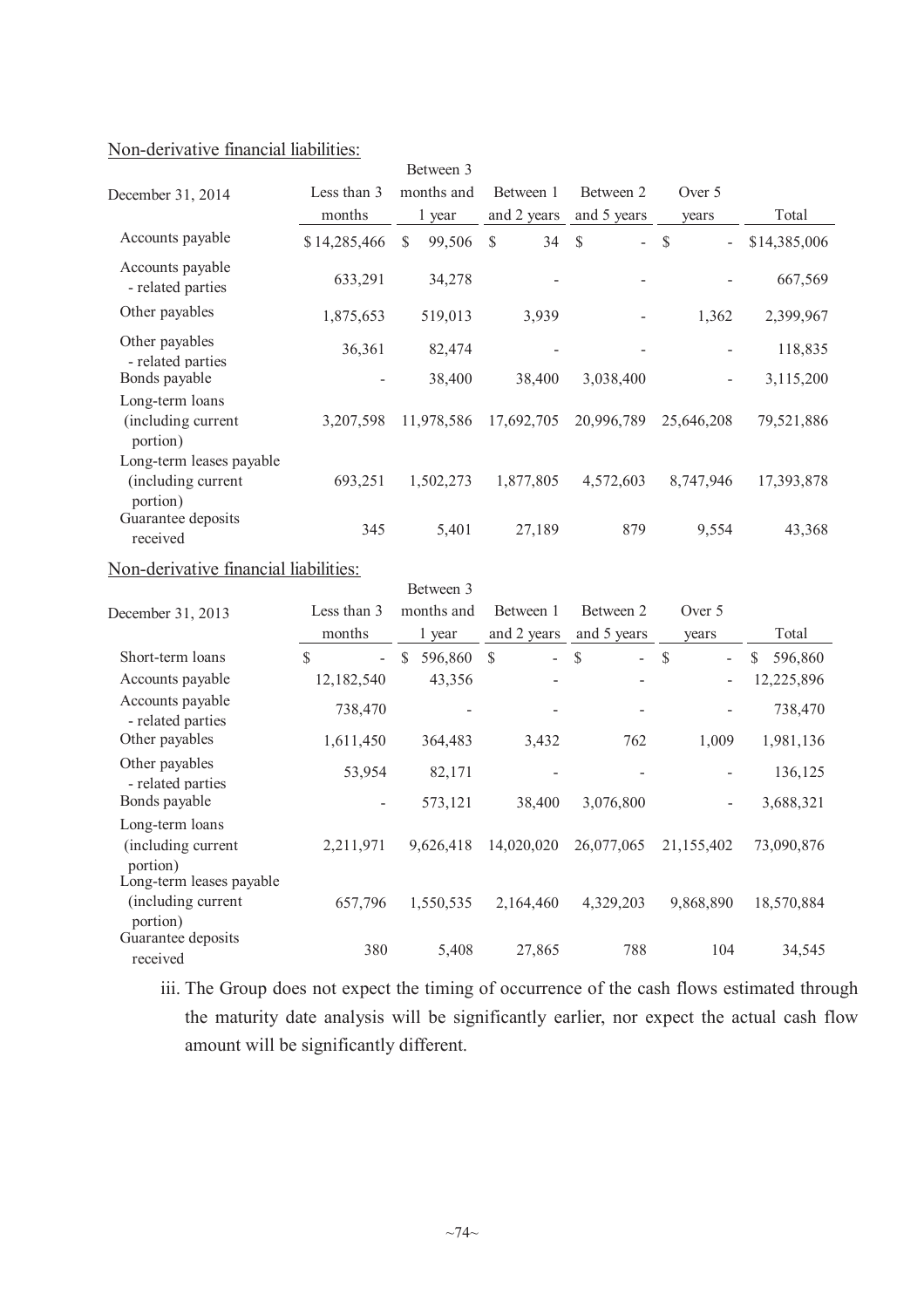### (3) Fair value estimation

A.The table below analyses financial instruments measured at fair value, by valuation method. The different levels have been defined as follows:

Level 1: Quoted prices (unadjusted) in active markets for identical assets or liabilities.

Level 2: Inputs other than quoted prices included within level 1 that are observable for the asset or liability, either directly (that is, as prices) or indirectly (that is, derived from prices).

Level 3: Inputs for the asset or liability that are not based on observable market data.

The following table presents the Group's financial assets and liabilities that are measured at fair value at December 31, 2014 and 2013:

| Level 1<br>December 31, 2014 |    |           |               | Level 2 |               | Level 3 |               | Total     |
|------------------------------|----|-----------|---------------|---------|---------------|---------|---------------|-----------|
| Financial assets:            |    |           |               |         |               |         |               |           |
| Available-for-sale           |    |           |               |         |               |         |               |           |
| financial assets             |    |           |               |         |               |         |               |           |
| Equity securities            |    | 1,266,490 |               |         |               | 944,879 |               | 2,211,369 |
|                              | \$ | 1,266,490 | \$            |         | $\mathbb{S}$  | 944,879 | S             | 2,211,369 |
| December 31, 2013            |    | Level 1   |               | Level 2 |               | Level 3 |               | Total     |
| Financial assets:            |    |           |               |         |               |         |               |           |
| Financial assets at fair     |    |           |               |         |               |         |               |           |
| value through profit         |    |           |               |         |               |         |               |           |
| or loss                      |    |           |               |         |               |         |               |           |
| Embedded derivatives         | \$ |           | $\mathcal{S}$ |         | $\mathcal{S}$ | 5,172   | $\mathcal{S}$ | 5,172     |
| Available-for-sale           |    |           |               |         |               |         |               |           |
| financial assets             |    |           |               |         |               |         |               |           |
| Equity securities            |    | 1,373,322 |               |         |               | 560,047 |               | 1,933,369 |
|                              | \$ | 1,373,322 | $\mathcal{S}$ |         | \$            | 565,219 |               | 1,938,541 |

B.The fair value of financial instruments traded in active markets is based on quoted market prices at the balance sheet date. A market is regarded as active if quoted prices are readily and regularly available from an exchange, dealer, broker, industry group, pricing service, or regulatory agency, and those prices represent actual and regularly occurring market transactions on an arm's length basis. The quoted market price used for financial assets held by the Group is the closing price. These instruments are included in level 1. Instruments included in level 1 comprise primarily equity instruments and debt instruments classified as financial assets/financial liabilities at fair value through profit or loss or available-for-sale financial assets.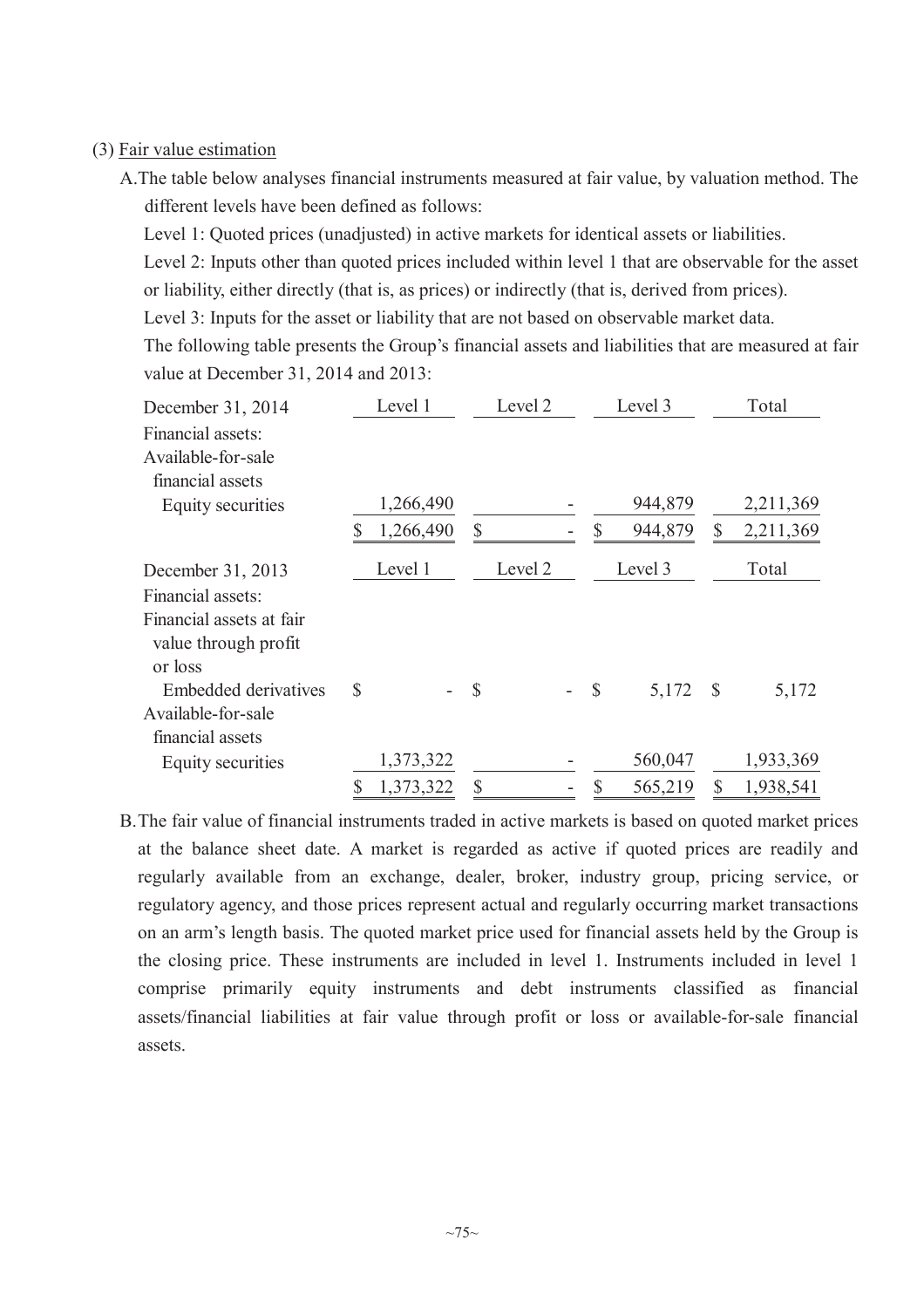- C.The fair value of financial instruments that are not traded in an active market is determined by using valuation techniques. These valuation techniques maximize the use of observable market data where it is available and rely as little as possible on entity specific estimates. If all significant inputs required to fair value an instrument are observable, the instrument is included in level 2.
- D.If one or more of the significant inputs is not based on observable market data, the instrument is included in level 3.
- E.Specific valuation techniques used to value financial instruments include:
	- (a)Quoted market prices or dealer quotes for similar instruments.
	- (b)The fair value of interest rate swaps is calculated as the present value of the estimated future cash flows based on observable yield curves.
	- (c)The fair value of forward foreign exchange contracts is determined using forward exchange rates at the balance sheet date, with the resulting value discounted back to present value.
- F.The following table presents the changes in level 3 instruments as at December 31, 2014 and 2013**.**

|                             | Equity securities | Debt securities |                |               | Derivative<br>financial<br>instruments |               | Total   |
|-----------------------------|-------------------|-----------------|----------------|---------------|----------------------------------------|---------------|---------|
|                             |                   |                 |                |               |                                        |               |         |
| At January 1, 2014          | \$<br>560,047     | $\mathcal{S}$   | $\blacksquare$ | $\mathcal{S}$ | 5,172                                  | $\mathcal{S}$ | 565,219 |
| Gains and losses recognised |                   |                 |                |               |                                        |               |         |
| in net income               |                   |                 | $-$ (          |               | $5,172$ ) (                            |               | 5,172)  |
| Gains and losses recognised |                   |                 |                |               |                                        |               |         |
| in other comprehensive      |                   |                 |                |               |                                        |               |         |
| mcome                       | 384,832           |                 |                |               |                                        |               | 384,832 |
| At December 31, 2014        | 944,879           |                 | ۰              |               |                                        |               | 944,879 |

|                             |                   |   |                 |   | Derivative  |   |         |
|-----------------------------|-------------------|---|-----------------|---|-------------|---|---------|
|                             |                   |   |                 |   | financial   |   |         |
|                             | Equity securities |   | Debt securities |   | instruments |   | Total   |
| At January 1, 2013          | \$<br>264,248     | S | 76,648          | S | 3,923       | S | 344,819 |
| Gains and losses recognised |                   |   |                 |   |             |   |         |
| in net income               |                   |   | 23,352          |   | 1,249       |   | 24,601  |
| Gains and losses recognised |                   |   |                 |   |             |   |         |
| in other comprehensive      |                   |   |                 |   |             |   |         |
| mcome                       | 295,799           |   |                 |   |             |   | 295,799 |
| Disposed of during the      |                   |   |                 |   |             |   |         |
| period                      |                   |   | 100,000         |   |             |   | 100,000 |
| At December 31, 2013        | 560,047           |   | ۰               |   | 5,172       |   | 565,219 |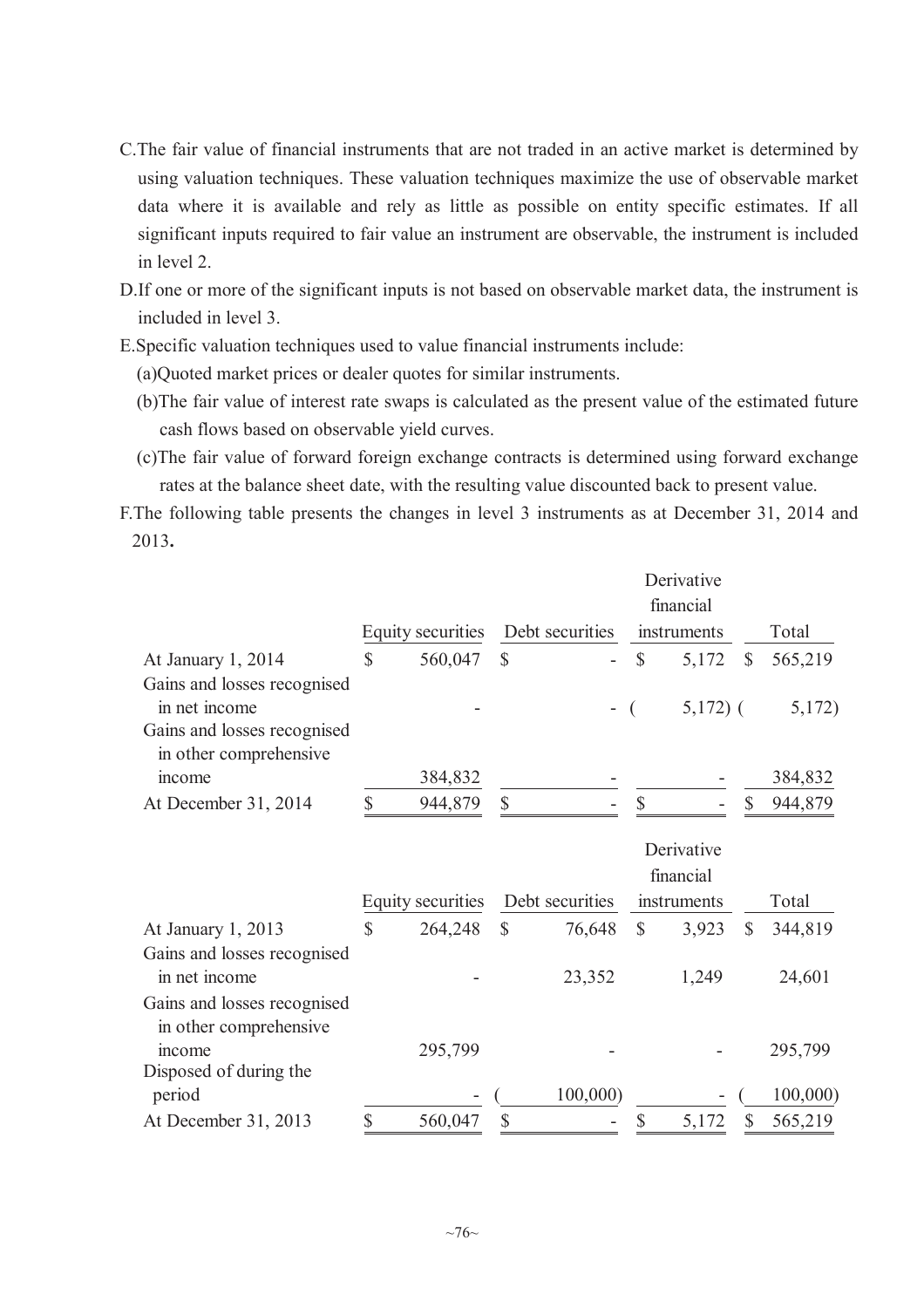### 13. SUPPLEMENTARY DISCLOSURES

 $(1)$ Significant transactions information

A. Loans to others:

| Number   |                                        |                                                                  |                                                    |                          | Maximum<br>outstanding                                            |                                            | Actual                  |                          |                               | Amount of                                        | Reason for                          | Allowance                   |                          | Collateral               | Limit on loans                           |                                               |          |
|----------|----------------------------------------|------------------------------------------------------------------|----------------------------------------------------|--------------------------|-------------------------------------------------------------------|--------------------------------------------|-------------------------|--------------------------|-------------------------------|--------------------------------------------------|-------------------------------------|-----------------------------|--------------------------|--------------------------|------------------------------------------|-----------------------------------------------|----------|
| (Note 1) | Creditor                               | <b>Borrower</b>                                                  | General ledger<br>account<br>(Note 2)              | Is a<br>related<br>party | balance during<br>the year ended<br>December 31,<br>2014 (Note 3) | Balance at<br>December 31<br>2014 (Note 8) | amount<br>drawn<br>down | Interest<br>rate $(\% )$ | Nature of<br>loan<br>(Note 4) | transactions<br>with the<br>borrower<br>(Note 5) | short-term<br>financing<br>(Note 6) | for<br>doubtful<br>accounts | Item                     | Value                    | granted to a<br>single party<br>(Note 7) | Ceiling on total<br>loans granted<br>(Note 7) | Footnote |
|          | Peony<br>S.A.                          | Kingtrans<br>Investment Intl.Logistics<br>(Tianjin) Co.,<br>Ltd. | Receivables<br>from related<br>parties<br>(Note 9) | Yes                      | 47,530<br>$\mathbb{S}$                                            | 47,530<br>-\$                              | $\mathbb{S}$            | 1.3253                   | 2                             | $\mathcal{S}$<br>$\sim$                          | Working<br>capital<br>requirement   | $\mathcal{S}$<br>$\sim$     | $\overline{\phantom{a}}$ | $S -$                    | \$ 8,028,834                             | \$20,072,086                                  |          |
|          | Peony<br>Investment Investment<br>S.A. | Luanta<br>(NetherLands)<br>N.V.                                  | Receivables<br>from related<br>parties             | Yes                      | 521,541                                                           | 475,298                                    | 307,199                 | $.2550-$<br>1.2655       | $\overline{2}$                |                                                  | Working<br>capital<br>requirement   | $\sim$                      | ÷                        | $\sim$                   | 8,028,834                                | 20,072,086                                    |          |
|          | Peony<br>Investment Ltd.<br>S.A.       | Clove Holding                                                    | Receivables<br>from related<br>parties<br>(Note 9) | Yes                      | 348,552                                                           | 348,552                                    | 332,708                 | 1.2670                   | 2                             |                                                  | Working<br>capital<br>requirement   | $\tilde{\phantom{a}}$       | $\blacksquare$           | $\blacksquare$           | 16,057,669                               | 20,072,086                                    |          |
|          | Peony<br>S.A.                          | Hemlock<br>Investment Equipment LLC.                             | Receivables<br>from related<br>parties<br>(Note 9) | Yes                      | 79,216                                                            | 79,216                                     | 79,216                  | 1.2688                   | 2                             |                                                  | Working<br>capital<br>requirement   | $\sim$                      | $\overline{\phantom{a}}$ | $\sim$                   | 16,057,669                               | 20,072,086                                    |          |
| 2        | Clove<br>Holding<br>Ltd.               | Whitney<br>Equipment LLC.                                        | Receivables<br>from related<br>parties<br>(Note 9) | Yes                      | 126,746                                                           | 126,746                                    | 126,746                 | 1.2326                   | 2                             | $\overline{\phantom{a}}$                         | Working<br>capital<br>requirement   | $\sim$                      | ٠                        | $\overline{\phantom{a}}$ | 1,078,881                                | 1,348,601                                     |          |
| 3        | Evergreen<br>Marine<br>(UK) Ltd.       | Kingtrans Intl.<br>Logistics<br>(Tianjin) Co.,<br>Ltd.           | Receivables<br>from related<br>parties<br>(Note 9) | Yes                      | 47,530                                                            | 47,530                                     |                         | 1.3253                   | 2                             |                                                  | Working<br>capital<br>requirement   | $\sim$                      | $\overline{\phantom{a}}$ | $\sim$                   | 1,011,029                                | 2,022,058                                     |          |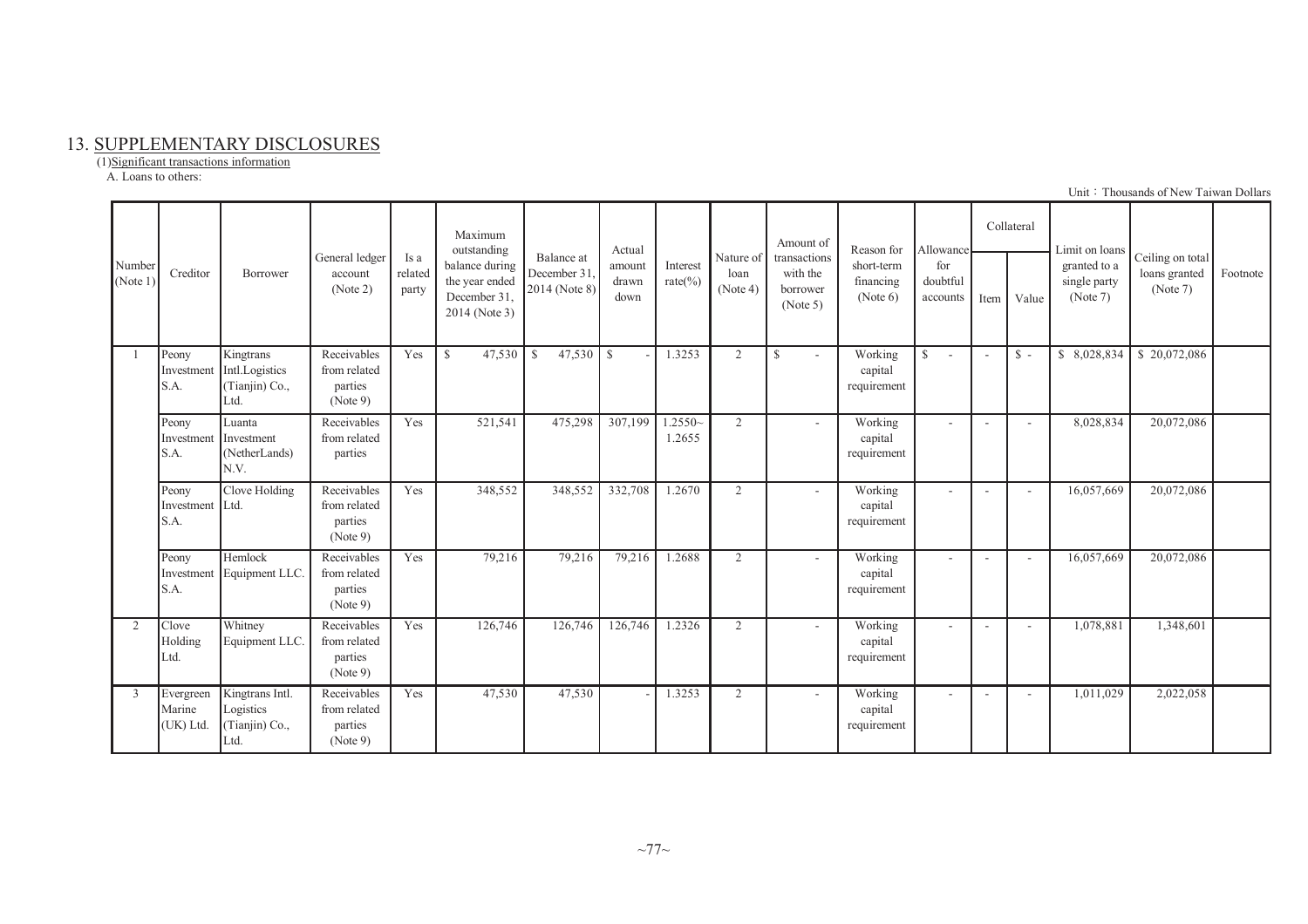Note 1: The numbers filled in for the loans provided by the Company or subsidiaries are as follows: (1) The Company is '0'. (2) The subsidiaries are numbered in order starting from '1'. Note 2: Fill in the name of account in which the loans are recognized, such as receivables–related parties, current account with stockholders, prepayments, temporary payments, etc. Note 3 Fill in the year-to-date maximum outstanding balance of loans to others as of the reporting period. Note 4: The column of 'Nature of loan' shall fill in 1.'Business association' or 2.'Short-term financing'. Note 5: Fill in the amount of business transactions when nature of the loan is related to business transactions, which is the amount of business transactions occurred between the creditor and borrower in the current year. Note 6: Fill in purpose of loan when nature of loan belongs to short-term financing, for example, repaymen<sup>t</sup> of loan, acquisition of equipment, working capital, etc. Note 7: Fill in limit on loans granted to a single party and ceiling on total loans granted as prescribed in the creditor company's "Procedures for Provision of Loans", and state each individual party to which the loans have been provided and the calculation for ceiling on total loans granted in the footnote 1.According to the company's credit policy, the total amount of loans granted to <sup>a</sup> single company should not exceed 20% of the net worth stated in the latest financial statements. The calculation is as follows: PEONY USD 1,266,917\*31.6865\*20%=8,028,834 EMU USD 159,536\*31.6865\*20%=1,011,029 The company held 100% voting shares directly and indirectly in foreign company, that the total amount of loans granted to a single company shoud not exceed 40% of the net worth stated in the financial statements. The calculation is as follows: PEONY USD 1,266,917\*31.6865\*40%=16,057,669 CLOVE USD 85,122\*31.6865\*40%=1,078,881 2. According to the company's credit policy, the total amount of loans granted by the company should not exceed 40% of the net worth stated in the latest financial statements. The calculation is as follows: EMU USD 159,536\*31.6865\*40%=2,022,058 The company held 100% voting shares directly and indirectly in foreign company, that the total amount of loans granted to the company shoud not exceed 50% of the net worth stated in the financial statements. The calculation is as follows: PEONY USD 1,266,917\*31.6865\*50%=20,072,086 CLOVE USD 85,122\*31.6865\*50%=1,348,601 Note 8: The amounts of funds to be loaned to others which have been approved by the board of directors of <sup>a</sup> public company in accordance with Article 14, Item <sup>1</sup> of the "Regulations Governing Loaning of Funds and Making of Endorsements/Guarantees by Public Companies" should be included in its published balance of loans to others at the end of the reporting period to reveal the risk of loaning the public company bears, even though they have not ye<sup>t</sup> been appropriated. However, this balance should exclude the loans repaid when repayments are done subsequently to reflect the risk adjustment. In addition, if the board of directors of a public company has authorized the chairman to loan funds in instalments or in revolving within certain lines and within one year in accordance with Article 14, Item <sup>2</sup> of the "Regulations Governing Loaning of Funds and Making of Endorsements/Guarantees by Public Companies", the published balance of loans to others at the end of the reporting period should also include these lines of loaning approved by the board of directors, and these lines of loaning should not be excluded from this balance even though the loans are repaid subsequently, for taking into consideration they could be loaned again thereafter. Note 9: This transaction was written off when the consolidated financial statements were prepared.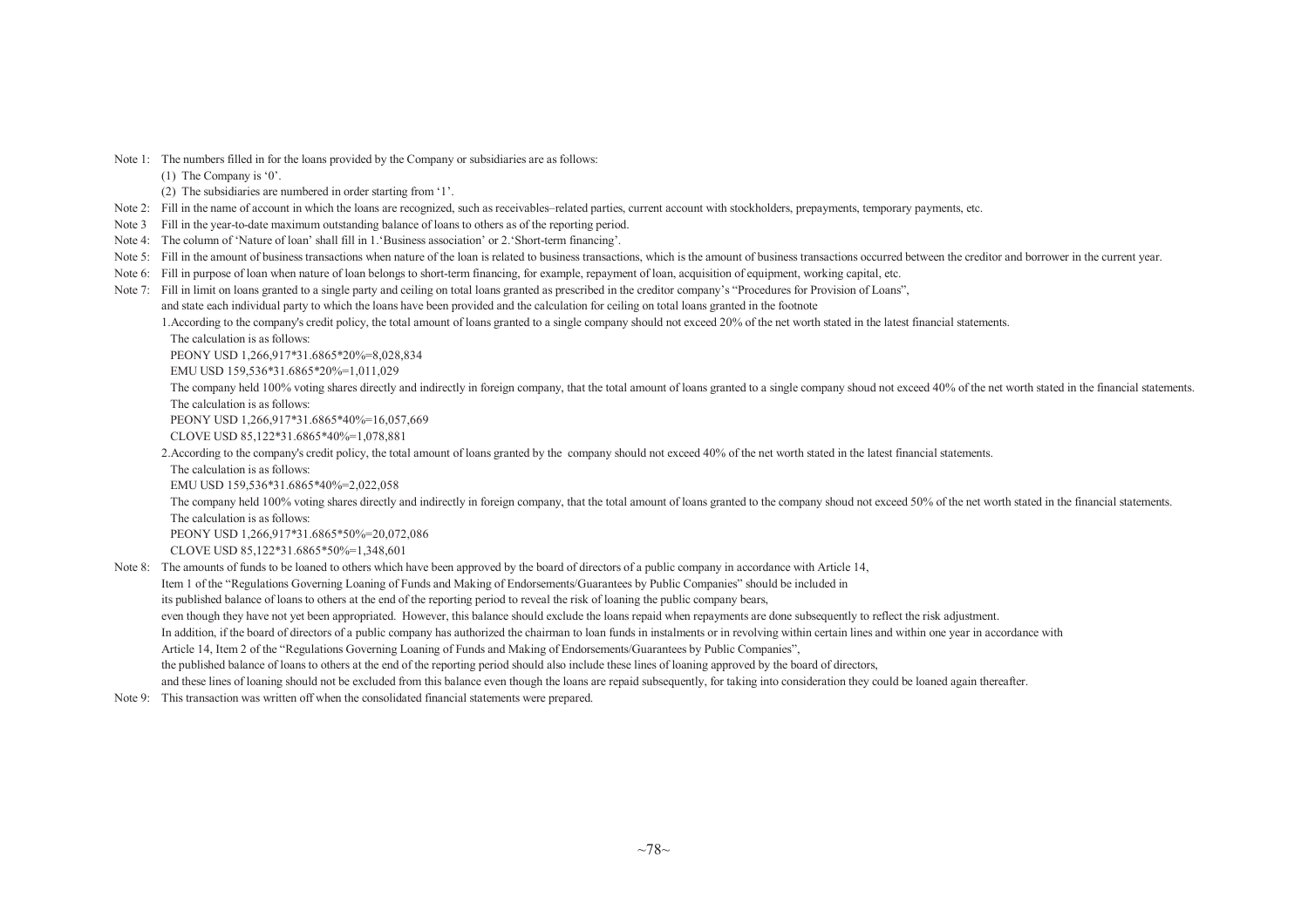B. Provision of endorsements and guarantees to others:

|                    |                                 | Party being endorsed / guaranteed              |                                                                |                                                                                      | Maximum                                                                                   |                                                                                       |                                         |                                                                        | Ratio of                                                                                                                 |                                                                                  |                                                                                              |                                                                                              | Provision of                                                                   |          |
|--------------------|---------------------------------|------------------------------------------------|----------------------------------------------------------------|--------------------------------------------------------------------------------------|-------------------------------------------------------------------------------------------|---------------------------------------------------------------------------------------|-----------------------------------------|------------------------------------------------------------------------|--------------------------------------------------------------------------------------------------------------------------|----------------------------------------------------------------------------------|----------------------------------------------------------------------------------------------|----------------------------------------------------------------------------------------------|--------------------------------------------------------------------------------|----------|
| Number<br>(Note 1) | Endorser/guarantor              | Company name                                   | Relationship<br>with the<br>endorser/<br>guarantor<br>(Note 2) | Limit on<br>endorsements/<br>gurantees<br>provided for a<br>single party<br>(Note 3) | outstanding<br>endorsement/<br>guarantee<br>amount as of<br>December 31, 2014<br>(Note 4) | Outstanding<br>endorsement/<br>guarantee<br>amount at<br>December 31<br>2014 (Note 5) | Actual amount<br>drawn down<br>(Note 6) | Amount of<br>endorsements<br>/guarantees<br>secured with<br>collateral | accumulated<br>endorsement/<br>guarantee<br>amount to net asset<br>value of the<br>endorser/guarantor<br>company $(\% )$ | Ceiling on total<br>amount of<br>endorsements<br>guarantees<br>provided (Note 3) | Provision of<br>endorsements<br>guarantees by<br>parent company<br>to subsidiary<br>(Note 7) | Provision of<br>endorsements<br>guarantees by<br>subsidiary to<br>parent company<br>(Note 7) | endorsements<br>guarantees to<br>the party in<br>Mainland<br>China<br>(Note 7) | Footnote |
| $\theta$           | Evergreen Marine<br>Corporation | Greencompass<br>Marine S.A.                    | $\overline{3}$                                                 | $\mathbb{S}$<br>121,818,589 \$                                                       |                                                                                           | 33,326,933 \$ 30,062,784                                                              |                                         |                                                                        | 49.36                                                                                                                    | 152,273,236<br>l S                                                               | Y                                                                                            | N                                                                                            | N                                                                              |          |
| $\theta$           | Evergreen Marine<br>Corporation | Peony Investment<br>S.A.                       | $\overline{2}$                                                 | 121,818,589                                                                          | 468,960                                                                                   | 468,960                                                                               | 310,528                                 |                                                                        | 0.77                                                                                                                     | 152,273,236                                                                      | Y                                                                                            | N                                                                                            | N                                                                              |          |
| $\theta$           | Evergreen Marine<br>Corporation | Evergreen Marine<br>(UK) Limited               | 3                                                              | 121,818,589                                                                          | 43,992,095                                                                                | 42,192,010                                                                            | 38,238,821                              |                                                                        | 67.27                                                                                                                    | 152,273,236                                                                      | Y                                                                                            | N                                                                                            | N                                                                              |          |
| $\Omega$           | Evergreen Marine<br>Corporation | Whitney<br>Equipment LLC.                      | 3                                                              | 121,818,589                                                                          | 1,563,014                                                                                 | 1,155,653                                                                             | 1,131,054                               |                                                                        | 1.90                                                                                                                     | 152,273,236                                                                      | Y                                                                                            | N                                                                                            | N                                                                              |          |
| $\theta$           | Evergreen Marine<br>Corporation | Hemlock<br>Equipment LLC.                      | 3                                                              | 121,818,589                                                                          | 659,131                                                                                   | 559,020                                                                               | 549,313                                 |                                                                        | 0.92                                                                                                                     | 152,273,236                                                                      | Y                                                                                            | N                                                                                            | N                                                                              |          |
| $\theta$           | Evergreen Marine<br>Corporation | Colon Container<br>Terminal S.A.               | 6                                                              | 30,454,047                                                                           | 695,836                                                                                   | 695,836                                                                               | 179,780                                 |                                                                        | 1.14                                                                                                                     | 152,273,236                                                                      | N                                                                                            | N                                                                                            | N                                                                              |          |
| $\Omega$           | Evergreen Marine<br>Corporation | <b>Balsam</b> Investment<br>(Netherlands) N.V. | 6                                                              | 30,454,047                                                                           | 1,621,057                                                                                 | 1,055,794                                                                             | 753,030                                 |                                                                        | 1.73                                                                                                                     | 152,273,236                                                                      | N                                                                                            | N                                                                                            | N                                                                              |          |
|                    | Greencompass<br>Marine S.A.     | <b>Taranto Container</b><br>Terminal S.p.A     |                                                                | 147,678                                                                              | 123,969                                                                                   | 26,777                                                                                | 26,777                                  |                                                                        | 0.11                                                                                                                     | 62,104,357                                                                       | N                                                                                            | N                                                                                            | N                                                                              |          |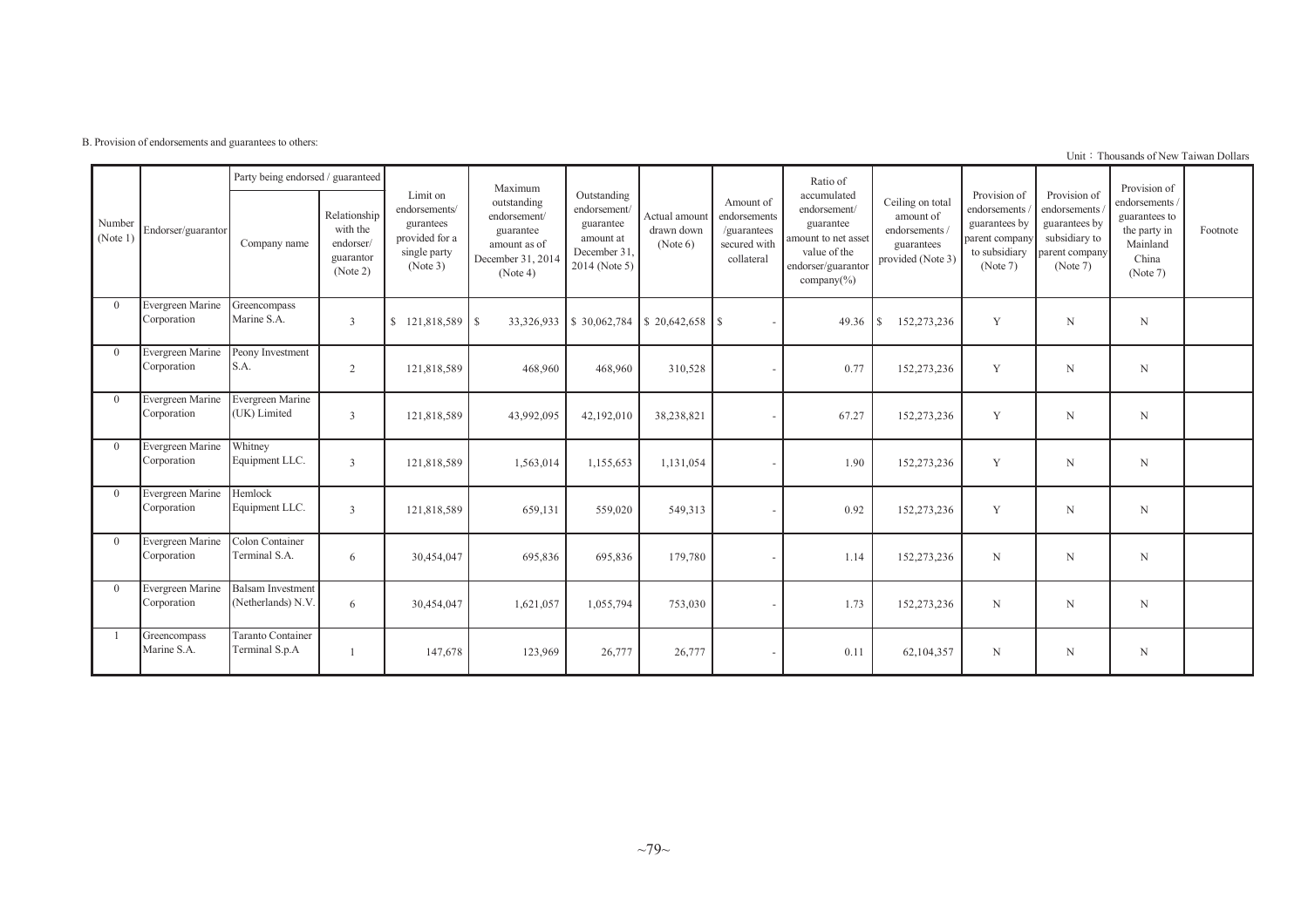- Note 1: The numbers filled in for the endorsements/guarantees provided by the Company or subsidiaries are as follows:
	- (1) The Company is '0'
	- (2) The subsidiaries are numbered in order starting from '1'.
- Note 2: Relationship between the endorser/guarantor and the party being endorsed/guaranteed is classified into the following six categories; fill in the number of category each case belongs to
	- (1) Having business relationship.
	- (2) The endorser/guarantor parent company owns directly more than 50% voting shares of the endorsed/guaranteed subsidiary.
	- (3) The endorser/guarantor parent company and its subsidiaries jointly own more than 50% voting shares of the endorsed/guaranteed company.
	- (4) The endorsed/guaranteed paren<sup>t</sup> company directly or indirectly owns more than 50% voting shares of the endorser/guarantor subsidiary.
	- (5) Mutual guarantee of the trade as required by the construction contract.
	- (6) Due to joint venture, each shareholder provides endorsements/guarantees to the endorsed/guaranteed company in proportion to its ownership.
- Note 3: Fill in limit on endorsements/guarantees provided for a single party and ceiling on total amount of endorsements/guarantees provided as prescribed in the endorser/guarantor company's
	- "Procedures for Provision of Endorsements and Guarantees", state each individual party to which the endorsements/guarantees have been provided,and the calculation for ceiling on total amount of endorsements/guarantees provided in the footnote.

Accoring to the company's credit policy, the total amount of endorsements or gurantees provided by the company should not exceed 250% of the net worth stated in the latest financial statements. The calculation is as follows:

The Company: 60,909,295\*250%=152,273,236

Limit on endorsement or guarantees provided by the company for a single entity is \$30,454,647 (amounting to 50% of its net worth).

When the Company owns more than 50% voting shares of the endorsed/ guaranteed company, the limit on endorsement or guarantees provided by the Company should not exceed the 200% of the its net worth, which equals to \$121,81 Accoring to the GMS's credit policy, the total amount of endorsements or gurantees provided by the GMS should not exceed 250% of the net worth stated in the latest financial statements.

The calculation is as follows:

USD 783,985\*31.6865\*250%=62,104,357

The amount of endorsement or guarantees provided by the Company for <sup>a</sup> single entity should not exceed the transaction amounts for the latest fiscal year with the entity.

The calculation is as follows: USD 4,661\*31.6865=147,678.

- Note 4: Fill in the year-to-date maximum outstanding balance of endorsements/guarantees provided as of the reporting period.
- Note 5: Once endorsement/guarantee contracts or promissory notes are signed/issued by the endorser/guarantor company to the banks, the endorser/guarantor company bears endorsement/guarantee liabilities. And all other events involve endorsements and guarantees should be included in the balance of outstanding endorsements and guarantees.
- Note 6: Fill in the actual amount of endorsements/guarantees used by the endorsed/guaranteed company.
- Note 7: Fill in 'Y' for those cases of provision of endorsements/guarantees by listed parent company to subsidiary and provision by subsidiary to listed parent company, and provision to the party in Mainland China.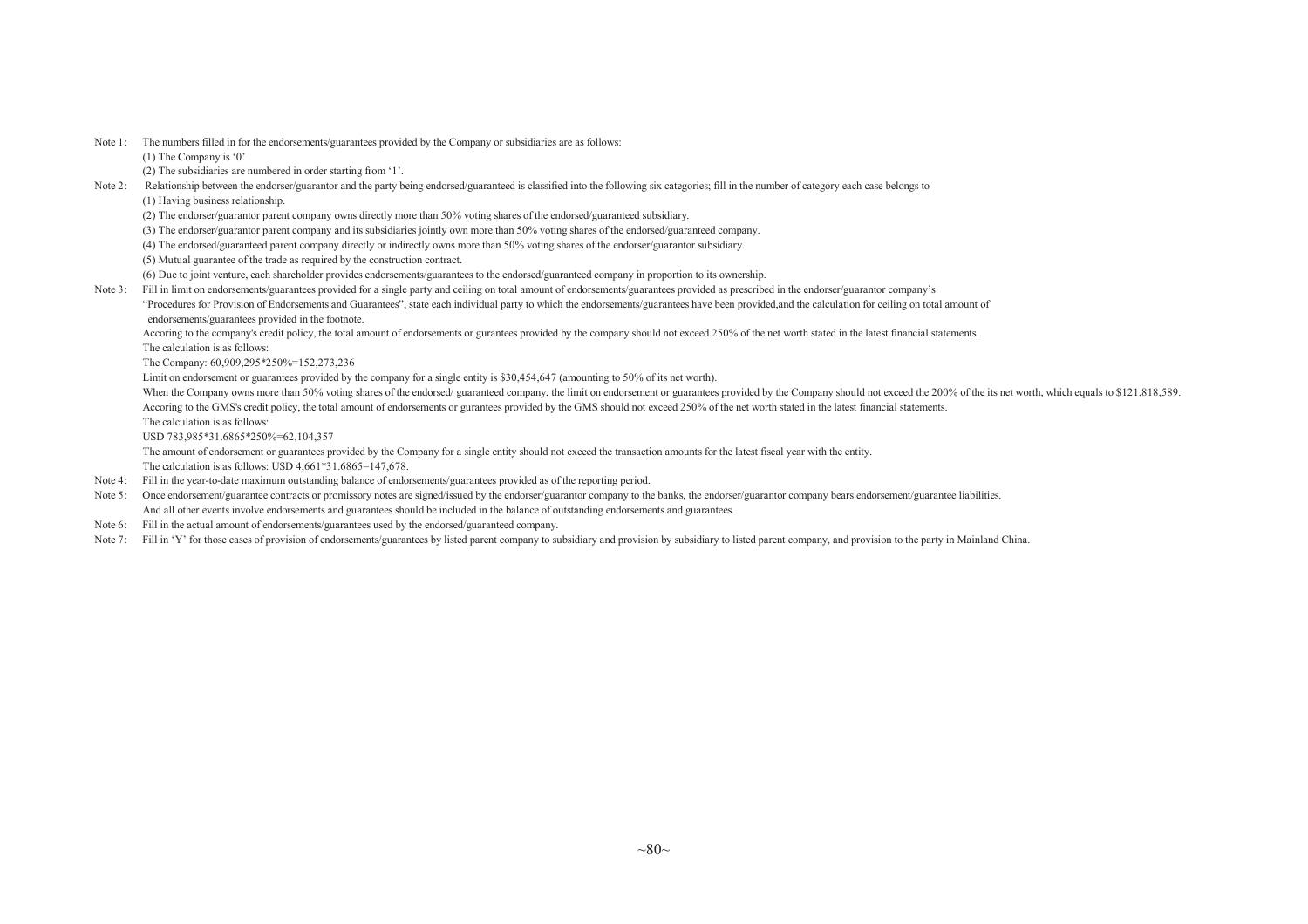C. Holding of marketable securities at the end of the period (not including subsidiaries, associates and joint ventures):

|  |                                                         |  |  | Unit: Thousands of New Taiwan Dollars / Thousands of shares |  |
|--|---------------------------------------------------------|--|--|-------------------------------------------------------------|--|
|  | $\sim$ $\sim$ $\sim$ $\sim$ $\sim$ $\sim$ $\sim$ $\sim$ |  |  |                                                             |  |

|                                        |                                                                                            | Relationship with the         |                                                      |                     |                        | As of December 31, 2014 |            |                      |
|----------------------------------------|--------------------------------------------------------------------------------------------|-------------------------------|------------------------------------------------------|---------------------|------------------------|-------------------------|------------|----------------------|
| Securities held by<br>Evergreen Marine | Marketable securities<br>(Note 1)                                                          | securities issuer<br>(Note 2) | General ledger account                               | Number of<br>shares | Book value<br>(Note 3) | Ownership<br>(%)        | Fair value | Footnote<br>(Note 4) |
| Corporation                            | Stock:                                                                                     |                               |                                                      |                     |                        |                         |            |                      |
|                                        | Power World Fund Inc.                                                                      |                               | Available-for-sale financial assets<br>- non-current | $1,017$ \$          | 10,169                 |                         | 10,169     |                      |
|                                        | Taiwan HSR Consortium                                                                      |                               | $\prime\prime$                                       | 126,735             | 501,871                | 1.95                    | 501,871    |                      |
|                                        | Linden Technologies, Inc.                                                                  |                               | $\prime\prime$                                       | 50                  | 33,756                 | 2.49                    | 33,756     |                      |
|                                        | TopLogis, Inc.                                                                             |                               | $\prime\prime$                                       | 2,464               | 5,668                  | 17.48                   | 5,668      |                      |
|                                        | Ever Accord Construction Corp.                                                             |                               | $\prime\prime$                                       | 9,317               | 84,034                 | 17.50                   | 84,034     |                      |
|                                        | Central Reinsurance Corp.                                                                  |                               | $\prime\prime$                                       | 47,492              | 764,619                | 8.45                    | 764,619    |                      |
|                                        | Financial bonds:                                                                           |                               |                                                      |                     |                        |                         |            |                      |
|                                        | Bank of Taichung Unsecured Subordinated Financial<br>Debentures                            |                               | Held-to-maturity financial asset<br>- non-current    |                     | 220,000                |                         | 220,000    |                      |
|                                        | Ta Chong Commercial Bank 1st Unsecured<br>Subordinate Financial Debentures-B Issue in 2009 |                               | $\prime\prime$                                       |                     | 100,000                |                         | 100,000    |                      |
|                                        | Sunny Bank 1st Subordinate Financial Debentures-B<br>Issue in 2010                         |                               | $\prime\prime$                                       |                     | 50,000                 |                         | 50,000     |                      |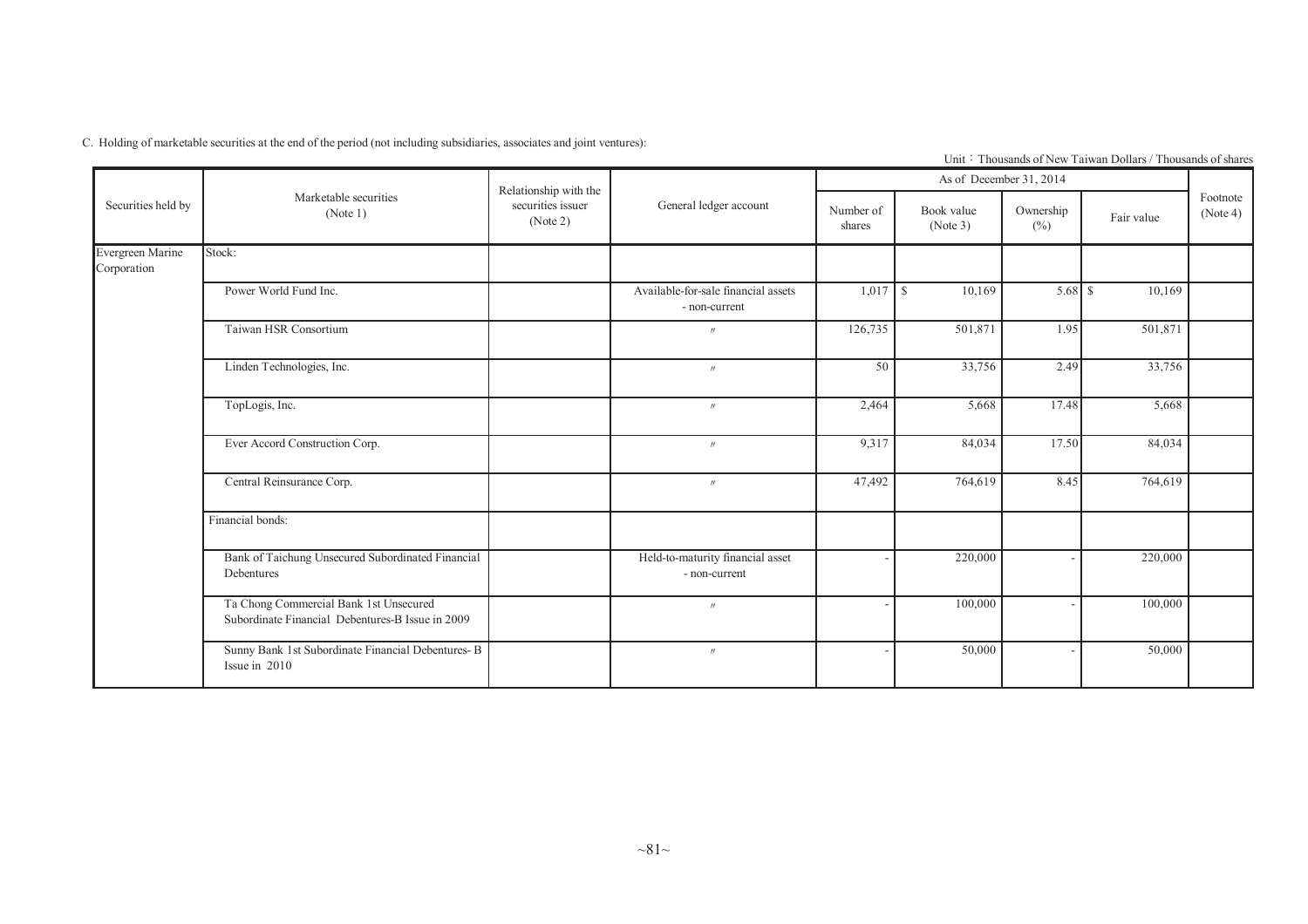| Securities held by                                   |                                          | Relationship with the         |                                                      |                     | As of December 31, 2014      |                        |                     |            |            |                      |  |
|------------------------------------------------------|------------------------------------------|-------------------------------|------------------------------------------------------|---------------------|------------------------------|------------------------|---------------------|------------|------------|----------------------|--|
|                                                      | Marketable securities<br>(Note 1)        | securities issuer<br>(Note 2) | General ledger account                               | Number of<br>shares |                              | Book value<br>(Note 3) | Ownership<br>$(\%)$ |            | Fair value | Footnote<br>(Note 4) |  |
| Peony Investment<br>S.A.                             | Dongbu Pusan Container Terminal Co. Ltd. |                               | Available-for-sale financial assets<br>- non-current | 300                 | $\overline{\phantom{a}}$ USD | 8,446                  | $15.00$ USD         |            | 8,446      |                      |  |
|                                                      | Hutchison Inland Container Depots Ltd.   |                               | $^{\prime\prime}$                                    | 0.75                | <b>USD</b>                   | 369                    |                     | $7.50$ USD | 369        |                      |  |
|                                                      | Colombo - South Asia Gateway Terminal    |                               | $^{\prime\prime}$                                    | 18,942              | <b>USD</b>                   | 16,707                 | 5.00                | <b>USD</b> | 16,707     |                      |  |
| Evergreen Shipping<br>Agency (Singapore)<br>Pte Ltd. | RTW AIR SERVICES (S) Pte. Ltd.           |                               | $^{\prime\prime}$                                    | 30                  | SGD                          | 44                     | 2.00                | SGD        | 44         |                      |  |
| Evergreen Shipping<br>Agency (Thailand)<br>Co., Ltd. | Green Siam Air Service Co., Ltd.         |                               | $^{\prime\prime}$                                    |                     | <b>THB</b>                   | 1,160                  | 2.00                | <b>THB</b> | 1,160      |                      |  |
| Evergreen Shipping<br>Agency<br>(Deutschland) GmbH   | Zoll Pool Hafen hamburg AG               |                               | $^{\prime\prime}$                                    | 10                  | <b>EUR</b>                   | 10                     |                     | 2.86 EUR   | 10         |                      |  |

Note 1: Marketable securities in the table refer to stocks, bonds, beneficiary certificates and other related derivative securities within the scope of IAS 39 'Financial instruments : recognition and measurement.'

Note 2: Leave the column blank if the issuer of marketable securities is non-related party.

Note 3: Fill in the amount after adjusted at fair value and deducted by accumulated impairment for the marketable securities measured at fair value; fill in the acquisition cost or amortised cost deducted by accumulated

impairment for the marketable securities not measured at fair value.

Note 4: The number of shares of securities and their amounts pledged as security or pledged for loans and their restrictions on use under some agreements should be stated in the footnote if the securities presented herein

such conditions.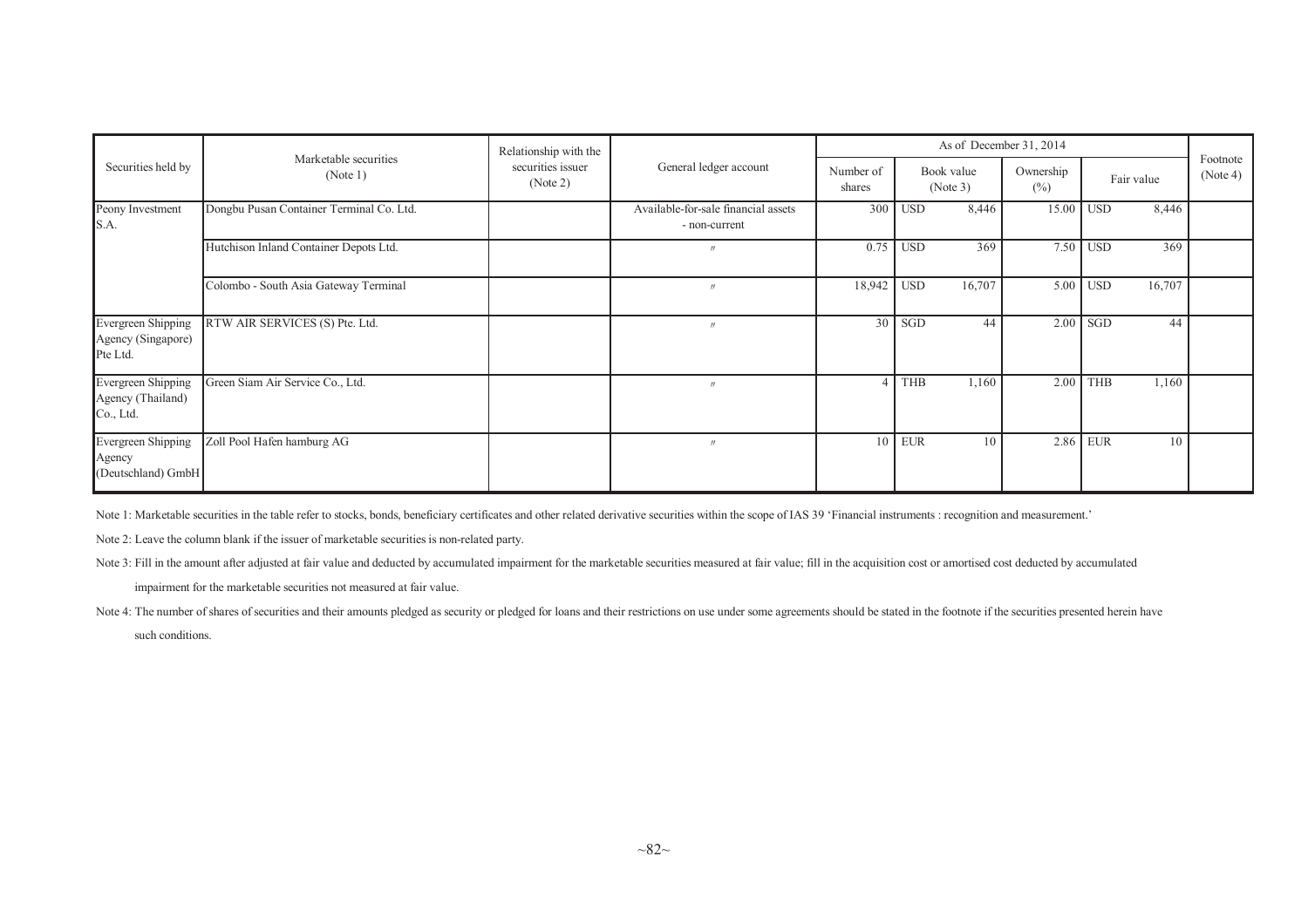D.Acquisition or sale of the same security with the accumulated cost exceeding NT\$300 million or 20% of the Company's paid-in capital:

Unit: Thousands of New Taiwan Dollars / Thousands of shares

| Investor                           | Marketable securities             | General                                                             | Counterparty | Relationship<br>with the |                     | Balance as at<br>January 1, 2014 |                     | Addition<br>(Note 3) |                     | Disposal      | (Note 3)       |                            |                     | Balance as at<br>December 31, 2014 |
|------------------------------------|-----------------------------------|---------------------------------------------------------------------|--------------|--------------------------|---------------------|----------------------------------|---------------------|----------------------|---------------------|---------------|----------------|----------------------------|---------------------|------------------------------------|
|                                    | (Note 1)                          | ledger account                                                      | (Note 2)     | investor<br>(Note 2)     | Number of<br>shares | Amount                           | Number of<br>shares | Amount               | Number of<br>shares | Selling price | Book value     | Gain (loss)<br>on disposal | Number of<br>shares | Amount                             |
| Evergreen<br>Marine<br>Corporation | Beneficary<br>Certificates:       |                                                                     |              |                          |                     |                                  |                     |                      |                     |               |                |                            |                     |                                    |
|                                    | PCAWell Pool Money<br>Market Fund | Financial Assets at fair<br>value through profit or<br>loss-current |              |                          |                     | S                                | 22,569              | 300,000              | 22,569              | 300,191       | 300,000<br>l s | $\mathcal{S}$<br>191       |                     |                                    |
|                                    | Taishin 1699 Money<br>Market Fund | $^{\prime\prime}$                                                   |              |                          |                     | ۰                                | 30,235              | 400,000              | 30,235              | 400,307       | 400,000        | 307                        |                     | $\sim$                             |
|                                    | Capital Money<br>Market           | $^{\prime\prime}$                                                   |              |                          |                     | $\overline{\phantom{a}}$         | 30,381              | 480,000              | 30,381              | 480,236       | 480,000        | 236                        |                     | $\sim$                             |
|                                    | Mega Diamond Bond<br>Fund         | $^{\prime\prime}$                                                   |              |                          |                     |                                  | 45,676              | 560,000              | 45,676              | 560,861       | 560,000        | 861                        |                     |                                    |

Note 1: Marketable securities in the table refer to stocks, bonds, beneficiary certificates and other related derivative securities.

Note 2: Fill in the columns the counterparty and relationship if securities are accounted for under the equity method; otherwise leave the columns blank.

Note 3: Aggregate purchases and sales amounts should be calculated separately at their market values to verify whether they individually reach NT\$300 million or 20% of paid-in capital or more.

Note 4: Paid-in capital referred to herein is the paid-in capital of parent company.In the case that shares were issued with no par value or a par value other than NT\$10 per share, the 20 % of

paid-in capital shall be replaced by 10% of equity attributable to owners other parent.in the calculation.

E. Acquisition of real estate reaching NT\$300 million or 20% of paid-in capital or more: None.

F. Disposal of real estate reaching NT\$300 million or 20% of paid-in capital or more: None.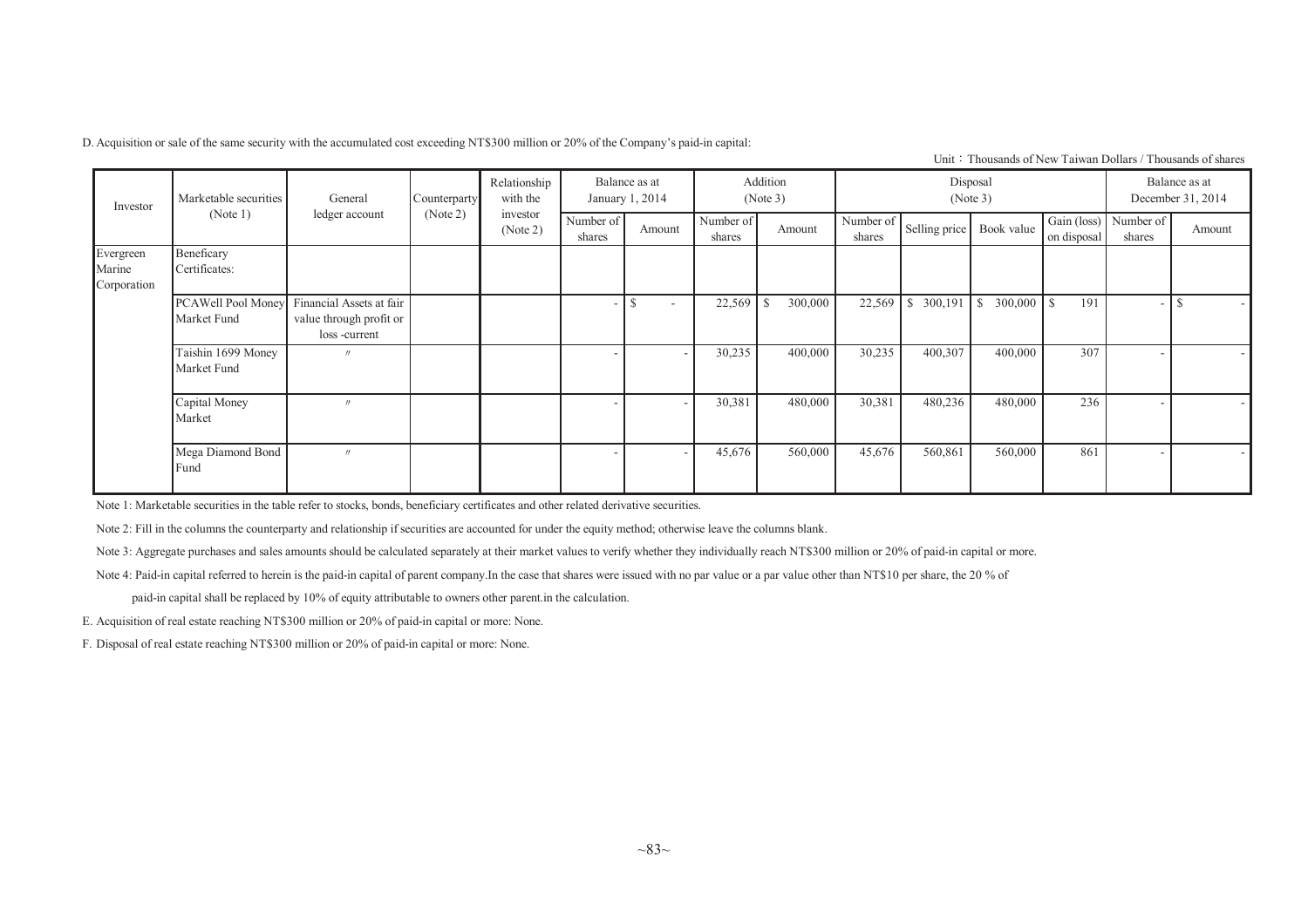G. Purchases or sales of goods from or to related parties reaching NT\$100 million or 20% of paid-in capital or more:

|                                       |                                                      |                                                         |                      | Transaction              |                                                |                  | terms compared to third party | Differences in transaction<br>transactions (Note 1) |               | Notes/accounts receivable<br>(payable)                              |                      |
|---------------------------------------|------------------------------------------------------|---------------------------------------------------------|----------------------|--------------------------|------------------------------------------------|------------------|-------------------------------|-----------------------------------------------------|---------------|---------------------------------------------------------------------|----------------------|
| Purchaser/seller                      | Counterparty                                         | Relationship with the<br>counterparty                   | Purchases<br>(Sales) | Amount                   | Percentage of<br>total<br>purchases<br>(sales) | Credit term      | Unit price                    | Credit term                                         | Balance       | Percentage of<br>total<br>notes/accounts<br>receivable<br>(payable) | Footnote<br>(Note 2) |
| Evergreen Marine<br>Corporation       | Evergreen International<br>Storage & Transport Corp. | Investee accounted for using<br>equity method           | Purchases            | 439,387<br>$\mathcal{S}$ | 2%                                             | $30 - 60$ Days   | l s                           |                                                     | 13,753)<br>(S | $1\%$                                                               |                      |
|                                       | Evergreen International                              | Investee of the Company's                               | Sales                | 1,761,067                | 7%                                             | $30 - 60$ Days   |                               | $\overline{\phantom{a}}$                            | 62,819        | 3%                                                                  |                      |
|                                       | Corp.                                                | major shareholder                                       | Purchases            | 382,827                  | 2%                                             | 30~60 Days       |                               | $\overline{\phantom{a}}$                            | 448)          |                                                                     |                      |
|                                       | <b>Taiwan Terminal Services</b><br>Co., Ltd.         | Subsidiary of the Company                               | Purchases            | 799,897                  | 3%                                             | $30 - 60$ Days   |                               |                                                     | 45,113        | 2%                                                                  | (Note)               |
|                                       | Gaining Enterprise S.A.                              | Subsidiary of EITC accounted<br>for using equity method | Purchases            | 1,567,481                | 6%                                             | $30 - 60$ Days   |                               |                                                     |               |                                                                     |                      |
|                                       | Greencompass Marine S.A.                             | Indirect subsidiary of the                              | Sales                | 1,402,515                | $5\%$                                          | $30 - 60$ Days   |                               | $\overline{\phantom{a}}$                            | 4,974         |                                                                     | (Note)               |
|                                       |                                                      | Company                                                 | Purchases            | 811,262                  | $3\%$                                          | 30~60 Days       |                               |                                                     |               |                                                                     | (Note)               |
|                                       | Evergreen Marine (UK)                                | Indirect subsidiary of the                              | Sales                | 1,103,979                |                                                | $4\%$ 30~60 Days |                               |                                                     | 9,307         |                                                                     | (Note)               |
|                                       | Limited                                              | Company                                                 | Purchases            | 272,428                  | $1\%$                                          | 30~60 Days       |                               |                                                     |               |                                                                     | (Note)               |
|                                       | Italia Marittima S.p.A.                              | Investee of Balsam                                      | Sales                | 818,875                  | 3%                                             | 30~60 Days       |                               | ٠                                                   | 33,294        | $1\%$                                                               |                      |
|                                       |                                                      |                                                         | Purchases            | 522,453                  | 2%                                             | 30~60 Days       |                               |                                                     | 30,744        | $1\%$                                                               |                      |
|                                       | Evergreen Marine                                     | Investee of the Company's                               | Sales                | 1,646,472                | 6%                                             | 30~60 Days       |                               |                                                     | 2,053         |                                                                     |                      |
|                                       | (Singapore) Pte. Ltd.                                | major shareholder                                       | Purchases            | 192,007                  | $1\%$                                          | $30 - 60$ Days   |                               |                                                     | 7,125         |                                                                     |                      |
|                                       | Evergreen Marine (Hong<br>Kong) Ltd.                 | Investee of the Company's<br>major shareholder          | Purchases            | 212,704                  | $1\%$                                          | $30 - 60$ Days   |                               |                                                     |               |                                                                     |                      |
| Taiwan Terminal<br>Services Co., Ltd. | Evergreen Marine Corp.                               | The parent                                              | Sales                | 799,897                  | 100%                                           | $30 - 60$ Days   |                               |                                                     | 45,113        | 100%                                                                | (Note)               |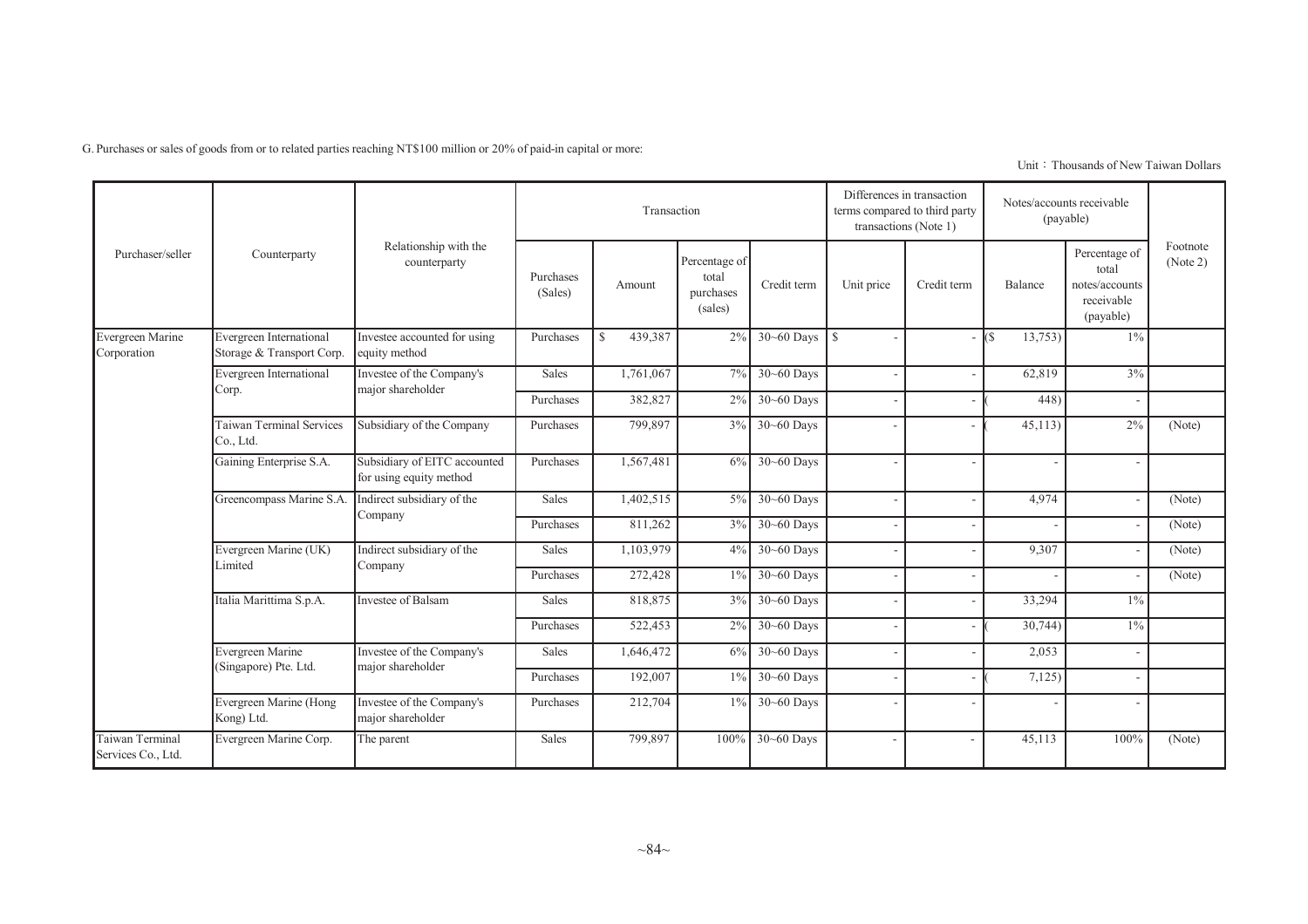|                             |                                           |                                                       | Transaction          |            |        |                                                |                | Differences in transaction<br>terms compared to third party<br>transactions (Note 1) |             |            |         | Notes/accounts receivable<br>(payable)                              |                      |
|-----------------------------|-------------------------------------------|-------------------------------------------------------|----------------------|------------|--------|------------------------------------------------|----------------|--------------------------------------------------------------------------------------|-------------|------------|---------|---------------------------------------------------------------------|----------------------|
| Purchaser/seller            | Counterparty                              | Relationship with the<br>counterparty                 | Purchases<br>(Sales) |            | Amount | Percentage of<br>total<br>purchases<br>(sales) | Credit term    | Unit price                                                                           | Credit term |            | Balance | Percentage of<br>total<br>notes/accounts<br>receivable<br>(payable) | Footnote<br>(Note 2) |
| <b>Everport Terminal</b>    | Evergreen Marine                          | Investee of the Parent                                | Sales                | <b>USD</b> | 22,642 | 27%                                            | 10 Days        | $\mathbf S$                                                                          |             | <b>USD</b> | 743     | 20%                                                                 |                      |
| Services Inc.               | (Singapore) Pte. Ltd.                     | Company's major shareholder                           |                      |            |        |                                                |                |                                                                                      |             |            |         |                                                                     |                      |
|                             | Greencompass Marine S.A.                  | Indirect subsidiary of the Parent<br>Company          | Sales                | <b>USD</b> | 13,396 | 16%                                            | 10 Days        |                                                                                      |             | <b>USD</b> | 426     | 11%                                                                 | (Note)               |
|                             | Evergreen Marine (UK)<br>Limited          | Indirect subsidiary of the Parent<br>Company          | Sales                | <b>USD</b> | 23,936 | 28%                                            | 10 Days        |                                                                                      |             | <b>USD</b> | 741     | 20%                                                                 | (Note)               |
|                             | Seaside Transportation<br>Service LLC.    | Investee of the Parent<br>Company's major shareholder | Sales                | <b>USD</b> | 15,302 | 18%                                            | 10 Days        |                                                                                      |             | $-$ USD    | 1,057   | 28%                                                                 |                      |
|                             | Italia Marittima S.p.A.                   | Investee of Balsam                                    | Sales                | <b>USD</b> | 5,629  | 7%                                             | 10 Days        |                                                                                      |             | - IUSD     | 175     | $5\%$                                                               |                      |
| Greencompass Marine<br>S.A. | Evergreen Marine (Hong<br>Kong) Ltd.      | Investee of the Parent<br>Company's major shareholder | Purchases            | <b>USD</b> | 42,464 | 2%                                             | $15~30$ Days   |                                                                                      |             |            |         |                                                                     |                      |
|                             | Evergreen International<br>S.A.           | Major shareholder of the Parent<br>Company's          | Purchases            | <b>USD</b> | 16,884 | 1%                                             | $15-30$ Days   |                                                                                      |             | $-$ (USD   | 2,211   | $1\%$                                                               |                      |
|                             | Evergreen Marine (UK)<br>Limited          | Indirect subsidiary of the Parent<br>Company          | Sales                | <b>USD</b> | 27,123 | $1\%$                                          | $15-30$ Days   |                                                                                      |             |            |         |                                                                     | (Note)               |
|                             |                                           |                                                       | Purchases            | <b>USD</b> | 18,233 | 1%                                             | $15-30$ Days   |                                                                                      |             |            |         |                                                                     | (Note)               |
|                             | Evergreen Marine                          | Investee of the Parent                                | Sales                | <b>USD</b> | 61,339 | 3%                                             | $15~30$ Days   |                                                                                      |             | - Iusd     | 756     |                                                                     |                      |
|                             | (Singapore) Pte. Ltd.                     | Company's major shareholder                           | Purchases            | <b>USD</b> | 21,406 | 1%                                             | $15~30$ Days   |                                                                                      |             |            |         |                                                                     |                      |
|                             | Italia Marittima S.p.A.                   | Investee of Balsam                                    | Sales                | <b>USD</b> | 33,491 | 2%                                             | $15~30$ Days   |                                                                                      |             |            |         |                                                                     |                      |
|                             |                                           |                                                       | Purchases            | <b>USD</b> | 42,590 | 2%                                             | $15~30$ Days   |                                                                                      |             |            |         |                                                                     |                      |
|                             | Evergreen Marine Corp.                    | The parent                                            | Sales                | <b>USD</b> | 26,762 | $1\%$                                          | $30 - 60$ Days |                                                                                      |             |            |         |                                                                     | (Note)               |
|                             |                                           |                                                       | Purchases            | <b>USD</b> | 46,267 | 2%                                             | $30 - 60$ Days |                                                                                      |             | (USD)      | 157)    |                                                                     | (Note)               |
|                             | <b>Everport Terminal Services</b><br>Inc. | Subsidiary of the Parent<br>Company                   | Purchases            | <b>USD</b> | 13,396 | $1\%$                                          | $15~30$ Days   |                                                                                      |             | (USD)      | 426     |                                                                     | (Note)               |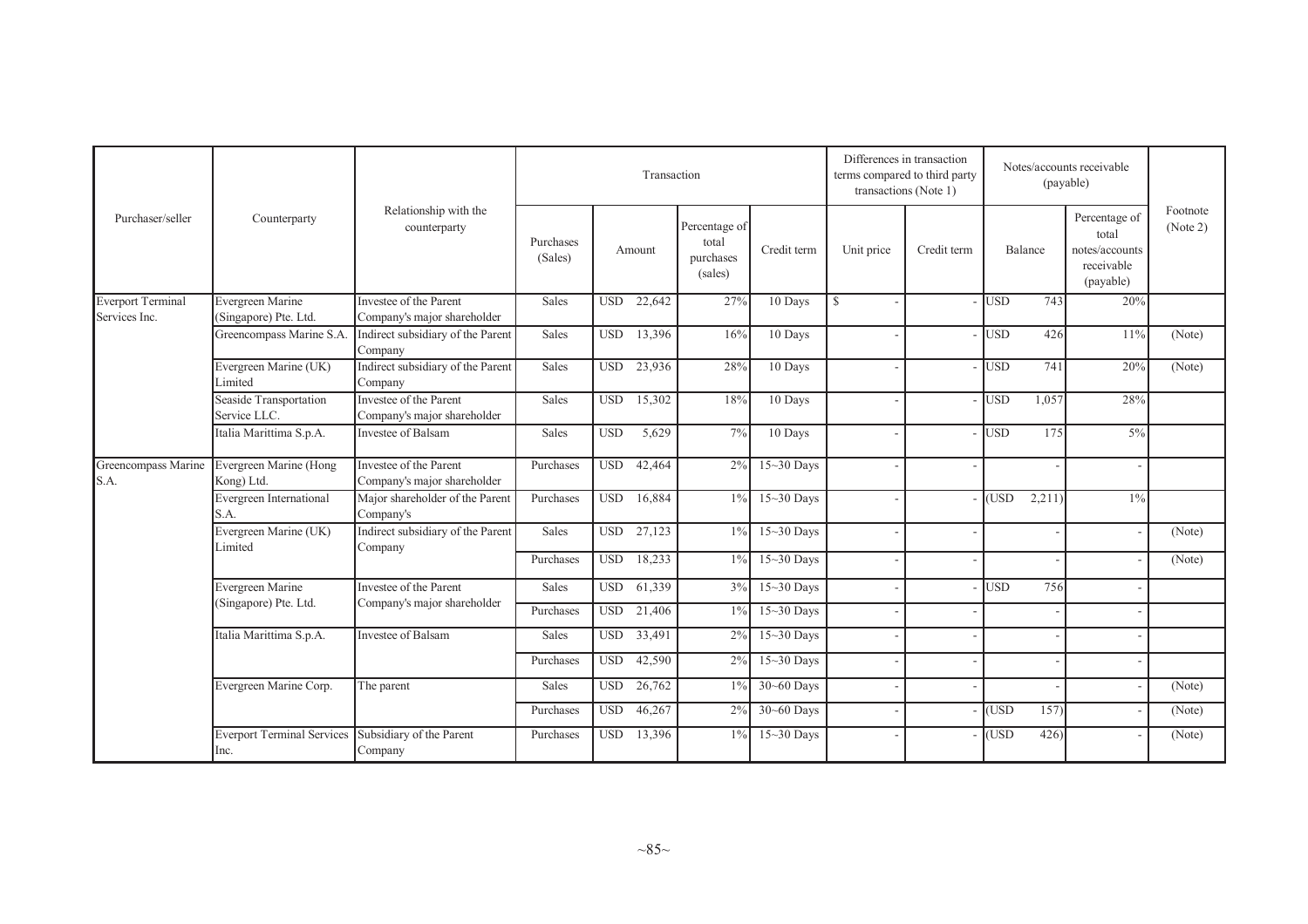|                              |                                                 |                                                       |                      |             | Transaction |                                                |                | Differences in transaction<br>transactions (Note 1) | terms compared to third party |            |         | Notes/accounts receivable<br>(payable)                              |                      |
|------------------------------|-------------------------------------------------|-------------------------------------------------------|----------------------|-------------|-------------|------------------------------------------------|----------------|-----------------------------------------------------|-------------------------------|------------|---------|---------------------------------------------------------------------|----------------------|
| Purchaser/seller             | Counterparty                                    | Relationship with the<br>counterparty                 | Purchases<br>(Sales) |             | Amount      | Percentage of<br>total<br>purchases<br>(sales) | Credit term    | Unit price                                          | Credit term                   |            | Balance | Percentage of<br>total<br>notes/accounts<br>receivable<br>(payable) | Footnote<br>(Note 2) |
| Greencompass Marine<br>S.A.  | Evergreen Insurance<br>Company Limited          | Investee of the Parent<br>Company's major shareholder | Purchases            | <b>USD</b>  | 6,263       |                                                | $15-30$ Days   | <sup>\$</sup>                                       |                               | <b>USD</b> | 841)    |                                                                     |                      |
|                              | Evergreen International<br>Corp.                | Investee of the Parent<br>Company's major shareholder | Purchases            | <b>USD</b>  | 10,370      |                                                | 15~30 Days     |                                                     |                               |            |         |                                                                     |                      |
| Evergreen Marine             | Greencompass Marine S.A.                        | Indirect subsidiary of the Parent                     | Sales                | <b>USD</b>  | 18,233      | $1\%$                                          | $30 - 60$ Days |                                                     |                               |            |         |                                                                     | (Note)               |
| (UK) Limited                 |                                                 | Company                                               | Purchases            | <b>USD</b>  | 27,123      | 2%                                             | 30~60 Days     |                                                     |                               |            |         |                                                                     | (Note)               |
|                              | Evergreen International<br>Corp.                | Investee of the Parent<br>Company's major shareholder | Purchases            | <b>USD</b>  | 7,958       |                                                | 30~60 Days     |                                                     |                               |            |         |                                                                     |                      |
|                              | Evergreen Marine                                | Investee of the Parent                                | Sales                | <b>USD</b>  | 36,712      | 2%                                             | 30~60 Days     |                                                     |                               | <b>USD</b> | 489     |                                                                     |                      |
|                              | (Singapore) Pte. Ltd.                           | Company's major shareholder                           | Purchases            | <b>USD</b>  | 13,807      | $1\%$                                          | $30 - 60$ Days |                                                     |                               | <b>USD</b> | 38)     |                                                                     |                      |
|                              | <b>Everport Terminal Services</b><br>Inc.       | Subsidiary of the Parent<br>Company                   | Purchases            | <b>USD</b>  | 23,936      | $1\%$                                          | 30~60 Days     |                                                     |                               | <b>USD</b> | 741)    |                                                                     | (Note)               |
|                              | Evergreen Marine Corp.                          | The parent                                            | Sales                | <b>USD</b>  | 8,987       | $1\%$                                          | $30 - 60$ Days |                                                     |                               |            |         |                                                                     | (Note)               |
|                              |                                                 |                                                       | Purchases            | <b>USD</b>  | 36,418      | 2%                                             | 30~60 Days     |                                                     |                               | <b>USD</b> | 294)    |                                                                     | (Note)               |
|                              | Italia Marittima S.p.A.                         | <b>Investee of Balsam</b>                             | Sales                | <b>USD</b>  | 20,740      | $1\%$                                          | $30 - 60$ Days |                                                     |                               | <b>JSD</b> | 2,049   | $1\%$                                                               |                      |
|                              |                                                 |                                                       | Purchases            | <b>USD</b>  | 45,456      | 3%                                             | 30~60 Days     |                                                     |                               | <b>USD</b> | 628)    |                                                                     |                      |
|                              | Evergreen Insurance<br>Company Limited          | Investee of the Parent<br>Company's major shareholder | Purchases            | <b>USD</b>  | 5,310       |                                                | $30 - 60$ Days |                                                     |                               |            |         |                                                                     |                      |
|                              | Evergreen Shipping Agency<br>(Deutschland) GmbH | Indirect subsidiary of the Parent<br>Company          | Purchases            | <b>USD</b>  | 4,637       |                                                | $30 - 60$ Days |                                                     |                               |            |         |                                                                     | (Note)               |
|                              | Evergreen Shipping Agency<br>(Netherlands) B.V. | Indirect subsidiary of the Parent<br>Company          | Purchases            | <b>USD</b>  | 4,554       |                                                | $30 - 60$ Days |                                                     |                               |            |         |                                                                     | (Note)               |
| Evergreen Shipping<br>Agency | Evergreen Marine (UK)<br>Limited                | Indirect subsidiary of the Parent<br>Company          | Sales                | <b>EUR</b>  | 3,490       | 27%                                            | 45 Days        |                                                     |                               |            |         |                                                                     | (Note)               |
| (Deutschland) GmbH           | Evergreen Marine<br>(Singapore) Pte. Ltd.       | Investee of the Parent<br>Company's major shareholder | Sales                | ${\rm EUR}$ | 3,458       | 26%                                            | 45 Days        |                                                     |                               | <b>EUR</b> | 280     | 3%                                                                  |                      |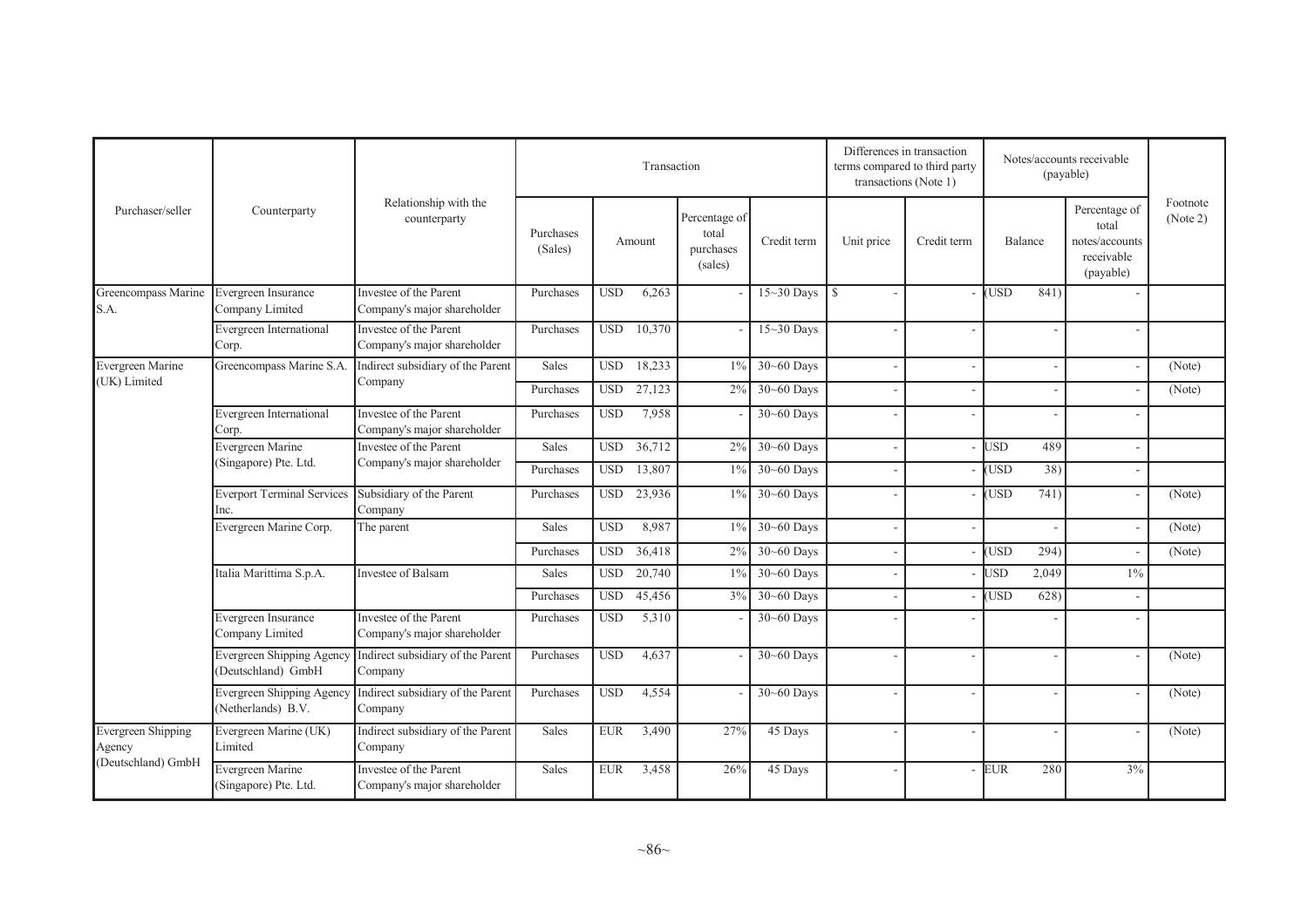|                                                           |                                                             |                                                         |                      |            | Transaction |                                                |             | Differences in transaction<br>terms compared to third party<br>transactions (Note 1) |                          | Notes/accounts receivable<br>(payable) |                                                                     |                      |
|-----------------------------------------------------------|-------------------------------------------------------------|---------------------------------------------------------|----------------------|------------|-------------|------------------------------------------------|-------------|--------------------------------------------------------------------------------------|--------------------------|----------------------------------------|---------------------------------------------------------------------|----------------------|
| Purchaser/seller                                          | Counterparty                                                | Relationship with the<br>counterparty                   | Purchases<br>(Sales) |            | Amount      | Percentage of<br>total<br>purchases<br>(sales) | Credit term | Unit price                                                                           | Credit term              | Balance                                | Percentage of<br>total<br>notes/accounts<br>receivable<br>(payable) | Footnote<br>(Note 2) |
| <b>Evergreen Shipping</b><br>Agency<br>(Deutschland) GmbH | Italia Marittima S.p.A.                                     | Investee of Balsam                                      | Sales                | <b>EUR</b> | 2,946       | 22%                                            | 45 Days     | S                                                                                    |                          | EUR                                    | 239<br>2%                                                           |                      |
| Evergreen Shipping<br>Agency (Netherlands)                | Evergreen Marine (UK)<br>Limited                            | Indirect subsidiary of the Parent<br>Company            | Sales                | <b>EUR</b> | 3,428       | 30%                                            | 30-60 Days  |                                                                                      |                          |                                        |                                                                     | (Note)               |
| B.V.                                                      | Italia Marittima S.p.A.                                     | Investee of Balsam                                      | Sales                | <b>EUR</b> | 2,821       | 25%                                            | 30-60 Days  |                                                                                      |                          |                                        |                                                                     |                      |
|                                                           | Evergreen Marine<br>(Singapore) Pte. Ltd.                   | Investee of the Parent<br>Company's major shareholder   | Sales                | <b>EUR</b> | 2,772       | 25%                                            | 30-60 Days  |                                                                                      | $\overline{\phantom{a}}$ |                                        |                                                                     |                      |
| Evergreen Heavy<br>Industrial Corp                        | Gaining Enterprise S.A.                                     | Subsidiary of EITC accounted<br>for using equity method | Sales                |            | MYR 12,307  | 4%                                             | 45 Days     |                                                                                      |                          |                                        |                                                                     |                      |
| Malaysia) Berhad                                          | Evergreen Marine Corp.                                      | The parent                                              | Sales                |            | MYR 16,708  | 6%                                             | 45 Days     |                                                                                      | ٠                        |                                        | $\overline{\phantom{a}}$                                            | (Note)               |
|                                                           | Island Equipment LLC Seaside Transportation<br>Service LLC. | Investee of the Parent<br>Company's major shareholder   | Sales                | <b>USD</b> | 4,413       | 27%                                            | 5 Days      |                                                                                      |                          | <b>USD</b>                             | 100%<br>10                                                          |                      |

Note : This transaction was written off when the consolidated financial statements were prepared.

Note 1: If terms of related-party transactions are different from third-party transactions, explain the differences and reasons in the 'Unit price' and 'Credit term' columns.

Note 2: In case related-party transaction terms involve advance receipts (prepayments) transactions, explain in the footnote the reasons, contractual provisions, related amounts,

and differences in types of transactions compared to third-party transactions.

Note 3: Paid-in capital referred to herein is the paid-in capital of parent company.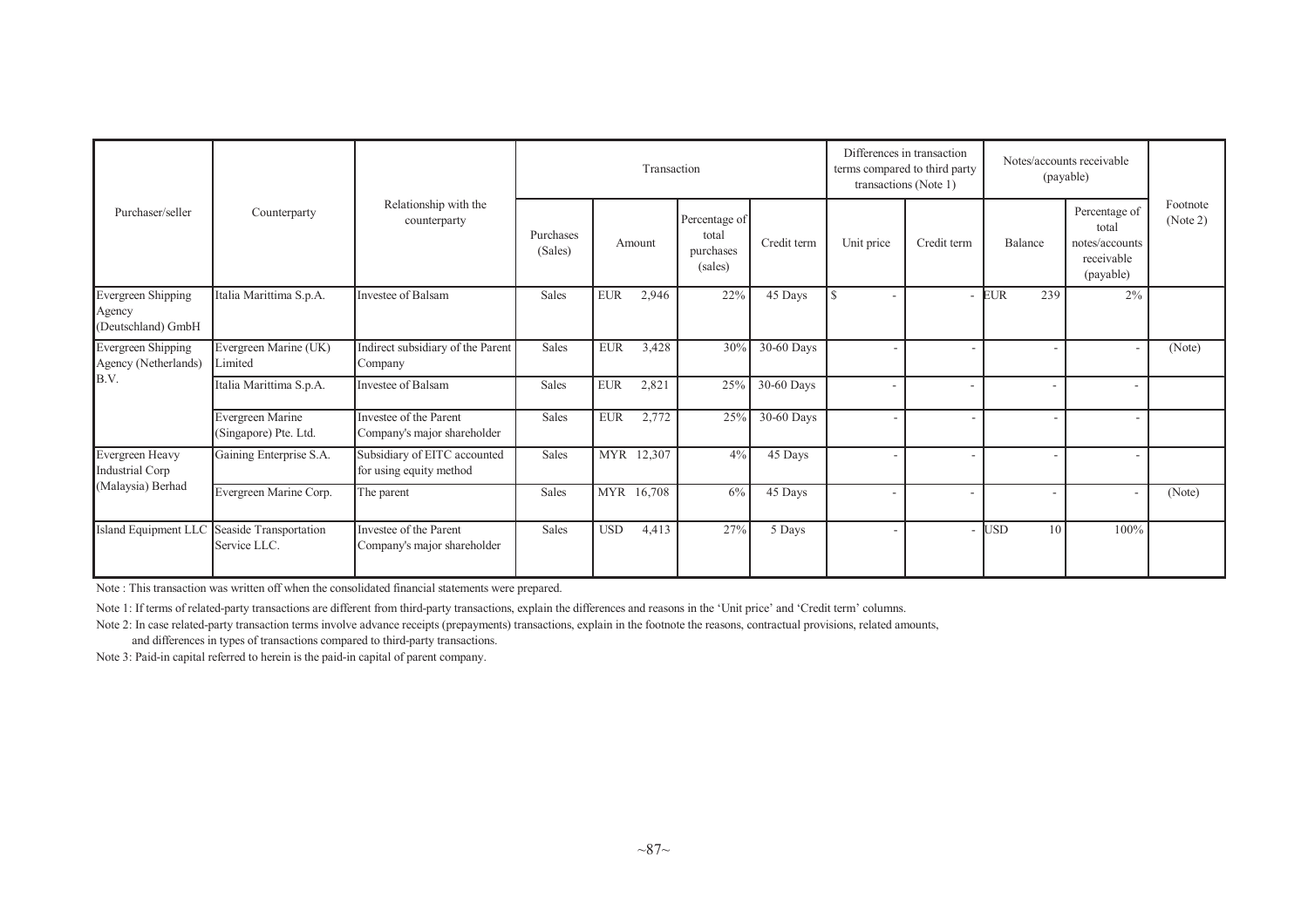H. Receivables from related parties reaching NT\$100 million or 20% of paid-in capital or more:

Unit: Thousands of New Taiwan Dollars

| Creditor              |                                          |                                             | Balance as at<br>December 31, 2014 |               |        | Overdue receivables | Amount collected                        | Allowance for<br>doubtful |
|-----------------------|------------------------------------------|---------------------------------------------|------------------------------------|---------------|--------|---------------------|-----------------------------------------|---------------------------|
|                       | Counterparty                             | Relationship with the Counterparty          | (Note1)                            | Turnover rate | Amount | Action Taken        | subsequent to the<br>balance sheet date | accounts                  |
| Peony Investment S.A. | Clove Holding Ltd.                       | Subsidiary of the Company (Note) USD        | 10,503                             |               |        |                     |                                         |                           |
|                       | Luanta Investment (Netherlands)<br>IN.V. | Related Company of Peony<br>Investment S.A. | 9,744<br><b>USD</b>                |               |        |                     |                                         | $\overline{\phantom{a}}$  |
| Clove Holding Ltd.    | Whitney Equipment LLC                    | Subsidiary of the Company (Note) USD        | 4,000                              |               |        |                     | 1,500<br><b>JSD</b>                     | $\sim$                    |

Note : This transaction was written off when the consolidated financial statements were prepared.

Note 1: Fill in separately the balances of accounts receivable–related parties, notes receivable–related parties, other receivables–related parties, etc.

Note 2: Paid-in capital referred to herein is the paid-in capital of parent company.

I. Derivative financial instruments undertaken during the year ended December 31, 2014: None.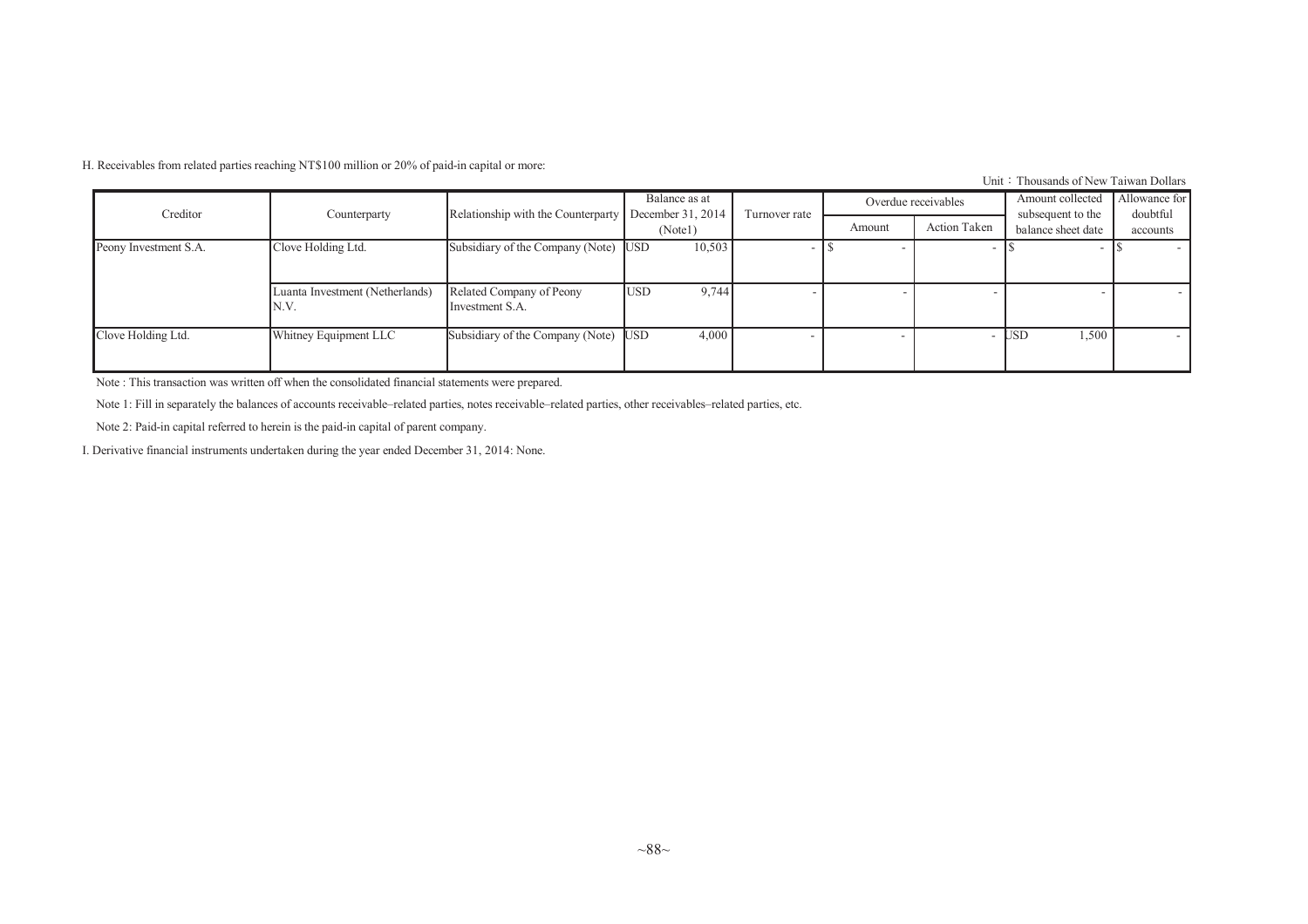J. Significant inter-company transactions during the year ended December 31, 2014:

|                                   |                                                   |                                              |                          |                               | Transaction |                      |                                                                                       |
|-----------------------------------|---------------------------------------------------|----------------------------------------------|--------------------------|-------------------------------|-------------|----------------------|---------------------------------------------------------------------------------------|
| Number<br>$\sqrt{\text{Note } 1}$ | Company name                                      | Counterparty                                 | Relationship<br>(Note 2) | General ledger account        | Amount      | Transaction<br>terms | Percentage of consolidated<br>total operating revenues<br>or total assets<br>(Note 3) |
| $\Omega$                          | Evergreen Marine Corporation                      | Taiwan Terminal Service Co., Ltd.            |                          | Operating cost                | 799,897     | Note 4               | 0.55                                                                                  |
| $\theta$                          | Evergreen Marine Corporation                      | Greencompass Marine S.A.                     |                          | Shipowner's accounts - credit | 402,315     | $^{\dagger}$         | 0.21                                                                                  |
| $\Omega$                          | Evergreen Marine Corporation                      | Greencompass Marine S.A.                     |                          | Operating revenue             | 1,402,515   | $^{\dagger}$         | 0.97                                                                                  |
|                                   | Evergreen Marine Corporation                      | Greencompass Marine S.A.                     |                          | Operating cost                | 811,262     | $^{\dagger}$         | 0.56                                                                                  |
| $\Omega$                          | Evergreen Marine Corporation                      | Evergreen Marine (UK) Limited                |                          | Shipowner's accounts - credit | 105,500     | $^{\dagger}$         | 0.06                                                                                  |
| $\Omega$                          | Evergreen Marine Corporation                      | Evergreen Marine (UK) Limited                |                          | Operating revenue             | 1,103,979   | $^{\dagger}$         | 0.77                                                                                  |
| $\theta$                          | Evergreen Marine Corporation                      | Evergreen Marine (UK) Limited                |                          | Operating cost                | 272,428     | $^{\dagger}$         | 0.19                                                                                  |
|                                   | Greencompass Marine S.A.                          | Evergreen Marine (UK) Limited                | $\mathfrak{Z}$           | Operating revenue             | 822,190     | $^{\dagger}$         | 0.57                                                                                  |
|                                   | Greencompass Marine S.A.                          | Evergreen Marine (UK) Limited                | 3                        | Operating cost                | 552,705     | $^{\dagger}$         | 0.38                                                                                  |
|                                   | Greencompass Marine S.A.                          | Evergreen Marine (UK) Limited                | 3                        | Shipowner's accounts - debit  | 161,309     | $^{\dagger}$         | 0.09                                                                                  |
|                                   | Greencompass Marine S.A.                          | Everport Terminal Services Inc.              | 3                        | Operating cost                | 406,068     | $^{\dagger}$         | 0.28                                                                                  |
| 2                                 | Evergreen Marine (UK) Limited                     | Evergreen Shipping Agency (Deutschland) GmbH | $\mathfrak{Z}$           | Operating cost                | 140,555     | $^{\dagger}$         | 0.10                                                                                  |
| $\overline{2}$                    | Evergreen Marine (UK) Limited                     | Evergreen Shipping Agency (Netherlands) B.V. | 3                        | Operating cost                | 138,053     | $^{\dagger}$         | 0.10                                                                                  |
| 2                                 | Evergreen Marine (UK) Limited                     | Everport Terminal Services Inc.              | 3                        | Operating cost                | 725,585     | $^{\dagger}$         | 0.50                                                                                  |
| 3                                 | Evergreen Heavy Industrial Co., (Malaysia) Berhad | Evergreen Marine Corporation                 | $\mathfrak{2}$           | Operating revenue             | 154,743     | $\mathbf{H}$         | 0.11                                                                                  |
| 4                                 | Peony Investment S.A.                             | Clove Holding Ltd.                           | 3                        | Other receivables             | 332,807     | $^{\dagger}$         | 0.18                                                                                  |
| 5                                 | Clove Holding Ltd.                                | Whitney Equipment LLC.                       | 3                        | Other receivables             | 126,746     | $^{\dagger}$         | 0.07                                                                                  |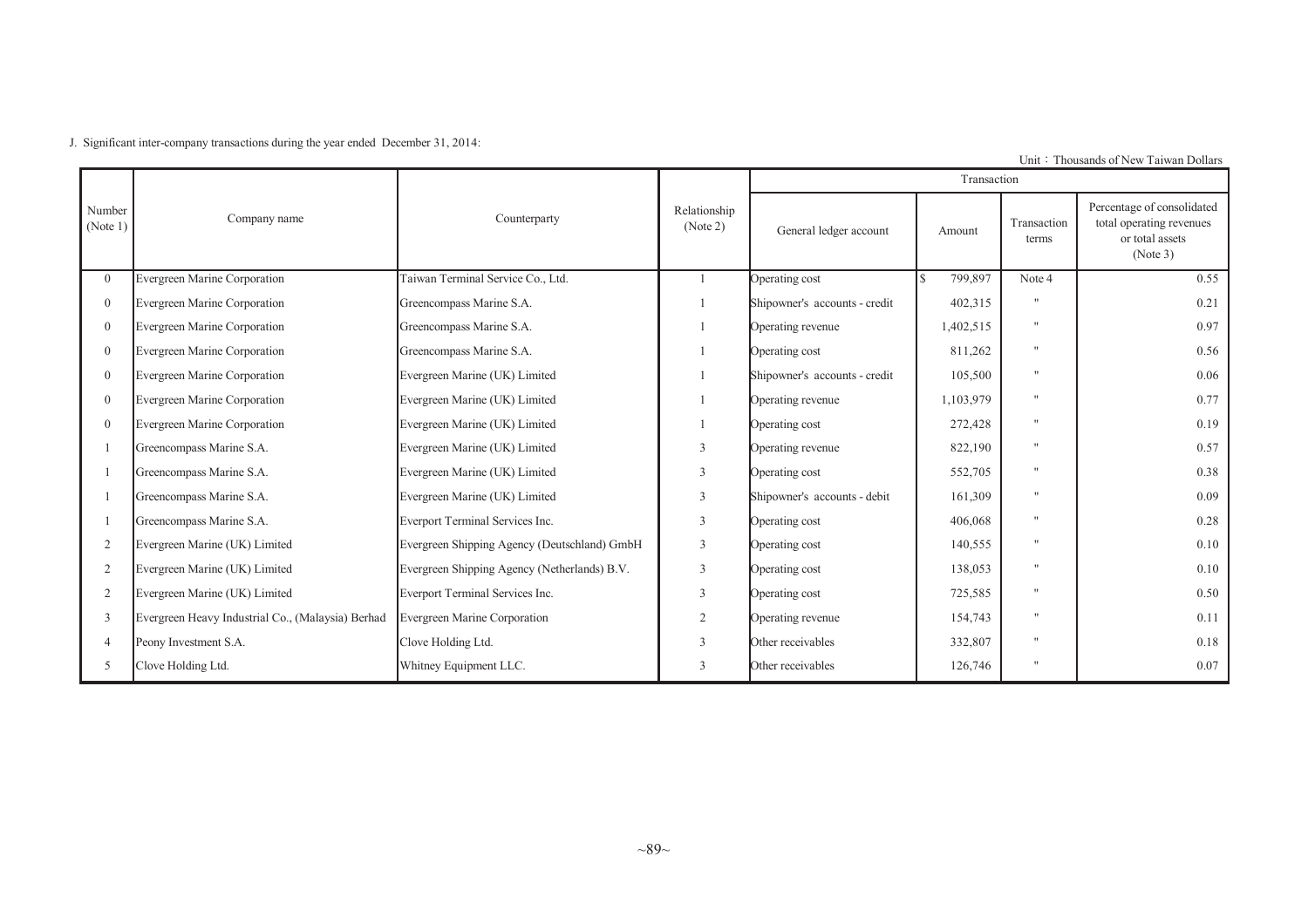Note 1: The numbers filled in for the transaction company in respec<sup>t</sup> of inter-company transactions are as follows:

(1) Parent company is '0'.

(2) The subsidiaries are numbered in order starting from '1'.

Note 2: Relationship between transaction company and counterparty is classified into the following three categories; fill in the number of category each case belongs to (If transactions between parent company and subsidiar or between subsidiaries refer to the same transaction, it is not required to disclose twice. For example, if the parent company has already disclosed its transaction with a subsidiary, then the subsidiary is not required t the transaction; for transactions between two subsidiaries, if one of the subsidiaries has disclosed the transaction, then the other is not required to disclose the transaction.):

(1) Parent company to subsidiary.

(2) Subsidiary to parent company.

(3) Subsidiary to subsidiary.

Note 3: Regarding percentage of transaction amount to consolidated total operating revenues or total assets, it is computed based on period-end balance of transaction to consolidated total assets for balance sheet accounts and based on accumulated transaction amount for the period to consolidated total operating revenues for income statement accounts.

Note 4: Terms are approximately the same as for genera<sup>l</sup> transactions.

Note 5: The Company may decide to disclose or not to disclose transaction details in this table based on the Materiality Principle.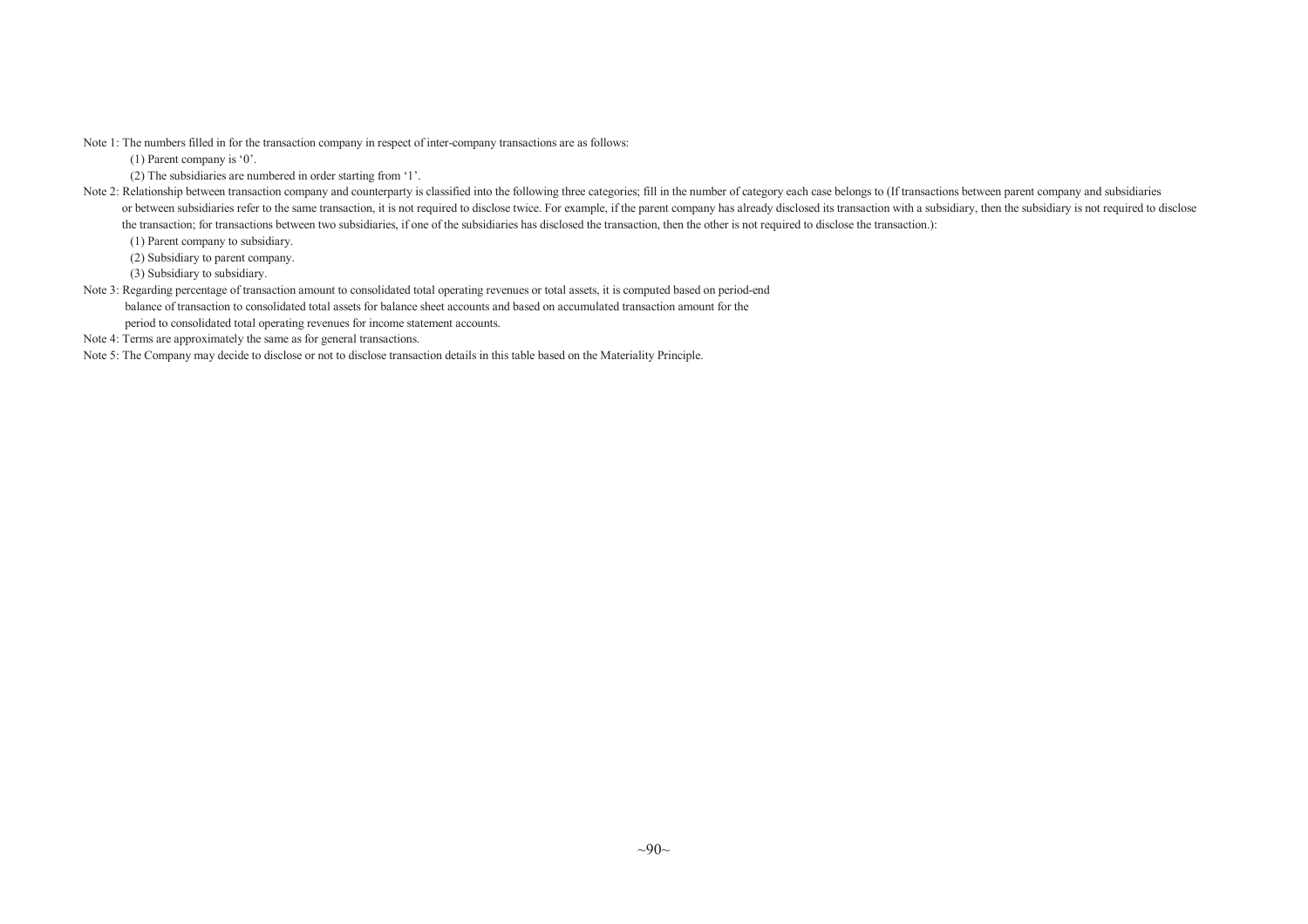(2)Information on investees (not including investees in Mainland China)

Unit: Thousands of shares/Thousands of New Taiwan Dollars

|                           |                                                                           |                    |                                                                                   |                                       | Initial investment amount             |                     | Shares held as at December 31, 2014 |                   |                                                                                                   | Investment income                                                                             |                                                  |
|---------------------------|---------------------------------------------------------------------------|--------------------|-----------------------------------------------------------------------------------|---------------------------------------|---------------------------------------|---------------------|-------------------------------------|-------------------|---------------------------------------------------------------------------------------------------|-----------------------------------------------------------------------------------------------|--------------------------------------------------|
| Investor                  | Investee<br>(Notes 1 and 2)                                               | Location           | Main business<br>activities                                                       | Balance as at<br>December 31.<br>2014 | Balance as at<br>December 31.<br>2013 | Number of<br>shares | Ownership (%)                       | Book value        | Net profit (loss) of the<br>investee for the year<br>ended<br>December 31, 2014<br>(Note $2(2)$ ) | (loss) recognized by<br>the Company for the<br>year ended<br>December 31, 2014<br>(Note 2(3)) | Footnote                                         |
| Evergreen<br>Marine Corp. | Peony<br>Investment S.A.                                                  | Republic of Panama | Investment activities                                                             | 15,098,617<br><sup>S</sup>            | 15,098,617<br><sup>S</sup>            | 4,765               |                                     | $40,029,642$ (\$) | $2,121,705$ (\$)                                                                                  | 2,108,469                                                                                     | Subsidiary of the<br>Company (Note)              |
|                           | Taiwan Terminal<br>Services Co., Ltd.                                     | Taiwan             | Loading and<br>discharging<br>operations of<br>container yards                    | 55,000                                | 55,000                                | 5,500               | 55.00                               | 36,262            | 30,094                                                                                            | 16,551                                                                                        | (Note)                                           |
|                           | <b>Everport Terminal</b><br>Services Inc.                                 | U.S.A              | Terminal services                                                                 | 3,169                                 | 3,169                                 |                     | 100.00                              | 147,345           | 72,517                                                                                            | 72,517                                                                                        | $^{\prime\prime}$<br>(Note)                      |
|                           | Charng Yang<br>Development Co.,<br>Ltd.                                   | Taiwan             | Development, rental,<br>and sale of<br>residential and<br>commercial<br>buildings | 320,000                               | 320,000                               | 55,622              | 40.00                               | 484,175           | 162,193                                                                                           | 64,877                                                                                        | Investee accounted<br>for using equity<br>method |
|                           | Evergreen<br><b>International Storage</b><br>and Transport<br>Corporation | Taiwan             | Container<br>transportation and<br>gas stations                                   | 4,753,514                             | 4,753,514                             | 424,062             | 39.74                               | 8,323,748         | 668,344                                                                                           | 268,439                                                                                       |                                                  |
|                           | <b>Evergreen Security</b><br>Corporation                                  | Taiwan             | General security<br>guards services                                               | 25,000                                | 25,000                                | 6,336               | 31.25                               | 76,179            | 34,059                                                                                            | 10,644                                                                                        |                                                  |
|                           | <b>EVA Airways</b><br>Corporation                                         | Taiwan             | International<br>passenger and cargo<br>transportation                            | 10,767,879                            | 10,767,879                            | 629,483             | 19.32                               | 6,544,364         | 1,306,724)                                                                                        | 252,401)                                                                                      |                                                  |
|                           | Taipei Port<br><b>Container Terminal</b><br>Corporation                   | Taiwan             | Container<br>distribution and<br>cargo stevedoring                                | 1,094,073                             | 1,094,073                             | 109,378             | 21.03                               | 1,005,287         | 24,947                                                                                            | 5,247                                                                                         |                                                  |
|                           | Evergreen Marine<br>(Latin America),<br>S.A.                              | Republic of Panama | Management<br>consultancy                                                         | 3,327                                 | 3,327                                 | 105                 | 17.50                               | 3,824             | 1,347                                                                                             | 236                                                                                           |                                                  |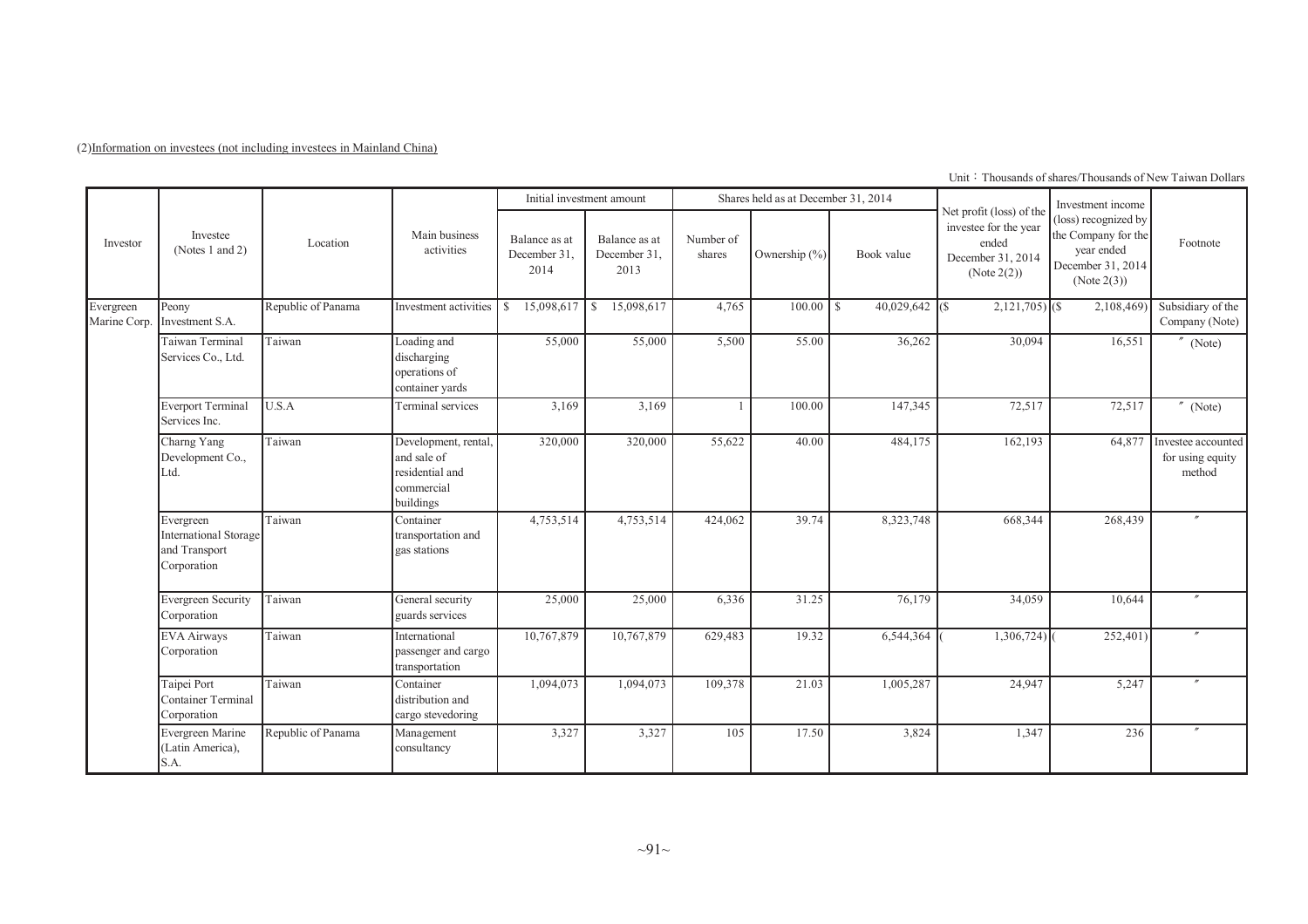|                             |                                                            |                               |                               |                                       | Initial investment amount             |                     | Shares held as at December 31, 2014 |            |                                                                                                |                                                                                                                    |                                                 |
|-----------------------------|------------------------------------------------------------|-------------------------------|-------------------------------|---------------------------------------|---------------------------------------|---------------------|-------------------------------------|------------|------------------------------------------------------------------------------------------------|--------------------------------------------------------------------------------------------------------------------|-------------------------------------------------|
| Investor                    | Investee<br>(Notes 1 and 2)                                | Location                      | Main business<br>activities   | Balance as at<br>December 31.<br>2014 | Balance as at<br>December 31,<br>2013 | Number of<br>shares | Ownership $(\% )$                   | Book value | Net profit (loss) of the<br>investee for the year<br>ended<br>December 31, 2014<br>(Note 2(2)) | Investment income<br>(loss) recognized by<br>the Company for the<br>year ended<br>December 31, 2014<br>(Note 2(3)) | Footnote                                        |
| Peony<br>Investment<br>S.A. | Clove Holding Ltd.                                         | <b>British Virgin Islands</b> | Investment holding<br>company | 1,665,103<br>$\mathbb{S}$             | 1,665,103<br>l S                      | 10                  |                                     | 2,697,203  | -LS                                                                                            | 90,978                                                                                                             | Indirect subsidiary<br>of the Company<br>(Note) |
|                             | Evergreen Shipping<br>Agency<br>(Deutschland)<br>GmbH      | Germany                       | Shipping agency               | 263,505                               | 263,505                               |                     | 100.00                              | 238,151    | 9,153                                                                                          | 9,153                                                                                                              | $''$ (Note)                                     |
|                             | Evergreen Shipping<br>Agency (Ireland)<br>Ltd.             | Ireland                       | Shipping agency               | 3,010                                 | 3,010                                 | 0.1                 | 100.00                              | 8,214      | 843                                                                                            | 843                                                                                                                | $''$ (Note)                                     |
|                             | <b>Evergreen Shipping</b><br>Agency (Korea)<br>Corporation | South Korea                   | Shipping agency               | 76,871                                | 76,871                                | 121                 | 100.00                              | 84,940     | 31,117                                                                                         | 31,117                                                                                                             | $^{\prime\prime}$ (Note)                        |
|                             | Evergreen Shipping<br>Agency<br>(Netherlands) B.V.         | Netherlands                   | Shipping agency               | 126,017                               | 126,017                               | 0.047               | 100.00                              | 142,583    | 20,575                                                                                         | 20,575                                                                                                             | (Note)                                          |
|                             | <b>Evergreen Shipping</b><br>Agency (Poland) SP.<br>ZO.O   | Poland                        | Shipping agency               | 20,976                                | 20,976                                | $\overline{2}$      | 100.00                              | 11,265     | 318)                                                                                           | 318)                                                                                                               | $''$ (Note)                                     |
|                             | Greencompass<br>Marine S.A.                                | Republic of Panama            | Marine<br>transportation      | 11,201,178                            | 11,201,178                            | 3,535               | 100.00                              | 24,841,743 | 1,676,984)                                                                                     | 1,676,984)                                                                                                         | $^{\prime\prime}$ (Note)                        |
|                             | Evergreen Shipping<br>Agency (India) Pvt.<br>Ltd.          | India                         | Shipping agency               | 37,288                                | 37,288                                | 100                 | 99.99                               | 164,055    | 61,970                                                                                         | 61,970                                                                                                             | $''$ (Note)                                     |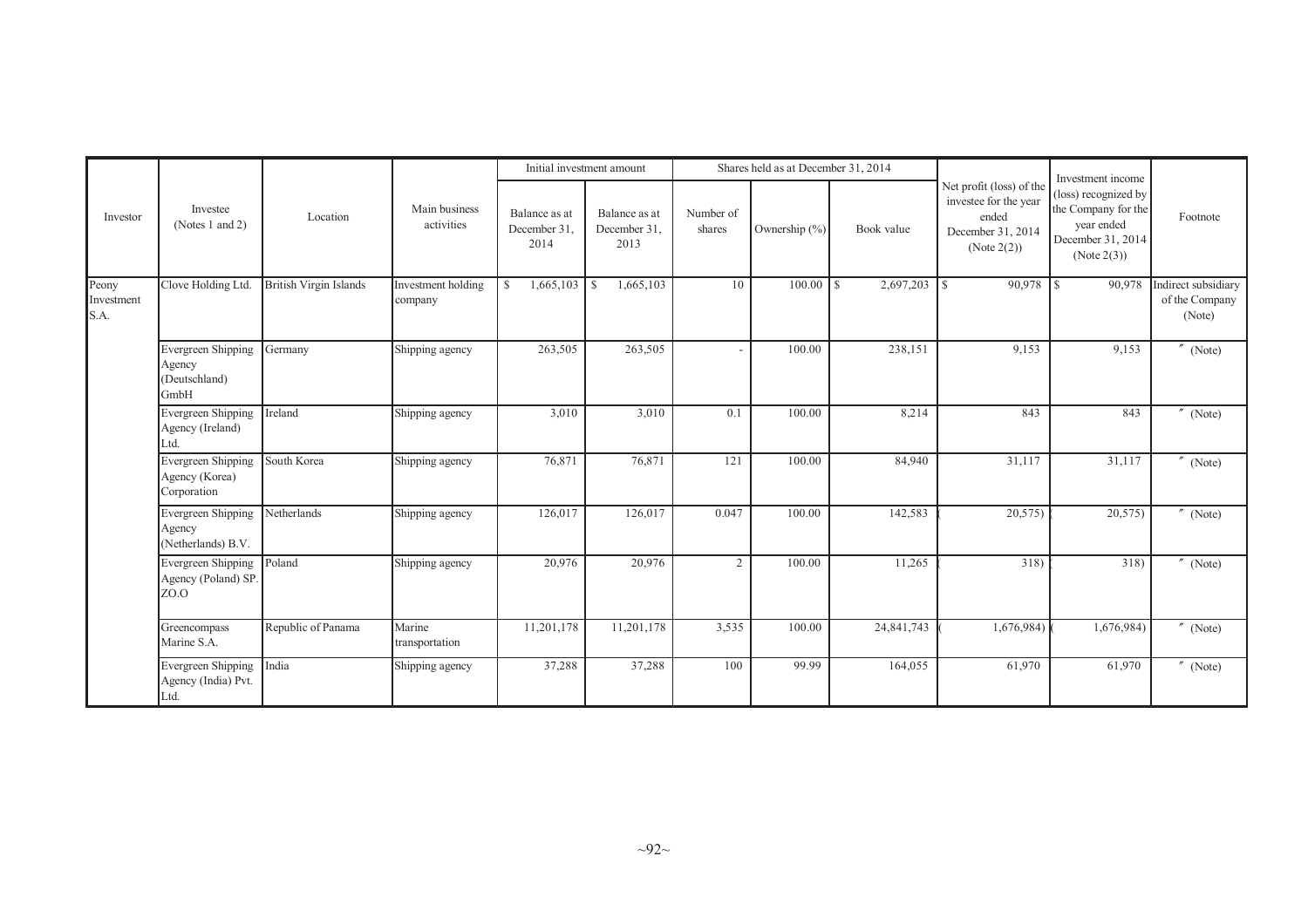|                             |                                                             |           |                                                                                             |                                       | Initial investment amount             |                     | Shares held as at December 31, 2014 |            |                                                                                                | Investment income                                                                             |                                                 |
|-----------------------------|-------------------------------------------------------------|-----------|---------------------------------------------------------------------------------------------|---------------------------------------|---------------------------------------|---------------------|-------------------------------------|------------|------------------------------------------------------------------------------------------------|-----------------------------------------------------------------------------------------------|-------------------------------------------------|
| Investor                    | Investee<br>(Notes 1 and 2)                                 | Location  | Main business<br>activities                                                                 | Balance as at<br>December 31.<br>2014 | Balance as at<br>December 31,<br>2013 | Number of<br>shares | Ownership (%)                       | Book value | Net profit (loss) of the<br>investee for the year<br>ended<br>December 31, 2014<br>(Note 2(2)) | (loss) recognized by<br>the Company for the<br>year ended<br>December 31, 2014<br>(Note 2(3)) | Footnote                                        |
| Peony<br>Investment<br>S.A. | Evergreen Argentina Argentina<br>S.A.                       |           | Leasing                                                                                     | 4,436<br>$\mathbb{S}$                 | $\mathbf S$<br>4,436                  | 150                 |                                     | 4,336      | $8,730$ $\sqrt{\$}$<br><b>IS</b>                                                               | 8,293)                                                                                        | Indirect subsidiary<br>of the Company<br>(Note) |
|                             | <b>Evergreen Shipping</b><br><b>Agency France</b><br>S.A.S. | France    | Shipping agency                                                                             | 28,740                                | 28,740                                | 5                   | 100.00                              | 62,244     | 6,340                                                                                          | 6,340                                                                                         | $^{\prime\prime}$<br>(Note)                     |
|                             | PT. Multi Bina Pura<br>International                        | Indonesia | Loading and<br>discharging<br>operations of<br>container yards and<br>inland transportation | 248,452                               | 248,452                               | 17                  | 95.03                               | 384,999    | 80,204                                                                                         | 76,218                                                                                        | (Note)                                          |
|                             | PT. Multi Bina<br>Transport                                 | Indonesia | Container repair,<br>cleaning and inland<br>transportation                                  | 25,485                                | 25,485                                | $\overline{2}$      | 17.39                               | 13,653     | 8,929                                                                                          | 1,553                                                                                         | (Note)                                          |
|                             | Evergreen Heavy<br>Industrial Corp.<br>(Malaysia) Berhad    | Malaysia  | Container<br>manufacturing                                                                  | 864,878                               | 864,878                               | 42,120              | 84.44                               | 1,309,966  | 62,531                                                                                         | 52,801                                                                                        | (Note)                                          |
|                             | Armand Investment<br>(Netherlands) N.V.                     | Curacao   | <b>Investment</b> holding<br>company                                                        | 364,792                               | 364,792                               | Δ                   | 70.00                               | 324,593    | 424)                                                                                           | 297)                                                                                          | (Note)                                          |
|                             | Evergreen Shipping<br>(Spain) S.L.                          | Spain     | Shipping agency                                                                             | 122,627                               | 122,627                               | 3                   | 55.00                               | 106,993    | 112,015                                                                                        | 61,608                                                                                        | (Note)                                          |
|                             | Evergreen Shipping<br>Agency (Italy)<br>S.p.A.              | Italy     | Shipping agency                                                                             | 74,527                                | 74,527                                | 0.55                | 55.00                               | 80,028     | 41,444                                                                                         | 22,794                                                                                        | $^{\prime\prime}$<br>(Note)                     |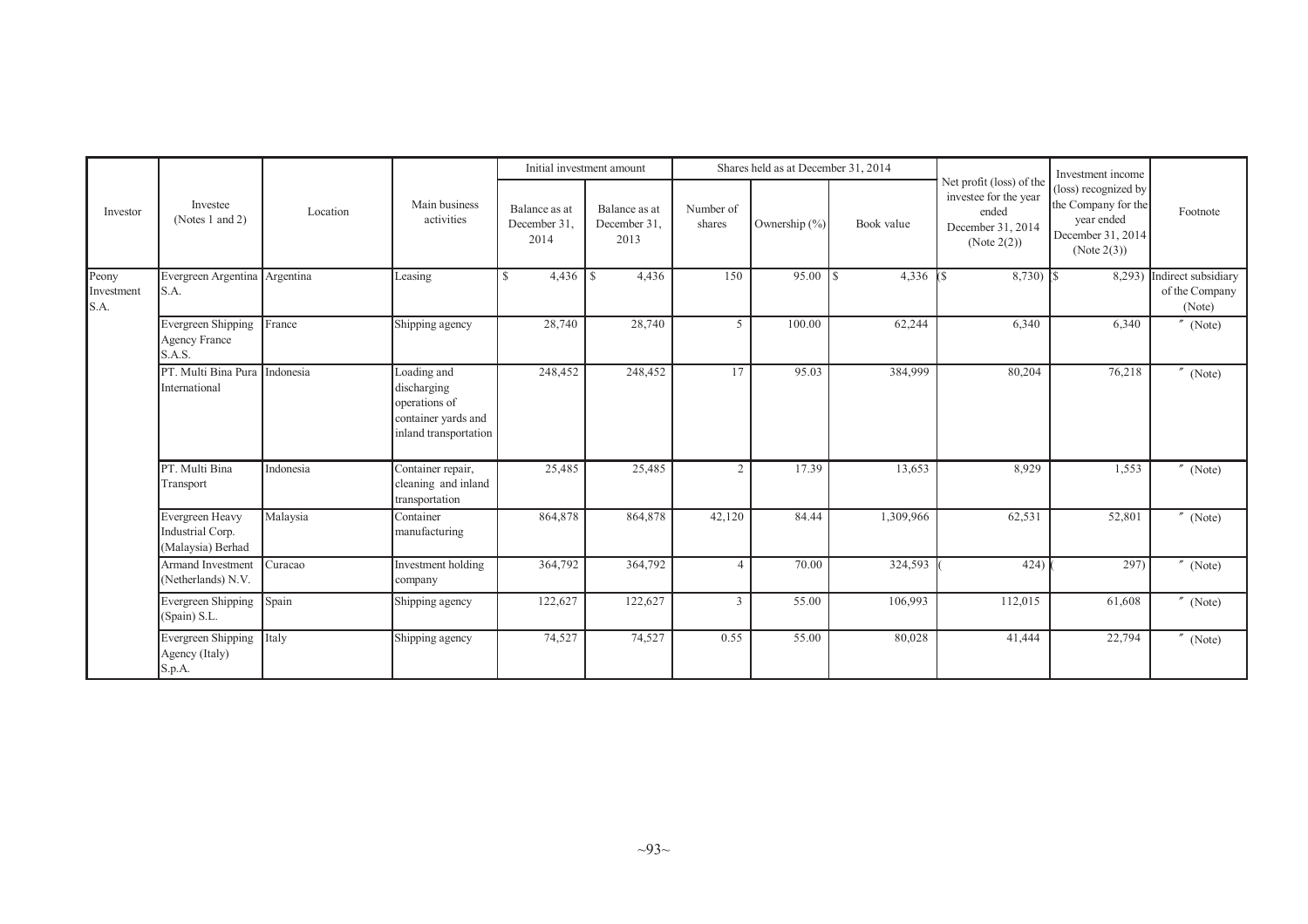|                             |                                                              |              |                             |                                       | Initial investment amount             |                     | Shares held as at December 31, 2014 |            |                                                                                                   |                                                                                                                    |                                                                      |
|-----------------------------|--------------------------------------------------------------|--------------|-----------------------------|---------------------------------------|---------------------------------------|---------------------|-------------------------------------|------------|---------------------------------------------------------------------------------------------------|--------------------------------------------------------------------------------------------------------------------|----------------------------------------------------------------------|
| Investor                    | Investee<br>(Notes 1 and 2)                                  | Location     | Main business<br>activities | Balance as at<br>December 31.<br>2014 | Balance as at<br>December 31.<br>2013 | Number of<br>shares | Ownership $(\% )$                   | Book value | Net profit (loss) of the<br>investee for the year<br>ended<br>December 31, 2014<br>(Note $2(2)$ ) | Investment income<br>(loss) recognized by<br>the Company for the<br>year ended<br>December 31, 2014<br>(Note 2(3)) | Footnote                                                             |
| Peony<br>Investment<br>S.A. | Evergreen Marine<br>(UK) Limited                             | U.K.         | Marine<br>transportation    | $1,017,220$ \$<br><sup>S</sup>        | 532,417                               | 765                 |                                     | 2,577,994  | $1,047,549$ \$<br>l s                                                                             | 534,250                                                                                                            | Indirect subsidiary<br>of the Company<br>(Note)                      |
|                             | <b>Evergreen Shipping</b><br>Agency (Australia)<br>Pty. Ltd. | Australia    | Shipping agency             | 7,829                                 | 7,829                                 | 0.675               | 67.50                               | 41,347     | 58,978                                                                                            | 39,810                                                                                                             | $"$ (Note)                                                           |
|                             | Evergreen Shipping<br>Agency (Russia)<br>Ltd.                | Russia       | Shipping agency             | 26,870                                | 26,870                                |                     | 51.00                               | 16,365     | 114,938                                                                                           | 58,619                                                                                                             | (Note)                                                               |
|                             | Evergreen Shipping<br>Agency (Singapore)<br>Pte. Ltd.        | Singapore    | Shipping agency             | 68,348                                | 68,348                                | 765                 | 51.00                               | 141,587    | 76,438                                                                                            | 38,984                                                                                                             | (Note)                                                               |
|                             | Evergreen Shipping<br>Agency (Thailand)<br>Co., Ltd.         | Thailand     | Shipping agency             | 46,706                                | 46,706                                | 408                 | 51.00                               | 71,518     | 92,333                                                                                            | 47,090                                                                                                             | (Note)                                                               |
|                             | <b>Evergreen Shipping</b><br>Agency (Vietnam)<br>Corp.       | Vietnam      | Shipping agency             | 14,386                                | 14,386                                |                     | 51.00                               | 45,694     | 70,980                                                                                            | 36,200                                                                                                             | (Note)                                                               |
|                             | Evergreen Agency<br>(South Africa) (Pty)<br>Ltd.             | South Africa | Shipping agency             | 18,403                                | 18,403                                | 5,500               | 55.00                               | 139,610    | 111,727                                                                                           | 61,450                                                                                                             | $^{\prime\prime}$ (Note)                                             |
|                             | PT. Evergreen<br>Shipping Agency<br>Indonesia                | Indonesia    | Shipping agency             | 30,831                                | 30,831                                | 0.441               | 49.00                               | 113,784    | 87,695                                                                                            | 42,971                                                                                                             | Investee company<br>of Peony accounted<br>for using equity<br>method |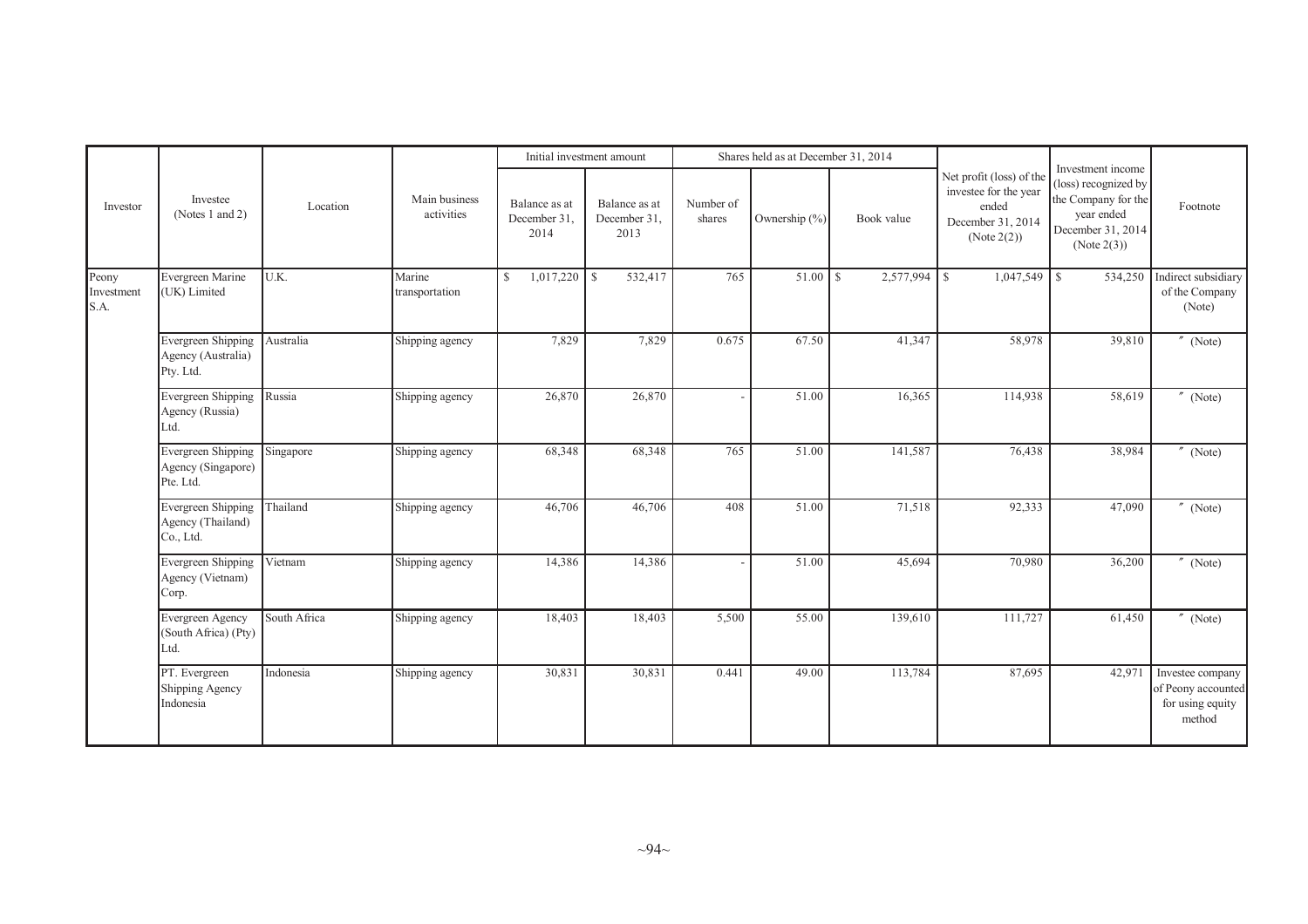|                                                          |                                                         |                    |                                                    | Initial investment amount             |                                       |                     | Shares held as at December 31, 2014 |                  |                                                                                                   |                                                                                                                    |                                                                                      |
|----------------------------------------------------------|---------------------------------------------------------|--------------------|----------------------------------------------------|---------------------------------------|---------------------------------------|---------------------|-------------------------------------|------------------|---------------------------------------------------------------------------------------------------|--------------------------------------------------------------------------------------------------------------------|--------------------------------------------------------------------------------------|
| Investor                                                 | Investee<br>(Notes 1 and 2)                             | Location           | Main business<br>activities                        | Balance as at<br>December 31.<br>2014 | Balance as at<br>December 31,<br>2013 | Number of<br>shares | Ownership (%)                       | Book value       | Net profit (loss) of the<br>investee for the year<br>ended<br>December 31, 2014<br>(Note $2(2)$ ) | Investment income<br>(loss) recognized by<br>the Company for the<br>year ended<br>December 31, 2014<br>(Note 2(3)) | Footnote                                                                             |
| Peony<br>Investment<br>S.A.                              | Luanta Investment<br>(Netherlands) N.V.                 | Curagao            | Investment holding<br>company                      | 1,429,825<br>$\mathbb{S}$             | 1,359,615<br><sup>S</sup>             | 460                 | 50.00                               | 2,439,505<br>l s | $454,368$ ) (\$<br>IGS.                                                                           | 227,184)                                                                                                           | Investee company<br>of Peony accounted<br>for using equity<br>method                 |
|                                                          | <b>Balsam Investment</b><br>(Netherlands) N.V.          | Curagao            | Investment holding<br>company                      | 8,202,415                             | 7,332,937                             | 0.451               | 49.00                               | 696,474          | 3,472,805)                                                                                        | 1,701,675)                                                                                                         |                                                                                      |
|                                                          | Green Peninsula<br>Agencies SDN.<br>BHD.                | Malaysia           | Investment holding<br>company                      | 229,886                               | 229,886                               | 1,500               | 30.00                               | 253,223          | 204,625                                                                                           | 61,388                                                                                                             |                                                                                      |
|                                                          | Evergreen Shipping<br>Agency Co. (U.A.E.)<br>LLC.       | U.A.E              | Shipping agency                                    | 65,971                                | 65,971                                |                     | 49.00                               | 85,508           | 95,402                                                                                            | 46,747                                                                                                             |                                                                                      |
|                                                          | Greenpen<br>Properties Sdn.<br>Bhd.                     | Malaysia           | Renting estate and<br>storehouse company           | 2,873                                 | 2,873                                 | 300                 | 30.00                               | 35,282           | 4,814                                                                                             | 1,444                                                                                                              |                                                                                      |
| Armand<br>Investment<br>(Netherlands)<br>$\mathrm{N.V.}$ | <b>Armand Estate</b><br>B.V.                            | Netherlands        | Investment holding<br>company                      | 536,640                               | 536,640                               | 0.045               | 100.00                              | 464,661          | 299                                                                                               | 299                                                                                                                | Indirect subsidiary<br>of the Company<br>(Note)                                      |
| Armand<br>Estate B.V.                                    | Taipei Port<br><b>Container Terminal</b><br>Corporation | Taiwan             | Container<br>distribution and<br>cargo stevedoring | 506,019                               | 506,019                               | 50,602              | 9.73                                | 464,309          | 24,947                                                                                            | 2,427                                                                                                              | Investee company<br>of Armand Estate<br>B.V. accounted for<br>using equity<br>method |
| Clove<br>Holding Ltd.                                    | Colon Container<br>Terminal S.A.                        | Republic of Panama | Inland container<br>storage and loading            | 724,353                               | 724,353                               | 22,860              | 40.00                               | 2,671,525        | 218,187                                                                                           | 87,275                                                                                                             | Investee company<br>of Clove Holding<br>Ltd. accounted for<br>using equity<br>method |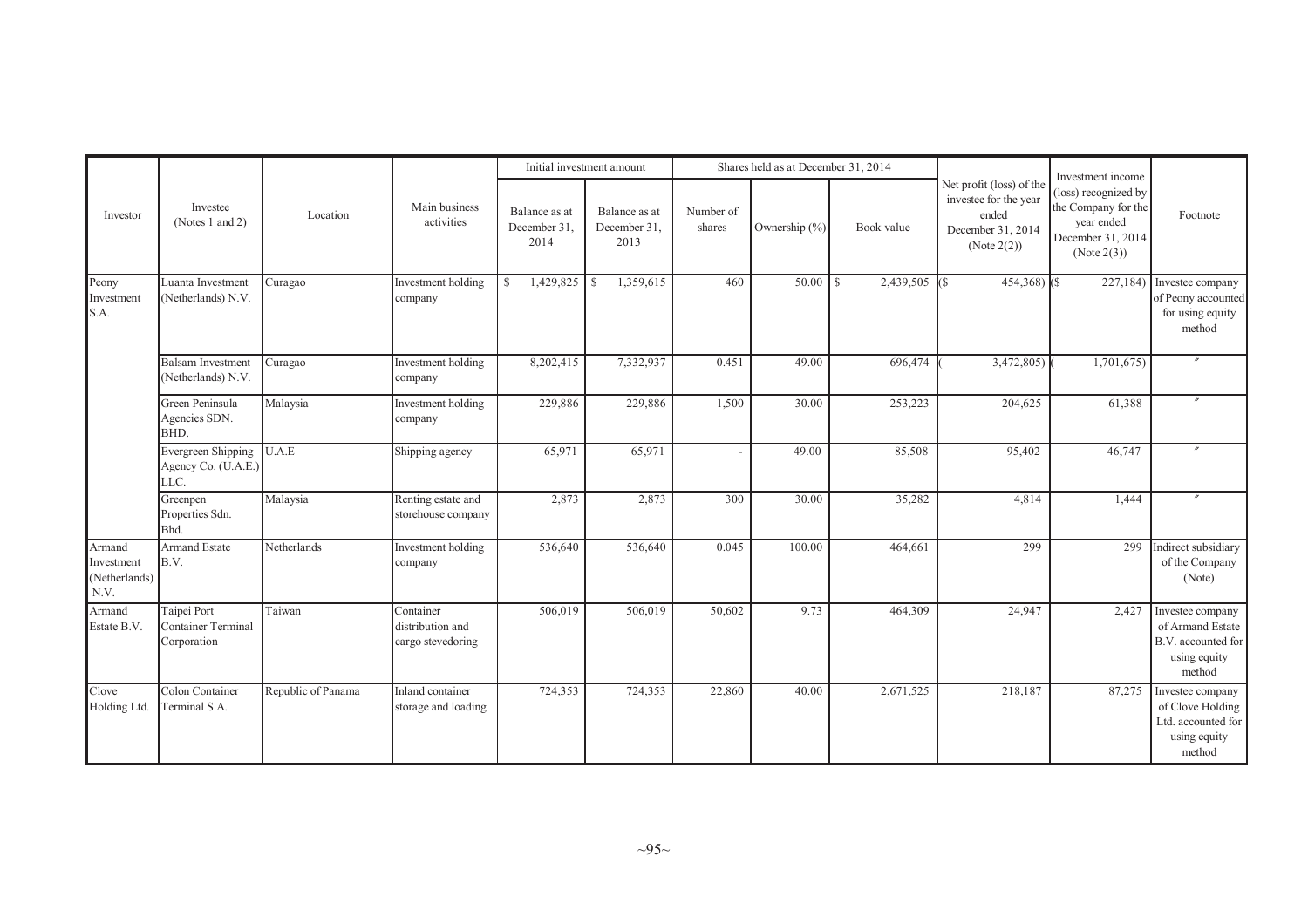|                                         |                                              |                    |                                                            |                                       | Initial investment amount             |                     | Shares held as at December 31, 2014 |                          |                                                                                                |                                                                                                                    |                                                                                              |
|-----------------------------------------|----------------------------------------------|--------------------|------------------------------------------------------------|---------------------------------------|---------------------------------------|---------------------|-------------------------------------|--------------------------|------------------------------------------------------------------------------------------------|--------------------------------------------------------------------------------------------------------------------|----------------------------------------------------------------------------------------------|
| Investor                                | Investee<br>(Notes 1 and 2)                  | Location           | Main business<br>activities                                | Balance as at<br>December 31.<br>2014 | Balance as at<br>December 31,<br>2013 | Number of<br>shares | Ownership (%)                       | Book value               | Net profit (loss) of the<br>investee for the year<br>ended<br>December 31, 2014<br>(Note 2(2)) | Investment income<br>(loss) recognized by<br>the Company for the<br>year ended<br>December 31, 2014<br>(Note 2(3)) | Footnote                                                                                     |
| Clove<br>Holding Ltd.                   | Island Equipment<br>LLC.                     | U.S.A              | Investment holding<br>company                              | $\mathbb{S}$                          | 4,563                                 |                     | 36.00                               | 128,587<br>$\mathcal{S}$ | l S                                                                                            | 3,272                                                                                                              | Indirect subsidiary<br>of the Company<br>(Note)                                              |
| Island<br>Equipment<br>LLC.             | Whitney Equipment U.S.A<br>LLC.              |                    | Equipment leasing<br>company                               | 6,337                                 | 6,337                                 |                     | 100.00                              | 125,889                  | 27,796                                                                                         | 27,796                                                                                                             | (Note)                                                                                       |
|                                         | Hemlock Equipment U.S.A<br>LLC.              |                    | <b>Equipment leasing</b><br>company                        | 6,337                                 | 6,337                                 |                     | 100.00                              | 249,072                  | 1,625)                                                                                         | 1,625                                                                                                              | $^{\prime\prime}$ (Note)                                                                     |
| Evergreen<br>Marine (UK)<br>Ltd.        | Island Equipment<br>LLC.                     | U.S.A              | Investment holding<br>company                              | 1,901                                 | 1,901                                 |                     | 15.00                               | 53,578                   | 9,088                                                                                          | 1,363                                                                                                              | (Note)                                                                                       |
|                                         | Evergreen Shipping<br>Agency (UK)<br>Limited | U.K.               | Shipping agency                                            | 0.06                                  | 0.06                                  |                     | 100.00                              | 57,096                   | 12,283                                                                                         | 12,283                                                                                                             | (Note)                                                                                       |
|                                         | Evergreen Marine<br>(Latin America),<br>S.A. | Republic of Panama | Management<br>consultancy                                  | 3,137                                 | 3,137                                 | 99                  | 16.50                               | 3,605                    | 1,347                                                                                          | 222                                                                                                                | Investee company<br>of Evergreen<br>Marine (UK) Ltd.<br>accounted for using<br>equity method |
| PT. Multi<br>Bina Pura<br>International | PT. Multi Bina<br>Transport                  | Indonesia          | Container repair,<br>cleaning and inland<br>transportation | 104,610                               | 104,610                               | 8                   | 72.95                               | 57,273                   | 8,929                                                                                          | 6,514                                                                                                              | Indirect subsidiary<br>of the Company<br>(Note)                                              |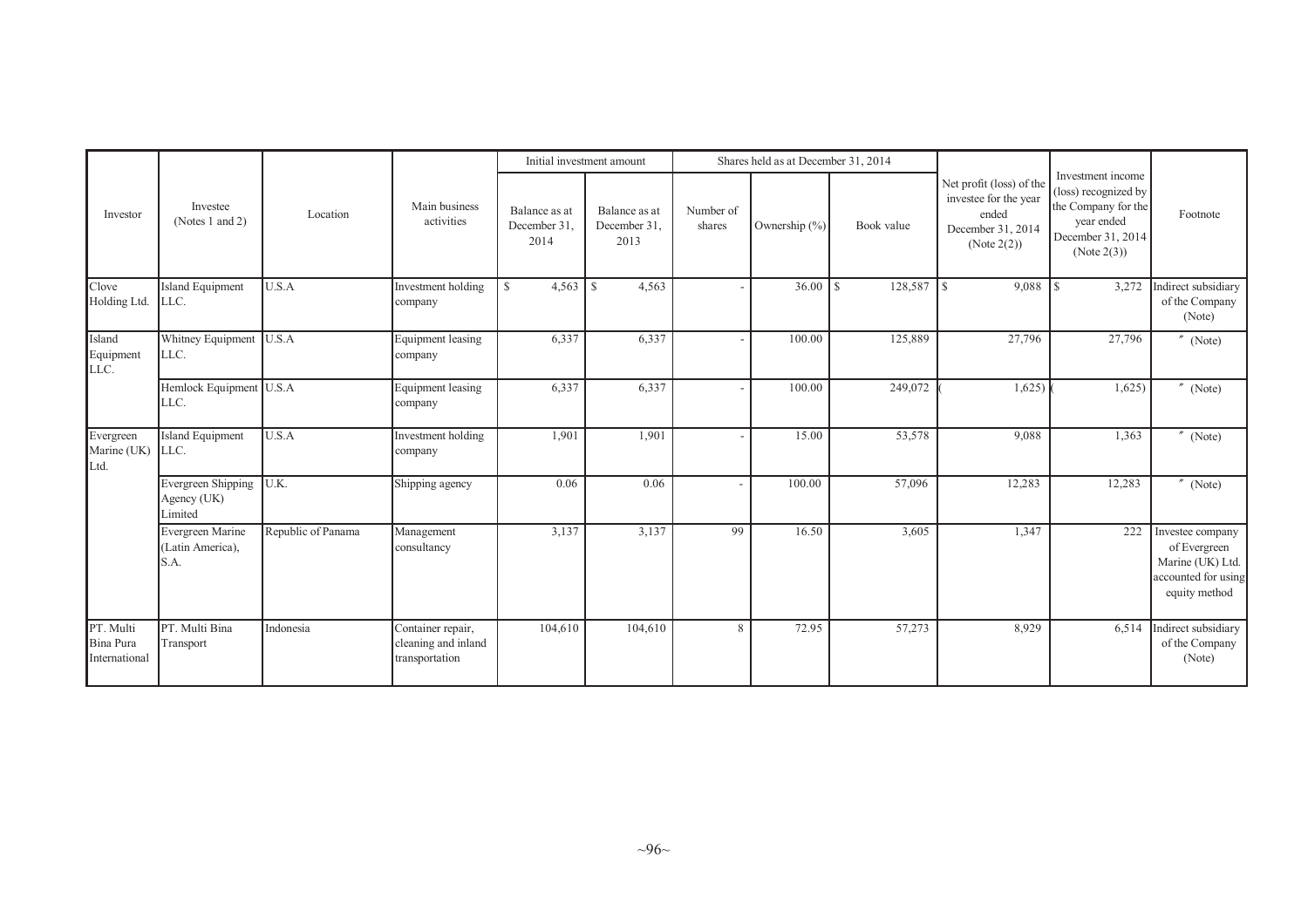|                                                  |                                                       |             |                             |                                       | Initial investment amount             |                     | Shares held as at December 31, 2014 |            |                                                                                                | Investment income                                                                             |                                                     |
|--------------------------------------------------|-------------------------------------------------------|-------------|-----------------------------|---------------------------------------|---------------------------------------|---------------------|-------------------------------------|------------|------------------------------------------------------------------------------------------------|-----------------------------------------------------------------------------------------------|-----------------------------------------------------|
| Investor                                         | Investee<br>(Notes 1 and 2)                           | Location    | Main business<br>activities | Balance as at<br>December 31.<br>2014 | Balance as at<br>December 31.<br>2013 | Number of<br>shares | Ownership $(\% )$                   | Book value | Net profit (loss) of the<br>investee for the year<br>ended<br>December 31, 2014<br>(Note 2(2)) | (loss) recognized by<br>the Company for the<br>year ended<br>December 31, 2014<br>(Note 2(3)) | Footnote                                            |
| Evergreen<br>Shipping<br>Agency<br>(Deutschland) | Evergreen Shipping<br>Agency (Austria)<br><b>GmbH</b> | Austria     | Shipping agency             | 699                                   | 699                                   |                     | 100.00                              | 19,311     | - IS                                                                                           |                                                                                               | 346 Indirect subsidiary<br>of the Company<br>(Note) |
| GmbH                                             | Evergreen Shipping<br>Agency<br>(Switzerland) S.A.    | Switzerland | Shipping agency             | 2,649                                 | 2,649                                 | 0.1                 | 100.00                              | 8,684      | 1,048                                                                                          | 1,048                                                                                         | (Note)                                              |

Note: This transaction was written off when the consolidated financial statements were prepared.

Note 1: If a public company is equipped with an overseas holding company and takes consolidated financial report as the main financial report according to the local law rules,

it can only disclose the information of the overseas holding company about the disclosure of related overseas investee information.

Note 2: If situation does not belong to Note 1, fill in the columns according to the following regulations:

(1) The columns of 'Investee', 'Location', 'Main business activities', 'Initial investment amount' and 'Shares held as at December 31, 2014' should fill orderly in the Company's (public company's) information on investees and every directly or indirectly controlled investee's investment information, and note the relationship between the Company (public company) and its investee each (ex. direct subsidiary or indirect subsidiary) in the 'footnote' column.

(2) The 'Net profit (loss) of the investee for year ended December 31, 2014' column should fill in amount of net profit (loss) of the investee for this period.

(3) The 'Investment income (loss) recognized by the Company for the year ended December 31, 2014' column should fill in the Company (public company) recognized investment income (loss) of its direct subsidiary and recognized investment income (loss) of its investee accounted for under the equity method for this period.

When filling in recognized investment income (loss) of its direct subsidiary, the Company (public company)

should confirm that direct subsidiary's net profit (loss) for this period has included its investment income (loss) which shall be recognized by regulations.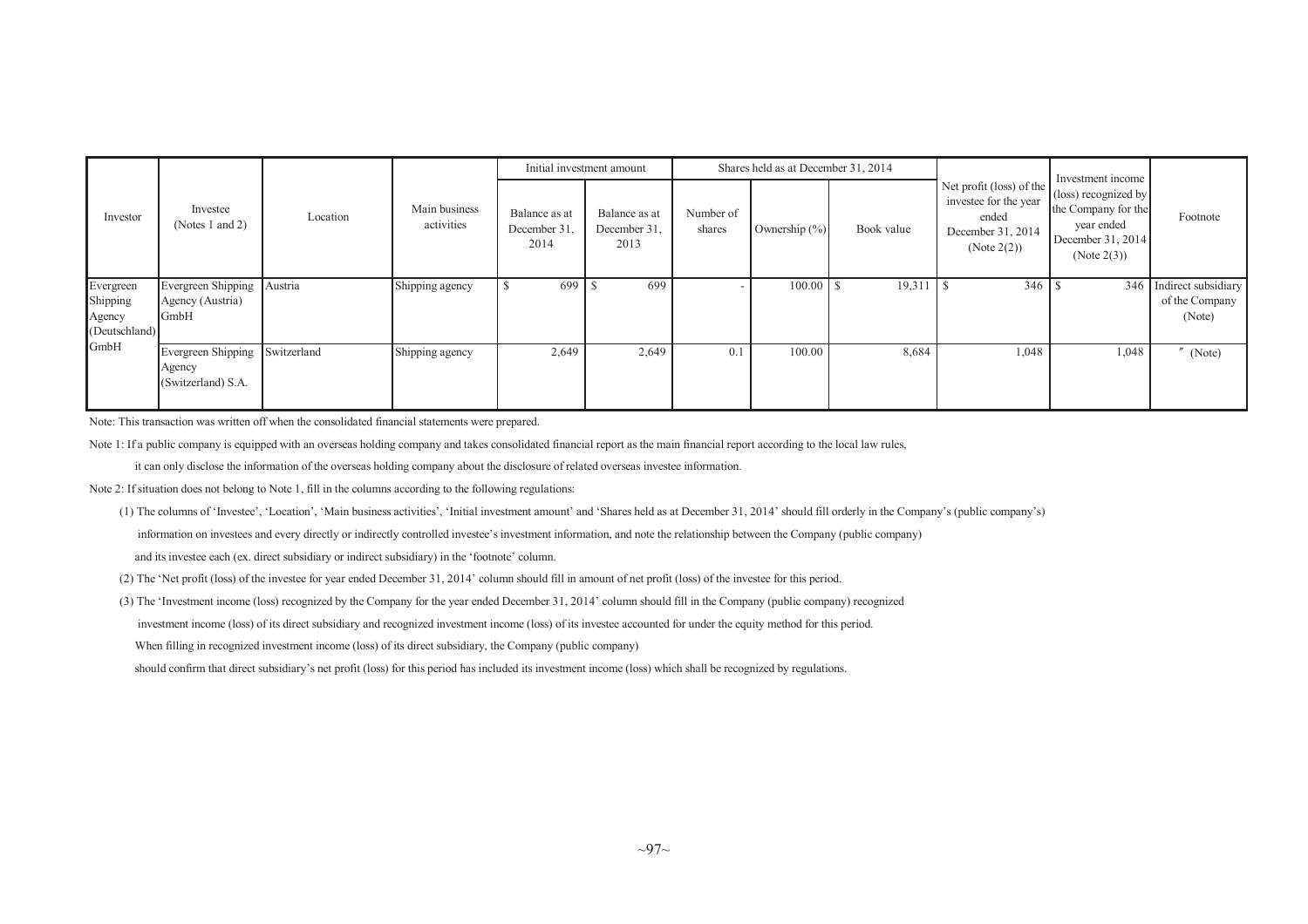# (4) Information on investments in Mainland China

| Investee in Mainland<br>China                                        | Main business activities                                                                                      | Paid-in Capital | Investment<br>method<br>(Note $1^{\circ}$ | Accumulated<br>amount of<br>remittance from<br>Taiwan to<br>Mainland China<br>as of January 1<br>2014 | Remitted to<br>Mainland<br>China | Amount remitted from Taiwan<br>to Mainland China/ Amount<br>remitted back to Taiwan for the<br>year ended December 31, 2014<br>Remitted back<br>to Taiwan | Accumulated<br>amount of<br>remittance from<br>Taiwan to<br>Mainland China<br>as of<br>December 31.<br>2014 | Net profit (loss)<br>of the investee<br>for the year<br>ended<br>December 31.<br>2014 | Ownership<br>held by the<br>Company<br>(direct or<br>indirect)<br>$(\%)$ | Investment<br>income (loss)<br>recognized by<br>the Company<br>for the year<br>ended<br>December 31,<br>2014 (Note 2) | Book value of<br>investments in<br>Mainland China<br>as of<br>December 31<br>2014 | Accumulated<br>amount of<br>investment<br>income<br>remitted back<br>to Taiwan as<br>of December<br>31, 2014 |
|----------------------------------------------------------------------|---------------------------------------------------------------------------------------------------------------|-----------------|-------------------------------------------|-------------------------------------------------------------------------------------------------------|----------------------------------|-----------------------------------------------------------------------------------------------------------------------------------------------------------|-------------------------------------------------------------------------------------------------------------|---------------------------------------------------------------------------------------|--------------------------------------------------------------------------|-----------------------------------------------------------------------------------------------------------------------|-----------------------------------------------------------------------------------|--------------------------------------------------------------------------------------------------------------|
| Ningbo Victory Container<br>Co., Ltd.                                | Inland container transportation, container<br>storage, loading, discharging, repair and<br>related activities | 123,226         | (2)                                       | 32,241                                                                                                |                                  |                                                                                                                                                           | 32,241                                                                                                      | 14,546                                                                                | $40.00$ S                                                                |                                                                                                                       |                                                                                   |                                                                                                              |
| Qingdao Evergreen<br>Container Storage &<br>Transportation Co., Ltd. | Inland container transportation, storage,<br>loading, discharging, repair, cleaning and<br>related activities | 472,592         | (2)                                       | 140,907                                                                                               |                                  |                                                                                                                                                           | 140,907                                                                                                     | 157,318                                                                               | 40.00                                                                    | 62,927                                                                                                                | 277,372                                                                           |                                                                                                              |
| Kingtrans Intl. Logistics<br>(Tianjin) Co., Ltd.                     | Inland container transportation, storage,<br>loading, discharging, repair, cleaning and<br>related activities | 398,149         | (2)                                       | 126,746                                                                                               |                                  |                                                                                                                                                           | 126,746                                                                                                     | 36,991                                                                                | 40.00                                                                    | 14,796                                                                                                                | 209,776                                                                           |                                                                                                              |

| Name of the company    | Accumulated amount of remittance<br>from Taiwan to Mainland China<br>as of December 31, 2014 | Investment amount approved<br>by the Investment Commission<br>of the Ministry of Economic<br>Affairs (MOEA) (Note 3) | Ceiling on investments in Mainland<br>China imposed by the Investment<br>Commission of MOEA |
|------------------------|----------------------------------------------------------------------------------------------|----------------------------------------------------------------------------------------------------------------------|---------------------------------------------------------------------------------------------|
| Evergreen Marine Corp. | 299.894                                                                                      | $1,143,639$ S                                                                                                        | 38,918,905                                                                                  |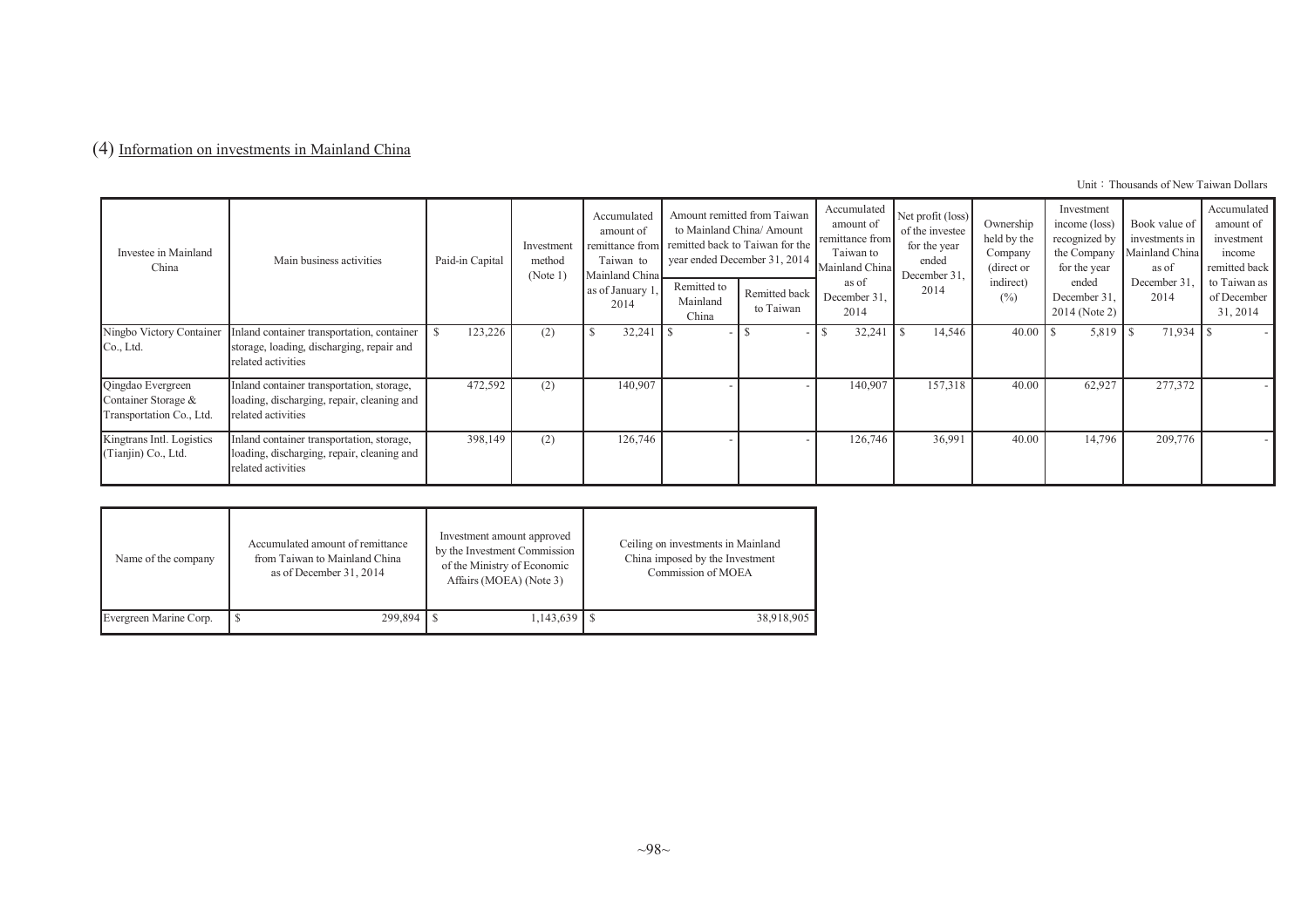1.Note 1: Investment methods are classified into the following three categories; fill in the number of category each case belongs to:

- (1) Investing directly in Mainland China
- (2) Through investing in an existing company, Peony Investment S.A. , in the third area, which then invested in the investee in Mainland China.
- (3) Others
- Note 2: In the 'Investment income (loss) recognised by the Company for the year ended December 31, 2014' column:
- (1) It should be indicated if the investee was still in the incorporation arrangements and had not ye<sup>t</sup> any profit during this period.
- (2) Indicate the basis for investment income (loss) recognition in the number of one of the following three categories:
- 1. The financial statements that are audited and attested by international accounting firm which has cooperative relationship with accounting firm in R.O.C.
- 2. The financial statements that are audited and attested by R.O.C. parent company's CPA.
- 3. Others.
- Note 3: The numbers in this table are expressed in New Taiwan Dollars.
- 2. Significant transactions conducted with investees in Mainland China directly or indirectly through other companies in the third areas: None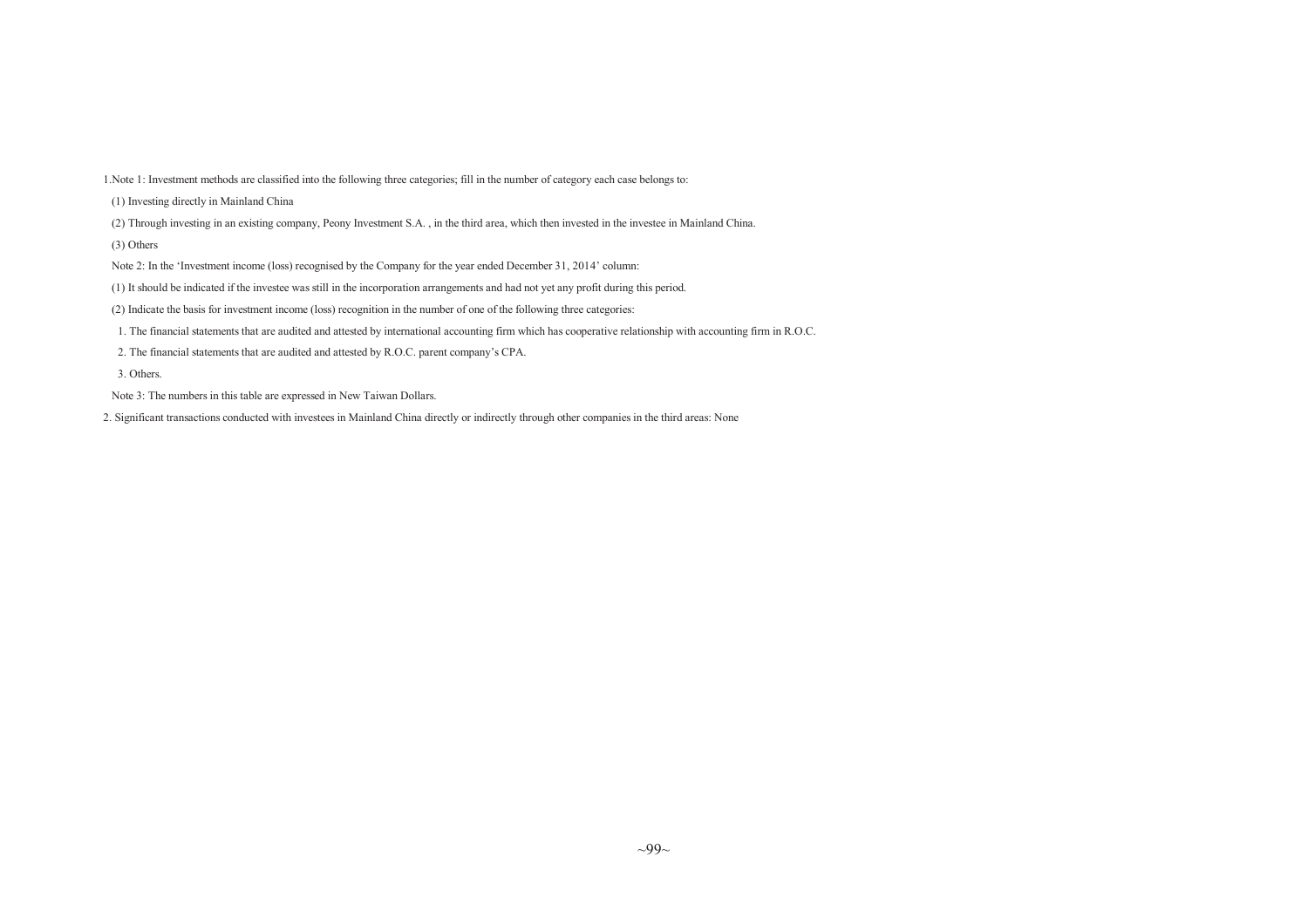#### 14. SEGMENT INFORMATION

#### (1) General information

A.Management has determined the operating segments based on the reports reviewed by the chief operating decision-maker that are used to make strategic decisions.

B.There is no material change in the basis for formation of entities and division of segments in the Group or in the measurement basis for segment information in this period.

#### (2) Measurement of segment information

The Group assesses the performance of the operating segments based on the profits and losses of segments.

#### (3) Segment information

The segment information provided to the chief operating decision-maker for the reportable segments is as follows:

|                                                                                                 |                |                |            | Investing and |               |             |                              |                 |    |              |
|-------------------------------------------------------------------------------------------------|----------------|----------------|------------|---------------|---------------|-------------|------------------------------|-----------------|----|--------------|
|                                                                                                 | Transportation |                |            | holding       |               | Other       |                              | Adjustments     |    |              |
|                                                                                                 | Department     |                | Department |               |               | Departments |                              | and written-off |    | Total        |
| Revenue from<br>external customers<br>Revenue from                                              | \$             | 141,396,071    | \$         | 503,328       | $\mathbb{S}$  | 2,384,975   | $\mathcal{S}$                |                 | \$ | 144,284,374  |
| internal customers                                                                              |                | 12,342,416     |            |               |               |             |                              | 12,342,416)     |    |              |
| Segment revenue                                                                                 | S              | 153,738,487    | S          | 503,328       | $\mathbb{S}$  | 2,384,975   | (S                           | $12,342,416$ \$ |    | 144,284,374  |
| Interest income                                                                                 |                | 310,111        |            | 13,962        |               | 1,987       |                              |                 |    | 326,060      |
| Interest expense<br>Depreciation                                                                |                | 539,372)       |            | 5             |               | 5)          |                              | -               |    | 539,372)     |
| and amortisation<br>Share of income (loss) of<br>associates and joint<br>ventures accounted for |                | $7,367,834$ (  |            | $310,356$ (   |               | 45,016      |                              |                 |    | 7,723,206)   |
| using equity method                                                                             |                | 97,265         |            | 1,617,862)    |               |             |                              |                 |    | 1,520,597)   |
| Other items                                                                                     |                | 129, 191, 610) |            | 126,684)      |               | 2,269,107)  |                              |                 |    | 131,587,401) |
| Segment profit (loss)                                                                           |                | 17,047,047     | (S         | 1,537,607)    | -S            | 72,834      | $\left( \mathcal{S} \right)$ | 12,342,416)     | \$ | 3,239,858    |
| Recognizable assets<br>Investments accounted for                                                | \$             | 158,511,728    | S.         | 4,843,640     | <sup>\$</sup> | 2,020,891   | \$                           |                 | \$ | 165,376,259  |
| using equity method                                                                             |                | 16,441,184     |            | 7,108,916     |               |             |                              |                 |    | 23,550,100   |
| Segment assets                                                                                  |                | 174,952,912    | S          | 11,952,556    | S             | 2,020,891   | \$                           |                 | \$ | 188,926,359  |
| Segment liabilities                                                                             |                | 121,317,874    |            | 2,278,517     | \$            | 465,125     | S                            |                 | \$ | 124,061,516  |

Year ended December 31, 2014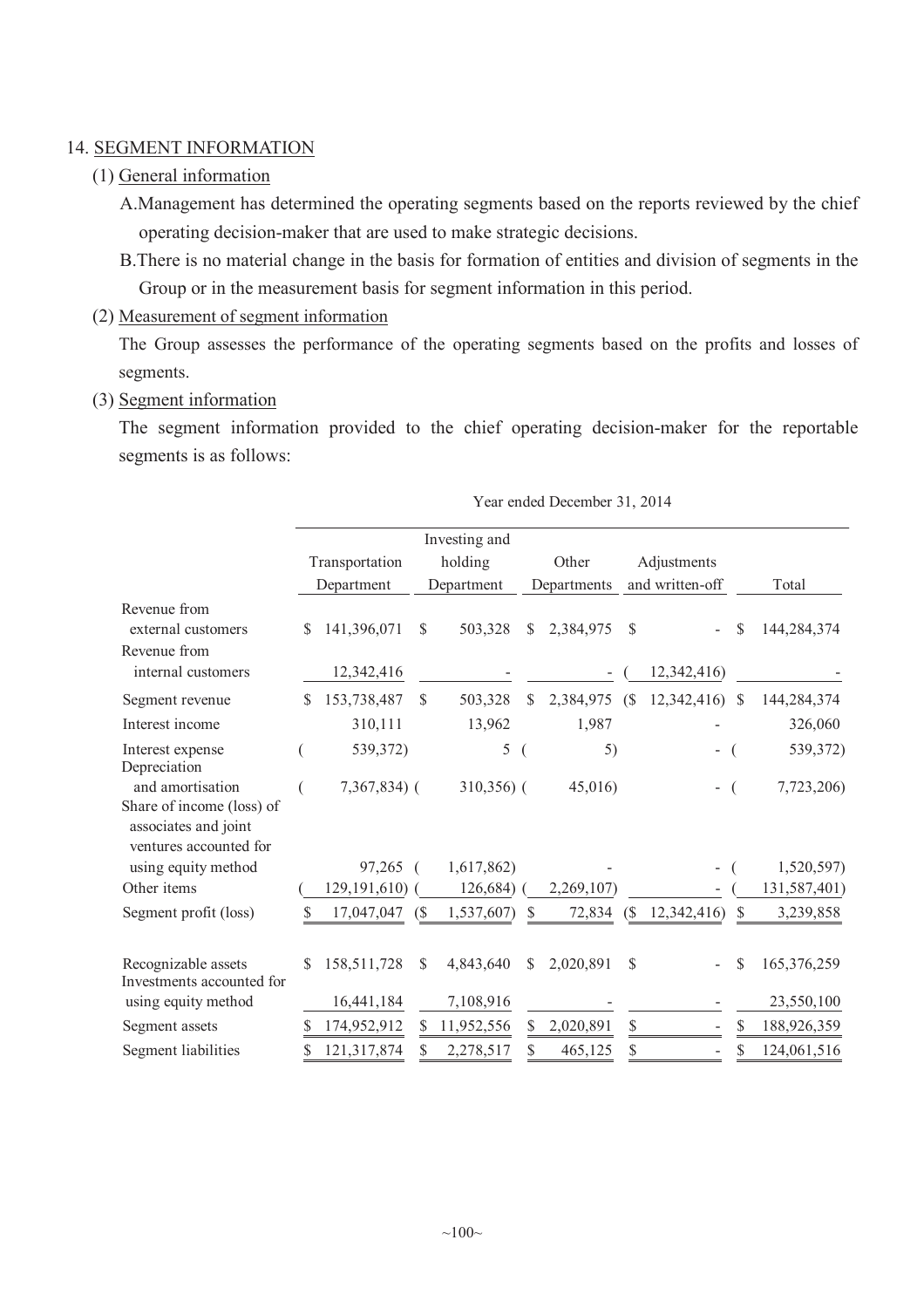|                                                                                                                 |     |                |                            | Investing and |                 |                              |                   |               |              |
|-----------------------------------------------------------------------------------------------------------------|-----|----------------|----------------------------|---------------|-----------------|------------------------------|-------------------|---------------|--------------|
|                                                                                                                 |     | Transportation |                            | holding       | Other           |                              | Adjustments       |               |              |
|                                                                                                                 |     | Department     |                            | Department    | Departments     |                              | and written-off   |               | Total        |
| Revenue from<br>external customers<br>Revenue from                                                              | S   | 136,083,639    | \$                         | 478,257       | \$<br>2,654,488 | \$                           |                   | \$            | 139,216,384  |
| internal customers                                                                                              |     | 12,185,021     |                            |               |                 |                              | 12,185,021)       |               |              |
| Segment revenue                                                                                                 | \$. | 148,268,660    | \$.                        | 478,257       | \$<br>2,654,488 | (S)                          | 12,185,021        | <sup>\$</sup> | 139,216,384  |
| Interest income                                                                                                 |     | 230,205        |                            | 16,562        | 2,762           |                              |                   |               | 249,529      |
| Interest expense                                                                                                |     | 411,988) (     |                            | $75)$ (       | 23)             |                              |                   |               | 412,086)     |
| Depreciation<br>and amortisation<br>Share of income (loss) of<br>associates and joint<br>ventures accounted for |     | $6,475,213$ (  |                            | $283,823$ (   | 34,399)         |                              |                   |               | 6,793,435    |
| using equity method                                                                                             |     | 428,677        |                            | 1,535,209)    |                 |                              |                   |               | 1,106,532)   |
| Other items                                                                                                     |     | 130, 113, 972) |                            | $114,199$ (   | 2,514,836)      |                              |                   |               | 132,743,007) |
| Segment profit (loss)                                                                                           | S   | 11,926,369     | $\left( \text{\$} \right)$ | 1,438,487)    | \$<br>107,992   | $\left( \mathcal{S} \right)$ | $12,185,021$ (\$) |               | 1,589,147)   |
| Recognizable assets<br>Investments accounted for                                                                | \$  | 144,025,065    | \$                         | 4,982,057     | \$<br>2,101,317 | \$                           |                   | \$            | 151,108,439  |
| using equity method                                                                                             |     | 16,230,944     |                            | 7,669,908     |                 |                              |                   |               | 23,900,852   |
| Segment assets                                                                                                  | S   | 160,256,009    | S                          | 12,651,965    | \$<br>2,101,317 | $\mathbb{S}$                 |                   | <sup>S</sup>  | 175,009,291  |
| Segment liabilities                                                                                             | \$  | 112,015,539    |                            | 2,399,445     | \$<br>424,718   | \$                           |                   | \$            | 114,839,702  |

Year ended December 31, 2013

(4) Reconciliation for segment income (loss)

- A.Sales between segments are carried out at arm's length. The revenue from external parties reported to the chief operating decision-maker is measured in a manner consistent with that in the statement of comprehensive income.
- B.The amounts provided to the chief operating decision-maker with respect to total assets are measured in a manner consistent with that in the balance sheet.
- C.The amounts provided to the chief operating decision-maker with respect to total liabilities are measured in a manner consistent with that in the balance sheet.

# (5) Trade information

|               | Year ended December 31, 2014 |               | Year ended December 31, 2013 |              |               |     |  |  |
|---------------|------------------------------|---------------|------------------------------|--------------|---------------|-----|--|--|
|               | Amount                       | $\frac{0}{0}$ |                              | Amount       | $\frac{0}{0}$ |     |  |  |
| North America | 51,668,711                   | 39            |                              | 55,220,754   |               | 43  |  |  |
| Europe        | 31,796,130                   | 24            |                              | 28, 252, 479 |               | 22  |  |  |
| Asia          | 29,146,452                   | 22            |                              | 24,399,868   |               | 19  |  |  |
| Others        | 19,872,581                   | 15            |                              | 20,547,257   |               | 16  |  |  |
| Total         | 132,483,874                  | 100           |                              | 128,420,358  |               | 100 |  |  |